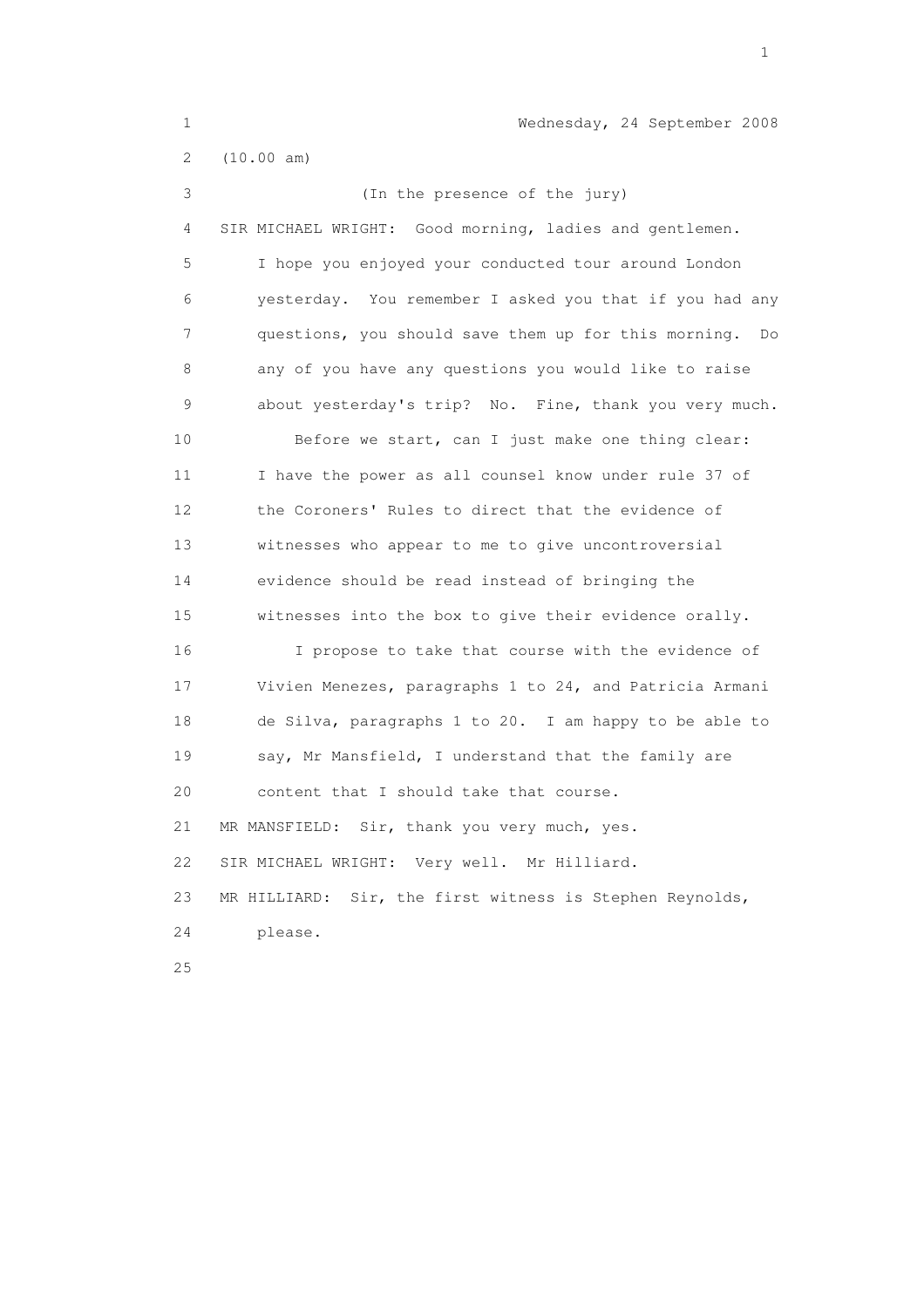| 1              | MR STEPHEN REYNOLDS (sworn)                                   |
|----------------|---------------------------------------------------------------|
| $\overline{2}$ | Questions from MR HILLIARD                                    |
| 3              | MR HILLIARD: With the Coroner's permission, if you want to,   |
| 4              | I daresay you may be able to sit down.                        |
| 5              | SIR MICHAEL WRIGHT: I think you may take it that everybody    |
| 6              | can sit down.                                                 |
| 7              | MR HILLIARD: Mr Reynolds, as you know, my name is             |
| 8              | Nicholas Hilliard and I am going to ask you questions         |
| 9              | first of all on behalf of the Coroner.                        |
| 10             | Yes, sir.<br>Α.                                               |
| 11             | You have just indicated that you are currently a senior<br>Q. |
| 12             | investigator with the Independent Police Complaints           |
| 13             | Commission; is that right?                                    |
| 14             | That is correct, yes, sir.<br>Α.                              |
| 15             | Did you begin work with what we will call for short the<br>О. |
| 16             | IPCC on 26 July of 2005?                                      |
| 17             | Α.<br>That is correct, yes.                                   |
| 18             | So very shortly after the events that we are concerned<br>Q.  |
| 19             | with?                                                         |
| 20             | Yes, that's correct.<br>Α.                                    |
| 21             | Just so we have the background, and I do not want to do<br>Q. |
| 22             | it in more than summary form, but before that, had you        |
| 23             | been with Essex Police?                                       |
| 24             | Α.<br>Yes, I had.                                             |
| 25             | Had you retired in the rank of Detective Chief<br>$Q$ .       |

 $\overline{2}$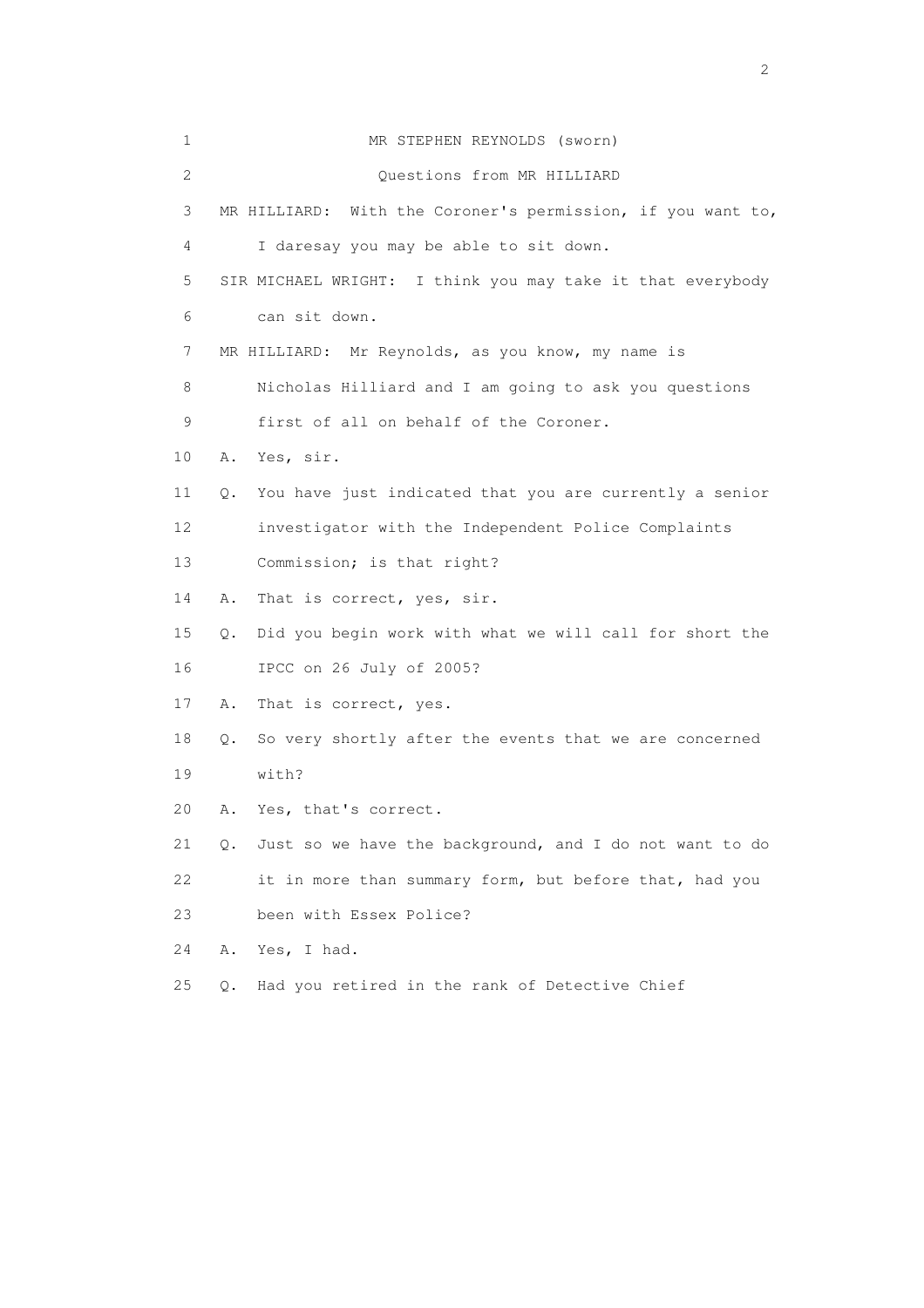- 1 Superintendent?
- 2 A. I did, yes.
- 3 Q. Had you held that rank for the last five years of
- 4 31 years' police service?
- 5 A. That is correct, yes.
- 6 Q. Then, as we have heard, the Independent Police
- 7 Complaints Commission began an investigation into the
- 8 death of Mr de Menezes; is that right?
- 9 A. That's correct.
- 10 Q. It follows, does it, that from the time that you joined 11 the IPCC, so 26 July of 2005, and thereafter, you were 12 involved with their investigation?
- 13 A. I was.
- 14 Q. Now, after the events at Stockwell tube on 22 July of
- 15 2005, were efforts made to retrieve any CCTV film that 16 might show relevant events of that day?
- 17 A. Yes, efforts were made.
- 18 Q. Did that include film from the bus on which
- 19 Mr de Menezes had travelled?
- 20 A. Yes, it did.
- 21 Q. And that's film, is this right, from the bus's own CCTV 22 system?
- 23 A. That's correct.
- 24 Q. We are going to see all this a little bit later this
- 25 morning, but just so far as that was concerned, is this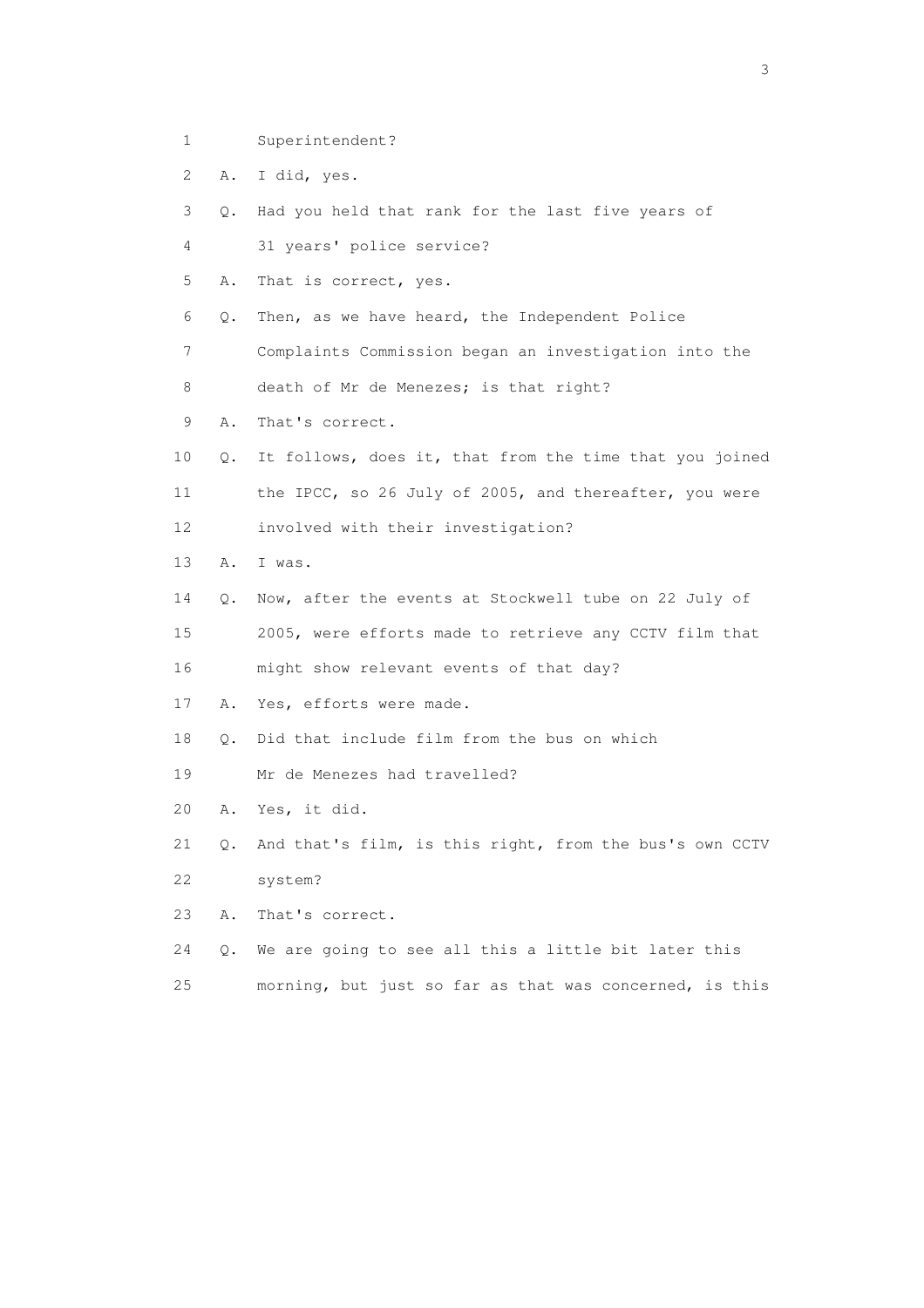1 right: it's not a complete picture of film on the bus by 2 any means, because the bus camera system, did it have 3 a fault? 4 A. There was a fault which we found out was caused by 5 excessive vibration. 6 Q. But what we will see some examples of, we have pictures 7 of inside the bus on occasions, and also pictures from 8 a camera that's on the bus pointing out of the bus, 9 ahead I think in most instances? 10 A. That's correct, yes. 11 Q. Right. So we have some film from the bus that we will 12 be looking at. In addition, was film from any cameras 13 on fixed points on the bus route taken possession of? 14 So that's outside the bus. 15 A. Yes. 16 Q. On cameras that we are all familiar with in the street? 17 A. Yes, footage was retrieved from those sources. 18 Q. Then finally, just on this point, was CCTV film taken 19 possession of from Stockwell station itself? 20 A. Yes, in the area of the ticket hall. 21 Q. Right. And the escalators and so on, we are going to 22 look at that. 23 A. Yes. 24 Q. So far as film from the platform that we went down to 25 yesterday is concerned, is the position there that that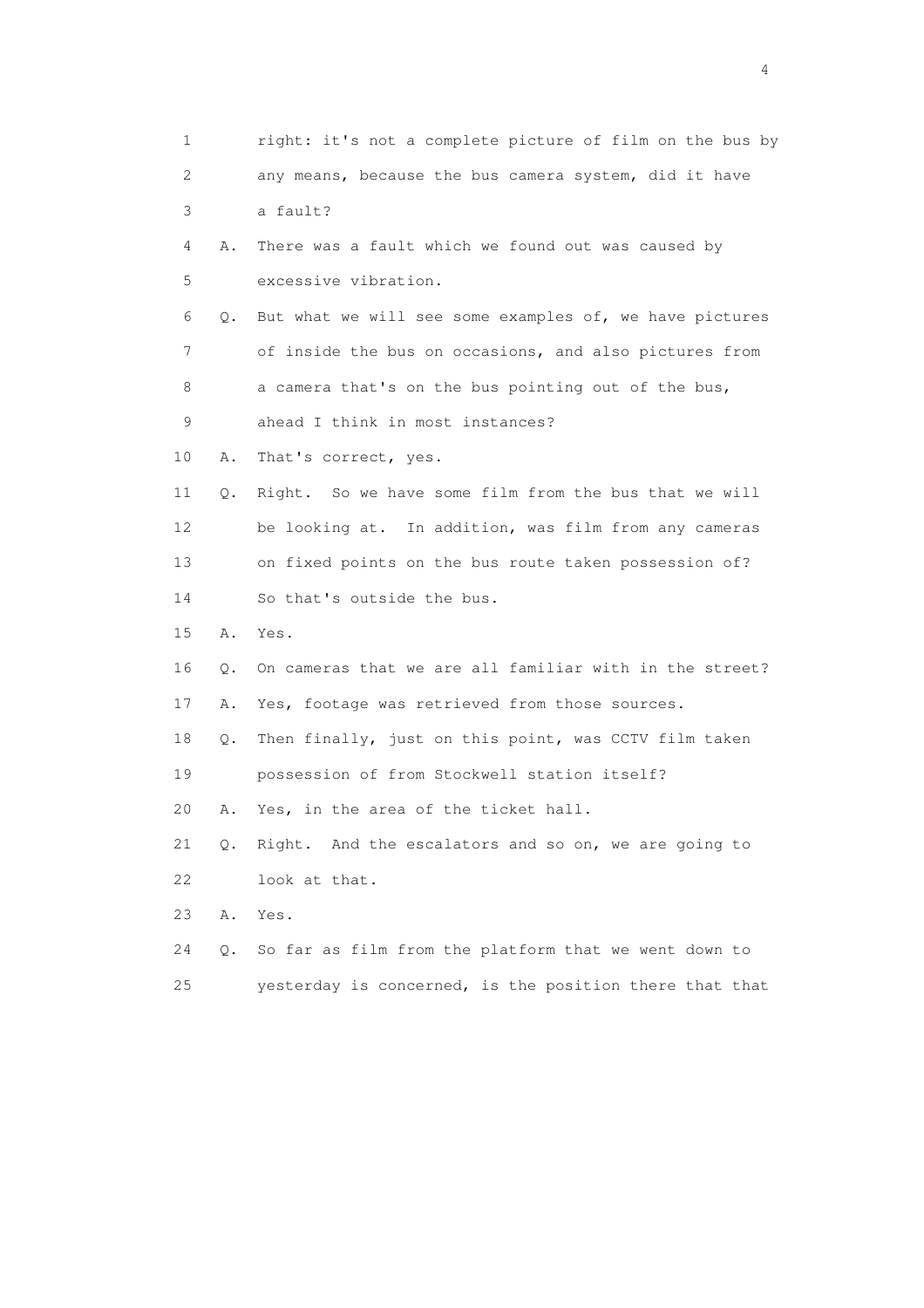1 film was not recording, although there was CCTV film 2 there which could be viewed, at the time it was not 3 making a recording? 4 A. That's correct. 5 Q. Then so far as the train's own CCTV is concerned, was 6 the position this: the system had been removed from that 7 particular train in common, I think, with just about 8 every other underground train, after the 7/7 bombings? 9 A. That's correct. 10 Q. Because obviously everybody wanted to look and see what 11 clues there were on underground film in relation to 12 those bombings. Is this right: on this particular 13 train, it had not yet been put back? 14 A. That's correct. 15 Q. All right. We will look at what we have got in a moment 16 or two. 17 SIR MICHAEL WRIGHT: Do we know, Mr Hilliard, why the system 18 on the platform wasn't recording? 19 MR HILLIARD: There was a fault, I think, in the signal; is 20 that right? 21 A. Yes, there was -- it was identified after the incident 22 that there was a cable which linked the recording part 23 of the system which it would appear somebody had trodden 24 on, and we were able to or engineers were able to 25 ascertain that it had not been recording for a few days

 $\sim$  5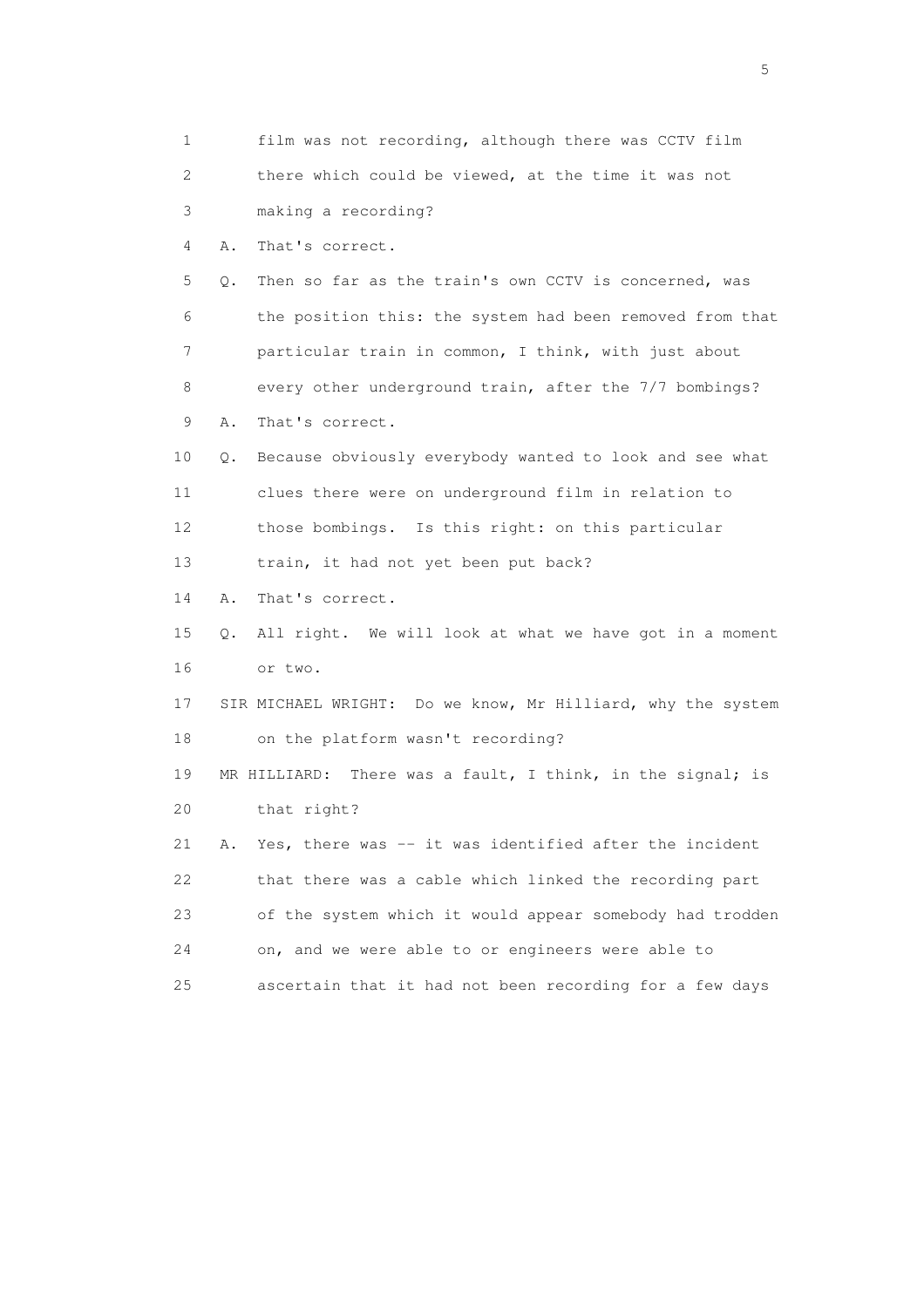1 prior to the 22nd.

 2 Q. Right. Is this right: film that is relevant to the 3 journey has been put in a presentation side by side with 4 a representation of the route that Mr de Menezes took on 5 22 July? 6 A. Yes, that's correct. 7 Q. So you can see the two of them at the same time? 8 A. Yes. 9 Q. As I say, we will look at that in a moment or two. The 10 first thing that we are going to look at are some 11 pictures of the Scotia Road area; you are familiar with 12 those, Mr Reynolds? 13 A. Yes, I am. 14 Q. As you know, it's where we went yesterday. So if we can 15 just go to the second one, and pause everything there. 16 Members of the jury, you have a map of the area, as you 17 know many of them are in the jury bundle, so I will not 18 cross-reference all the time with those; we can spend so 19 long cross-referencing we don't actually look at what we 20 have. 21 Just so that we have our bearings here, Mr Reynolds, 22 just the overview, we will come to the red flashing 23 circles in a moment. 24 Scotia Road is marked here, isn't it? 25 A. It is.

 $\sim$  6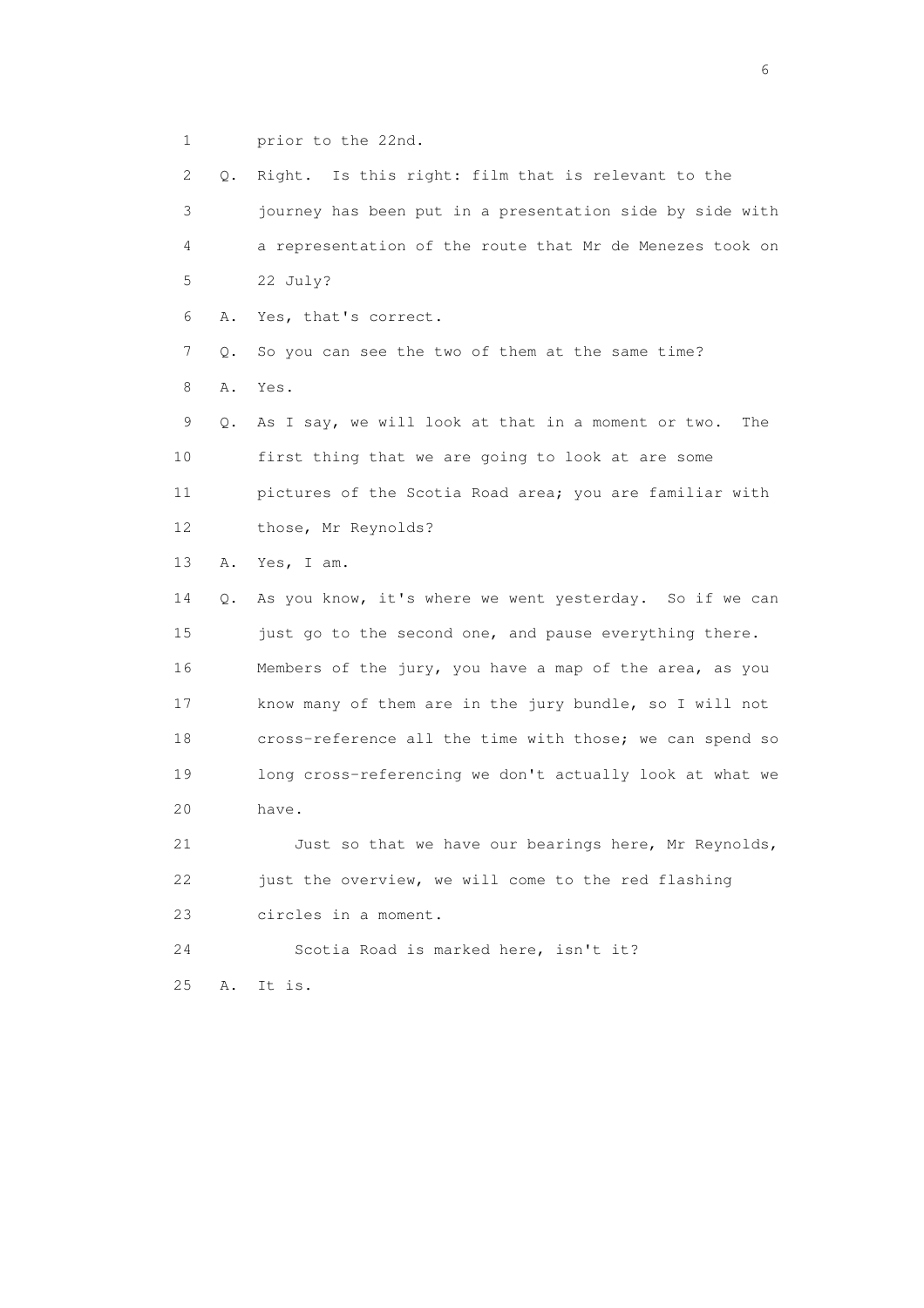- 1 Q. And 17 Scotia Road, that was the address that
- 2 Mr de Menezes lived at?
- 3 A. Yes, he did.
- 4 Q. 21 Scotia Road in the same block, that was the address 5 that the police had become interested in, we will hear, 6 after the gym card was examined; is that right?
- 7 A. Yes, that is right.
- 8 Q. We will hear all about that later. Then we saw 9 yesterday that the way out onto Upper Tulse Hill from 10 Scotia Road is Marnfield Crescent, and that's been
- 11 marked here, hasn't it?
- 12 A. It has.
- 13 Q. Then there are three circles flashing, effectively along
- 14 Upper Tulse Hill; is that right?
- 15 A. That's right.
- 16 Q. We can see that the TA Centre has been marked, which we 17 saw yesterday?
- 18 A. Yes, it is.
- 19 Q. Then if you come along Upper Tulse Hill you come to the 20 junction and there is a red flashing circle there too,
- 21 you come to the junction with Tulse Hill itself, don't 22 you?
- 23 A. That's right.
- 24 Q. In due course we will see the journey, won't we, that 25 Mr de Menezes took shown on a presentation and then the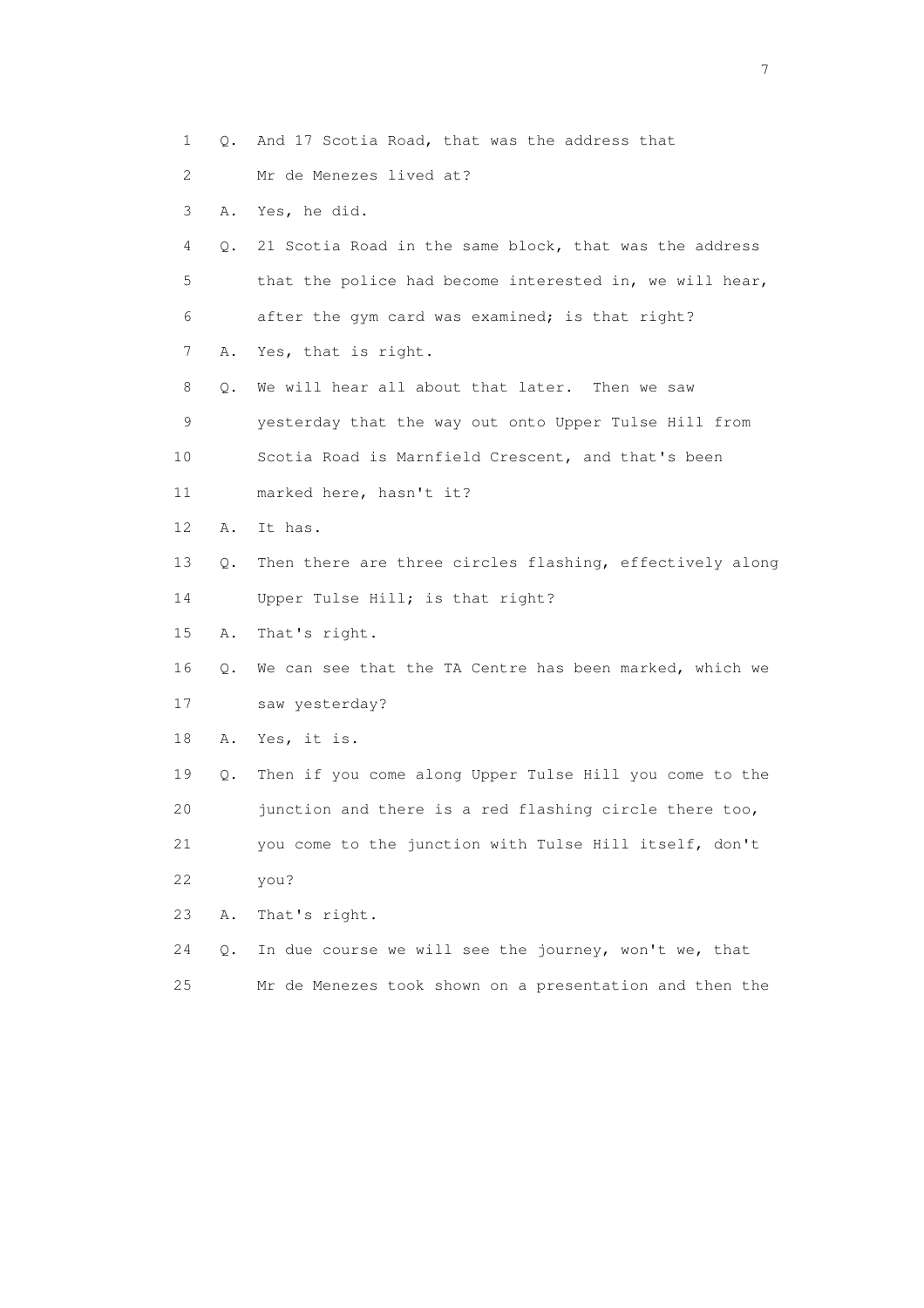1 bus that he got on, going off up Tulse Hill itself. 2 A. Yes, we will. 3 Q. I want to start, please, if we can, at the top right hot 4 spot, if we can click on that, please. I am sure we are 5 now all very familiar with that. The porch we can see, 6 these were obviously taken some time later so the 7 vehicle there is quite irrelevant, isn't it? 8 A. It is irrelevant, yes. 9 Q. The porch that we see, that's the porch that's over the 10 communal door to the flats behind it which include the 11 flats we have just spoken about, 17 and 21; is that 12 right? 13 A. That's right. 14 Q. If you, as it were, go into this photograph, you will 15 come to Marnfield Crescent, won't you? 16 A. Yes, you will. 17 Q. And be able to make your way out. I think there is 18 a facility, will this take us round 360 degrees? If it 19 will, perhaps we will just pan round. (Pause). So we 20 will look at this on some film we will see in a minute. 21 Behind the photographer now are some areas for parking 22 cars, aren't there? 23 A. Yes, there were. 24 Q. And we will look at one particular car that was parked

25 in a moment. All right, so if we can go back to the

en de la construction de la construction de la construction de la construction de la construction de la constr<br>En 1980, en 1980, en 1980, en 1980, en 1980, en 1980, en 1980, en 1980, en 1980, en 1980, en 1980, en 1980, en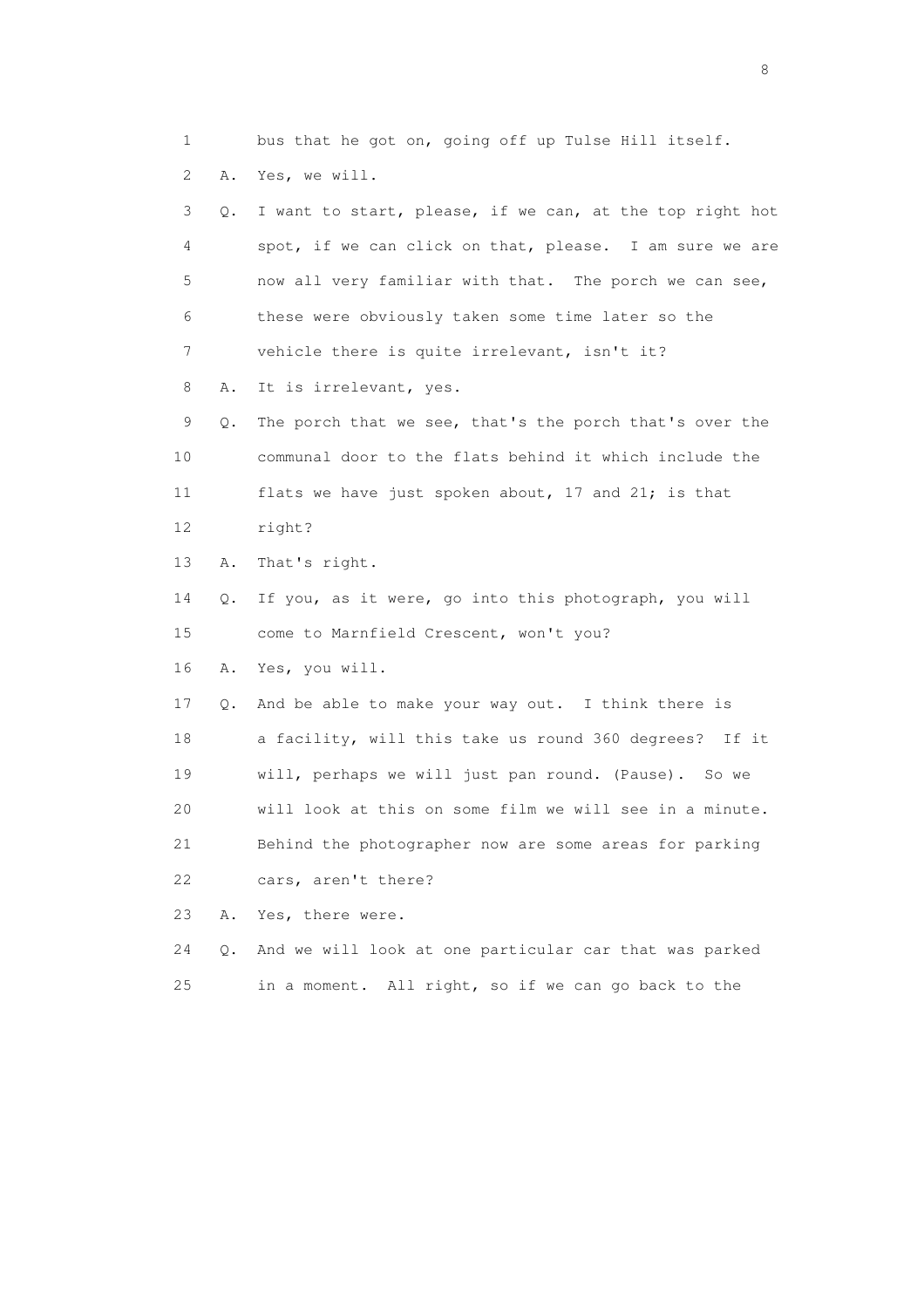| 1                         |    | aerial view and then to the second. That's the one.      |
|---------------------------|----|----------------------------------------------------------|
| $\mathbf{2}^{\mathsf{I}}$ |    | Can you help us about this, Mr Reynolds: if we look      |
| 3                         |    | here, we can see closest to the photographer there is    |
| 4                         |    | a lamp post, isn't there?                                |
| 5                         | Α. | Yes.                                                     |
| 6                         | Q. | Is that the area where, on the 22 July of 2005,          |
| 7                         |    | a surveillance officer who we are calling Frank, is that |
| 8                         |    | where he had parked his van?                             |
| 9                         | Α. | Yes, that is where he parked his van.                    |
| 10                        | Q. | In front of him, if he had got out of his van<br>Right.  |
| 11                        |    | and walked on, there is a little turning there on the    |
| 12 <sup>°</sup>           |    | left, isn't there?                                       |
| 13                        | Α. | Yes.                                                     |
| 14                        | Q. | Which is called, I think, Leckhampton Place. We may      |
| 15                        |    | lose the definition when we really zoom in. But anyway,  |
| 16                        |    | that's the road that we have zoomed into with the road   |
| 17                        |    | sign.                                                    |
| 18                        |    | Beyond Leckhampton Place is the block of flats,          |
| 19                        |    | isn't it?                                                |
| 20                        | Α. | Yes, it is.                                              |
| 21                        | Q. | On the right-hand side we can see a little insert of     |
| 22                        |    | film, can't we?                                          |
| 23                        | Α. | Yes, we can.                                             |
| 24                        | Q. | If we look at that, we have a date, 22 July 2005; is     |
| 25                        |    | that right?                                              |

en de la construction de la construction de la construction de la construction de la construction de la constr<br>1911 : la construction de la construction de la construction de la construction de la construction de la const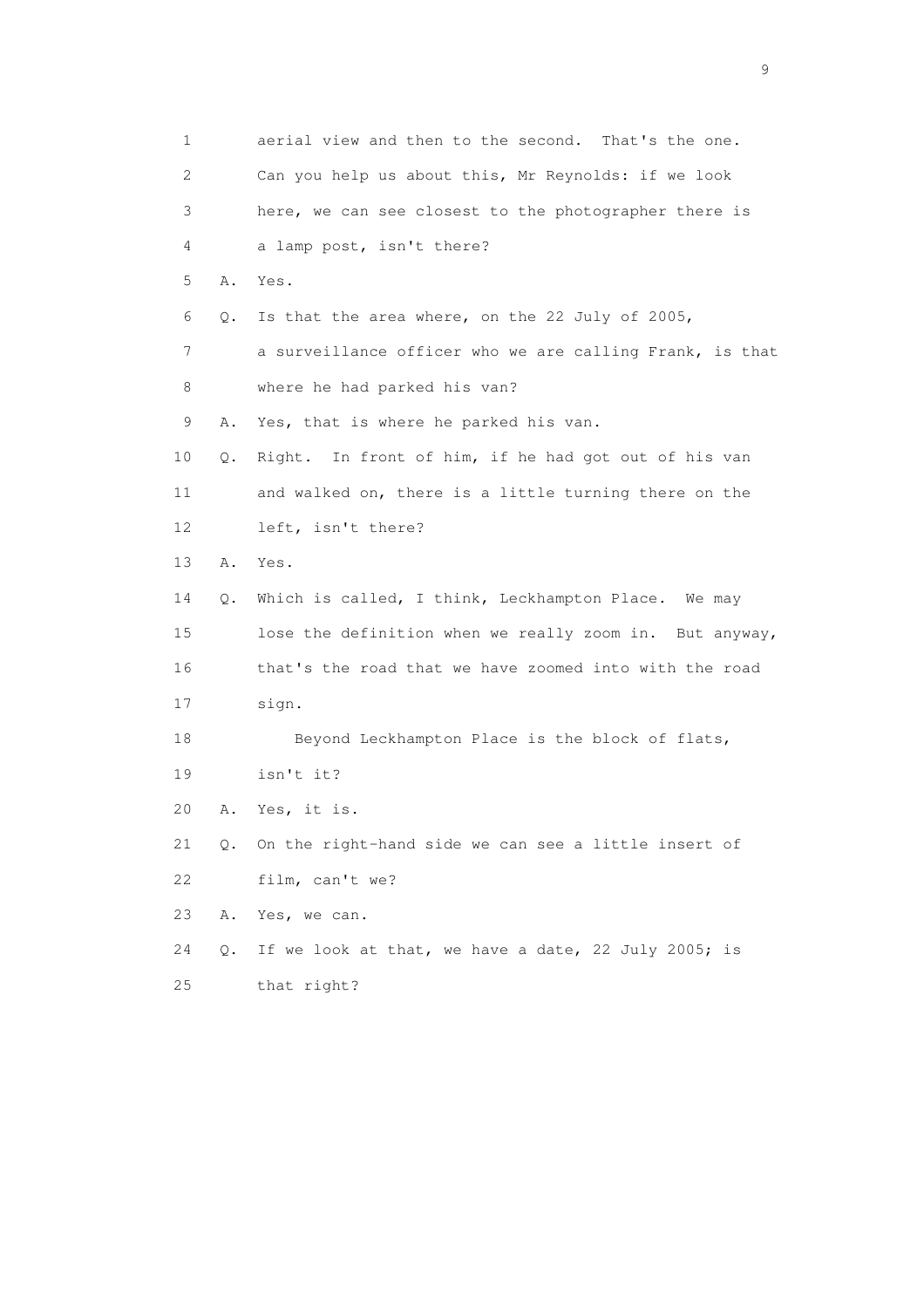- 1 A. That's right.
- 2 Q. Then a time, 05.14.01?
- 3 A. Yes.
- 4 Q. Is what we have there -- and we will press the start 5 button in a moment -- film that was taken by the
- 6 surveillance officer Frank?
- 7 A. Yes, it is.
- 8 Q. He took pictures, is this right, of some of those who 9 left by the communal door of the Scotia Road flats?
- 10 A. Yes, that's correct.
- 11 Q. Not of Mr de Menezes; is that right?
- 12 A. That's right.
- 13 Q. We will hear from Frank in due course, but is this
- 14 right: so he explained that he was urinating into
- 15 a bottle at the time that Mr de Menezes left the block?
- 16 A. That's correct.
- 17 Q. Right.
- 18 Now, so far as the clock is concerned, is this 19 right, that it appears to be about an hour and five 20 minutes slow?
- 21 A. Approximately, yes.
- 22 Q. Approximately, absolutely. I think it varies in its 23 slowness, is this right, between about an hour and four 24 minutes slow, and an hour and six minutes, something 25 like that?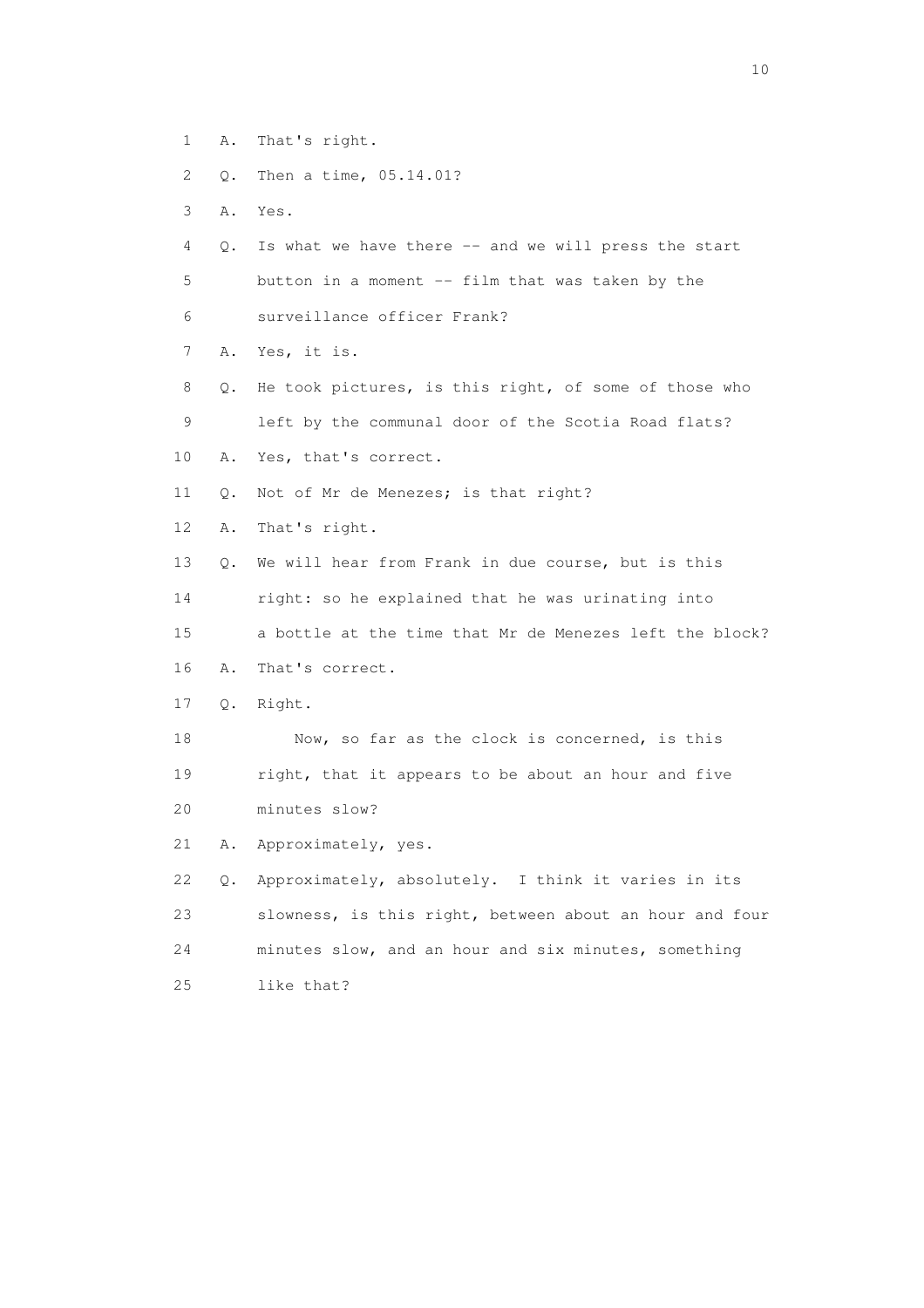1 A. I think the difference is explained from the times on 2 the logs with the counter on the video. 3 Q. All right, but if we worked on the basis of 4 approximately an hour and five minutes slow, that's 5 a good working rule, is it? 6 A. Yes, it is. 7 Q. Again, we will hear obviously from Frank, but just to 8 put this into some kind of context while we are looking 9 at it, is this right: according to him, six people came 10 out before Mr de Menezes; is that right? 11 A. That is right. 12 Q. Of whom he filmed five; is that right, as you understand 13 it? 14 A. Yes, that is correct. 15 Q. When we play the start of this film, we will see -- I'll 16 mention them when we see them -- the times I think are 17 6.43, 7.12, 7.21, 7.22, and 7.35. That's the time on 18 the camera. So we have to add an hour and five minutes 19 to each of those. 20 A. Yes. 21 Q. Those are obviously all before Mr de Menezes came out at 22 shortly after half past nine in the morning? 23 A. That is so, yes. 24 Q. All right. Just one other thing: the Coroner in his 25 opening to the jury mentioned a black Nissan Primera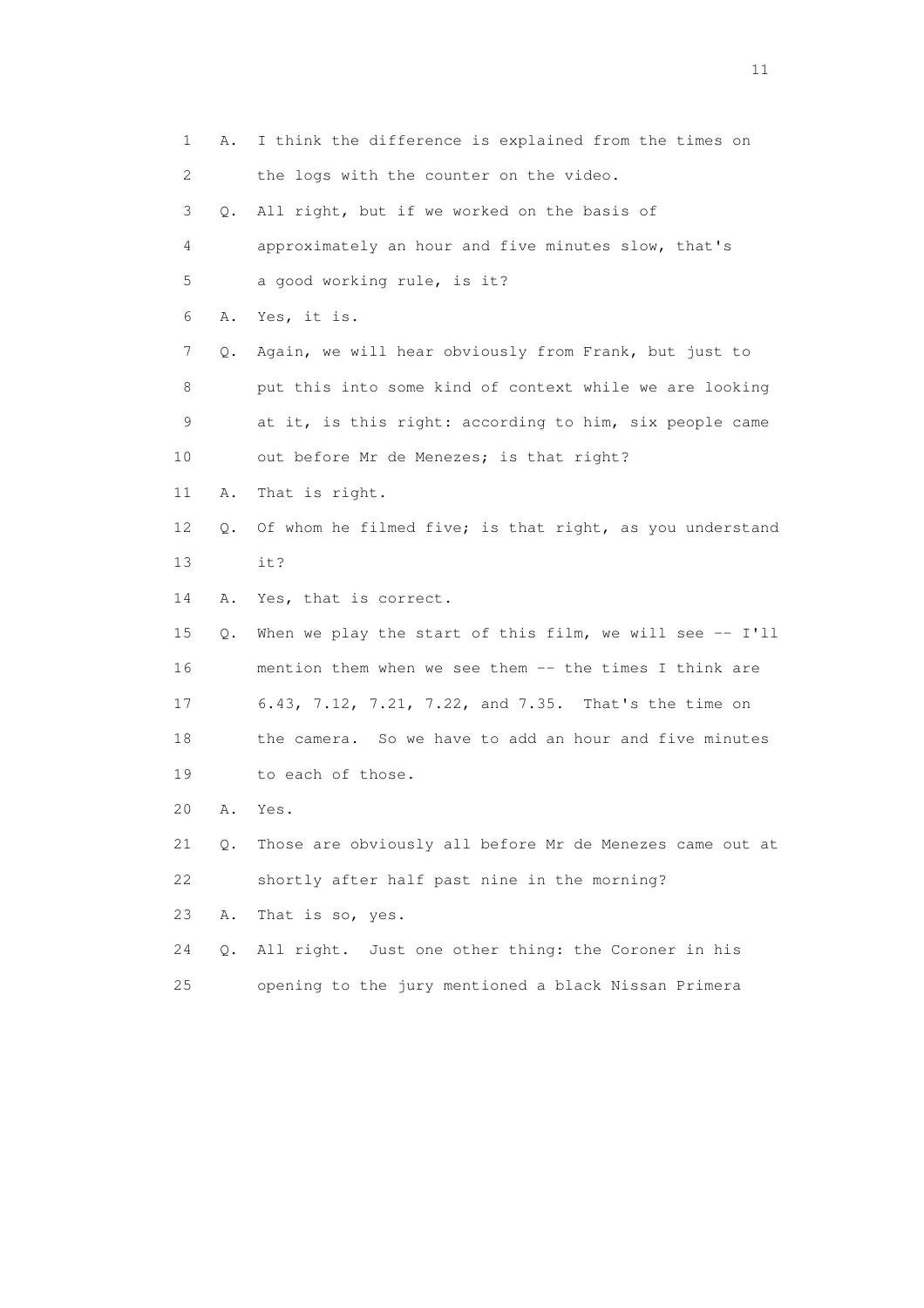- 1 car; do you remember?
- 2 A. I do.

 3 Q. Which was registered to somebody called Abdi Omar; do 4 you remember?

5 A. I do.

 6 Q. Who was someone again who the police were interested in, 7 if I put it that way, in connection with the bombings or 8 the attempted bombings?

9 A. Yes, that's correct.

 10 Q. We heard about that car being seen in the vicinity of 11 the Scotia Road flats, and when we play this film we 12 will see that the photographer Frank has sort of zoomed 13 in and out a bit, for example he will go on to the 14 Leckhampton Place road sign but I think we will also be 15 able to see two cars in the distance, and it may be up 16 to the back and the right is the Nissan Primera; all

17 right?

18 A. Yes.

 19 Q. So we will play that, and members of the jury, just so 20 you understand, the faces of individuals -- all they did 21 was happen to walk out of where they lived -- have also 22 been blanked out, so just to explain that's been done. 23 No mystery about that.

24 Can we play that, please.

25 Video footage shown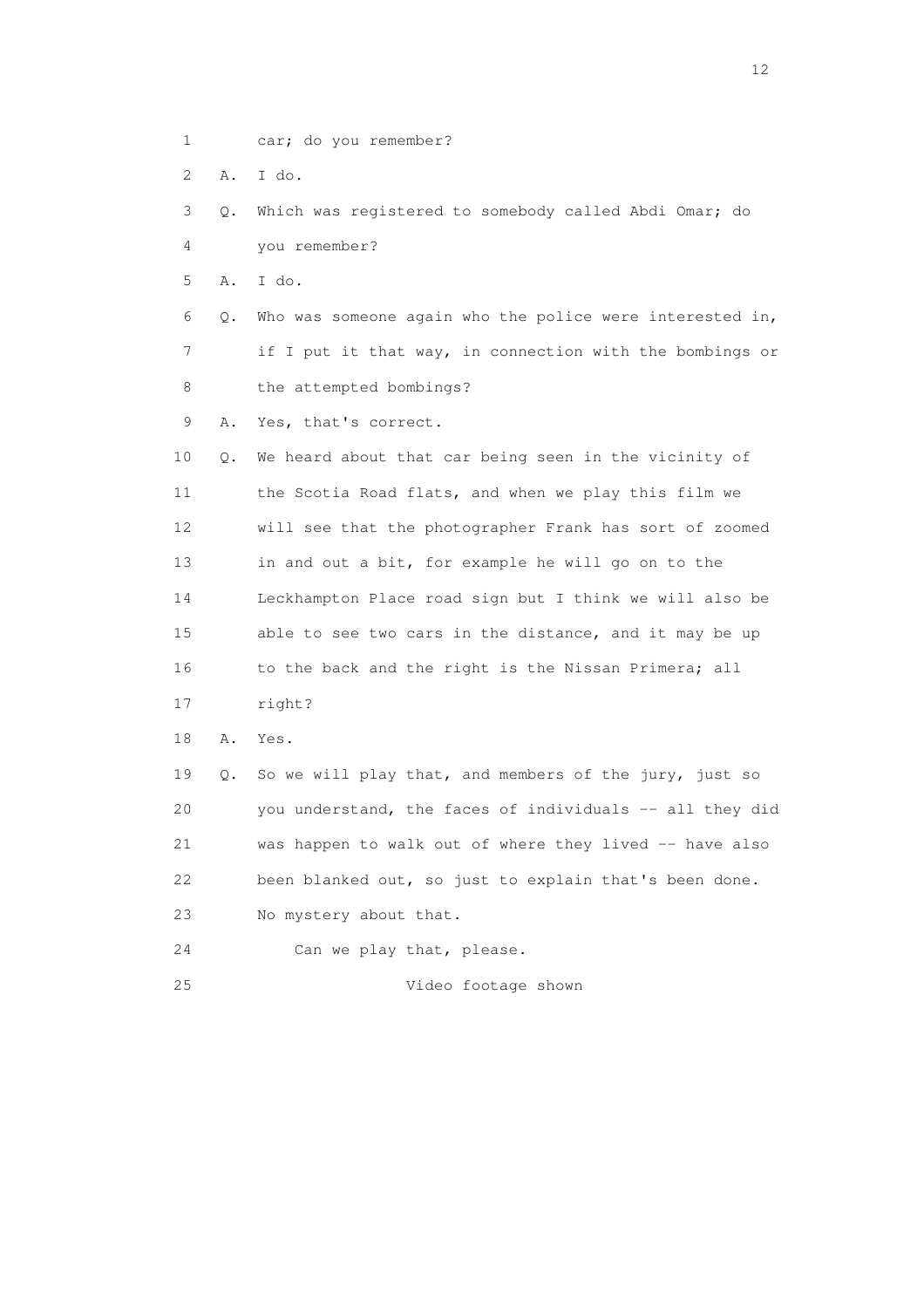1 Looks like a black car in the distance, on the 2 right, doesn't it? 3 A. Yes, it does. 4 Q. So that's 6.43 according to this clock. 7.12, 7.21, 5 7.22 and 7.35. Those are five people, anyway, before 6 Mr de Menezes had come out that were filmed; is that 7 right? 8 A. That's right. 9 Q. I think what we will then see is after he has come out, 10 and I have explained that he was not filmed, but we will 11 play on so we can see the whole of this video recording. 12 Video footage shown 13 If we can then return, please, to aerial view, and 14 go to the third of the red circles. That's showing us 15 Marnfield Crescent; correct? 16 A. That is correct, yes. 17 Q. If it will do the whole view ... so you walk along that 18 little road, it's now behind the photographer, and then 19 round this bit to the left of Marnfield Crescent to get 20 out into Upper Tulse Hill if you have come from 21 Scotia Road? 22 A. Yes, that's right. 23 SIR MICHAEL WRIGHT: I wonder, Mr Hilliard, if Mr Reynolds 24 could -- I know the jury saw it all yesterday -- just 25 give us a description for the note of the green area to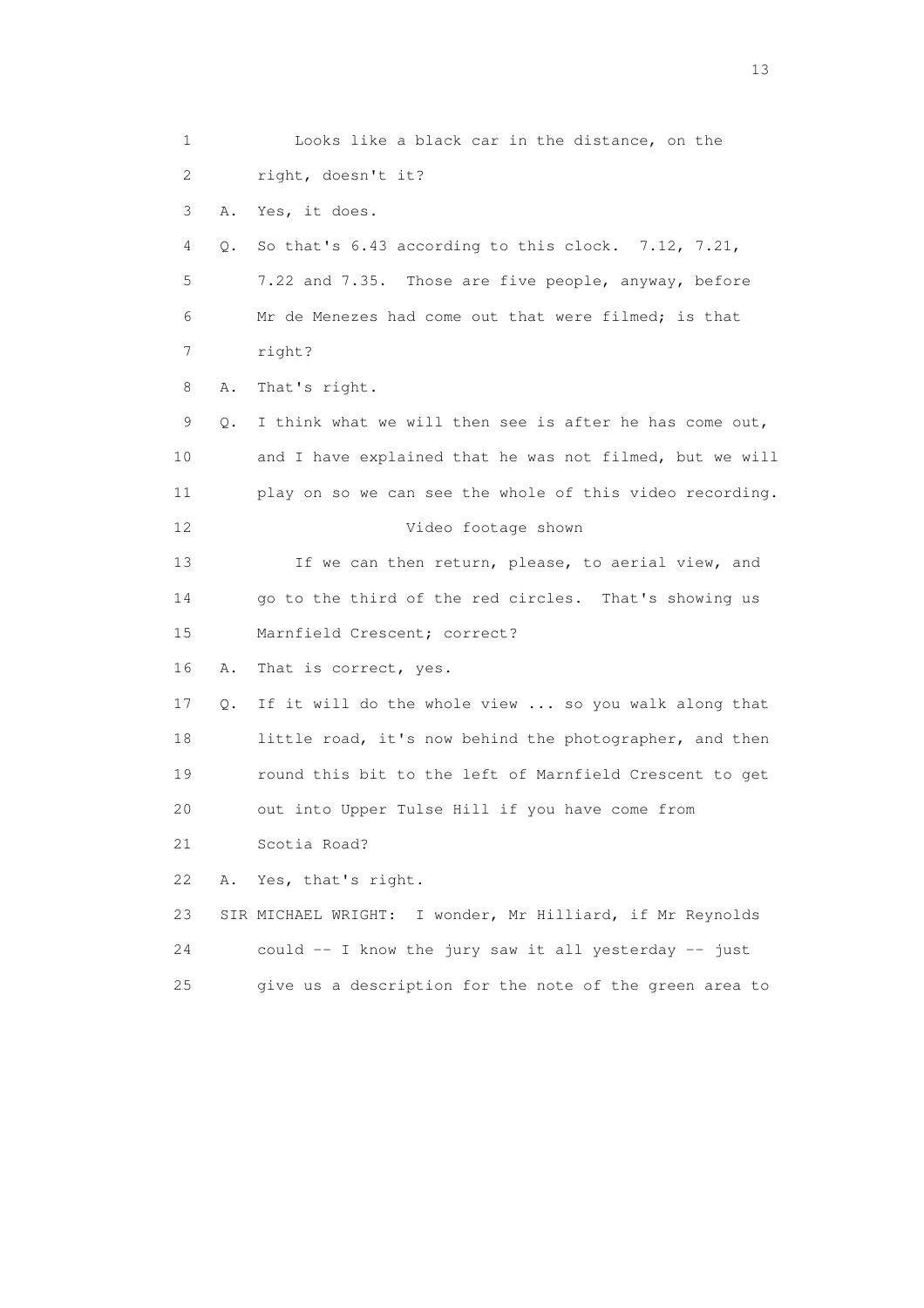1 the right of the road. What is it, Mr Reynolds? 2 A. I think that's a play area, certainly open space, as 3 part of the Housing Association estate. 4 SIR MICHAEL WRIGHT: Yes, I follow. It's all on the 5 right-hand side of Marnfield Crescent as one walks round 6 it, is it? 7 A. As you walk round to the left, that is on your right. 8 SIR MICHAEL WRIGHT: Thank you. 9 MR HILLIARD: Can you help, there is a play area in there, 10 we can see railings on the outside, I am sure you are 11 not going to know from your own knowledge unless you 12 happen to live round there, but can you help us: was the 13 set-up the same on 22 July of 2005, as far as you know, 14 or different? 15 A. As far as I know it was the same. This was an issue 16 that cropped up before the trial at the Old Bailey, and 17 we made some enquiries and our enquiries confirmed that 18 there had been no changes. 19 SIR MICHAEL WRIGHT: No changes since 22 July? 20 A. That was the result of our enquiries, yes. 21 MR HILLIARD: All right. If we can go back to the aerial 22 view, and I don't think the fourth one will help us, so 23 if we can go to that one, please, this is looking back 24 the other way, isn't it? 25 A. Yes, it is.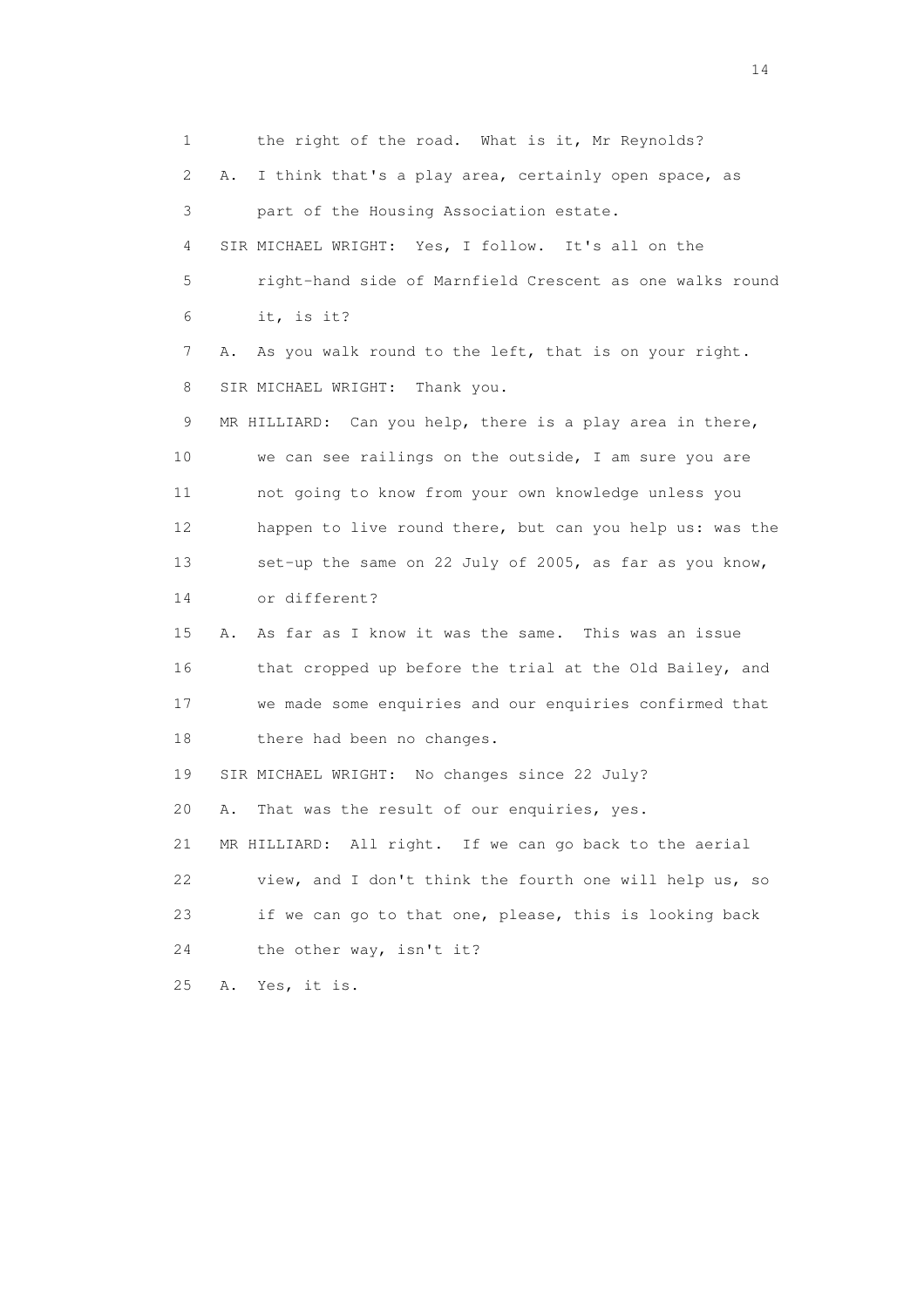1 Q. So you would have to go into the photograph to turn down 2 that little road and then make a right into Scotia Road? 3 A. Yes. 4 Q. Again can we just ... so that is where Marnfield 5 Crescent comes out onto Upper Tulse Hill, isn't it? 6 A. That's correct. 7 Q. All right, we can go to the next hot spot, please. We 8 will go the whole way round. 9 That's showing us, isn't it, on the right there the 10 Territorial Army Centre -- 11 A. Yes, it does. 12 Q. -- on Upper Tulse Hill. We can see that's marked just 13 a little way along the road having come out at Marnfield 14 Crescent. 15 If we can go to the last flashing circle, this is 16 showing, isn't it, we can see the junction of 17 Upper Tulse Hill and Tulse Hill itself? 18 A. Yes, that's right. 19 Q. If, as you now look at it, you have come from the left, 20 from Upper Tulse Hill, if you turn here and walk into 21 the photographs towards the roadworks you are on 22 Tulse Hill and there we have zoomed in a bit so you can 23 see the bus shelter and the bus stop in front of it, 24 can't you? 25 A. I can, yes.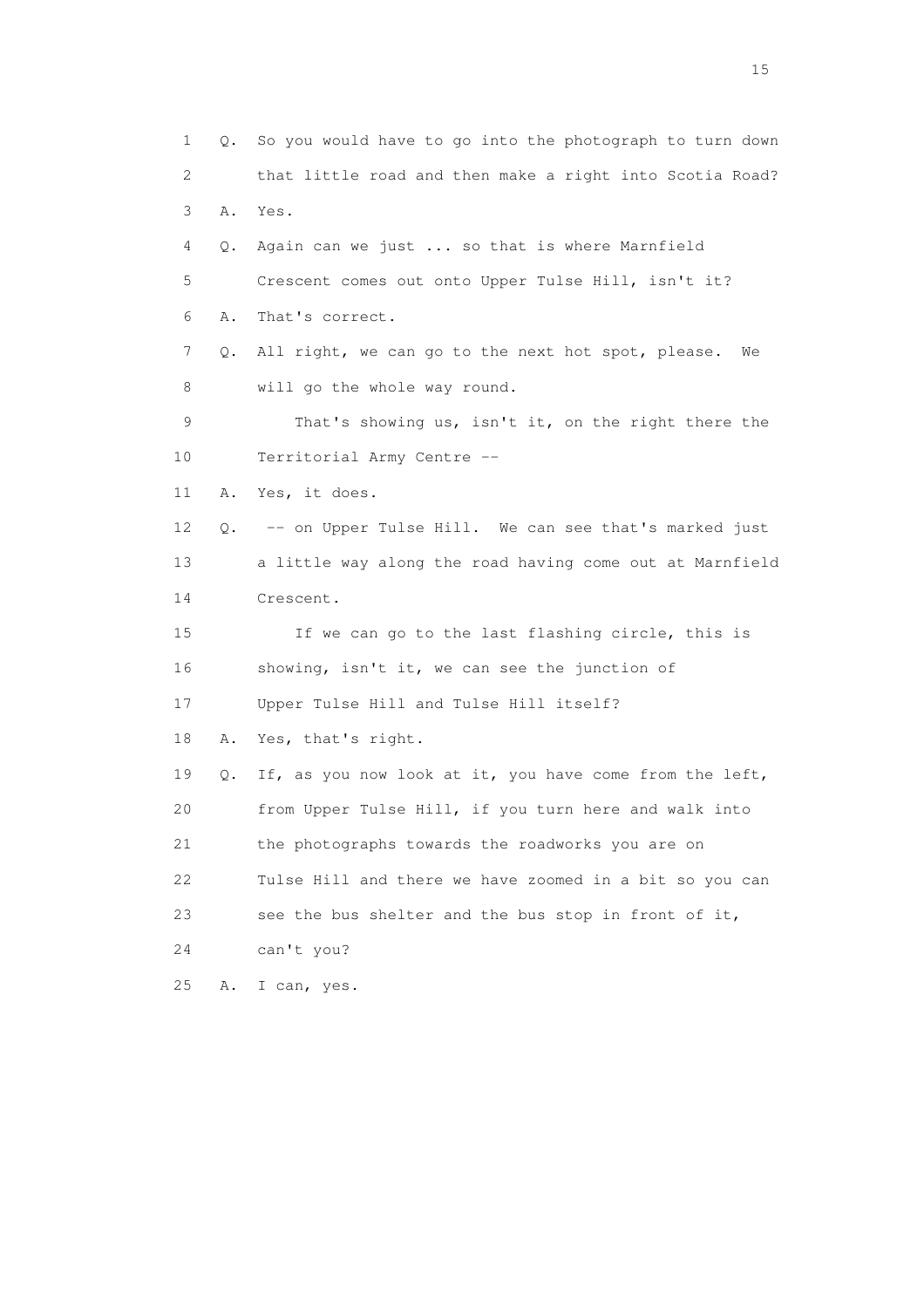1 Q. All right. That, I think, is the bus stop at which 2 Mr de Menezes got on the bus; is that right? 3 A. Yes, that's where the number 2 bus stops. 4 Q. If we look along the top of the screen as we have got 5 it, one or two other things that we are going to look at 6 here, but towards the top left, we can see timeline; 7 yes? 8 A. Yes. 9 Q. Again, sir, can I say the jury obviously have a timeline 10 of their own in the bundle, but it will make things 11 I think even more complicated if we try and 12 cross-reference it, we will just stick to one at a time. 13 So if we can click on timeline, please, and click 14 thereto, and then if we can just pause straightaway so 15 that we don't start moving. 16 Again, if we just look at this, now everywhere is 17 marked, so 21 Scotia Road, the address the police were 18 interested in, is marked there. JC for Jean Charles 19 de Menezes is marked in that little blue circle and we 20 will see that will move, members of the jury, just to 21 show his route. 22 Frank's position in the van, we looked at the film 23 that he took, is marked there. Marnfield Crescent, 24 Upper Tulse Hill, the TA Centre we have looked at, 25 Tulse Hill itself and then the bus stop too.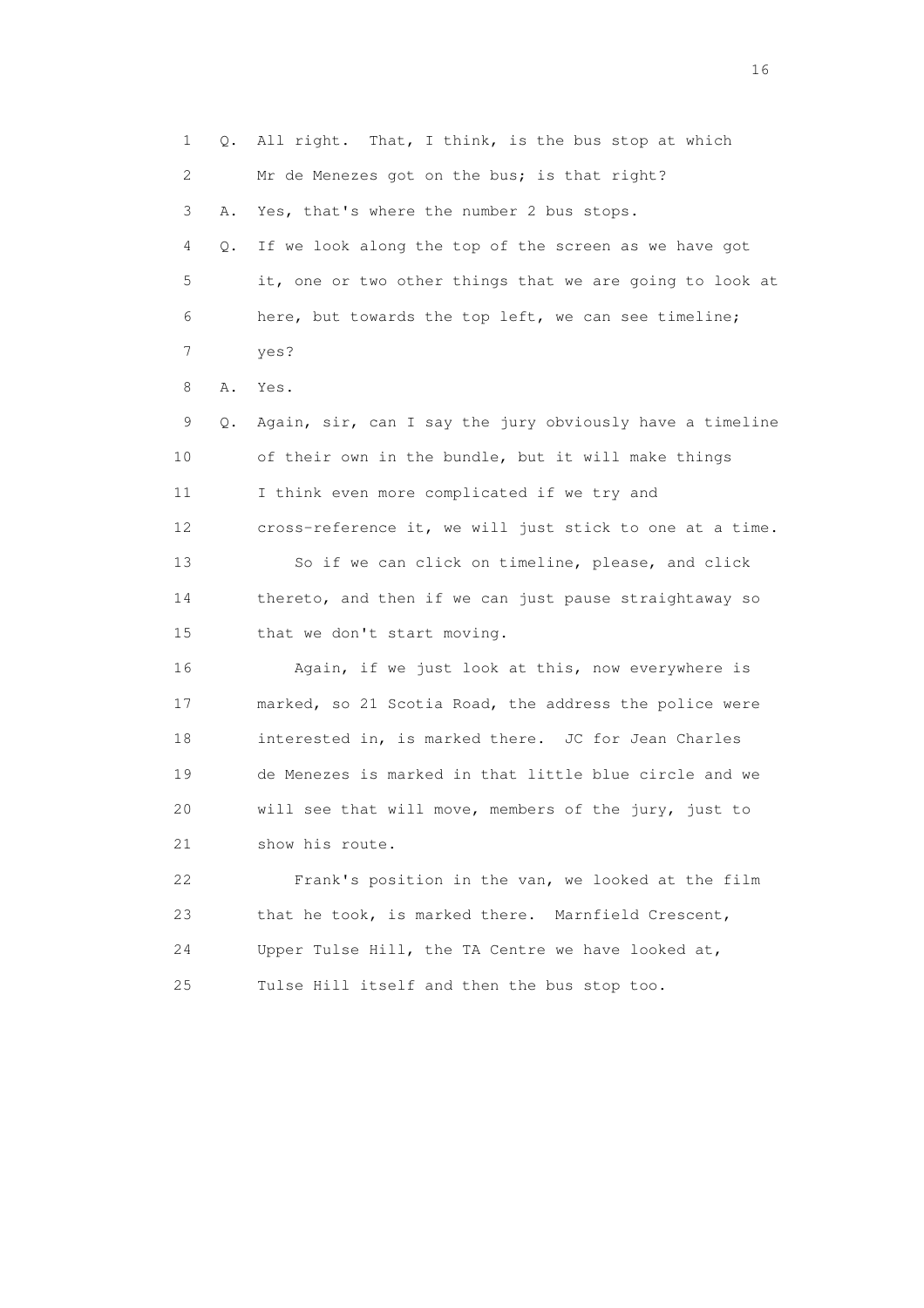1 Then along the bottom of the screen, Mr Reynolds, we 2 can see times are running on, and the one that's 3 highlighted at the beginning is 9.34 because that is the 4 time at which Mr de Menezes came out of the communal 5 door at Scotia Road; is that right? 6 A. That's right, yes. 7 Q. We will see, we will follow this, but it will just give 8 us an idea of the time at which what we are looking at 9 is happening; is that right? 10 A. Yes. 11 Q. The screen, just so everybody understands, when the 12 minute changes, suppose for example when we go from 13 events at 9.35 rather than 9.34, the screen just goes 14 blank or black, is that right, to show the minute 15 change? 16 A. Yeah, I think there is some sort of flicker anyway. 17 Q. Yes. Just so we know what we are going to see first, 18 Mr de Menezes's route on foot to the bus stop is shown 19 by the moving blue square with his first initials in it; 20 is that right? 21 A. That's correct. 22 Q. Then a moving red rectangle appears which is 23 representing the number 2 bus that he got on? 24 A. That's -- yes, that's right. 25 Q. I just want your help with this: I think right at the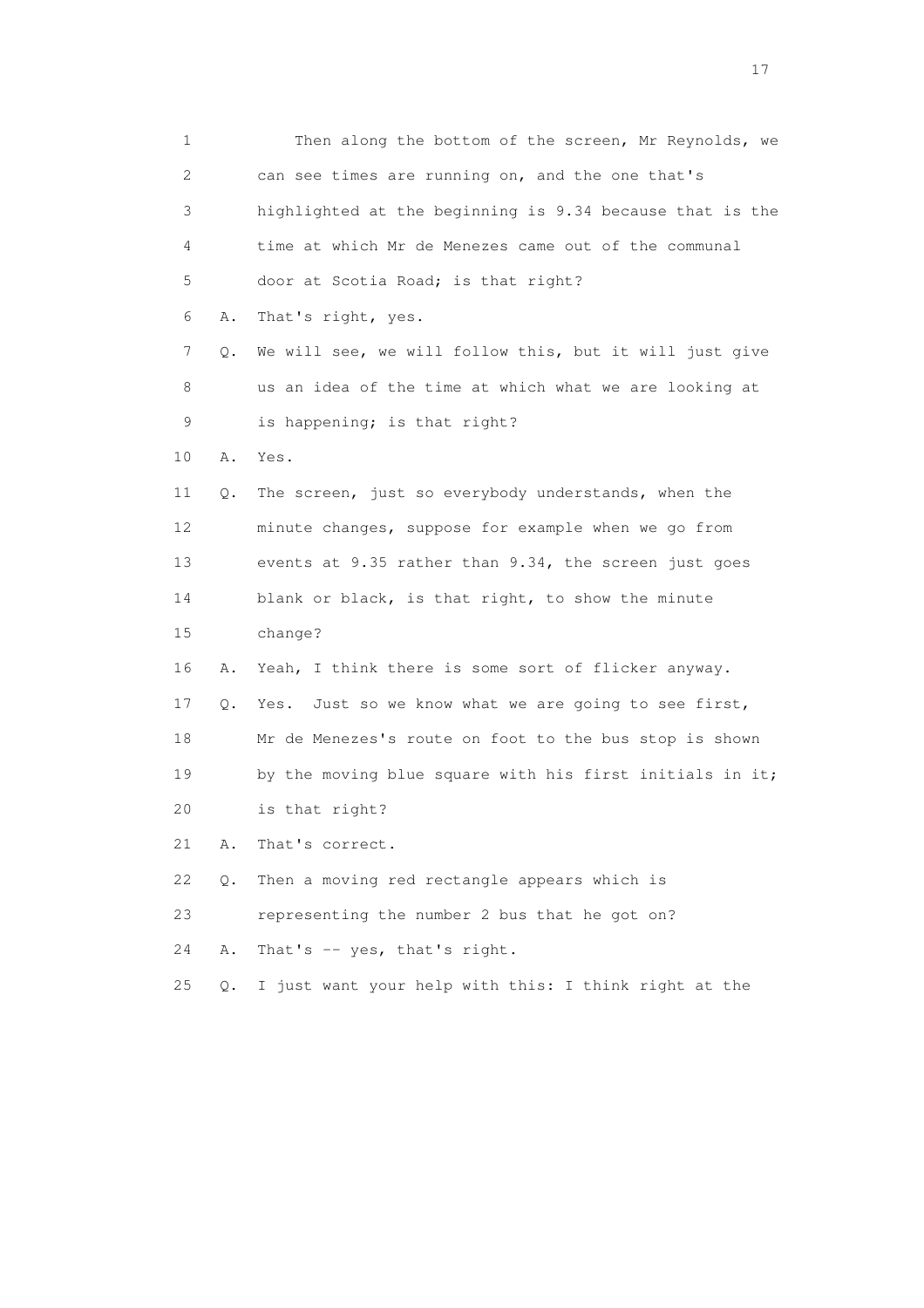1 beginning when we see the bus coming along, it shows as 2 well as Mr de Menezes getting on the bus, Ivor, one of 3 the surveillance officers, getting on as well. That's 4 what's shown on this presentation, isn't it? 5 A. It was shown on the -- yeah, originally it was, yes. 6 Q. I see. Has that now been corrected? 7 A. I believe that it has. 8 Q. All right. Just so we have this in mind, members of the 9 jury, in case you want this at all, if you go to 10 section 11 in your jury bundles just so you can see what 11 you are going to see. 12 Mr Reynolds, do you have a copy there? 13 A. I haven't. 14 Q. I don't know whether we have one we can provide you 15 with. Don't worry, I know you are familiar with what we 16 have. So what we have here are three plans, you have 17 seen these before although you do not have them there 18 now, Mr Reynolds, you know what I am talking about? 19 A. Yes, I do. 20 Q. That shows us that the route, it is marked in it looks 21 like pink from Scotia Road to Tulse Hill, isn't it, 22 first of all? 23 A. Yes. 24 Q. And then it's a sort of deeper orange colour, and 25 members of the jury, if you just go up on, it's got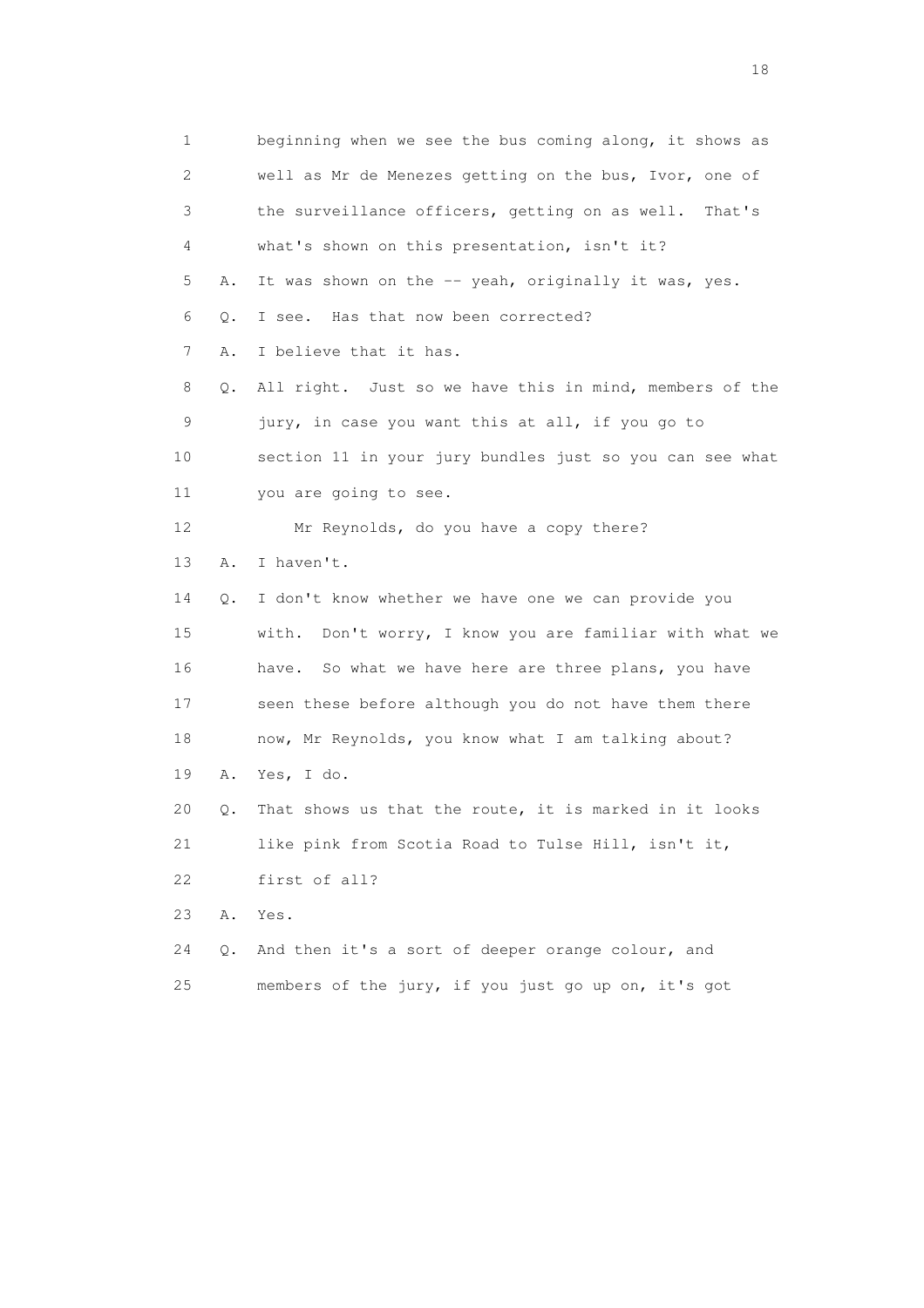1 page 23A written on it, the first plan in divider 11, if 2 you go up right to the top, can you see Morval Road, top 3 middle, and if you come below that Brixton Water Lane. 4 Everybody got that? If you come down just below the 5 "LA", which is the "lane" of Brixton Water Lane, and now 6 the writing's on its side, can you see Brailsford Road?

 8 It's on Tulse Hill but approximately in the vicinity 9 of Brailsford Road that Ivor, the surveillance officer, 10 got on. You will see a representation when we look at 11 the film of him getting on, but just so that you know.

7

 12 If you turn over to the next page, 23B, still in 13 section 11, you can see that again the route now of the 14 number 2 bus is shown continuing up Effra Road taking 15 that little turn up St Matthew's Road, Brixton Hill, 16 Brixton Road, then going off up to the left, that's 17 Stockwell Road, and then if you turn over to the last 18 page in this section, this is the route we are going to 19 be looking at.

 20 Bottom left now, Stockwell Road, highlighted, and 21 then just going in to the South Lambeth Road beyond 22 Stockwell tube which is marked with that black circle 23 into the South Lambeth Road which is where the bus 24 stopped and Mr de Menezes got off.

25 If we can play, please, and there starts the little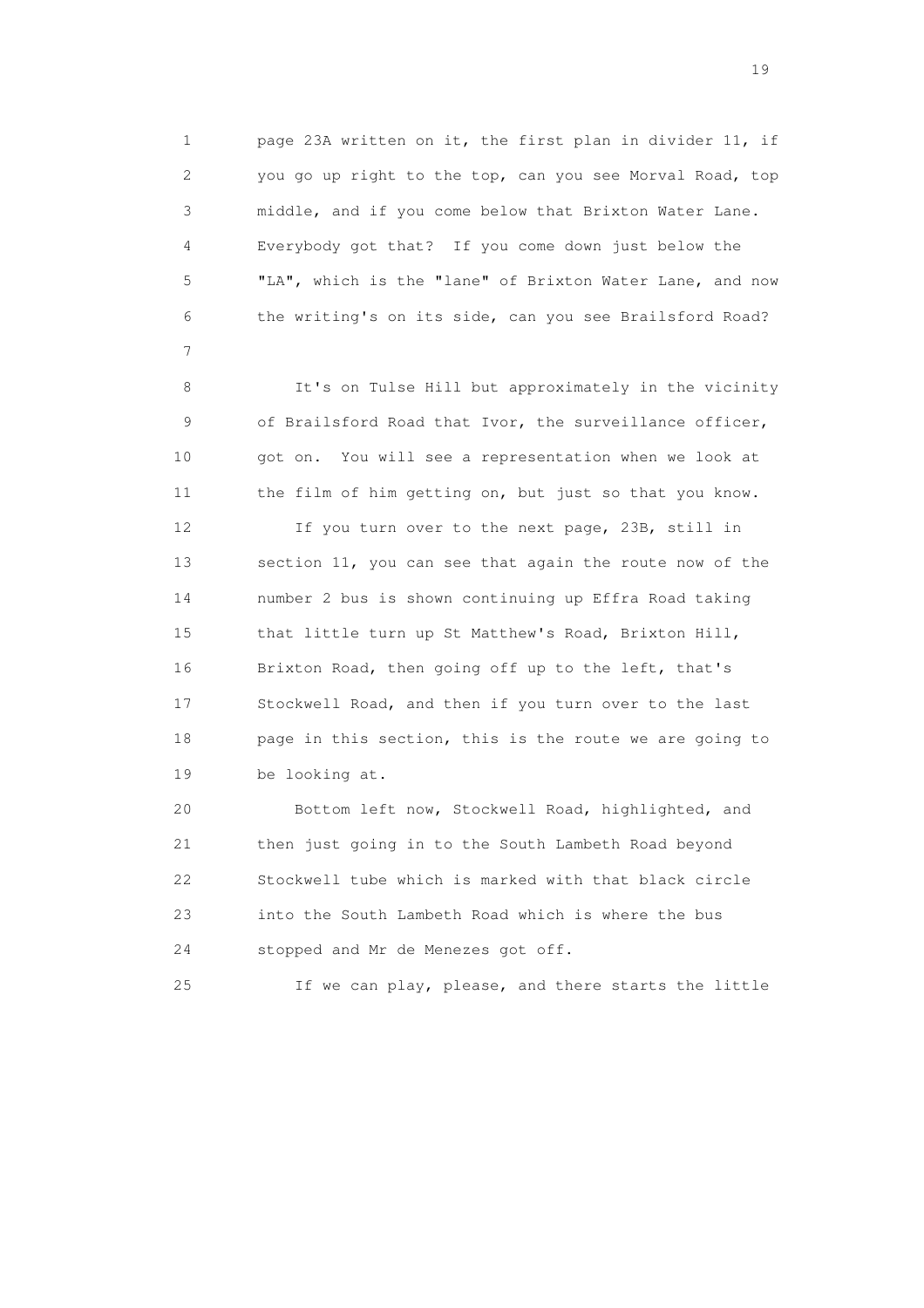1 square moving. You see that as we move to 9.36 now so 2 the screen goes blank. (Pause). So there he is at the 3 bus stop, the representation of the number 2 bus coming 4 along. Pause if we can.

 5 So just to show that he's got on the bus, members of 6 the jury, his little square will now stay in the red bus 7 for as long as he is on the bus. As you know, we will 8 see him getting off near Brixton tube, we will see some 9 film of that.

 10 But what we have on the left are the first of the 11 pictures, is this right, Mr Reynolds, from the bus's own 12 camera system?

13 A. Yes, that's from two of their cameras.

 14 Q. Right, and if we can just play on slowly, we will get 15 two more pictures, I think, and I want to just stop 16 there, please. Those may be, it will be a matter for 17 the jury to say, about as good as some of the 18 photographs of Mr de Menezes on the day get; is that 19 right? 20 A. That is probably the best photos, yes. 21 Q. So we can see him from the front top left, get

22 an opportunity to see the jacket he had got on there; is

23 that right?

24 A. That's right, yes.

25  $Q$ . And then a side view, members of the jury, in that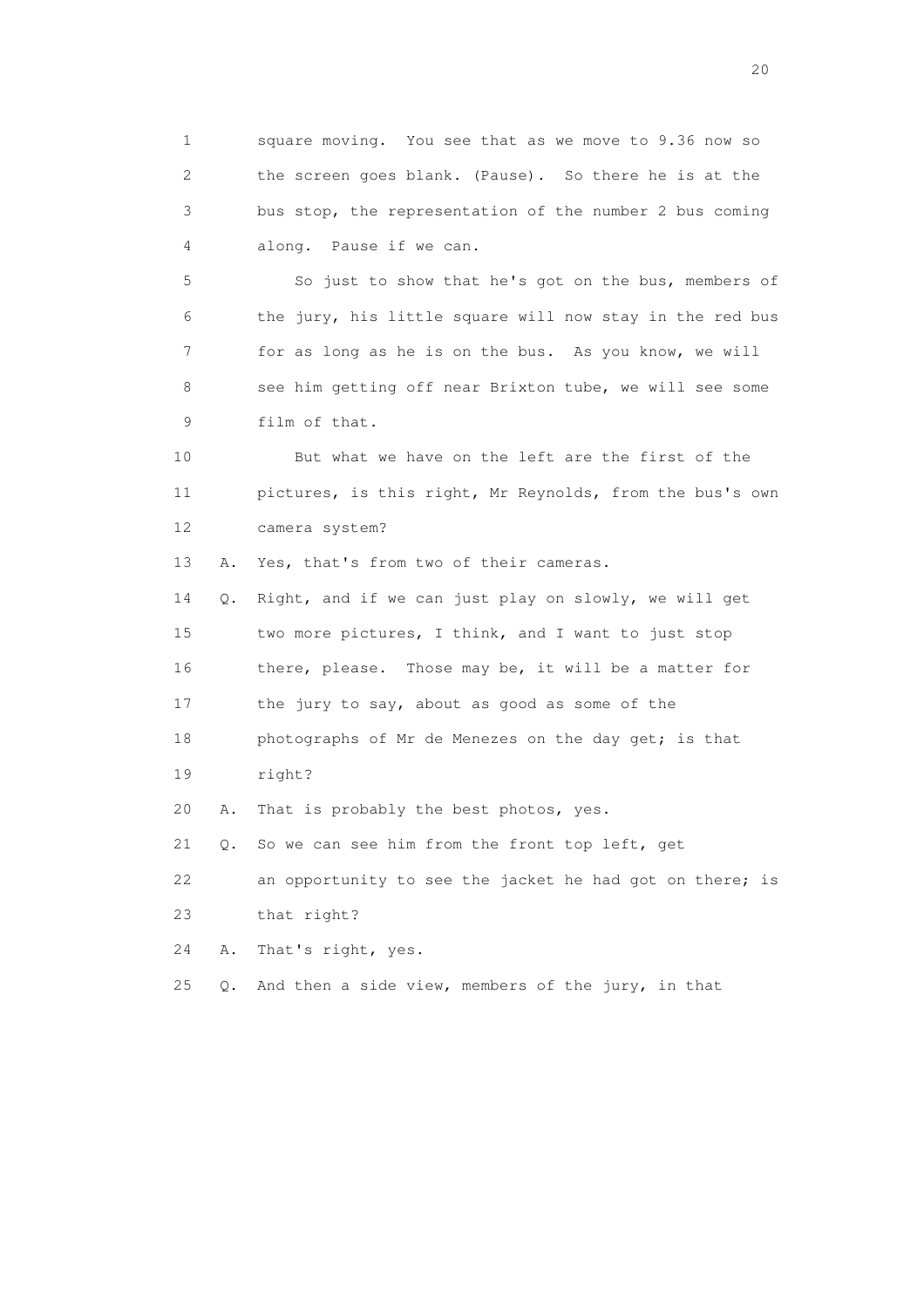1 bottom picture again from the bus's camera system. Can 2 you just help us: where did he go and sit, just roughly, 3 on the bus, downstairs or upstairs? 4 A. He stayed downstairs and went to the rear of the bus and 5 sat on the offside of the bus. 6 Q. On the offside? 7 A. Yes. 8 Q. Right. All right, thank you, if we can play on, please. 9 A. Sorry, my mistake, it was the nearside, sorry. It was 10 the nearside. 11 Q. Right. (Pause). Just pause a moment. More stills from 12 the bus but I think not telling us anything but the 13 bottom one, that is looking ahead, isn't it? 14 A. Yes, that's the camera at the front of the bus. 15 Q. So pointing in the direction that the bus is going? 16 A. Yes, that's correct. 17 Q. All right. Thank you, if we play on. (Pause). Pause 18 again. Just more film from the bus, but again it's not 19 really telling us anything, is it, but again the one at 20 the bottom is showing the view out of the front of the 21 bus; correct? 22 A. That's correct. 23 Q. Thank you. (Pause). Just go back a bit. Ivor is now 24 shown, isn't he, as having got on the bus? 25 A. Yes, I think he got on the bus at the bus stop that we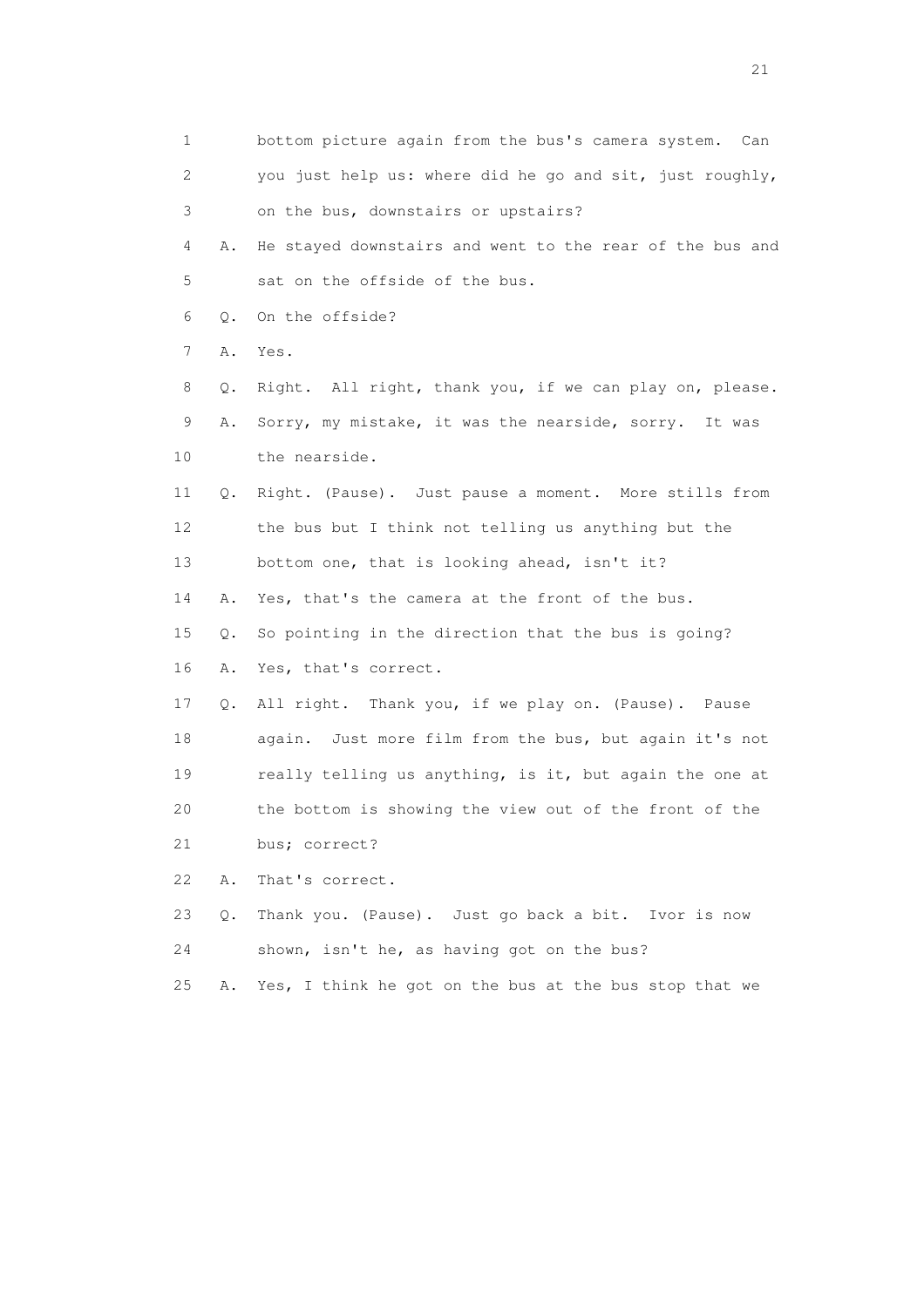1 have just seen.

 2 Q. All right, so that explains what's what happened there. 3 Thank you. (Pause). Just pause. Now, we have now got 4 some different kind of film; is that right? 5 A. That's correct. 6 Q. And the camera, this is an outside camera, is this 7 right, a Lambeth Council camera? 8 A. Yes. 9 Q. I think we can see Lambeth Council CCTV? 10 A. That's part of their CCTV systems. 11 Q. The film that the camera takes is shown top left, isn't 12 it? 13 A. It is. 14 Q. And the purple triangle on the road, Effra Road as it 15 now is, that shows the sort of range that the camera 16 covers; is that right? 17 A. That's correct, yes. 18 Q. So if we look at that, we can see that if that's right, 19 the bus is about to drive into camera range, because you 20 would see if the bus goes on, it is going to go into 21 purple and purple is the camera's view. So we will 22 actually see, is this right, the very number 2 bus 23 itself from the outside coming into this film we have 24 top left? 25 A. That's correct.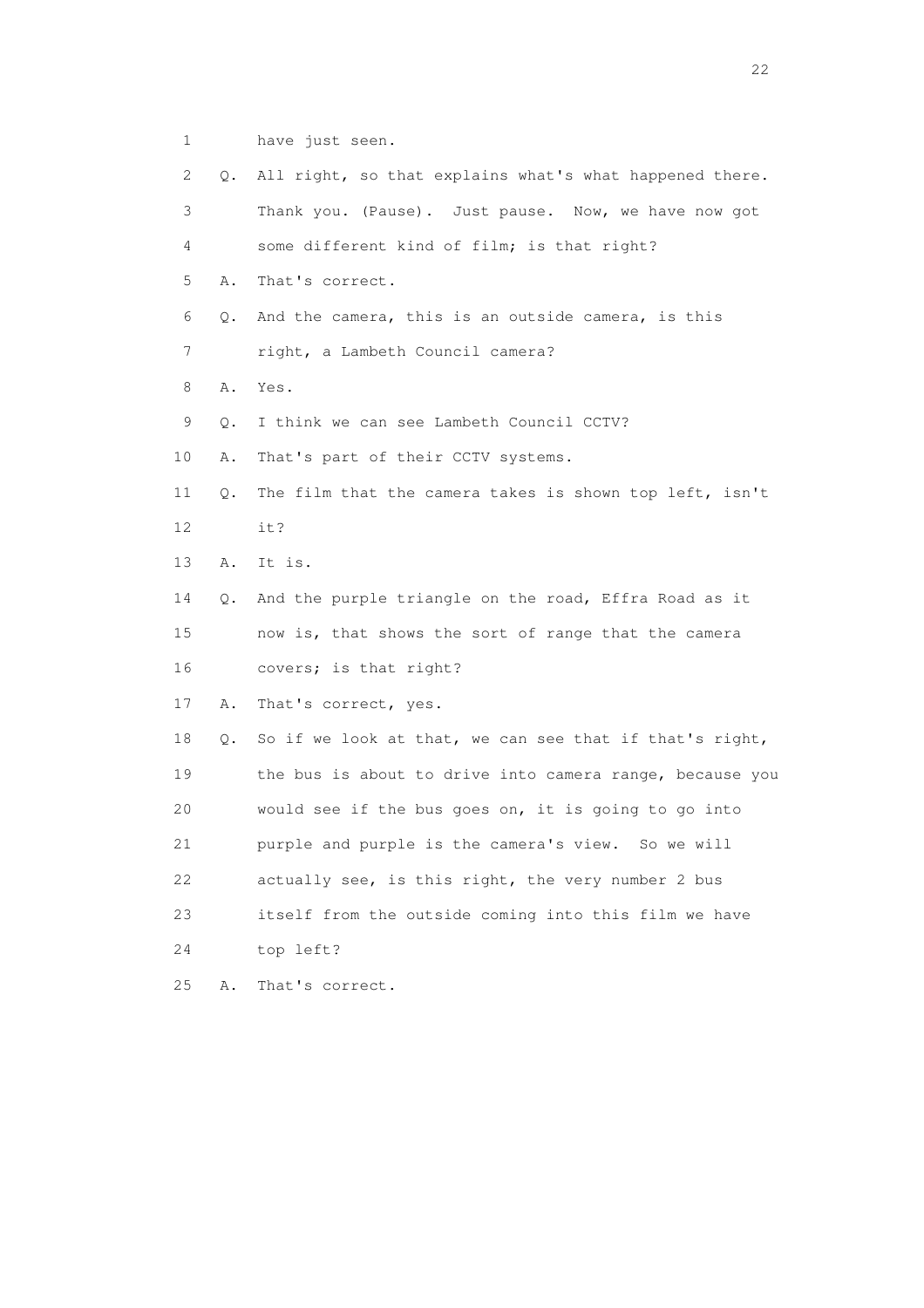1 Q. I think we are also going to see in a moment or two, 2 just so I can say it all now, some film of Ivor, the 3 surveillance officer, on the bus sitting downstairs; is 4 that right? 5 A. Yes, he's sat in the area where people with pushchairs 6 and wheelchairs would sit. 7 Q. Again his face has been obscured for obvious reasons? 8 A. That's correct. 9 Q. Thank you, if we can play, please. There is the bus. 10 Just pause. Can't quite see it now, maybe you can if 11 your eyes are good, but we saw it a minute or two ago. 12 There is the number 2 bus going out of shot and there is 13 Ivor sitting in that area on the bus but his face has 14 been obscured? 15 A. That's correct. 16 Q. Thank you. (Pause). Pause a moment. Just to get our 17 bearings, we looked at it earlier on the maps, turned 18 left at St Matthew's Road? 19 A. Yes. 20 Q. That will be coming up? 21 A. That's at the top of the screen, yes. 22 Q. Yes. (Pause). Pause, so we are just getting a bit more 23 film of Ivor at that stage, aren't we? 24 A. Yes, that's correct. 25 Q. All right.

23 and 23 and 23 and 23 and 23 and 23 and 23 and 23 and 23 and 23 and 23 and 23 and 23 and 23 and 23 and 23 and 24 and 25 and 25 and 26 and 26 and 26 and 26 and 26 and 26 and 26 and 26 and 26 and 26 and 26 and 26 and 26 an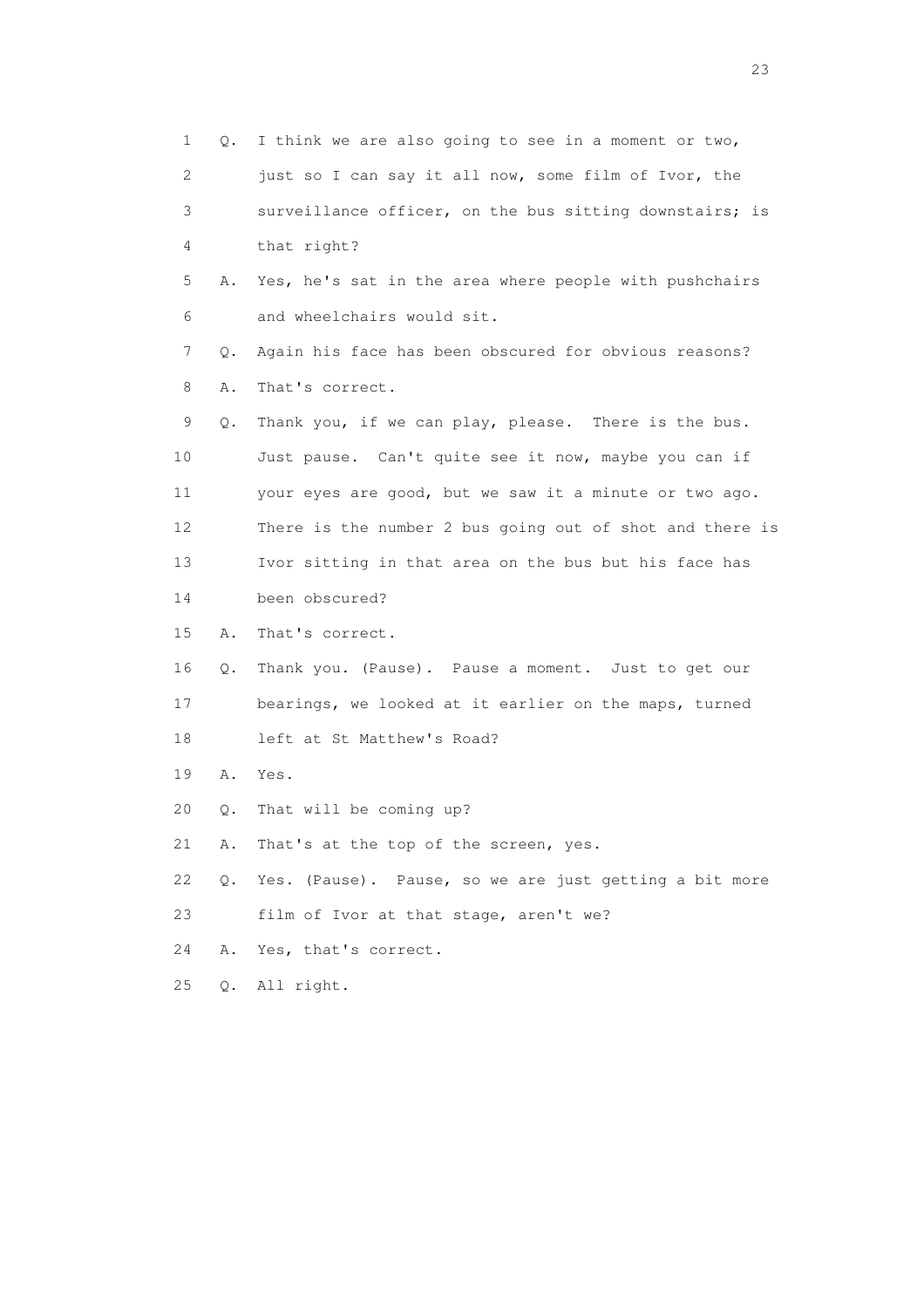1 SIR MICHAEL WRIGHT: Can I ask, I think I know where it is, 2 but the point on the bus where Ivor is sitting is 3 obviously the offside of the bus. 4 A. Yes. 5 SIR MICHAEL WRIGHT: Right at the front, part way down or 6 near the back? 7 A. I think it's part way down. 8 SIR MICHAEL WRIGHT: Part way down the bus, thank you. 9 (Pause). 10 MR HILLIARD: Just to indicate that the bus was held in 11 traffic; yes? 12 A. That's correct. 13 (Pause). 14 Q. Again we are going to be coming into a view of 15 an outside camera, aren't we? 16 A. Yes, another part of Lambeth Council's CCTV. 17 Q. Pause a minute. So we are getting our bearings, we can 18 see that marked on there is Brixton underground station 19 on the right-hand side of the road; is that correct? 20 A. That's correct. 21 Q. Do you remember that the Coroner again when he opened 22 the case said that it looked as if Mr de Menezes had got 23 off the bus with a view to continuing his journey to 24 work via Brixton underground station; yes? 25 A. Yes.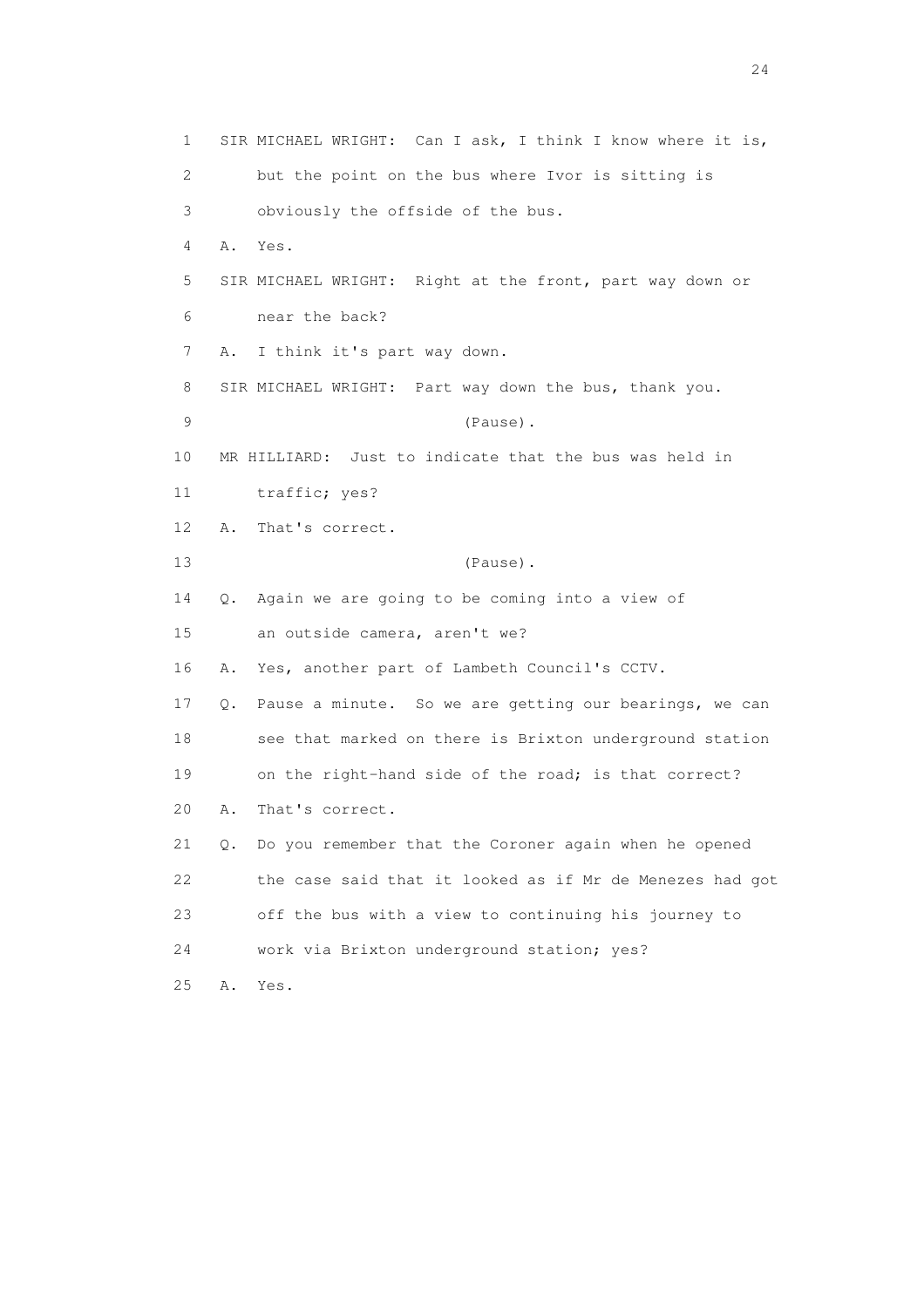1 Q. But that station, is this right, was shut because of 2 a security alert? 3 A. That's the case, yes. 4 Q. Obviously if he had got off the bus, seen that it was 5 shut, that would explain why he just got back on the 6 bus, because the next station up is Stockwell, isn't it? 7 A. That's correct. 8 Q. So this number 2 bus is going to be coming in, isn't it, 9 and we will see it in a moment, the very number 2 bus is 10 coming into the outside Lambeth Council CCTV camera, 11 isn't it? 12 A. Yes, it's just coming into range. 13 Q. And again perhaps just to indicate in advance what we 14 are going to see, the bus comes into view, superimposed 15 on it, I think at one stage by the person putting the 16 film together, "number 2 bus in green", I think has been 17 written on the back just to identify the bus more 18 clearly; is that right? 19 A. Yes, that's right. 20 Q. Then Mr de Menezes is shown getting off the bus; is that 21 right? 22 A. That's correct. 23 Q. When he can be picked up in the crowd of people who were 24 on the pavement, I don't think we are going to be able 25 to do it with our eyes here but if you have special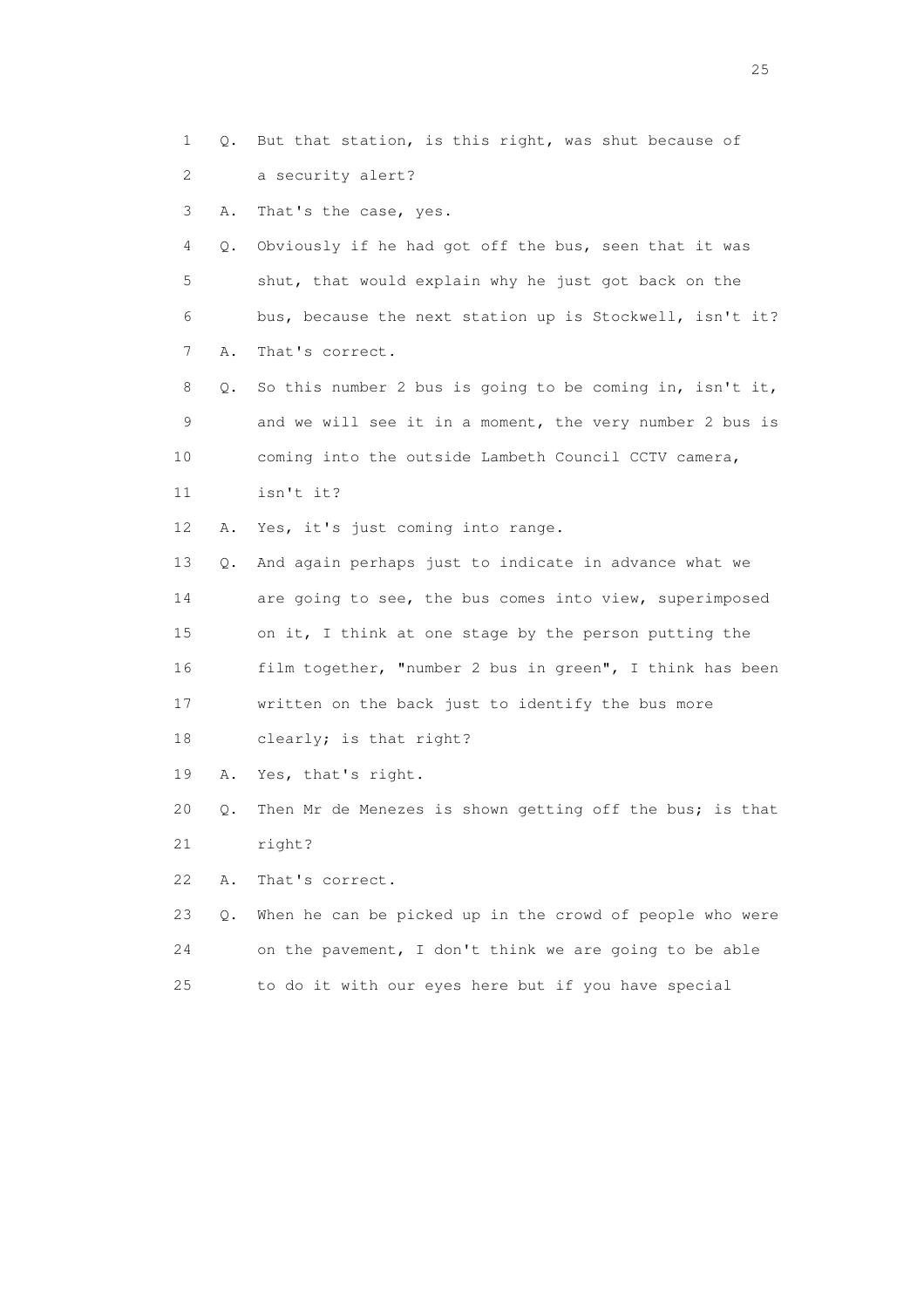| 1  |    | equipment and time on your side, that exercise has been  |
|----|----|----------------------------------------------------------|
| 2  |    | done, and he has been identified?                        |
| 3  | Α. | Yes, that's right, there are times when he is identified |
| 4  |    | during that passage.                                     |
| 5  | Q. | Lost for a time but back in the vicinity of the bus      |
| 6  |    | again before he gets back on it?                         |
| 7  | Α. | That's correct.                                          |
| 8  | Q. | All right. Thank you very much, if we can play on,       |
| 9  |    | please. (Pause). Pause. It's the bus at the back,        |
| 10 |    | isn't it, we can see the number 2 and as I say someone   |
| 11 |    | has put the square sign in green, and then "2" and "bus" |
| 12 |    | on it?                                                   |
| 13 | Α. | Yes.                                                     |
| 14 | Q. | To the left of that we will see that on occasions        |
| 15 |    | I think it's the blue square still with JC on it when    |
| 16 |    | someone managed to pick him up in the people there?      |
| 17 | Α. | That's correct.                                          |
| 18 | Q. | Thank you. (Pause). There?                               |
| 19 | Α. | Yes.                                                     |
| 20 | Q. | (Pause). Again?                                          |
| 21 | Α. | Yes.                                                     |
| 22 | Q. | (Pause). Just pause a moment. So that's moving back      |
| 23 |    | towards the bus, we can see at 9.49 according to the     |
| 24 |    | timeline on the bottom?                                  |
| 25 | Α. | That's correct.                                          |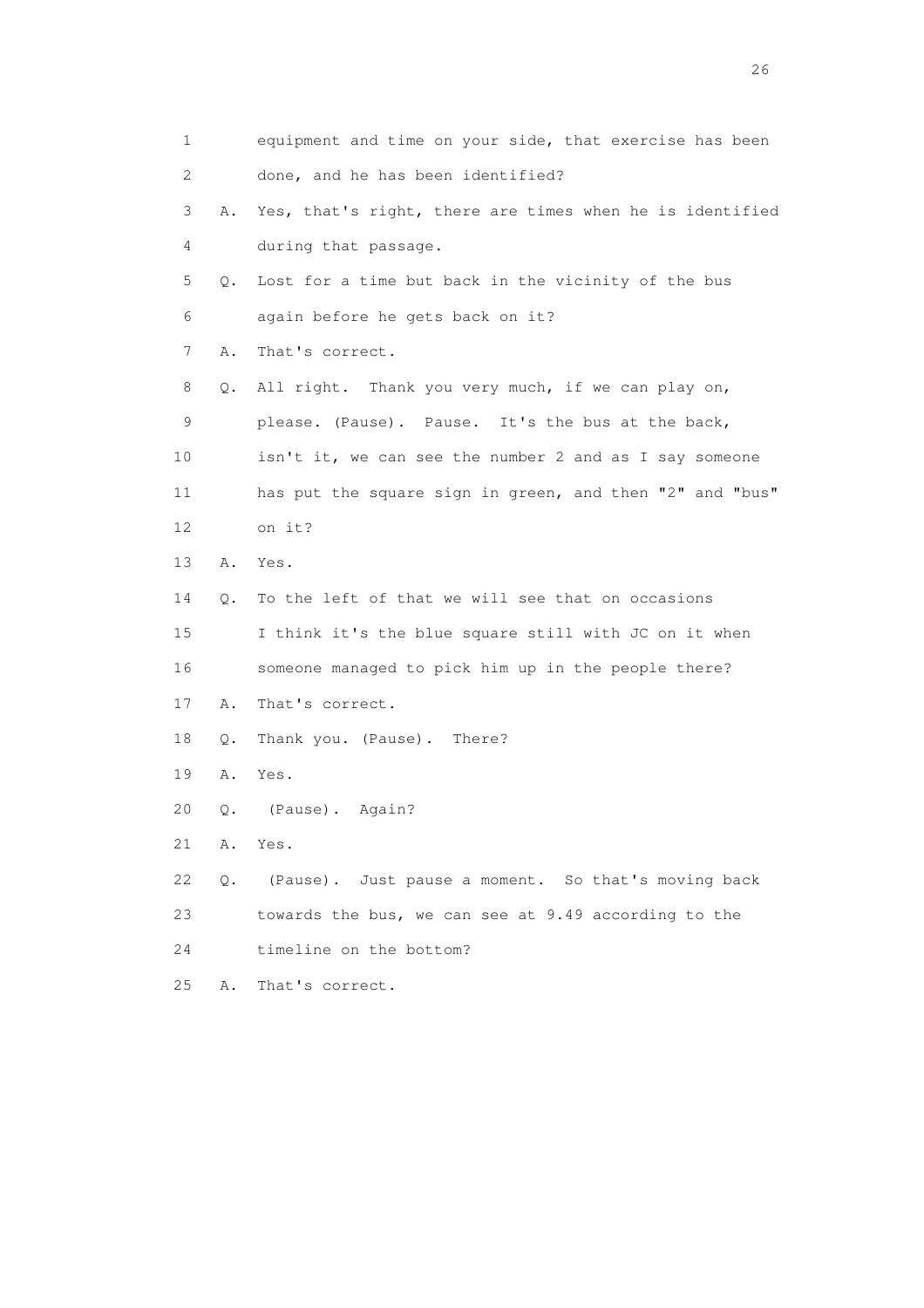1 Q. And in a minute, we are going to see some film, is this 2 right, from the bus camera itself showing Mr de Menezes, 3 he's got to the top of the stairs in the bus and he is 4 making his way down the bus, I think, on the top deck 5 this time, but at 9.50 so this is when he is now about 6 to get back on the bus? 7 A. That's right. 8 Q. Thank you. If we can play on, please. (Pause). Pause. 9 So you can just see on the right-hand picture, is this 10 right, where Mr de Menezes has come up the stairs and 11 turned round to his right and there is just the back of 12 his jacket that was caught in the picture; is that 13 right? 14 A. That's the left-hand. 15 Q. I think that's the right-hand as I look at it, and if 16 you go to the left-hand picture, there he is actually 17 walking down towards the back of the bus? 18 A. Yes, sorry. 19 Q. Stairs on the right and him just turning and the one on 20 the left is taken a bit further on, he is now -- 21 A. That's correct. 22 Q. Yes. (Pause). Yes, and Ivor, if we can just pause for 23 a moment, has got off the bus at this stage; is that 24 right? 25 A. That's right.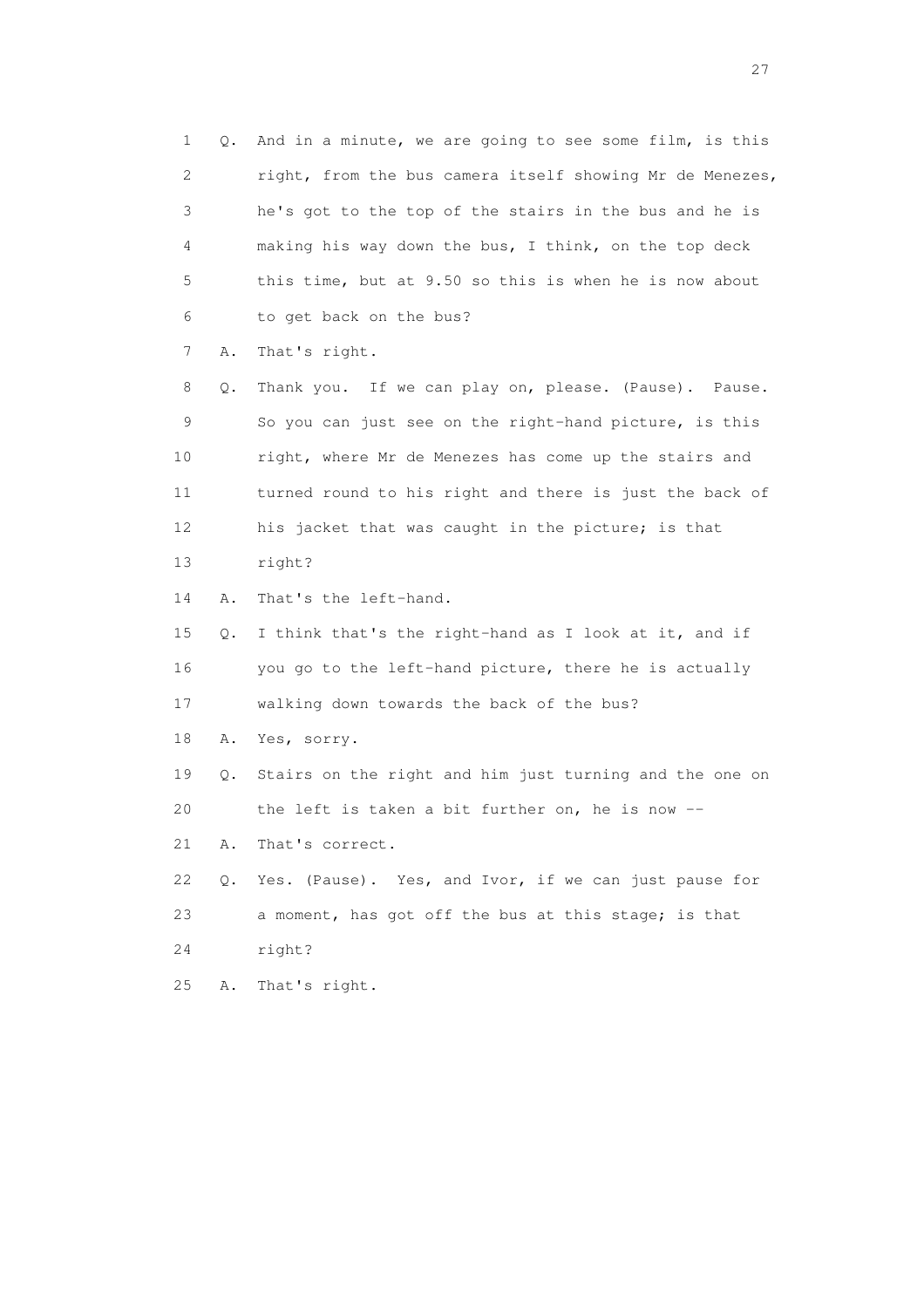| 1  | Q.    | And he is no longer on the bus and he is not shown, it's  |
|----|-------|-----------------------------------------------------------|
| 2  |       | just JC shown on the bus?                                 |
| 3  | Α.    | Yes, and this time he's sat about four rows behind the    |
| 4  |       | stairs on the offside of the bus.                         |
| 5  | Q.    | I think it may be a little bit further back from that,    |
| 6  |       | because we will are going to see some pictures and he     |
| 7  |       | can't be seen in them, can he? Is it towards the back     |
| 8  |       | of the bus?                                               |
| 9  | Α.    | It's certainly towards the back of the bus but --         |
| 10 | Q.    | You tell us, if you think you can see him in the          |
| 11 |       | pictures?                                                 |
| 12 | Α.    | No, I am just going on what one of the surveillance       |
| 13 |       | officers had described.                                   |
| 14 | Q.    | All right. If we can play, please. (Pause). If we         |
| 15 |       | could hold for a moment, we can see the bus is moving     |
| 16 |       | off, isn't it?                                            |
| 17 | Α.    | Yes.                                                      |
| 18 | Q.    | And you really can't make out anybody in those pictures,  |
| 19 |       | can you?                                                  |
| 20 | Α.    | You can't, no.                                            |
| 21 |       | Q. All right, thank you. Can we just go back, or even in  |
| 22 |       | that one?                                                 |
| 23 | Α.    | No, I don't believe there is any footage now of him sat   |
| 24 |       | in that position.                                         |
| 25 | $Q$ . | Thank you. (Pause). So on goes the bus, it will<br>Right. |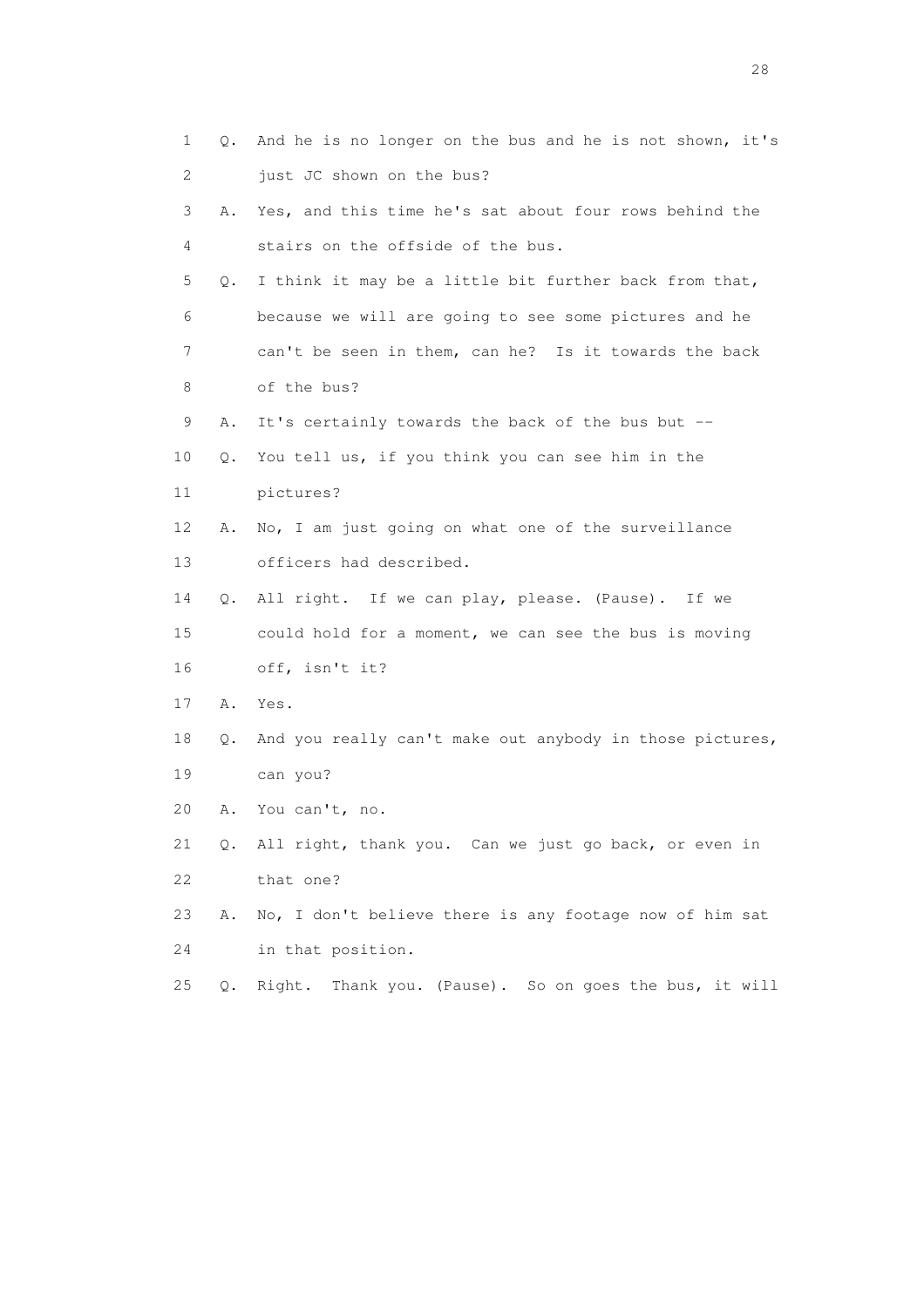1 turn left in a minute into Stockwell Road?

2 A. That's correct.

 3 Q. We will see some onboard film from the cameras on the 4 bus, but they don't show anything of significance, so we 5 will just play on through those, the next few. (Pause). 6 The Stockwell Road is now marked so we will see the 7 left turn. (Pause). 8 Just pause there. Look ahead, we can see a bus stop 9 is coming up, and there is a yellow rectangle there with 10 "Lawrence" in it; correct? 11 A. That's correct. 12 Q. Lawrence was another surveillance officer who was 13 waiting at that bus stop to get on the bus; is that 14 right? 15 A. That's right. 16 Q. He did that; is that right? 17 A. Yes, he did. 18 Q. In due course we will see a picture from the bus's 19 onboard camera that shows him getting on, I think. 20 A. I believe that's right, yes. 21 Q. Thank you. (Pause). Just pause. So there we have, 22 bottom left, Lawrence and again his face has been 23 obscured, hasn't it? 24 A. It has. 25 Q. I think these times, efforts have been made to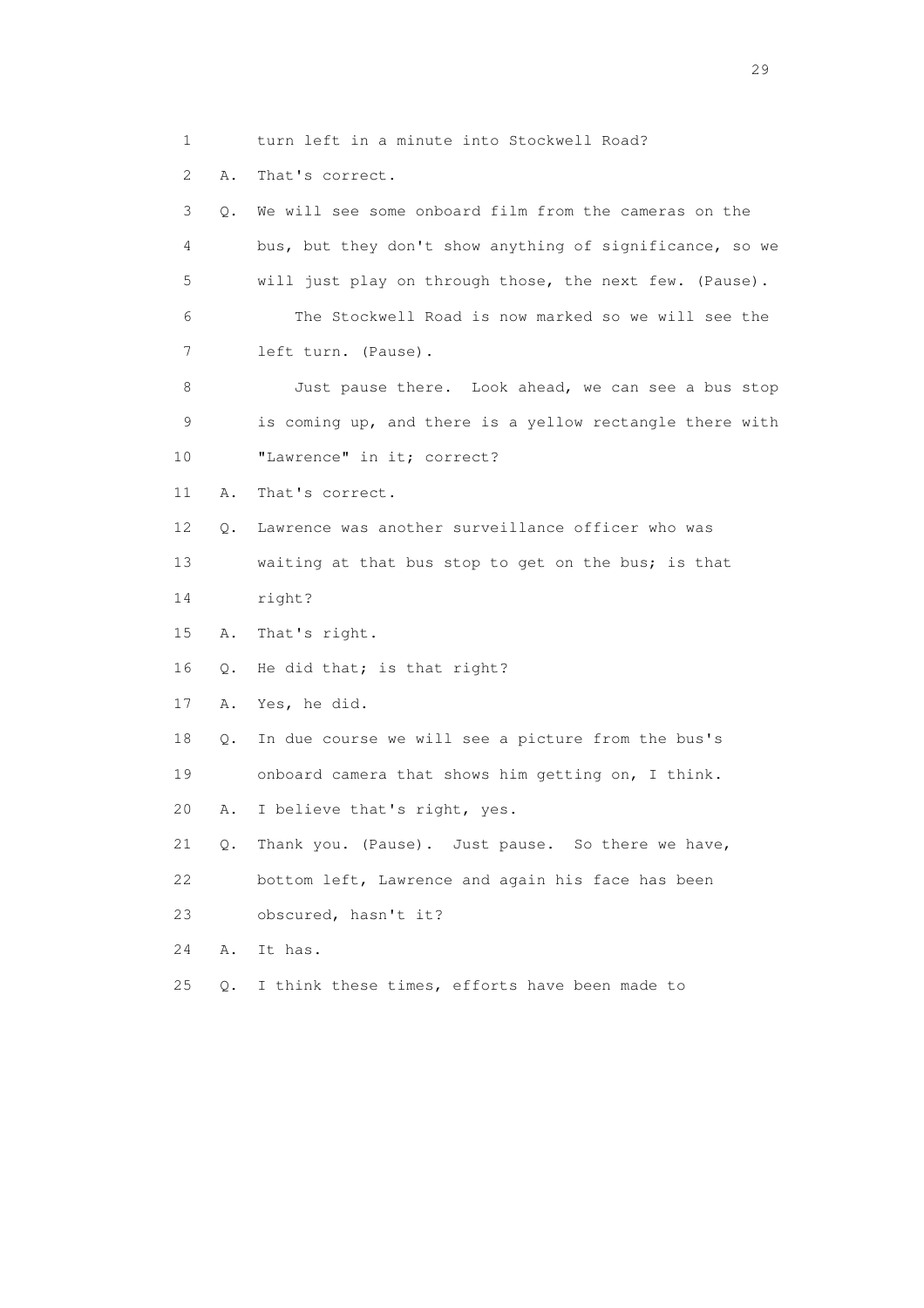1 synchronise them but we can see the time, just on taking 2 this bit of film, for example, 09.55.58? 3 A. Yes. 4 Q. Yes? 5 A. Yes. 6 Q. 09.55 on the timeline. So play on, please. (Pause). 7 Again, nothing of relevance for us on the onboard 8 camera? 9 A. No, nothing. 10 SIR MICHAEL WRIGHT: Do we know where Lawrence was sitting? 11 A. Yes, he was sitting about three rows behind 12 Mr de Menezes. 13 SIR MICHAEL WRIGHT: On the top deck? 14 A. On the top deck. 15 SIR MICHAEL WRIGHT: Thank you. 16 (Pause). 17 MR HILLIARD: The bus is going to bear right, isn't it, in 18 due course up into the South Lambeth Road where the bus 19 stop is marked. 20 A. That's correct. 21 Q. And you have to walk back down the road, Stockwell tube 22 is just below the bus stop, isn't it, it will come up as 23 marked in a moment? 24 A. Yes. 25 Q. But that's what's going to happen, isn't it?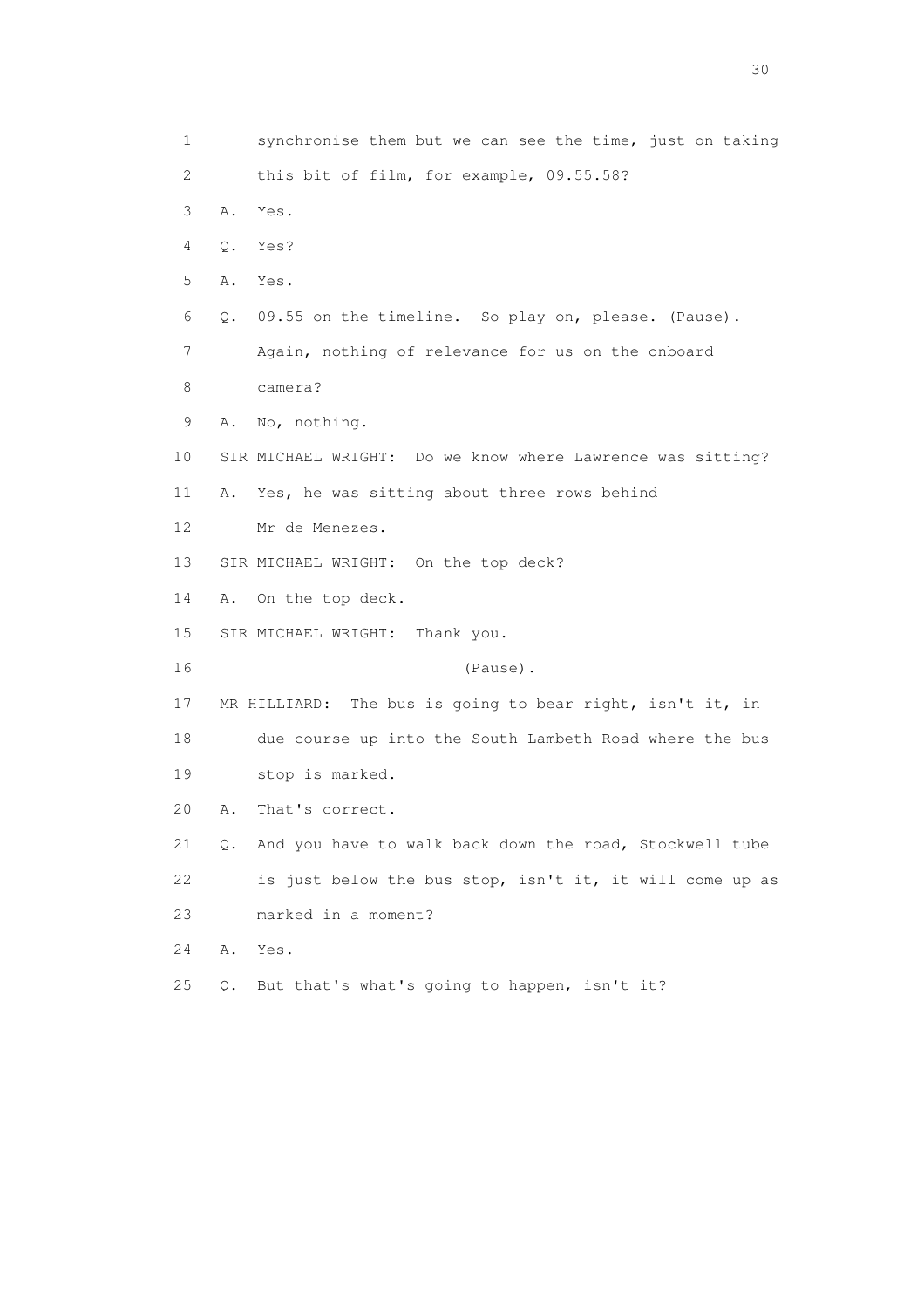1 A. Yes, it is.

 2 Q. (Pause). So the station is now marked, isn't it? 3 A. Yes. 4 Q. (Pause). If we can just pause there while the bus has, 5 because we have not looked at these. 6 If we can turn perhaps to divider 22, because they 7 may be useful in due course, of our jury files. These 8 were taken very recently, I think you are aware of this, 9 Mr Reynolds, last week or something of that sort, the 10 photographs of the station? 11 A. Yes. 12 Q. We can just see as we look at the first one, which 13 bottom left on its side is page 34A, that's showing 14 a recent view into the station at the front, isn't it? 15 A. I believe it is, I haven't actually got a photo in front 16 of me. 17 Q. You haven't, can you just about make that out 18 (indicated)? 19 A. Yes. 20 Q. If we turn over to the next picture, 34B, that's again 21 you can see the station on the left. Beyond it, where 22 there is the NatWest Bank on the corner -- oh, there we 23 are, thank you very much. 24 A. Yes.

25 Q. Beyond the corner where the underground sign is, if you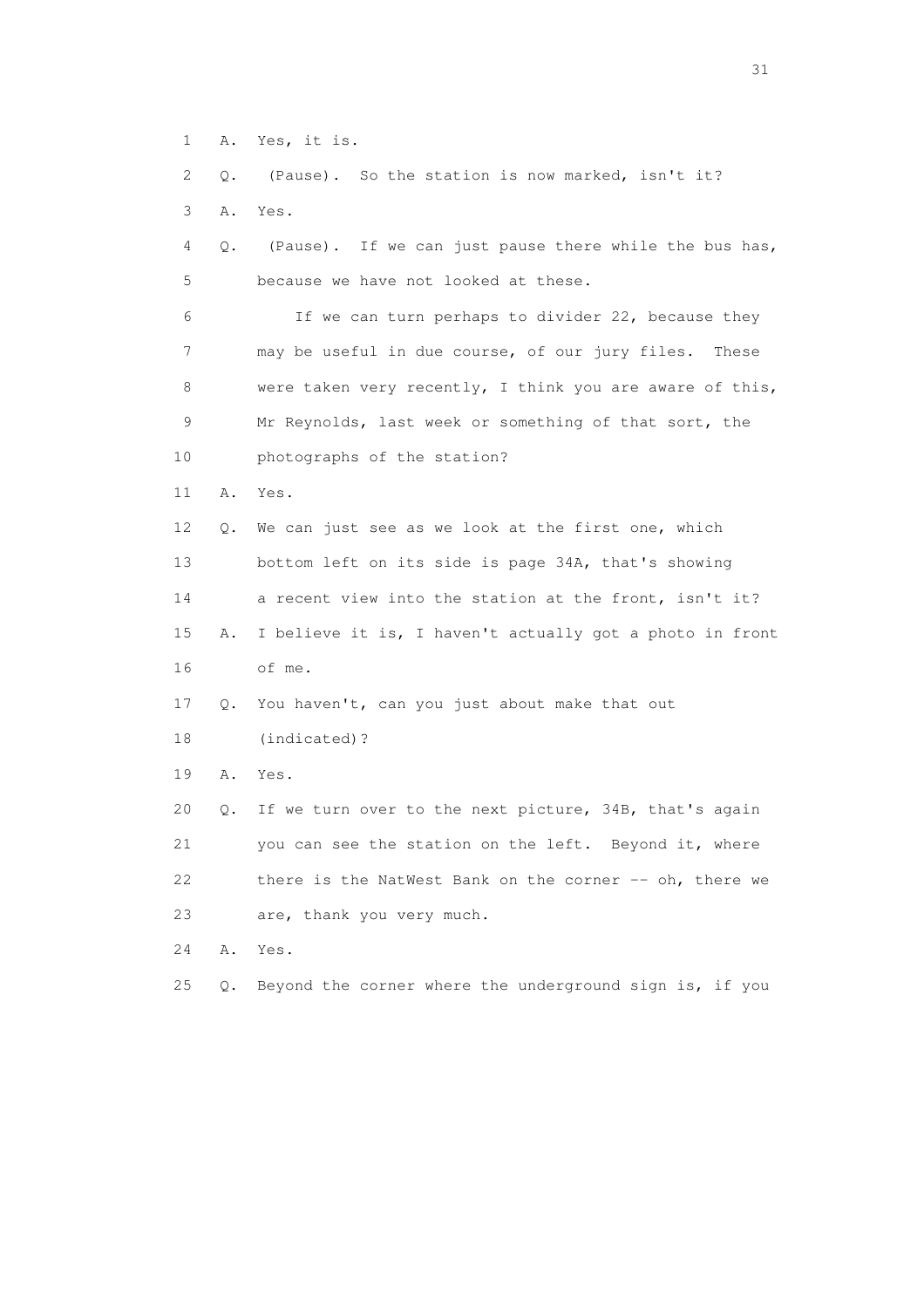1 go to the next corner, that building there is a NatWest 2 Bank, isn't it? 3 A. That's correct. 4 Q. On which, if you are very eagle eyed, you can make out, 5 if you go from the tube towards the bank, there is what 6 looks like a statue or fountain or something; do you see 7 that? 8 A. Yes, I do. 9 Q. Just over to the left of that is mounted on the wall of 10 the NatWest Bank is a security camera. You might just 11 be able to make out what looks like a little white 12 cylinder there, it's not easy. 13 A. I can see it, and I do know of its location. 14 Q. Yes, can we put a cursor on that? 15 (Pause). You are either going to have seen it or 16 you are not, I am afraid. We are going to see some film 17 taken from that camera. 18 A. Yes, we are. 19 Q. That's Binfield Road, isn't it, that road? 20 A. It is. 21 Q. If we turn over to the next picture, 34C, we can see the 22 corner with the bank a bit more clearly; is that right? 23 A. That's right. 24 Q. 34D, looking back along the Stockwell Road but we will 25 not trouble with that one. 34E is more helpful to us at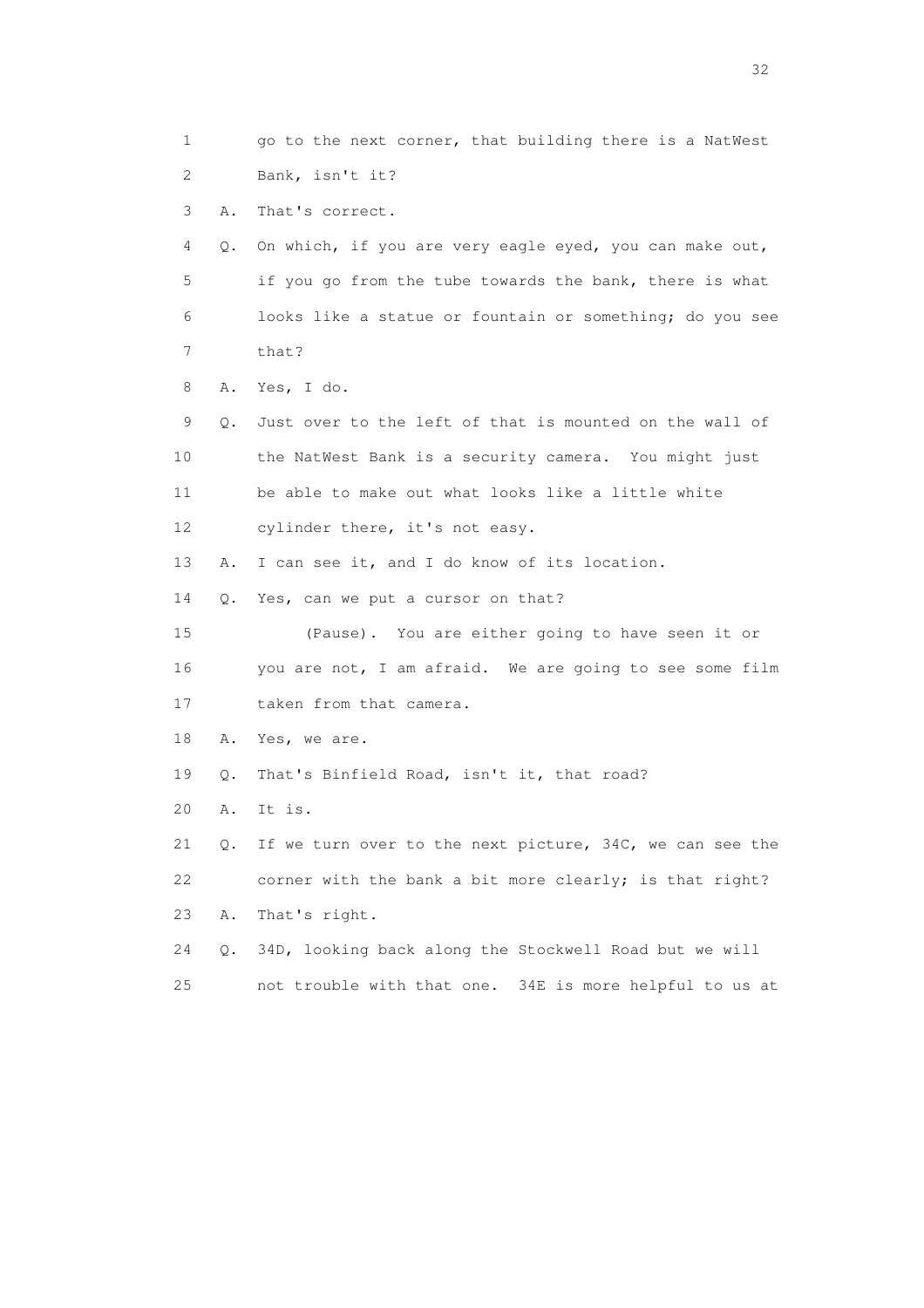1 the moment. There is the station on the left, bank now 2 obscured by the bus, but the bus is just going to turn 3 round there, and go up -- this is a number 2 bus as it 4 happens -- into South Lambeth Road and stop? 5 A. That's correct. 6 Q. If we go to the next picture, 34F, that's looking the 7 other way, isn't it, the bus is now coming towards 8 rather than going away? 9 A. That's correct. 10 Q. There is that statue on the right. Then if we turn over 11 to picture 34G, now you can actually see, we could have 12 gone, you can see that camera a bit more clearly, can't 13 you, on the NatWest Bank. It looks as if it's coming 14 out of the bottom of a traffic light, isn't it, but it's 15 not? 16 A. Yes. 17 Q. There is the bus just pulling into the South 18 Lambeth Road where it's going to stop? 19 A. Yes. 20 Q. Last picture there, you can make out the bus stop just 21 to the left of a road sign, can't you? 22 A. Yes, you can. 23 Q. All right, thank you very much. 24 If we can then just go back to the route of the bus 25 as we said, it's going to go past the station and then

<u>33</u> and the state of the state of the state of the state of the state of the state of the state of the state of the state of the state of the state of the state of the state of the state of the state of the state of the s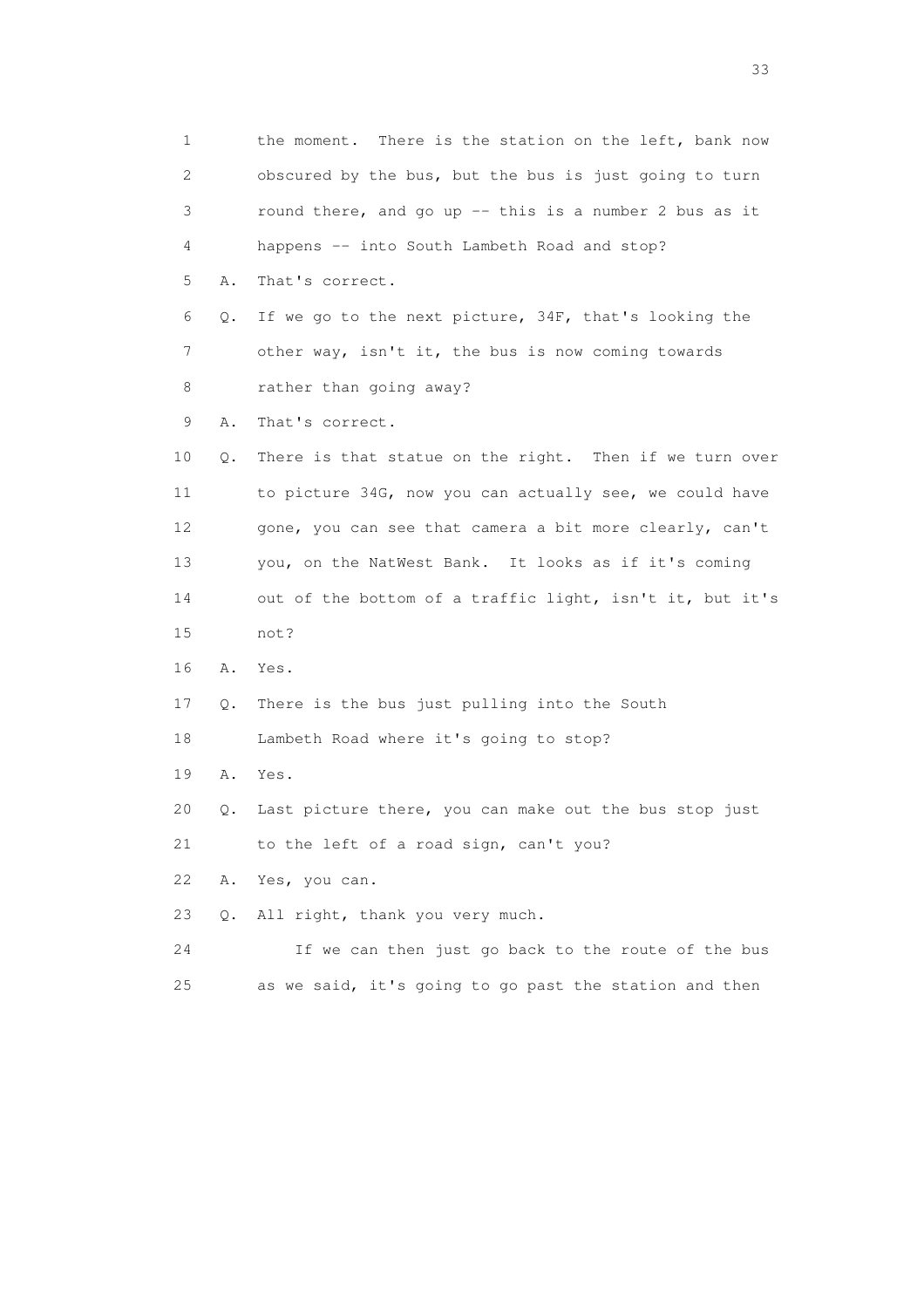1 park up at the stop in South Lambeth Road. We are 9.58 2 or thereabouts. (Pause). 3 Just pause. So as before, when it was purple, 4 I think, when it was a Lambeth one, this is from the 5 NatWest camera, isn't it, it's showing as a blue 6 triangle the sort of approximate area view of the 7 camera; is that right? 8 A. That's correct. 9 Q. And we can see that shown top right, and we can see from 10 looking at the plan that the bus is going to drive 11 through the area of the camera, isn't it? 12 A. Yeah, in fact I think you can just spot it on the top 13 right-hand corner. 14 Q. We will see it more clearly on its way into South 15 Lambeth Road if we watch there. Thank you. You can see 16 it much more clearly. There it comes. Yes? 17 A. Yes. 18 Q. (Pause). There is green number 2 bus someone has just 19 written on top again. 20 A. Yes. 21 Q. (Pause). So the bus, still with Mr de Menezes and 22 Lawrence the surveillance officer, it's making its way, 23 isn't it, towards the bus stop? 24 A. That's right. 25 Q. (Pause). We have some idea of the traffic there, it's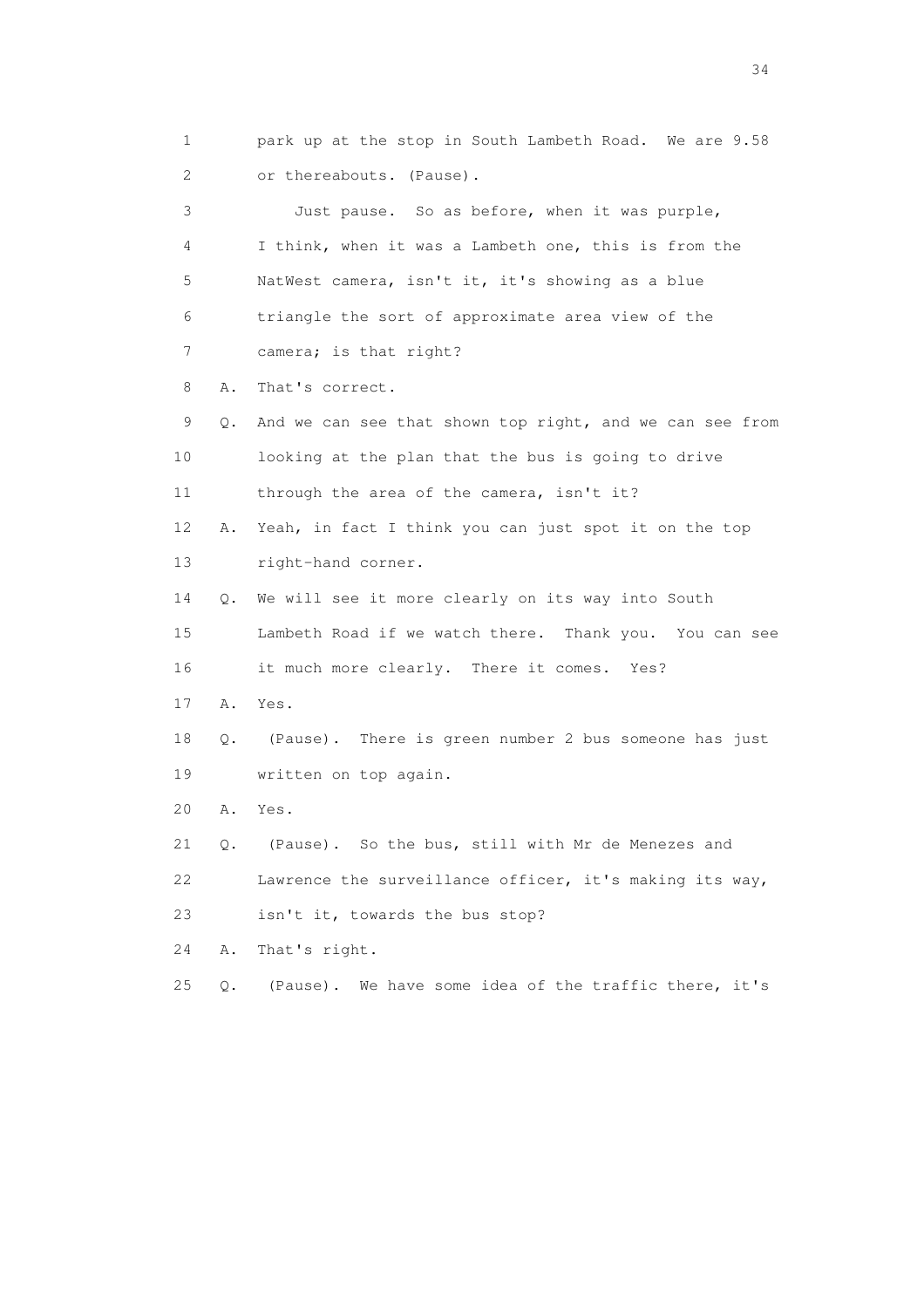- 1 obviously quite heavy, isn't it?
- 2 A. It was.

 3 Q. Yes. (Pause). Just pause. On the graphic at least 4 Mr de Menezes is shown as off the bus there, isn't he? 5 A. Yes, he is. 6 Q. All right, play on. (Pause). Just pause. Lawrence is 7 now shown, if we look as the graphic, as off the bus, 8 isn't he? 9 A. Yes, he is. 10 Q. Mr de Menezes appears to be moving towards the blue 11 triangle which is part of the area or the area that's 12 being shown in the camera, isn't he? 13 A. He is. 14 Q. The film. All right. (Pause). Pause. Now, what's then 15 shown coming into the film, again face is obscured, but 16 it's Ken, who was a surveillance officer; is that right? 17 A. That's correct. 18 Q. We can see that he is in the blue triangle so he should 19 be in the area of the film that we can see and sure 20 enough he is; is that right? 21 A. That is right. 22 Q. Yes, please, play on. (Pause). Just pause. There is 23 quite a lot going on in a sense to look at from now on, 24 both in terms of what's shown on the graphic and what is 25 shown on the film?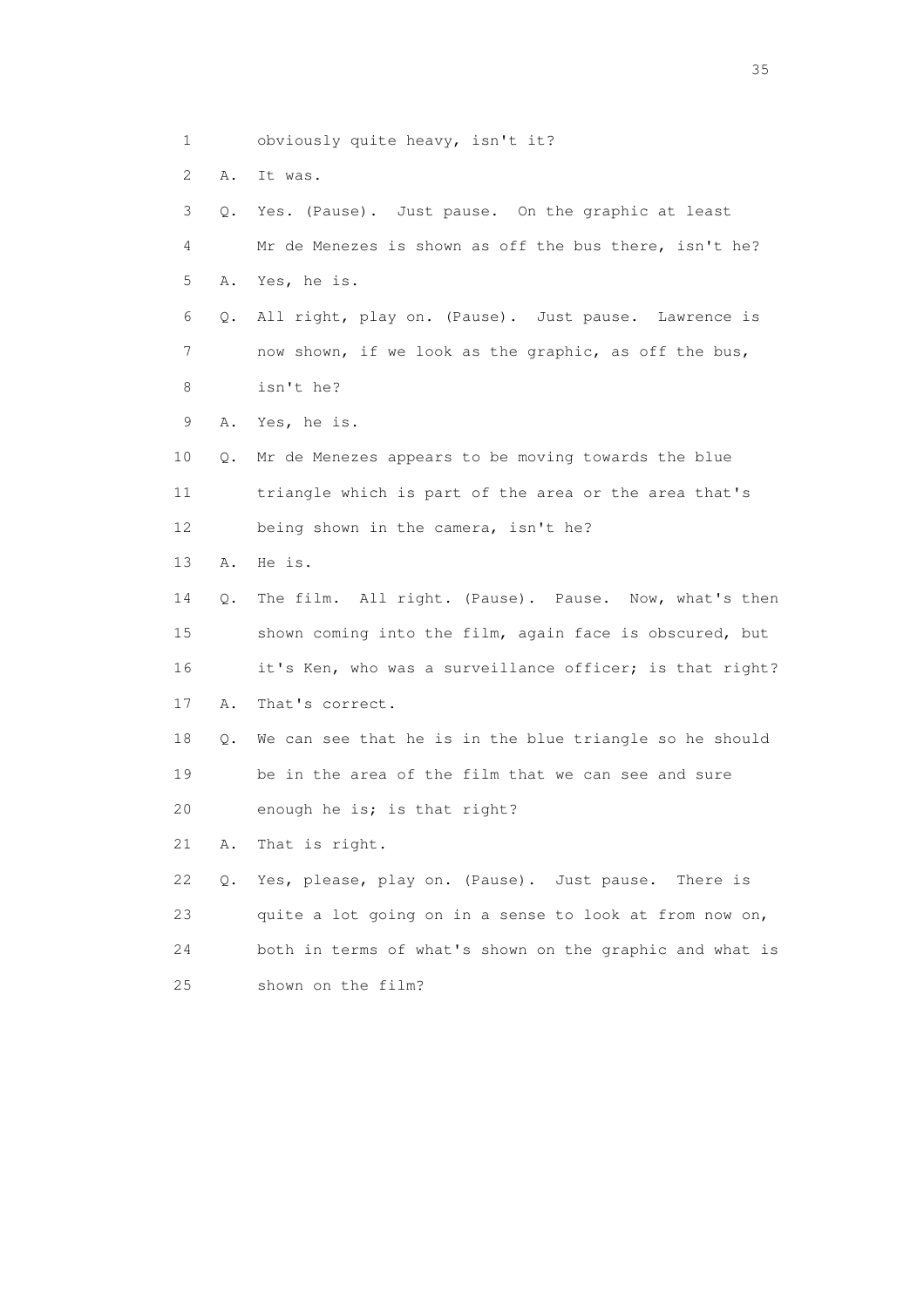1 A. Yes.

| $\mathbf{2}^{\mathsf{I}}$ | Q. | But we have another camera that's been introduced here;  |
|---------------------------|----|----------------------------------------------------------|
| 3                         |    | is that right? We can see the purple triangle that is    |
| 4                         |    | pointing towards Stockwell station; is that right?       |
| 5                         | Α. | That is right.                                           |
| 6                         | Q. | And we can see that Ivor, a surveillance officer, is now |
| 7                         |    | shown in the purple triangle range, and so he should     |
| 8                         |    | appear, and does appear, in the film from that camera on |
| 9                         |    | the right-hand side?                                     |
| 10                        | Α. | That's correct.                                          |
| 11                        | Q. | All right. Pause a moment. You have another camera       |
| 12                        |    | view, it's the pale blue one at the top here and if we   |
| 13                        |    | go to the screen, we can see "Ken" in a square and "JC"  |
| 14                        |    | in a square in about that area, can't we?                |
| 15                        | Α. | Yes, that's right.                                       |
| 16                        | Q. | Right. (Pause). Pause a minute, there was Ken, just      |
| 17                        |    | coming through that pale blue one; correct?              |
| 18                        | Α. | That's correct.                                          |
| 19                        | Q. | (Pause). Pause. And then from the back, Mr de Menezes    |
| 20                        |    | as well?                                                 |
| 21                        | Α. | That's correct.                                          |
| 22                        |    | SIR MICHAEL WRIGHT: That's all walking along the wall of |
| 23                        |    | the NatWest Bank, isn't it?                              |
| 24                        | Α. | Yes, that's the blue square which depicts the camera     |
| 25                        |    | from the bank, sir.                                      |

 $36<sup>2</sup>$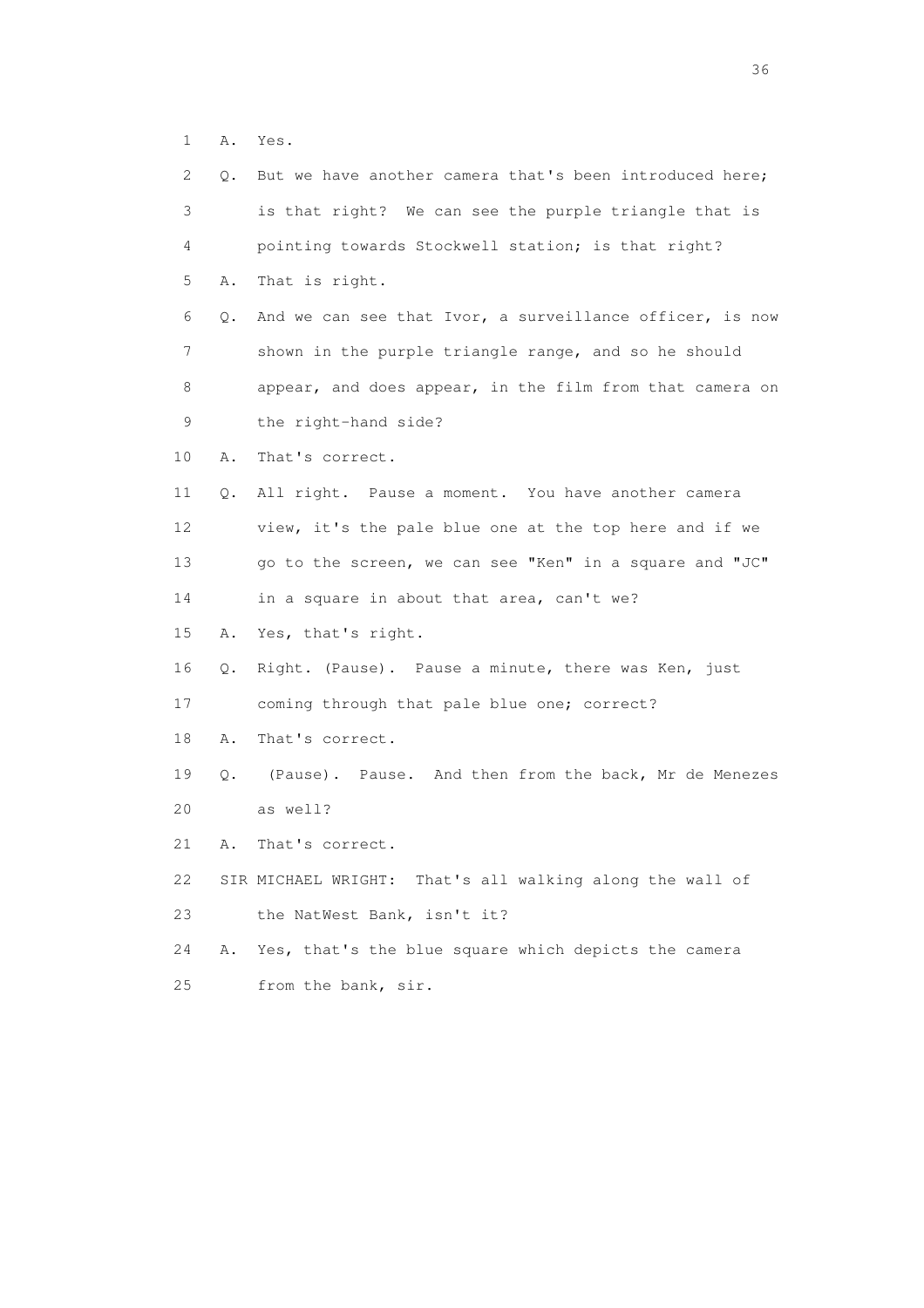1 SIR MICHAEL WRIGHT: So the two gentlemen we can see 2 standing facing the wall are presumably using the holes 3 in the wall, the cash machines? 4 A. Yes. 5 MR HILLIARD: We have Mr de Menezes as we know making his 6 way to Stockwell station and then three surveillance 7 officers shown at the moment in the area, Lawrence, Ken 8 and Ivor. 9 A. That's correct. 10 Q. Thank you. (Pause). Pause. Another camera to contend 11 with, which is the purple triangle right in front of the 12 station; yes? 13 A. Yes. 14 Q. Ivor is shown as being within the range of that? 15 A. Yes, he is. 16 Q. And sure enough, there he is, bottom right, with "Ivor" 17 on his back. Mr de Menezes is seen in the vicinity of 18 the bank on the corner of Binfield Road, JC is shown in 19 the blue shaded triangle and then sure enough, there he 20 is on the film from that camera top right; correct? 21 A. That is correct. 22 Q. All right. (Pause). Pause. The station is on the 23 right-hand of the picture, so we have our bearings, 24 bottom right, isn't it? 25 A. Yes, it is.

<u>37</u>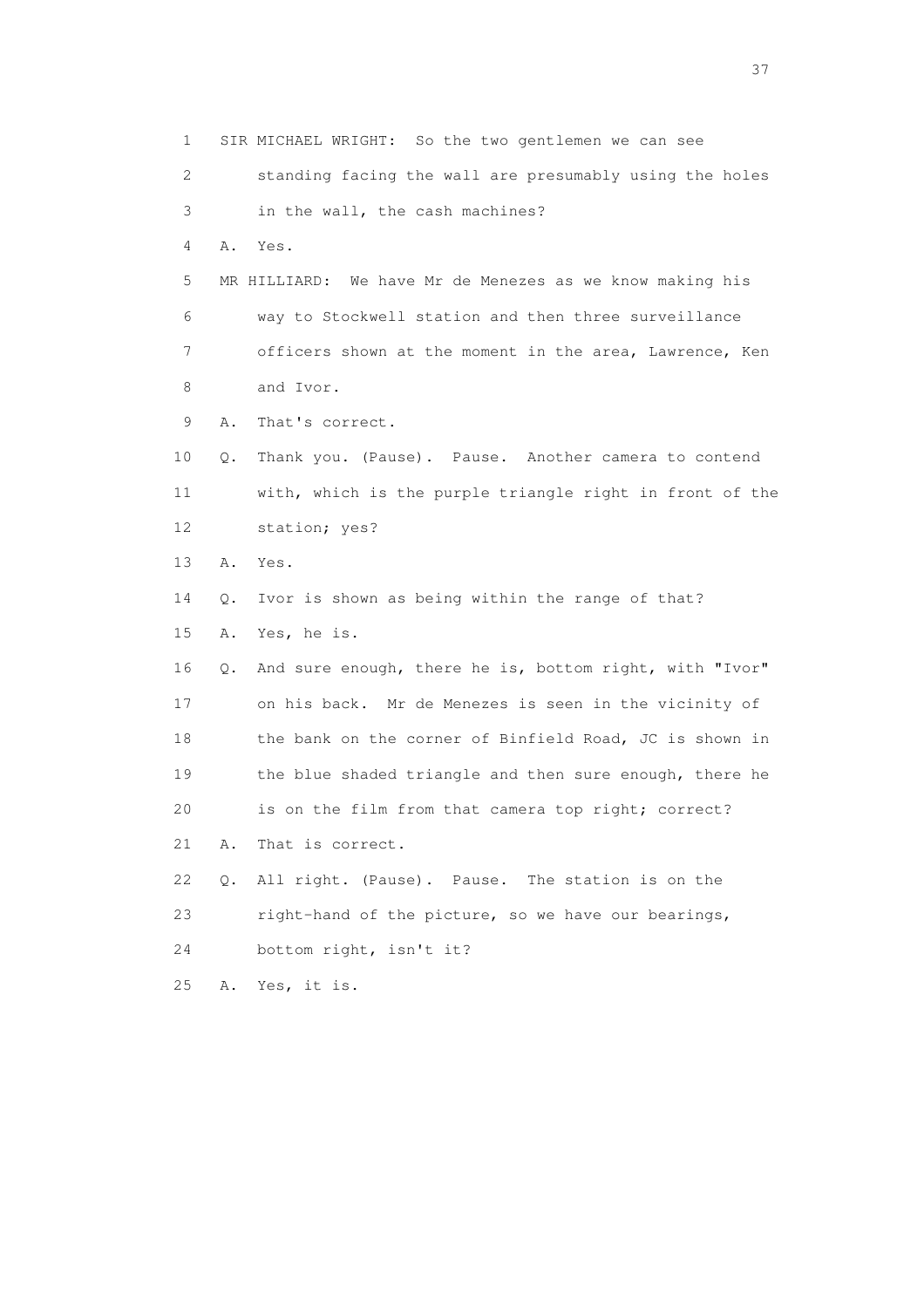1 Q. You might think that camera was looking the other way 2 and that the narrow end is the way it's looking. In 3 fact, it's looking down with the station on the right, 4 isn't it? 5 A. Yes, it is. 6 Q. Thank you. (Pause). Pause. So Ivor at the bottom, Ken 7 we can see at the top, surveillance officers? 8 A. Yes, that's correct. 9 Q. Yes, please. (Pause). Pause. There is Mr de Menezes, 10 bottom right, going towards the station, now picked up 11 on a different camera? 12 A. Yes, that's right. 13 Q. (Pause). Pause. Now, we have a camera view now, a new 14 one for us, that is looking down the Stockwell Road; is 15 that right? 16 A. That's right. 17 SIR MICHAEL WRIGHT: In the direction from which the bus had 18 come? 19 A. Yes. 20 MR HILLIARD: In this picture, in due course, do we see 21 footage of the arrival of police firearms officers in 22 cars? 23 A. Yes, we do. 24 Q. Unmarked cars, so we are not expecting to see 25 traditional colours on them or anything of that sort?

and the state of the state of the state of the state of the state of the state of the state of the state of the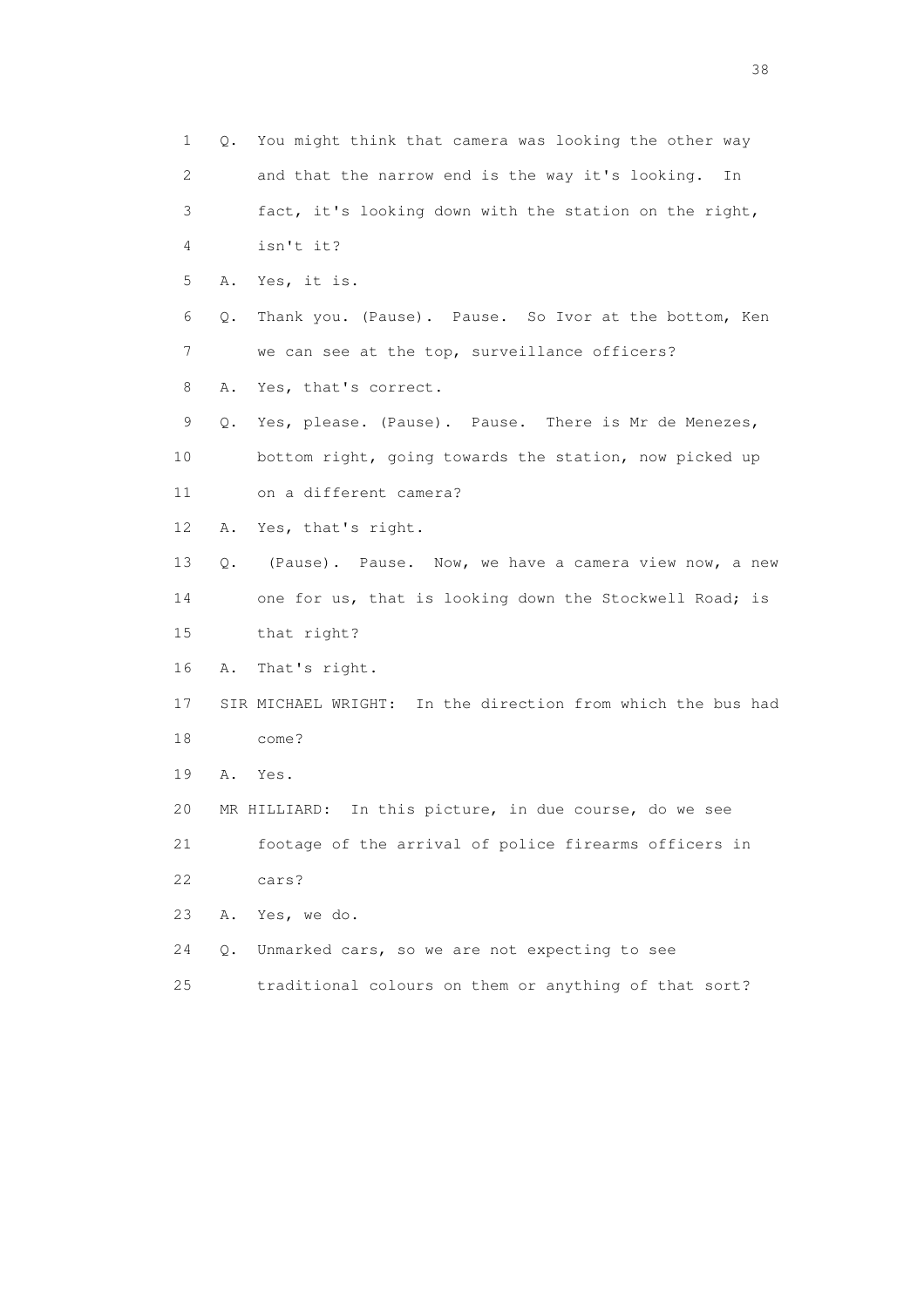1 A. No.

| $\mathbf{2}^{\mathsf{I}}$ | Q.        | If we just look at that, we have seen it already         |
|---------------------------|-----------|----------------------------------------------------------|
| 3                         |           | I think, but we have some idea of the traffic flow we    |
| 4                         |           | can see in that picture, can't we?                       |
| 5                         | Α.        | Yes.                                                     |
| 6                         | Q.        | And does there come a point where the first in the       |
| 7                         |           | convoy of unmarked police officers containing specialist |
| 8                         |           | firearms officers tries to pull out of that queue of     |
| 9                         |           | traffic and come round it?                               |
| 10                        | Α.        | Yes, the video shows that, yes.                          |
| 11                        | Q.        | So we understand, and again I repeat, this is in the     |
| 12                        |           | timeline, so no-one needs to worry about trying to       |
| 13                        |           | remember it all, but we have Mr de Menezes, haven't we,  |
| 14                        |           | Mr Reynolds, at Stockwell station?                       |
| 15                        | Α.        | Yes.                                                     |
| 16                        | О.        | Surveillance officers there?                             |
| 17                        | Α.        | Yes.                                                     |
| 18                        | $\circ$ . | After his arrival there is the arrival of specialist     |
| 19                        |           | firearms officers, isn't it?                             |
| 20                        | Α.        | That's correct.                                          |
| 21                        | Q.        | All right, if we can play on, please. (Pause).<br>Just   |
| 22                        |           | I may be wrong but is this one of the cars we<br>pause.  |
| 23                        |           | can see beginning to pull out there?                     |
| 24                        | Α.        | That is the lead car in the convoy beginning to make     |
| 25                        |           | it's manoeuvre.                                          |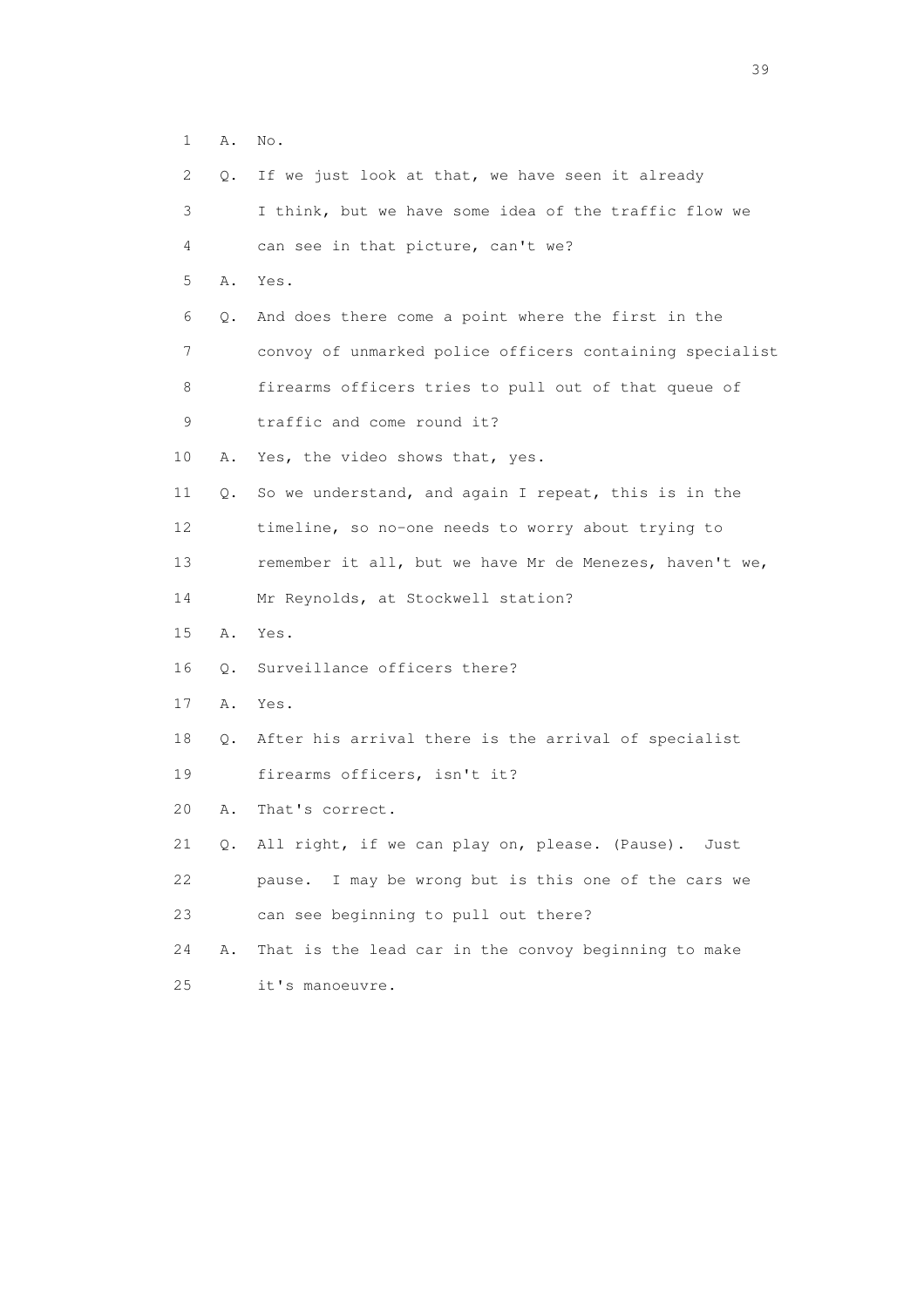1 Q. Right, can everybody just see that, just beyond the 2 traffic lights? It will probably become a bit clearer 3 if we just play on, thank you. (Pause). There it comes. 4 Yes? 5 A. Yes. 6 Q. Just pause a moment. So effectively we have now three 7 lanes of traffic but the one on the left as we look is 8 the lead firearms car; is that right? 9 A. That's right. 10 Q. Then we just have, again we can see Lawrence as one of 11 the surveillance officers, in the area of the blue 12 triangle and sure enough we pick him up on the film from 13 that camera? 14 A. Yes. 15 Q. Play on, please. (Pause). Pause. We have Lawrence now 16 in this purple triangle, appears to be on the graphic at 17 least walking down towards the front of the station and 18 sure enough that's him on the film, isn't it, being 19 picked up? 20 A. That's correct, yes. 21 Q. Thank you. Pause. We are going to see some other 22 names, again no-one needs to try to remember all these, 23 but Malcolm, Geoff and I think Graham is going to come, 24 all surveillance officers; is that right? 25 A. All surveillance officers, yes.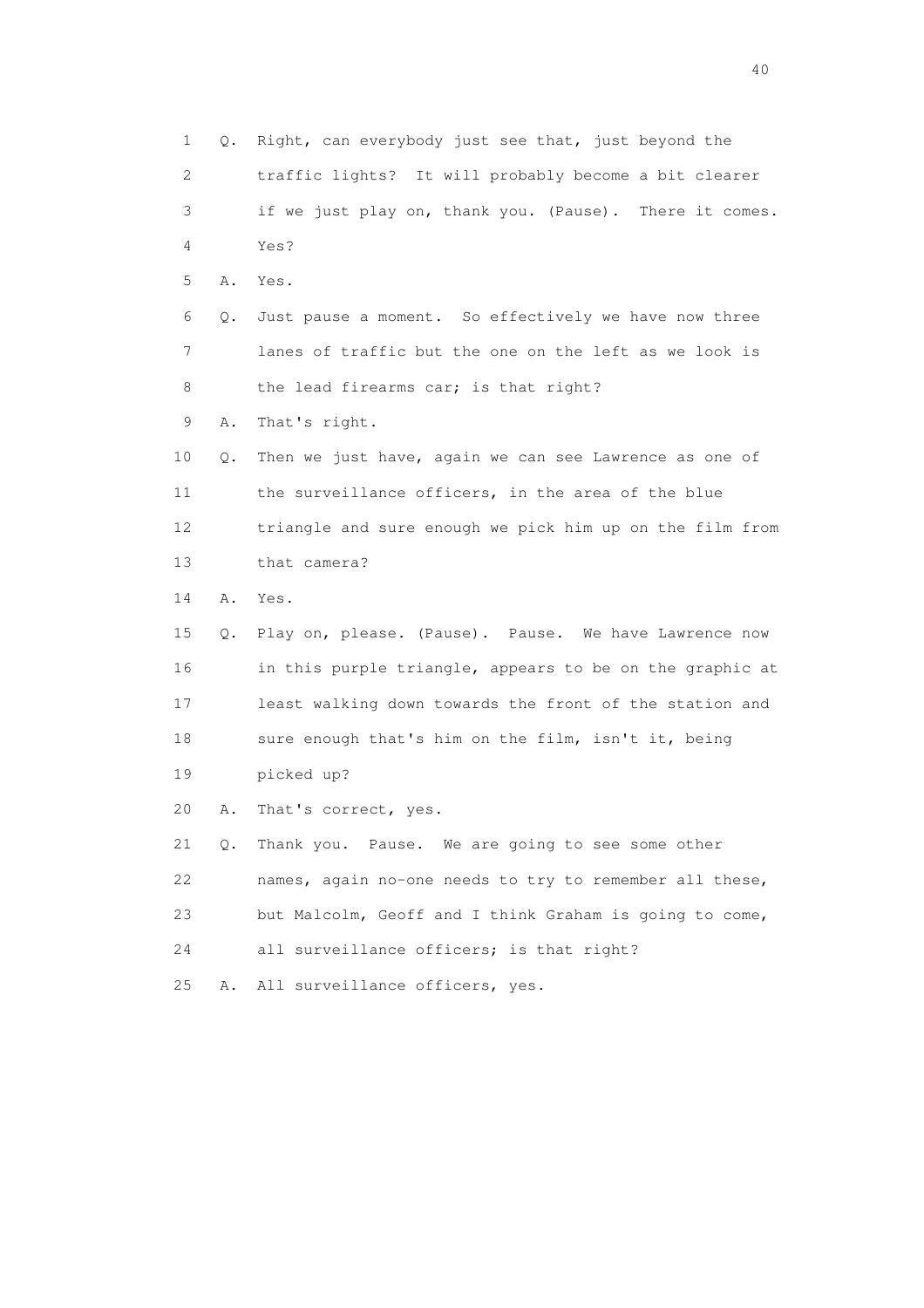1 Q. All right. And then just pause a moment, so we will see 2 Malcolm, Geoff and Graham, so other surveillance 3 officers in the vicinity of Stockwell station, and then 4 we will see a number of letters and names indicating 5 firearms officers, is that right, where they can be 6 seen? 7 A. That's correct. 8 Q. So surveillance officers first, then we will see some 9 firearms officers' designations: C2, C12, C6, C7, D9, 10 Terry, C3, William, and I think another surveillance 11 officer, H11, Hotel 11; is that right? 12 A. That's right, yes. 13 Q. Then D4 and C3 firearms officers, so there will be lots 14 of initials, but they are all written for you elsewhere, 15 flying around. That's the arrival of the firearms 16 officers shown on the film and on the graphic. Please. 17 (Pause). Surveillance officer Geoff going towards the 18 station. (Pause). 19 Surveillance officer Graham. (Pause). Just pause. 20 Just below, that's I think some uniform police officers 21 who just happened to be there, shown on the film; is 22 that right? 23 A. Absolutely, yes. 24 Q. All right. Yes, please. Now pause. So this is the

25 start, members of the jury, of the firearms officers who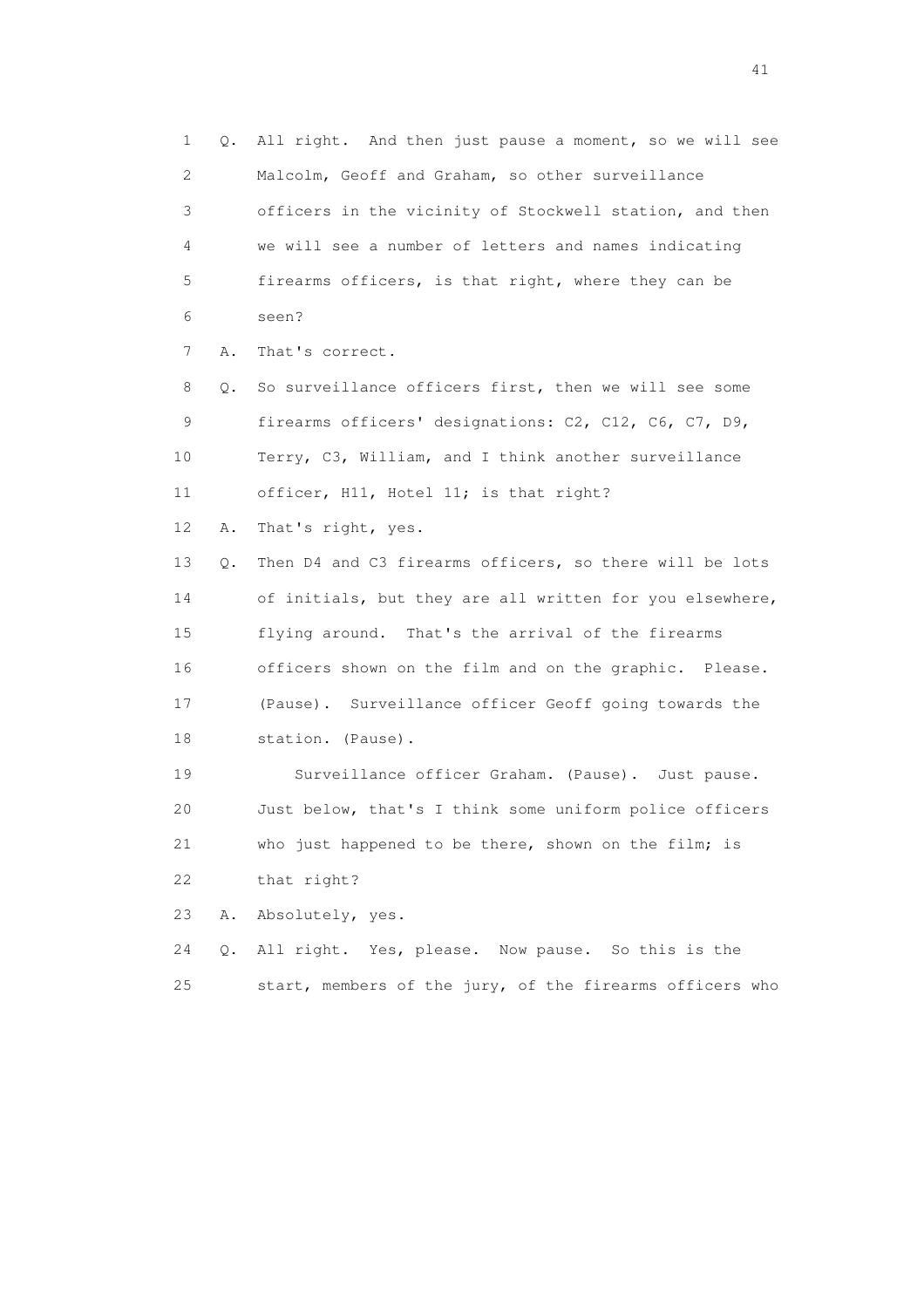1 you will see obviously on the graphic, but it's probably 2 as well to watch one or the other, otherwise it's even 3 more confusing. If you concentrate either on the 4 graphic or on the film, you will see these designations 5 arriving. I think with the exception of H11, Hotel 11, 6 I think they are all firearms officers, the new ones 7 that you are going to see. Thank you. (Pause). C7. 8 (Pause). D9 and Terry. (Pause). C5, William. Also 9 H11, so another surveillance officer. (Pause). C3, 10 firearms officer. (Pause). Right, so Mr Reynolds, that 11 shows us the arrival, doesn't it, of a number of 12 individuals at and then making their way into the 13 station? 14 A. Yes, it does. 15 Q. Then you told us that film had also been recovered from 16 inside the station? 17 A. It was. 18 Q. So if we can get back the screen, and if we can go, 19 please, to CCTV on the top, at the top, and then right 20 down the bottom there will be CC3, camera 6 is where 21 I would like to start, please. 22 Can we just pause a moment. Mr Reynolds, you can 23 see what this is, CCTV from the station, it's the 24 entrance hall camera, and it's obviously a view now from 25 inside the station.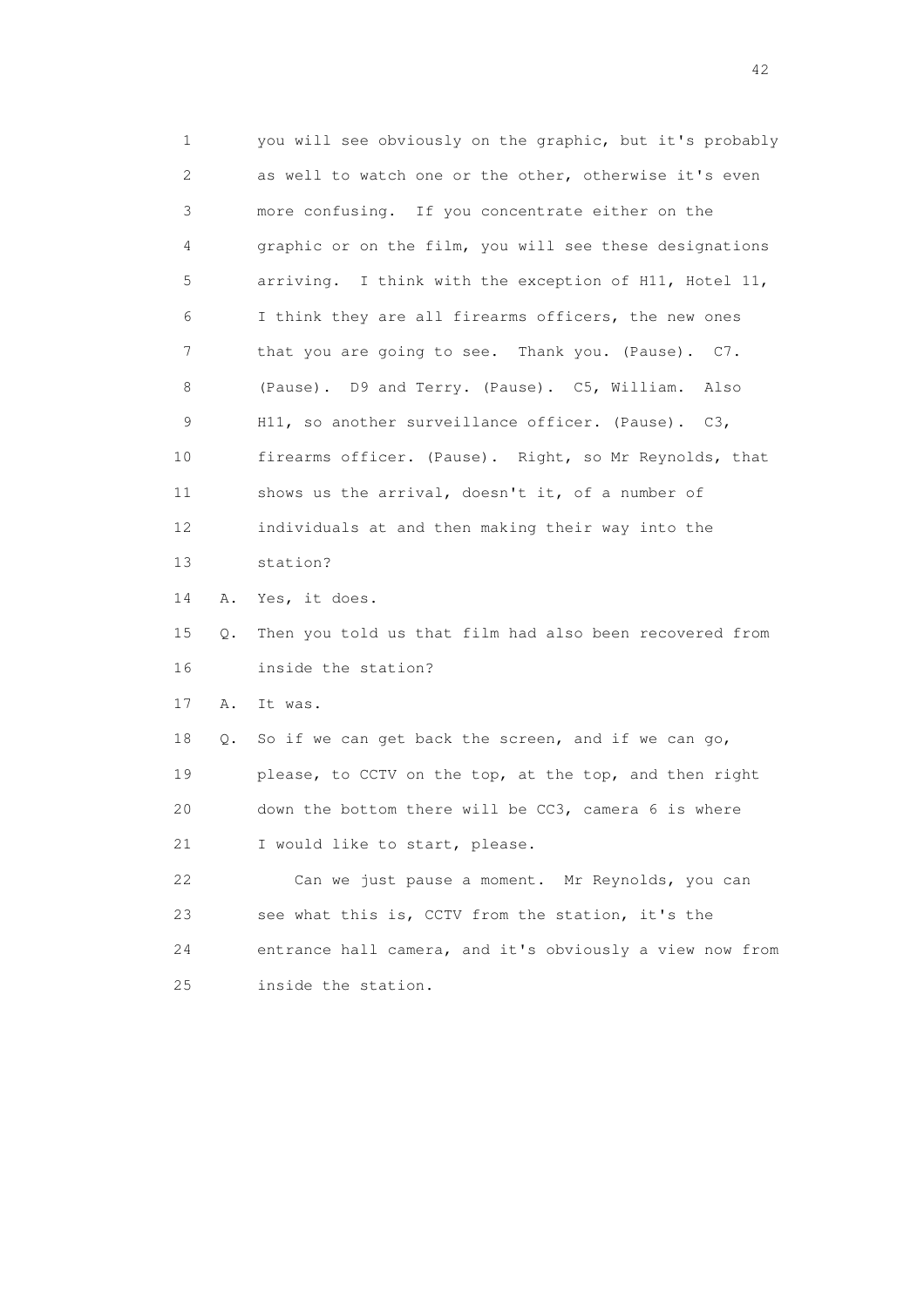1 If I can just tell you so you have an idea what's 2 coming, you will see on the film Mr de Menezes is 3 marked, then a number of surveillance officers, Ivor, 4 Ken, Lawrence, Malcolm and Geoff. Then from C2 onwards, 5 I think with the exception -- if I have this right -- of 6 Graham and H11, those are two surveillance officers, 7 otherwise they are all firearms officers and in some of 8 them, it may not be in these pictures, it may be later 9 ones, some of them are wearing those caps with the check 10 round them, and pretty obvious firearms in due course in 11 some of the film we are going to look at. 12 SIR MICHAEL WRIGHT: Mr Hilliard, I heard you asking the 13 LiveNote lady how she was getting on, but just before we 14 enter the station would that be a convenient moment for 15 a break? 16 MR HILLIARD: By all means. 17 SIR MICHAEL WRIGHT: Can I just say something about the 18 breaks? There is a terrible tendency whenever we let 19 anybody get out of the courtroom that they disappear and 20 it takes about half an hour to get them back, and that, 21 I may say, applies to counsel and solicitors with equal 22 force. I make it 25 to, we still do not have a clock, 23 can we all be back, please, ready to go on by five to? 24 That should give you plenty of time. 25 (11.35 am)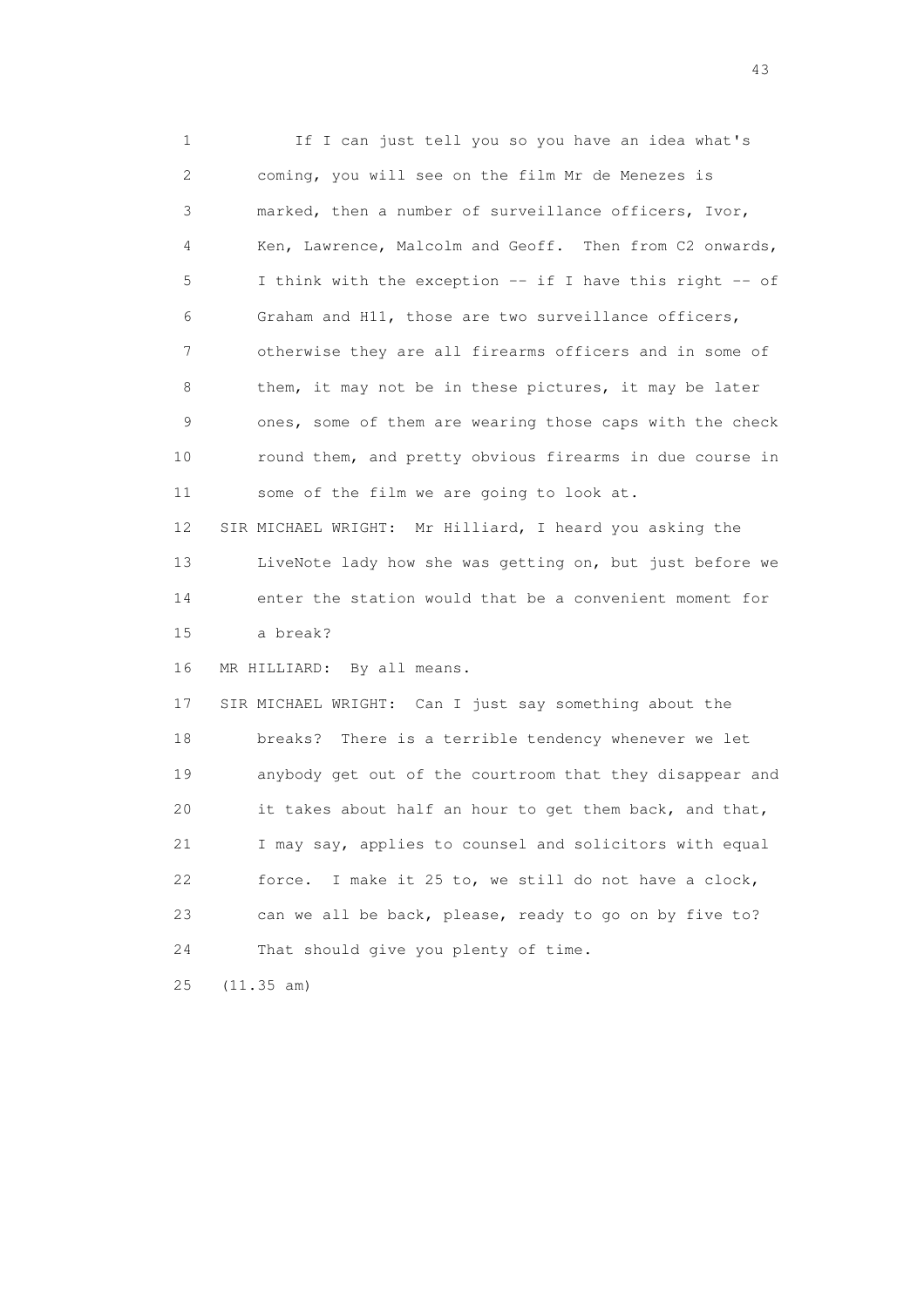| $\mathbf 1$ | (A short break)                                              |
|-------------|--------------------------------------------------------------|
| 2           | (11.55 am)                                                   |
| 3           | (In the presence of the jury)                                |
| 4           | SIR MICHAEL WRIGHT: Before you go on, Mr Hilliard, I have    |
| 5           | a question which I think is fairly easily dealt with.        |
| 6           | But I just want to talk round it a little bit.               |
| 7           | Mr Reynolds, when Ivor was on the bus, he was on             |
| 8           | which floor?                                                 |
| 9           | He was on the lower deck as well.<br>Α.                      |
| 10          | SIR MICHAEL WRIGHT: And at that time, Mr de Menezes was      |
| 11          | also on the lower deck?                                      |
| 12          | That's correct, yes.<br>Α.                                   |
| 13          | SIR MICHAEL WRIGHT: Where were they in relation to each      |
| 14          | other?                                                       |
| 15          | Mr de Menezes was at the extreme rear of the bus, and<br>Α.  |
| 16          | Ivor was about halfway along.                                |
| 17          | SIR MICHAEL WRIGHT: On the pull-down seats.                  |
| 18          | Α.<br>Yes.                                                   |
| 19          | SIR MICHAEL WRIGHT: Could you give the jury an estimate of   |
| 20          | the distance between Ivor and Mr de Menezes?                 |
| 21          | I would have trouble doing that, sir, and perhaps when<br>Α. |
| 22          | Ivor gives evidence, he may be able to answer.               |
| 23          | We will ask Ivor.<br>SIR MICHAEL WRIGHT:                     |
| 24          | Looking at the timeline, Ivor was in the bus in that         |
| 25          | position relative to Mr de Menezes for about six             |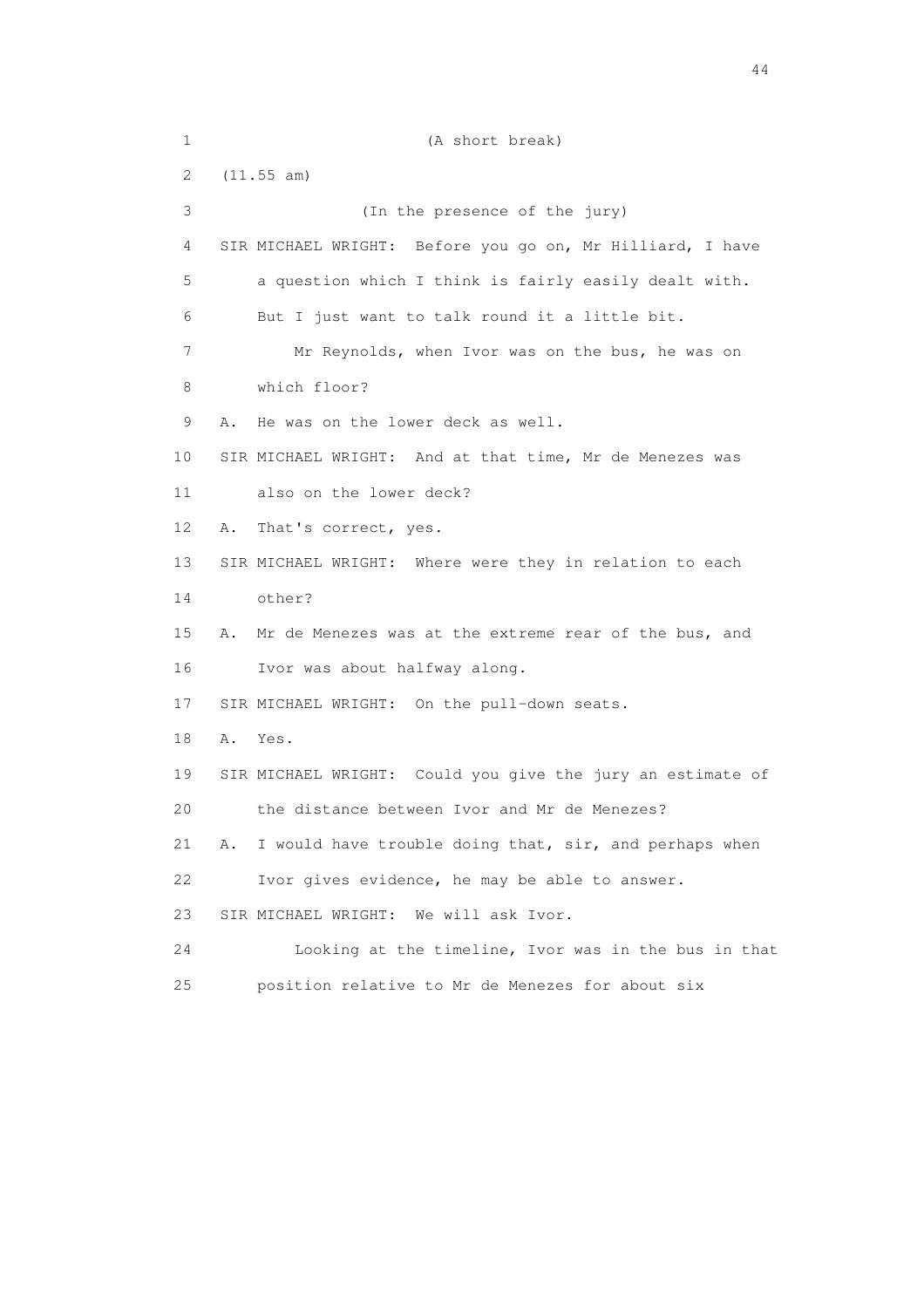1 minutes?

2 A. Yes, I believe it would be that sort of --

 3 SIR MICHAEL WRIGHT: Something like that, we can check on 4 the timeline.

 5 Lawrence was on the bus; it wasn't Ivor, it was 6 Lawrence who was on the top deck sitting three rows 7 behind Mr de Menezes?

8 A. That's correct.

 9 SIR MICHAEL WRIGHT: The specific question is: directly 10 behind or on the other side of the bus? You know what 11 I mean, at an angle.

12 A. I believe it was directly behind.

13 SIR MICHAEL WRIGHT: Thank you very much.

14 MR HILLIARD: Right. So we are on the CCTV from the

15 station, the entrance hall camera, so if we can start

16 that, please. (Pause). Just pause. Mr de Menezes

17 obviously has gone forward and then turned right and

18 that's where I think the free Metro newspapers are,

19 which he picked up one of them; is that right?

20 A. That's correct, yes.

21 Q. All right, so that's in the entrance hall, so it's going

22 towards the ticket barrier, isn't it?

23 A. Towards the ticket barrier and then turning right.

24 Q. Left, I think, but anyway?

25 SIR MICHAEL WRIGHT: Left, yes.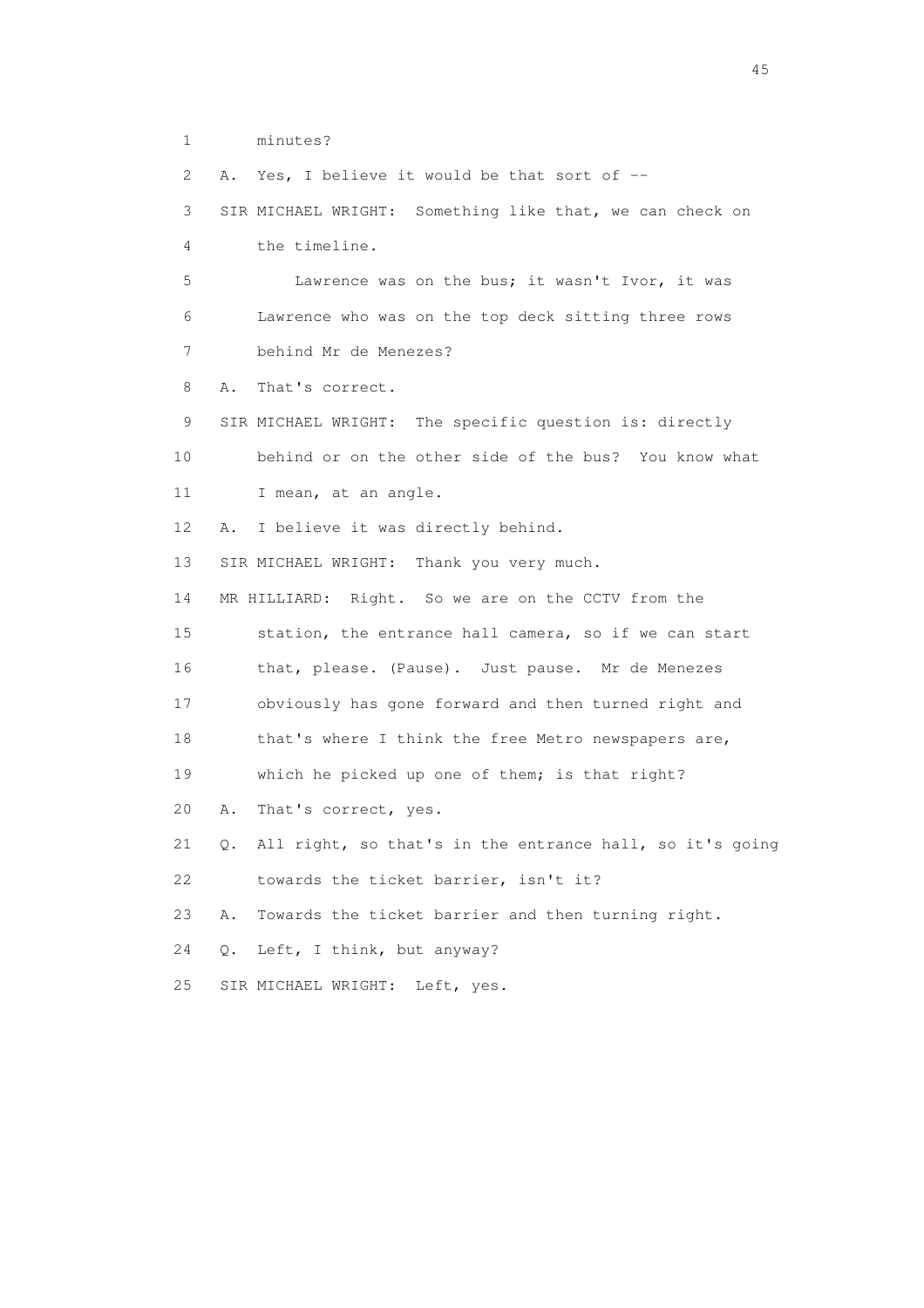1 A. Left, sorry. 2 MR HILLIARD: (Pause). So these are surveillance officers 3 who are shown, aren't they, on the film too? 4 A. Yes. 5 Q. You see Lawrence rather than Geoff, I think, in due 6 course. (Pause). Then we are going to see firearms 7 officers, aren't we? 8 A. Yes. 9 Q. Another surveillance officer, Geoff. 10 SIR MICHAEL WRIGHT: Can we pause a moment, Mr Hilliard, 11 before we start going down the escalator or through the 12 barriers anyway. 13 On the two occasions that Mr de Menezes was on the 14 bus, before Brixton station and after Brixton station, 15 was the bus crowded? 16 A. I think it was relatively crowded, I don't think it was 17 like a rush hour but I think there was a significant 18 number of people on the bus. 19 SIR MICHAEL WRIGHT: Significant number of people. 20 A. Yes. 21 SIR MICHAEL WRIGHT: Thank you. 22 MR HILLIARD: Obviously as you appreciate we are going to 23 hear from the very witnesses themselves about distances 24 and so on. We can get some idea of volume of people 25 when we look at some of the bus film, particularly on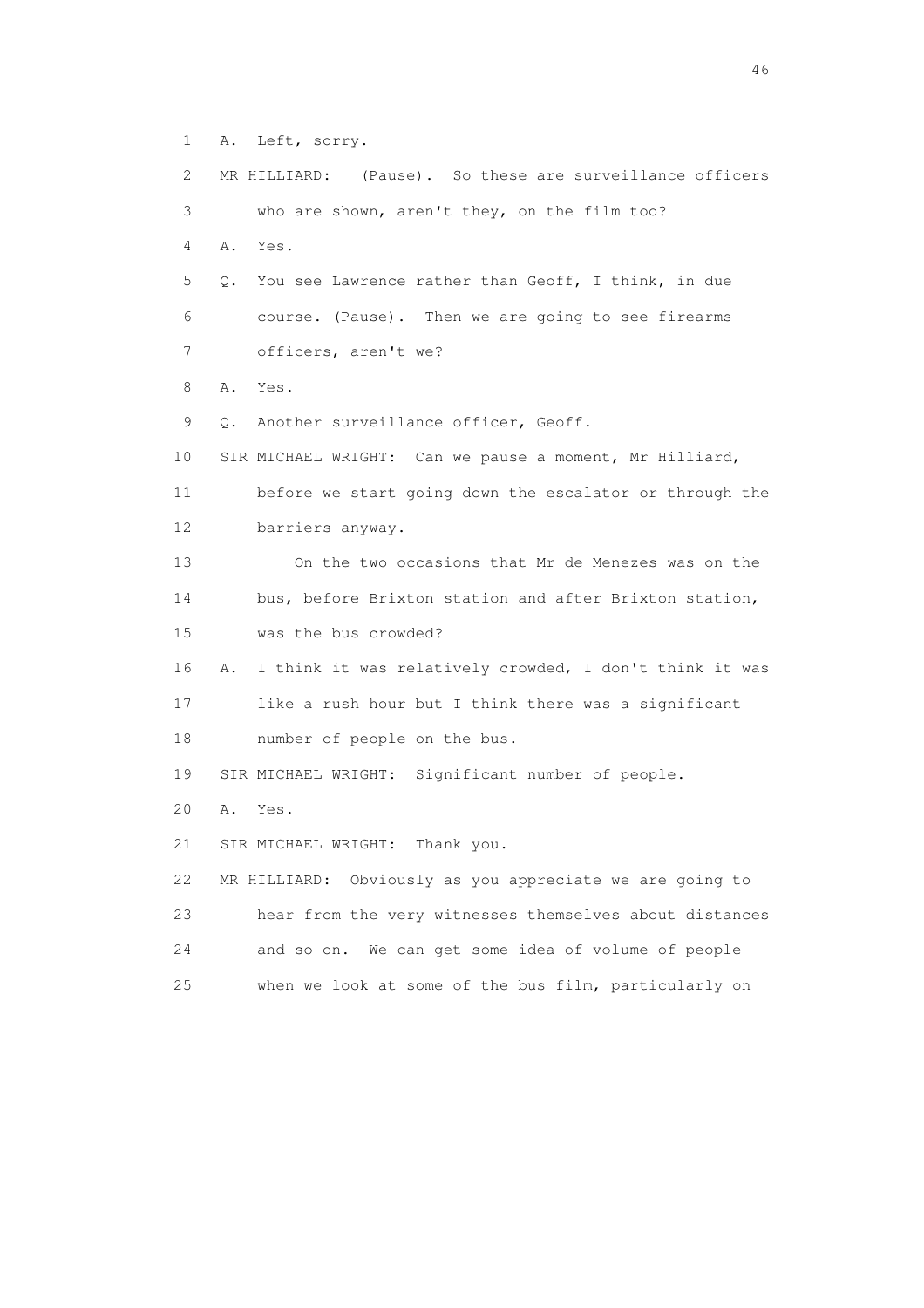1 the top deck. That's probably the best we can do,

2 I suspect, isn't it?

3 SIR MICHAEL WRIGHT: Yes, it is.

4 MR HILLIARD: All right.

 5 That was Geoff, then, we had seen, and as I say, we 6 are going to see firearms officers arriving. (Pause). 7 Go back to the menu, and please next go to CC3, but 8 camera 8, please. (Pause). Pause a minute, so we are 9 the same side of the barrier, aren't we, but we are much 10 closer to the barrier than we were in the ticket hall 11 film? 12 A. That's correct, yes. 13 Q. There is the place you take luggage through if you have 14 got that as well as the ordinary barriers? 15 A. Yes. 16 Q. Again we will see Mr de Menezes, Ivor, Lawrence, 17 Malcolm, I think Hotel 9 and Geoff, surveillance 18 officers, and then firearms officers for the most part 19 after that, making their way through? 20 A. Yes. 21 Q. Thank you. Mr de Menezes and Ivor. (Pause). So that's

22 the surveillance officers. Then we will see the

23 firearms officers, won't we, in a minute or two?

24 A. Yes, we will.

25 Q. (Pause).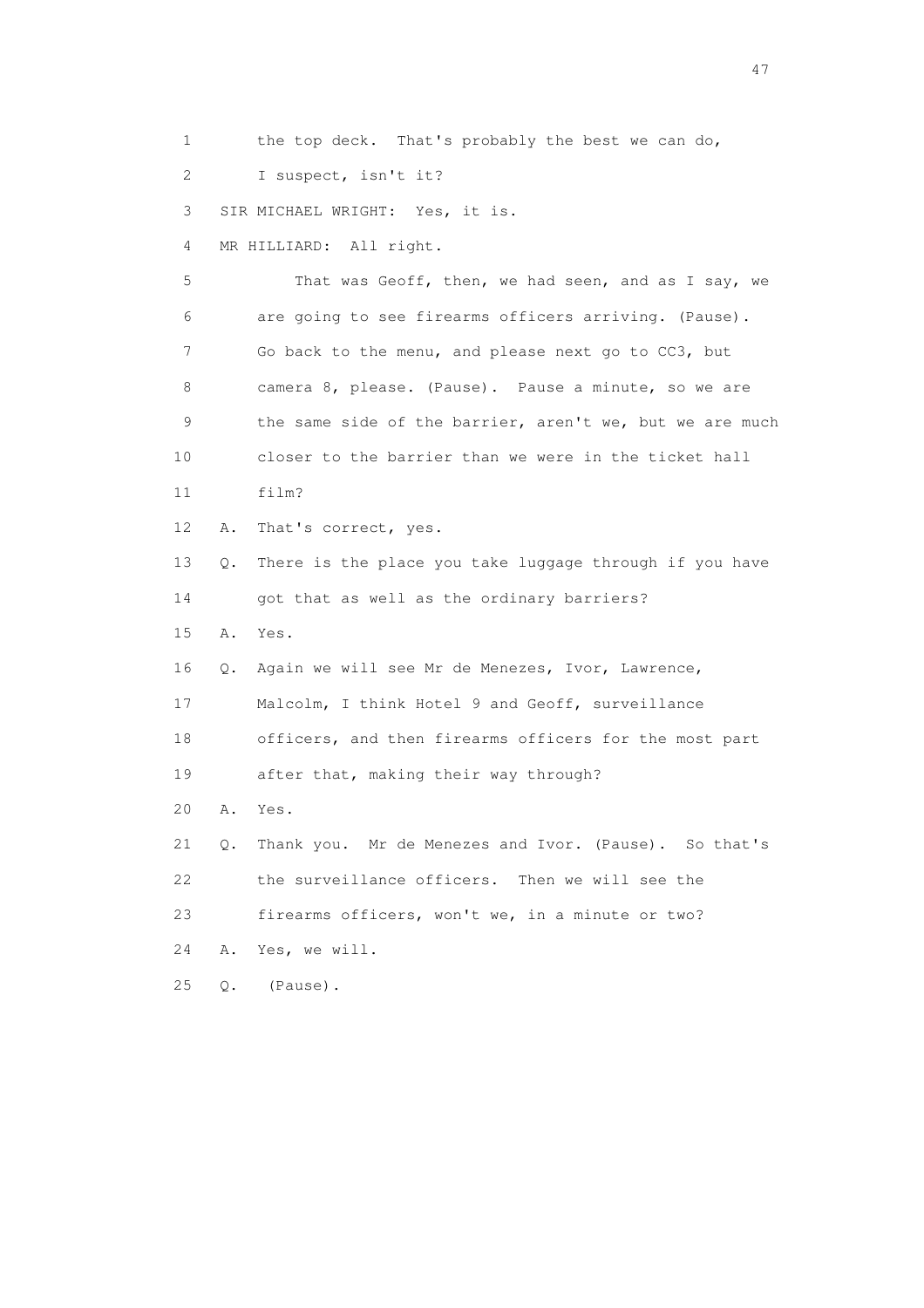1 SIR MICHAEL WRIGHT: This is where the question of vaulting 2 the barriers comes in. 3 MR HILLIARD: We can see for ourselves Mr de Menezes passes 4 through in the usual way, some of the officers have 5 jumped over, as the Coroner has pointed out. 6 A. That's correct, yes. 7 Q. Right if we can then go, please, to CC3, camera 4. So 8 we have now come the other side, haven't we, of the 9 ticket barrier? 10 A. Yes, we have. 11 SIR MICHAEL WRIGHT: Have we gone back in time? 12 MR HILLIARD: Yes, we are going back to the beginning, so we 13 will see here Mr de Menezes come forward, go and get his 14 Metro newspaper, then go through the barrier in the 15 normal way, followed by the surveillance officers, and 16 then we will see the firearms officers coming through 17 too. (Pause). If we can go back to the menu, CC3, 18 camera 7, please. This is now on the way to the 19 escalators, so back, as it were, in time a little at 20 least after you have come through the barriers. So you 21 will come through the barriers and come round here. 22 Here again is Mr de Menezes. Pause here and just go 23 back a shot. There. Just pause there. So we have 24 a view of him, some idea of his clothing, we can see in 25 that picture.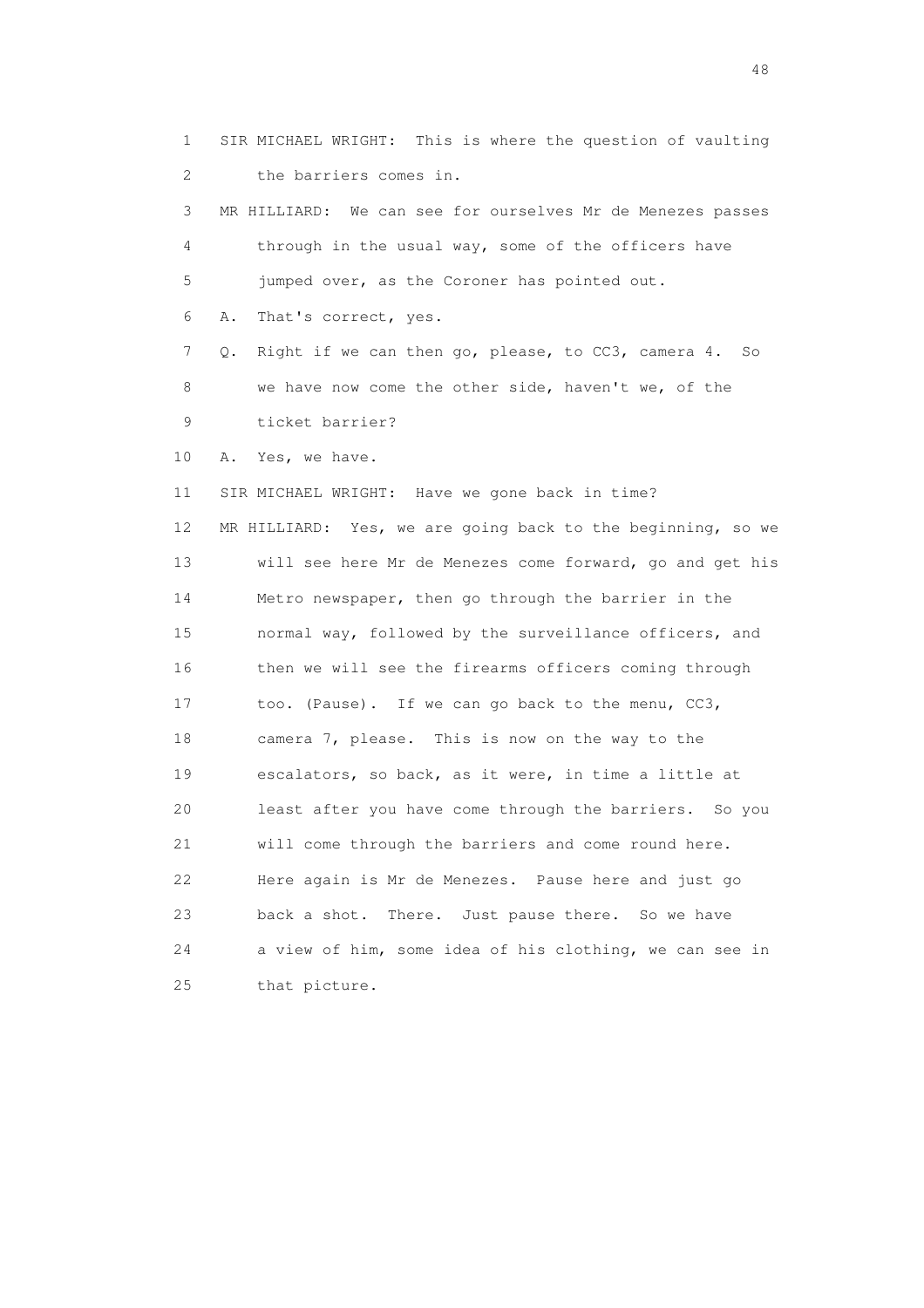1 SIR MICHAEL WRIGHT: That's about the best picture we have 2 had of Mr de Menezes so far. 3 MR HILLIARD: The face perhaps is not as good perhaps as the 4 close-ups on the bus, but in terms of clothing, we have 5 some idea. I think his jacket is available, we will see 6 it in due course. 7 A. It will be, yes. 8 Q. Thank you very much, play on. (Pause). Pause there. 9 Just go back a couple. There, for example, we can see 10 a very obvious firearm being carried, can't we? 11 A. Yes, we can. 12 Q. Yes. (Pause). Then, please, if we can go to CC3, 13 camera 5. We are now going to see the escalator area, 14 and that's moving -- an escalator on the left-hand side 15 going down, isn't it? 16 A. That's right. 17 Q. It's stairs on the right for coming up, isn't it? 18 A. Yes. 19 Q. So there is Mr de Menezes going down, Ivor, Ken. 20 (Pause). Malcolm, Lawrence, Geoff. (Pause). People are 21 beginning to look behind themselves, you can see why. 22 (Pause). People coming up this side and indeed I think 23 we can see them starting to come up the down escalator 24 on the other side? 25 A. That's correct, yes.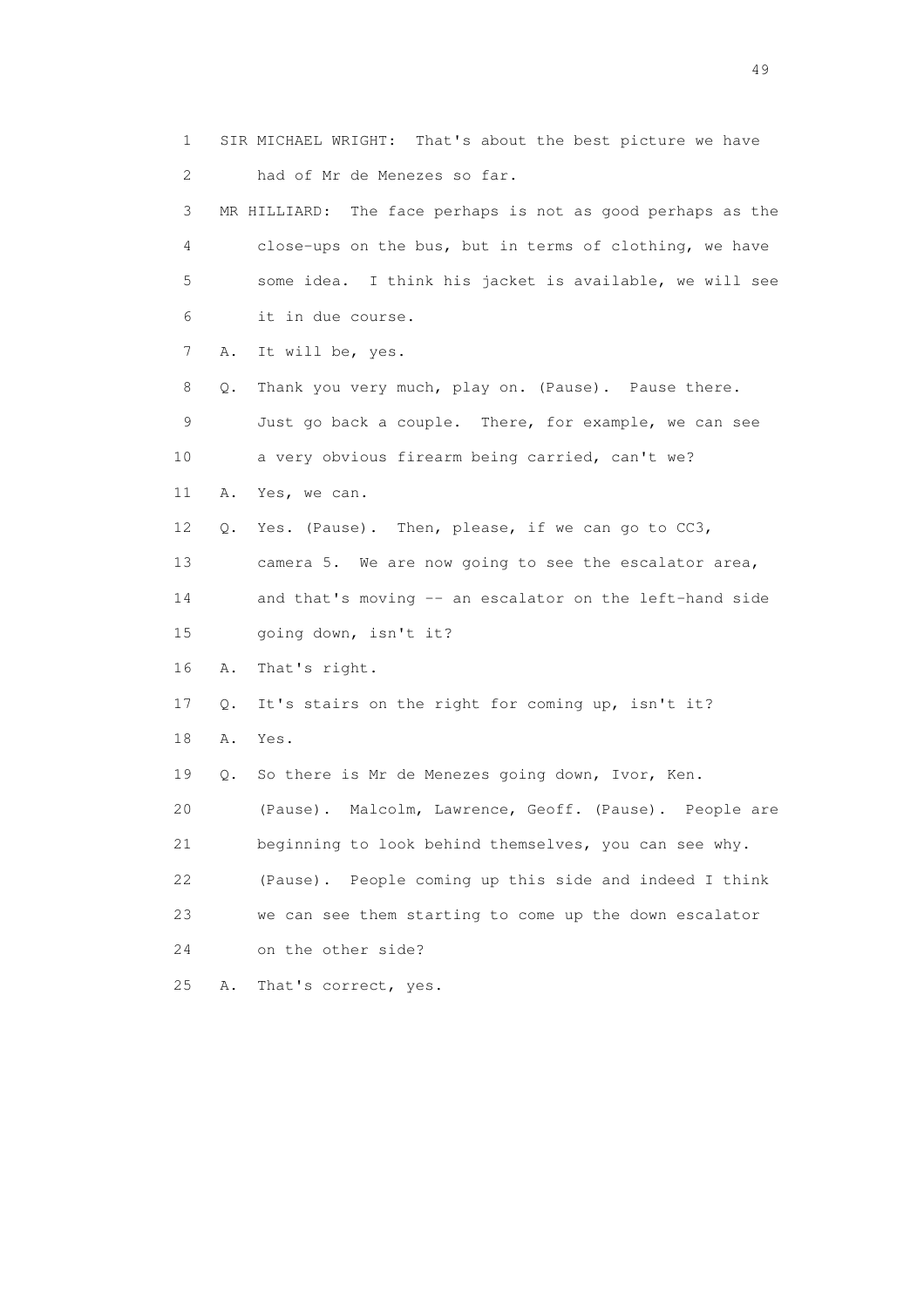1 Q. Thank you. Then just one last piece of film just for 2 a particular reason, if you go please to Stockwell tube 3 station you see SOCO Scenes of Crime Officer video 4 recording, obviously I am not going to play all of this, 5 just pause a moment.

 6 This is a walk through, isn't it, with a camera that 7 was done by a Scenes of Crimes Officer, we will see the 8 time I think on a clock inside the station, 11.57; do 9 you remember that?

10 A. Yes, I do.

11 Q. On the 22nd, I think?

12 A. Yes, it was.

 13 Q. We will just see that, we are obviously not going to go 14 on to the train but it will enable us to see the 15 position of the train as it was, so it will not take 16 a moment. If we can now just play this, please, it's 17 obviously all been shut off now. (Pause). There is the 18 newspapers on the right; is that right?

19 A. That's correct.

 20 Q. (Pause). Just going to look along the up stairs before 21 we look at the down escalator on the left.

22 A. Yes.

23 Q. (Pause). The cameraman is now at the bottom, isn't he?

24 A. That's correct.

25 Q. (Pause). Showing the passage, isn't it, towards the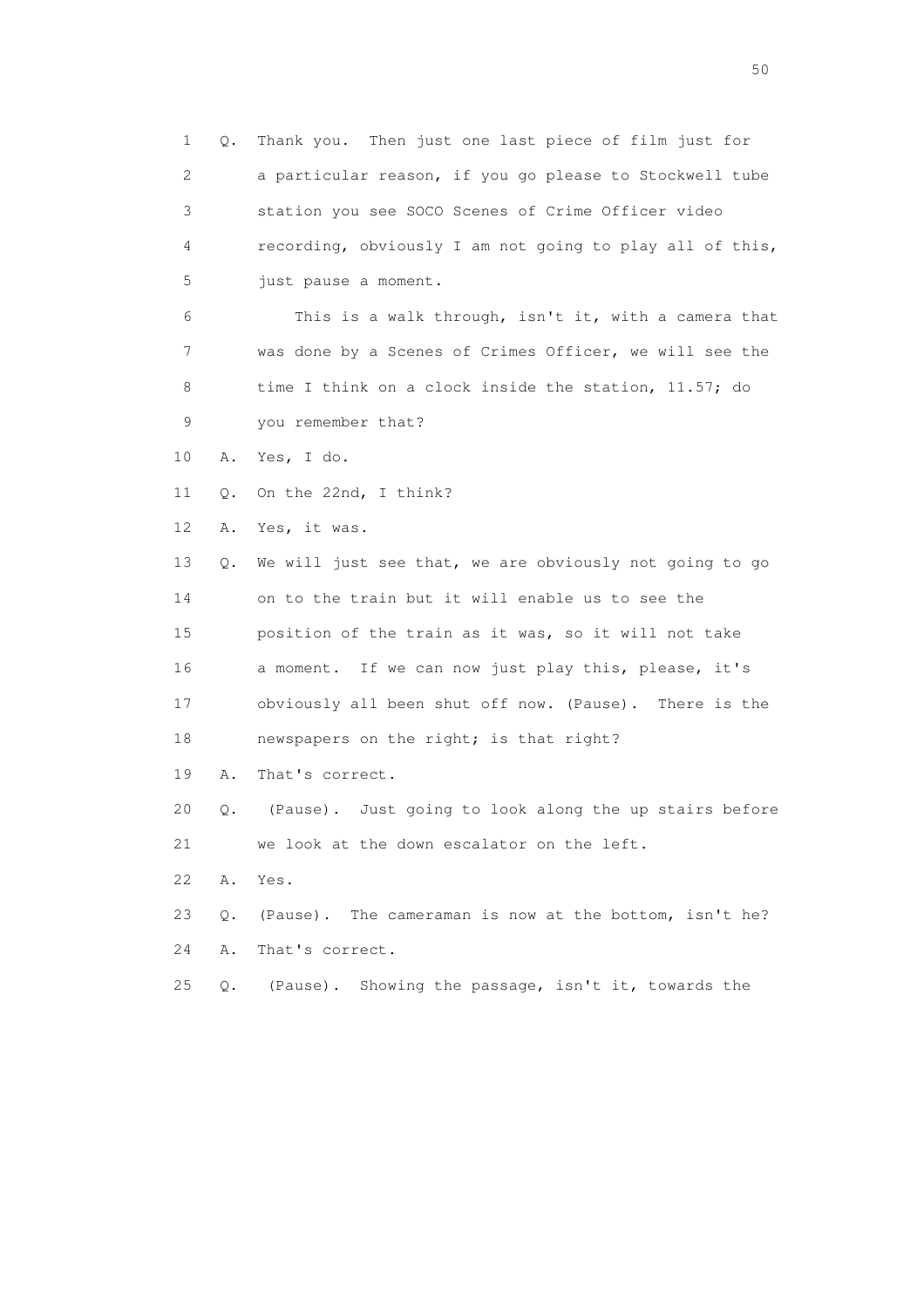1 train, there is obviously some discarded items left on 2 the ground? 3 A. Yes, there was phones, wallets, luggage left by people 4 making away from the station. 5 Q. That's the way into the station on the left there? 6 A. Yes, that's correct. 7 SIR MICHAEL WRIGHT: The platform. 8 MR HILLIARD: Sorry, the platform. 9 That's a green paramedics bag I think on the ground, 10 isn't it? 11 A. Yes, I believe it is. 12 Q. Pause there, please. That's the train in the station, 13 isn't it, which would have been going out, as it were, 14 to the left of the picture as we look? 15 A. That's correct. 16 Q. I am just doing this so we can see where those open 17 doors are there in relation to that entrance on to the 18 platform? 19 A. Yes. 20 Q. Yes, thank you, we will not need to see any more of 21 that, so we can stop that there. 22 Then Mr Reynolds, just finally this: obviously what 23 you are attempting to do or we have attempted to do with 24 this exercise is just to provide an overview, isn't it, 25 as you appreciate individual witnesses will come and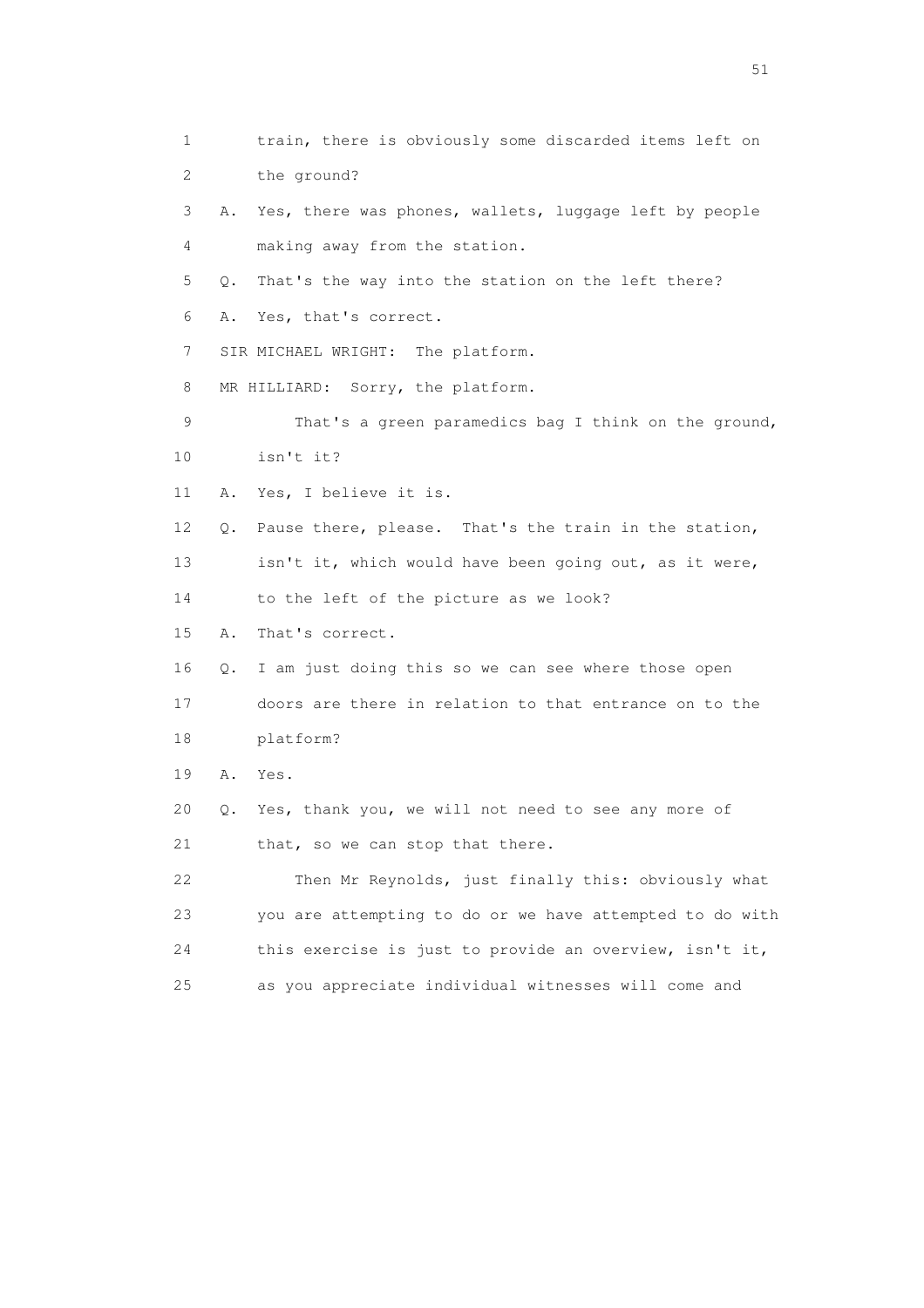- 1 give the details of all of this?
- 2 A. That's correct.

 3 Q. And in this exercise you are largely dependent, is this 4 right, upon the accounts of others? 5 A. Yes, we are. 6 Q. Which in due course those others will be giving 7 evidence? 8 A. That's entirely correct, yes, sir. 9 Q. Again so far as the times on this are concerned, I think 10 an amount of work, a large amount of work, has been done 11 in trying to synchronise times from different cameras 12 with different times on them, different people's notes 13 of times and so on, to try to get one accurate timeline, 14 it's probably impossible to do, isn't it? 15 A. Absolutely, because there is a range of different 16 opinions as to what the time was. 17 Q. Again, this is a guide, isn't it, and in addition 18 I think you know, and I have referred to it, in 19 divider 1 of the jury bundle we have, as you know, got 20 a timeline, and with, so far as I am aware, one 21 exception, I am not going to spell it out because there 22 will probably be more, I think there is one error I'm 23 aware of. Those I think are agreed times so far as 24 that's possible, so if there is any difference between 25 that and the presentation, the timeline in the bundle is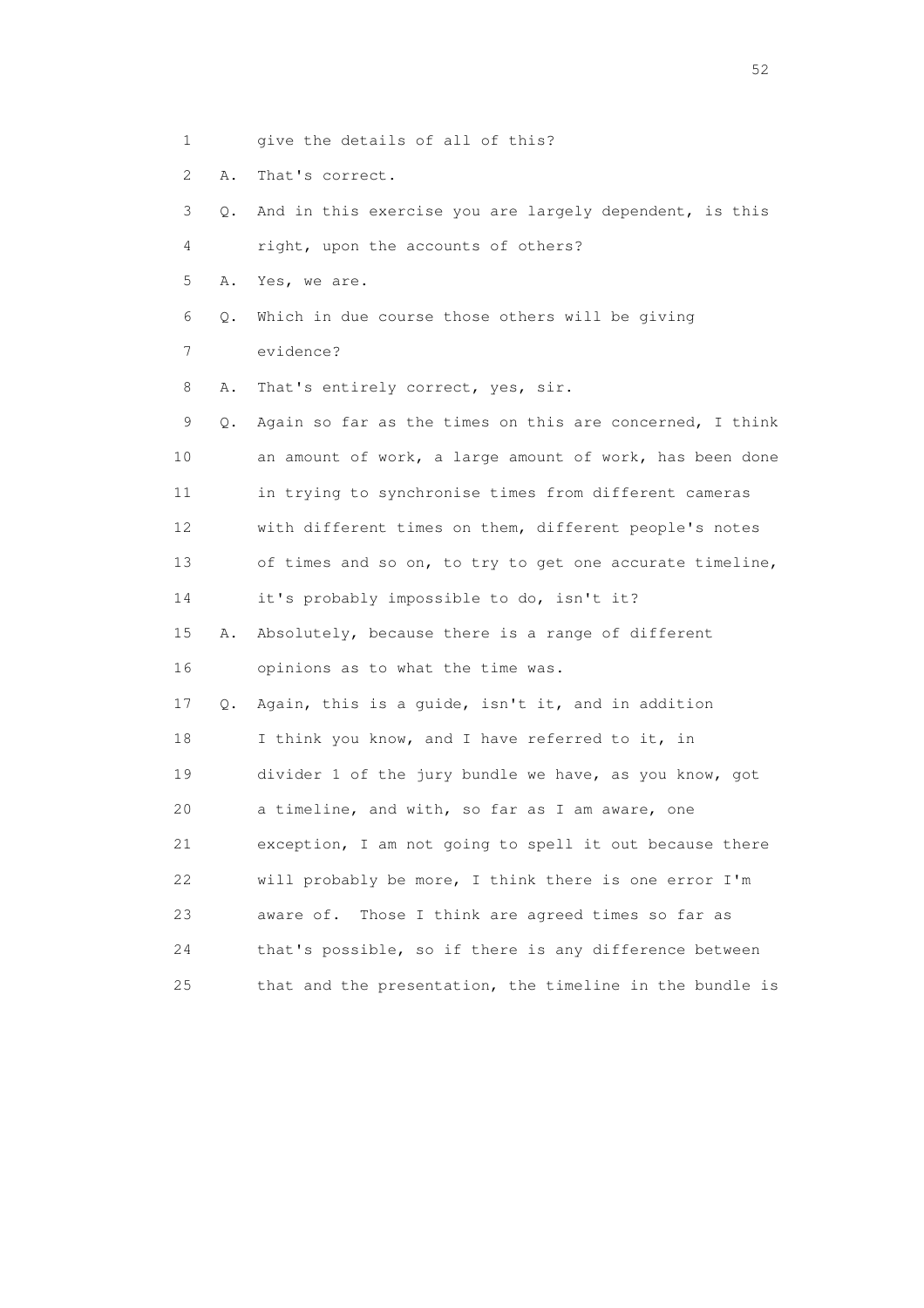1 probably the one to go with, isn't it?

2 A. That's correct, yes.

3 MR HILLIARD: Thank you very much indeed.

4 SIR MICHAEL WRIGHT: Yes, Mr Mansfield.

 5 Questions from MR MANSFIELD 6 MR MANSFIELD: Sir, would it be appropriate at least in the 7 early stages for counsel to identify themselves? 8 SIR MICHAEL WRIGHT: That would be very helpful.

 9 I am Michael Mansfield and I represent the 10 de Menezes family who are here today.

 11 Mr Reynolds, not very much but I want to go back to 12 the beginning, if we may?

13 A. Yes, sir.

 14 Q. I will take it slowly as one is getting used to the 15 facilities. If the jury would be kind enough to turn to 16 the timeline, it's divider 1 in the bundle, you will see 17 several entries down on the left, half a dozen, the time 18 6.04 is in there, and that is the time approximately 19 when the surveillance team that are known as the red 20 team arrive in the Scotia Road area; in other words, 21 it's therefore from then on there is a filming facility 22 and there is an observation post and so on.

 23 Now, I want to just, keeping that page open for the 24 moment, some time after 6.04, is this right,

25 Mr Reynolds, going back to the black car, the Primera

 $\sim$  53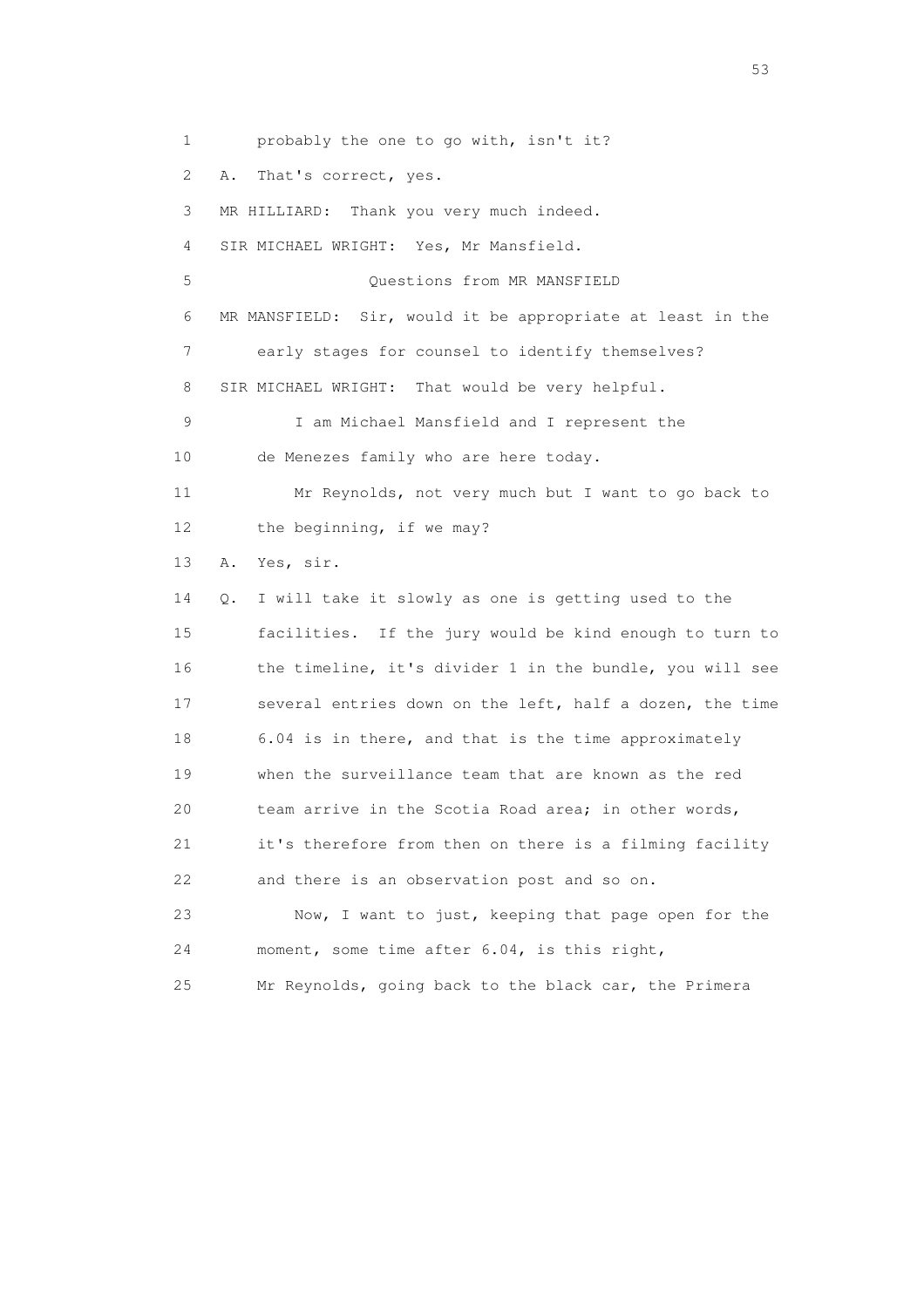1 Nissan, was spotted by a surveillance officer parked 2 opposite the front door?

3 A. That is correct, yes, sir.

 4 Q. I am only putting an approximate time because times may 5 vary, but approximately 6.20, an officer called Tango 3, 6 he is also called Edward -- what he will be called here 7 we will await, one of those two one presumes -- saw the 8 car.

 9 I want to, so the jury -- because it's all been 10 happening very recently, if we could go to, and I have 11 asked, sir, for the operator very kindly to go back, 12 I don't need it on the aerial photograph, to the first 13 hot spot, and then if it could kindly revolve so we can 14 see what's behind the camera, as it were.

 15 Now, as we go round, I'll ask it to stop now, 16 please. I don't know whether you can help, but we saw 17 a black car in the distance on Frank's film which, as 18 far as I recall, was roughly in the position of the 19 distant car which is now going to be the -- if the 20 cursor could go on it, that one, yes. Was that the 21 place, as you understood it, that the black Nissan was 22 parked?

 23 A. That's my understanding now. When we did the 24 investigation, I think all the surveillance officers 25 just referred to it as the vicinity of 21 Scotia Road,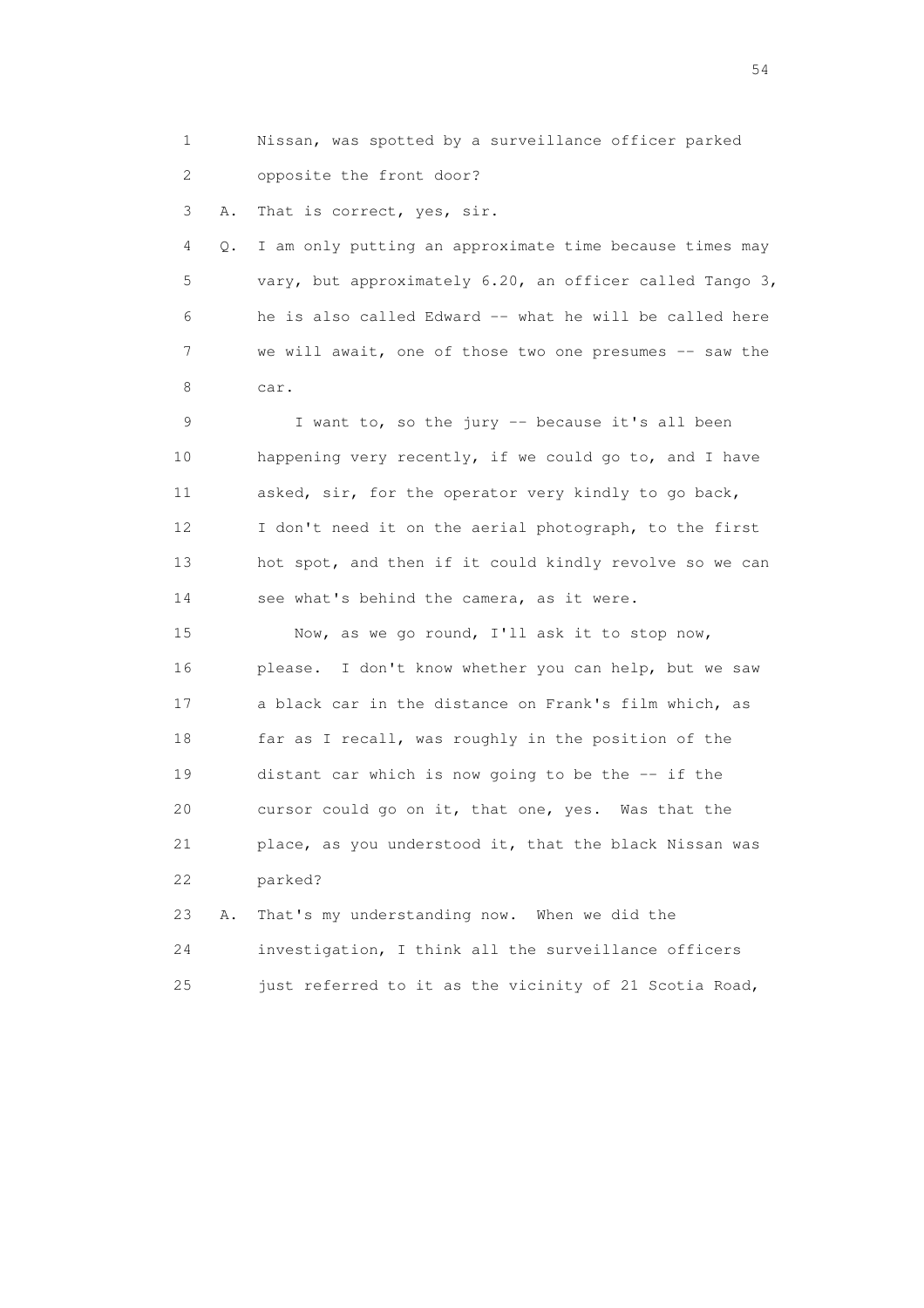1 having looked at the video again in preparation for 2 today I did note that that position which is identified 3 is where I now believe it to have been. 4 Q. So if, recalling yesterday, somebody were to come out of 5 the front door -- I don't ask to revolve back -- you 6 just turn slightly to your left and go back up to that 7 parking space; that's where it would be? 8 A. It would be, yes. 9 Q. So it would take you less than a minute to get that 10 distance. 11 I want to just travel with the car, and I can do it 12 without the aid of the photographs, if we turn to 13 divider 11, if the jury do this, please, divider 11, 14 I think you can help with this: that if a car were to 15 leave that parking space, there is in fact for the car 16 only one way out of Scotia Road if it's wanting to get 17 to the main roads, I am leaving aside the smaller little 18 roads that go into cul-de-sacs on the estate; do you 19 follow? 20 A. I do, yes. 21 Q. If you come out of Scotia Road? 22 A. Yes. 23 Q. When you get to the next Crescent, Marnfield, which we 24 went round yesterday, you have to turn left as you come 25 out of the Scotia Road?

the state of the state of the state of the state of the state of the state of the state of the state of the state of the state of the state of the state of the state of the state of the state of the state of the state of t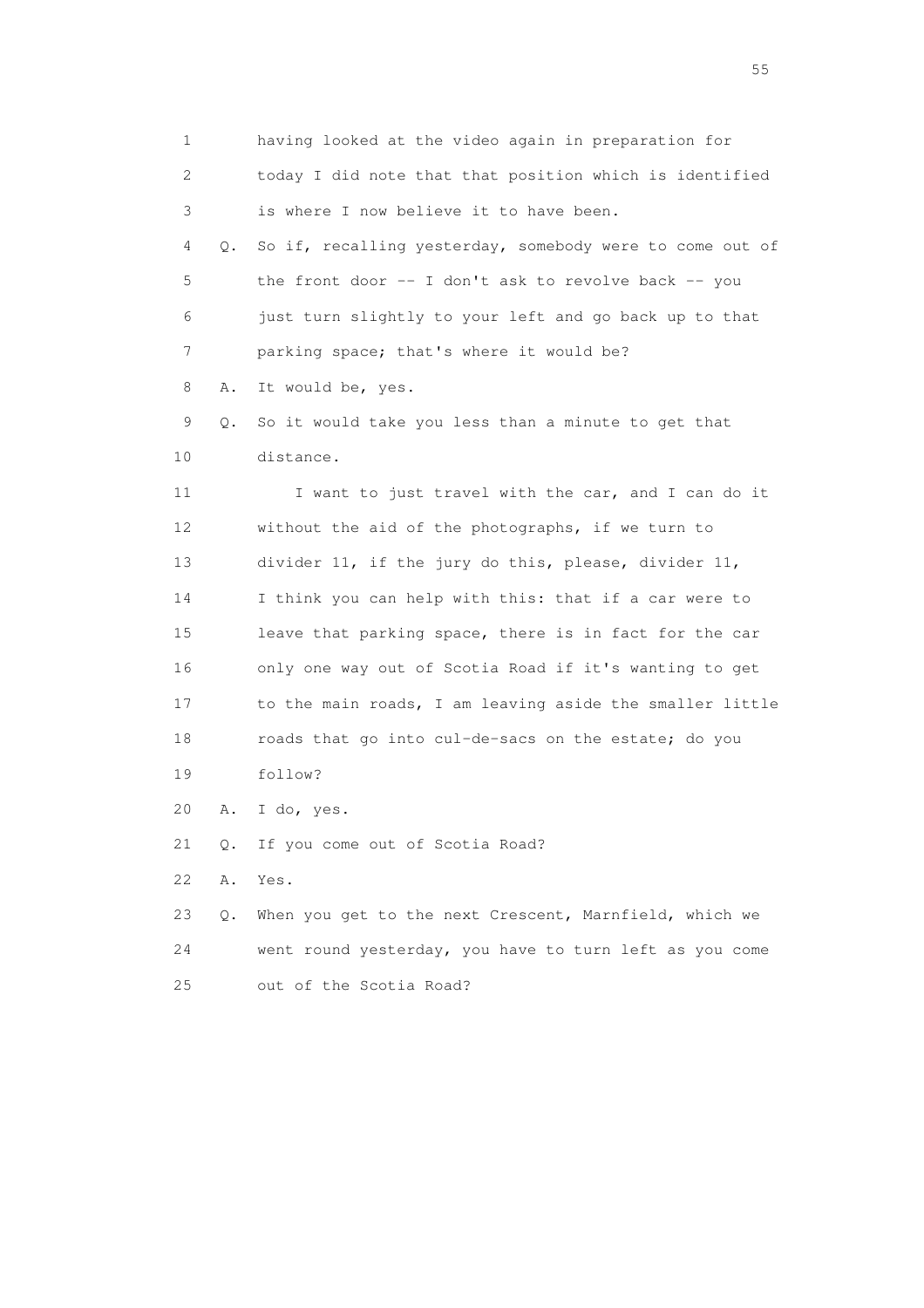1 A. Yes, that's correct.

 2 Q. And then you get on to Upper Tulse Hill where of course 3 you can either turn left or right to go to whichever 4 main road you really want to go to? 5 A. That's correct. 6 Q. Right, now, that's in terms of if you are coming out in 7 a car. Now, in terms of walking from the front door, if 8 the jury kindly turn to divider number 4, that gives 9 a shot back towards the front door with somebody walking 10 towards what I am going to call the next hot spot, which 11 is just where you come into Marnfield Crescent, please. 12 I think there is a hot spot where you come into the 13 Crescent from Scotia Road. Yes, there, that's right. 14 Now, that's a shot looking at the road to the left 15 as you come out of Scotia Road, that's the route the car 16 would have to take; is that right? 17 A. That's correct. 18 Q. If we could pan to the right, please, just slightly, 19 pause, thank you very much. Right opposite, if you are

 20 on foot, of course you can follow the route that the car 21 uses, but if you wanted to go to a bus stop, you could 22 go straight across the play area and the path is marked 23 just in front there; is that right?

24 A. That's right.

25 Q. If it could pan to the right again, if you walk up that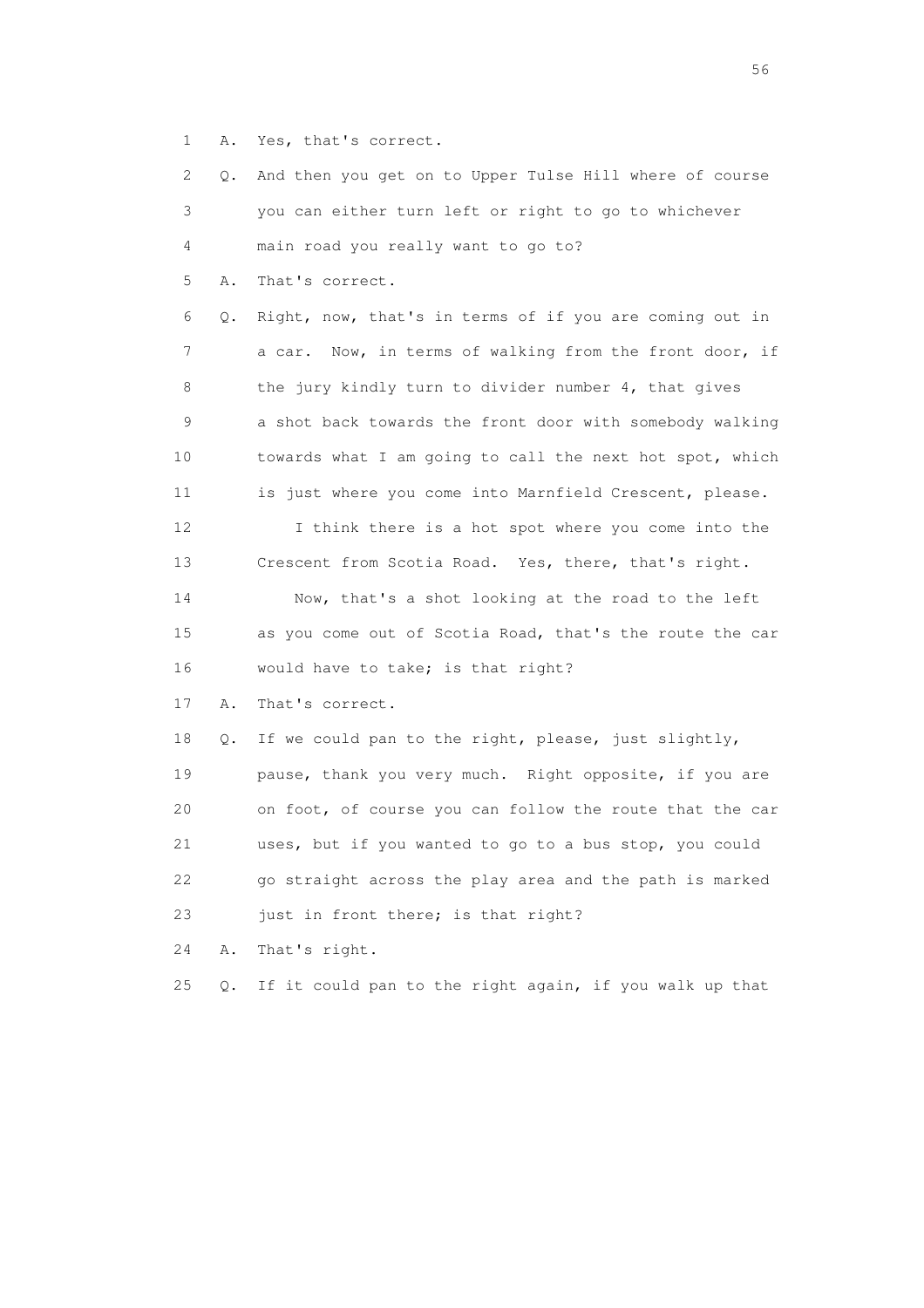1 road there, I don't know how much further the panning 2 goes up the road but in the distance beyond that dark 3 car, there is another path that leads across the grassed 4 play area? 5 A. That's correct. 6 Q. That also comes out, none of this is actually marked on 7 a plan, but going back to the plan on divider 11, you 8 can see roughly where all those three exits come out 9 onto Upper Tulse Hill? 10 A. Yes. 11 Q. We can see on the plan, divider 11, and yesterday we 12 didn't go particularly down this road, opposite there is 13 in fact Roupell Road, I am looking at the plan for the 14 moment, not the actual photographs, divider 11, there is 15 a plan, and we can see there that's the route marked 16 that obviously Mr de Menezes followed. You see 17 Roupell Road opposite? 18 A. Yes. 19 Q. From Roupell Road you can in fact see the exit that has 20 crossed the Crescent onto Tulse Hill, two of them in 21 fact, in the entrance to the road as well. 22 A. I would think so, looking at the map, yes. 23 Q. Can we go to the next hot spot, please, because I think 24 it's the one -- yes -- which, there is the bus -- that's 25 the bus stop. It's not the one he went to, but it is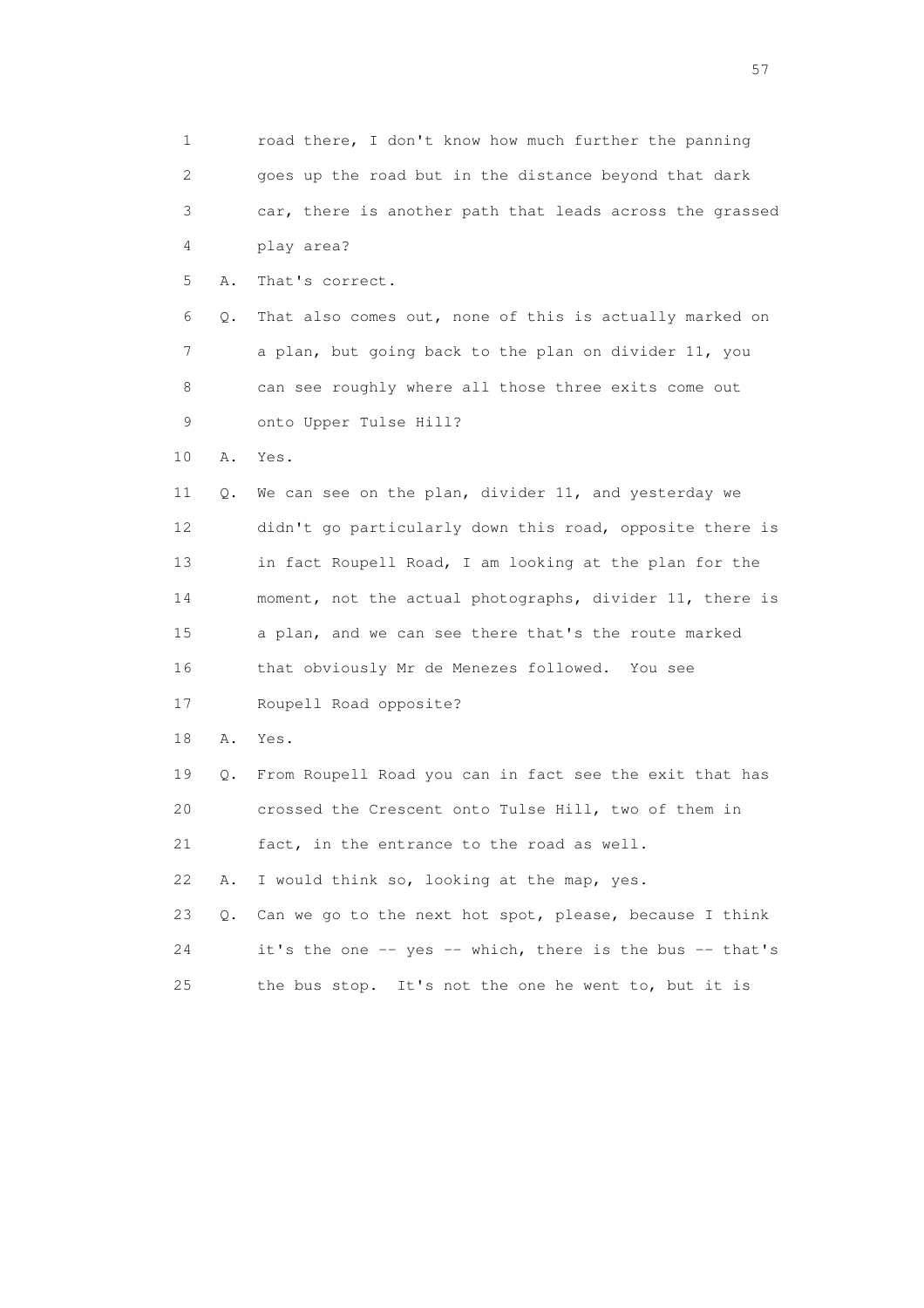1 another access to public transport and that's the 2 closest bus stop to Scotia Road, isn't it? 3 A. That is correct, yes. 4 Q. Just beyond the bus stand or shelter, sorry, there is 5 the path that comes across the middle from the Crescent; 6 is that right? 7 A. That's right. 8 Q. So in fact, if someone was walking and wanted to go to 9 that bus stop, they just come out of Scotia Road, 10 straight up the path opposite and come out at that bus 11 stop? 12 A. Correct. 13 Q. Then there is a bus stop, the same bus route on the 14 other side of the road, I don't think it's shown? 15 A. You could actually see it just then. 16 Q. There it is, and Roupell Road is just a bit further up 17 on the left. Now, as far as the walking times are 18 concerned, I am only going to put to you so we have the 19 context approximately, Mr de Menezes himself, and if we 20 turn over on the timeline, sorry it's back to the 21 different divider or on screen if you wish, divider 1, 22 page 3, it's clear that Mr de Menezes took, in fact, 23 somewhere between five or six minutes to get to the 24 number 2 bus stop. You see that at the top of page 3, 25 do you see that?

the state of the state of the state of the state of the state of the state of the state of the state of the state of the state of the state of the state of the state of the state of the state of the state of the state of t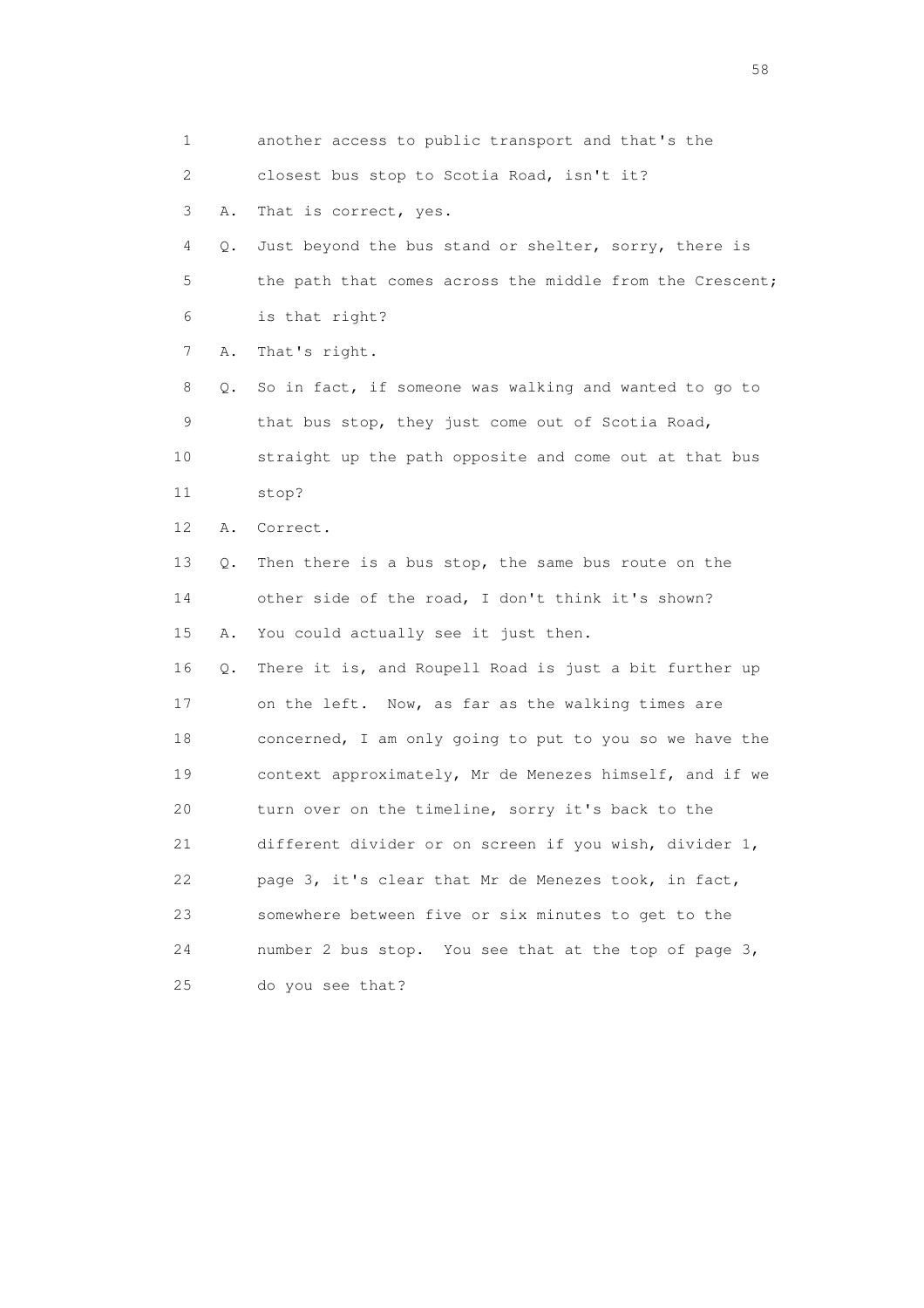2 Q. In fact, I think one of you actually did the walk as 3 well at some point? 4 A. A colleague of mine, yes. 5 Q. It's roughly that space of time? 6 A. Yes. 7 Q. Plainly to get to the closer bus stop, we are talking 8 far less a period, possibly three minutes, to get to the 9 other one we have just seen? 10 A. Yes, I would estimate that, yes. 11 MR MANSFIELD: Thank you very much indeed. 12 SIR MICHAEL WRIGHT: Yes, who's next, yes, Mr Gibbs? 13 MR GIBBS: Sir, I think in the order of questioning it falls 14 to me next, I hope you can hear me from the back. 15 SIR MICHAEL WRIGHT: I can. 16 MR GIBBS: My name is Patrick Gibbs and I represent the 17 specialist surveillance officers. I will not ask this 18 witness any questions at all, I will let the specialist 19 officers speak for themselves about their specialism 20 when they come to give evidence, if I may, and direct 21 surveillance questions at that stage. 22 SIR MICHAEL WRIGHT: Thank you very much. Mr Stern? 23 MR STERN: Sir, I represent the firearms officers C2 and 24 C12. I have no questions, thank you. 25 SIR MICHAEL WRIGHT: Thank you.

1 A. Yes, I do.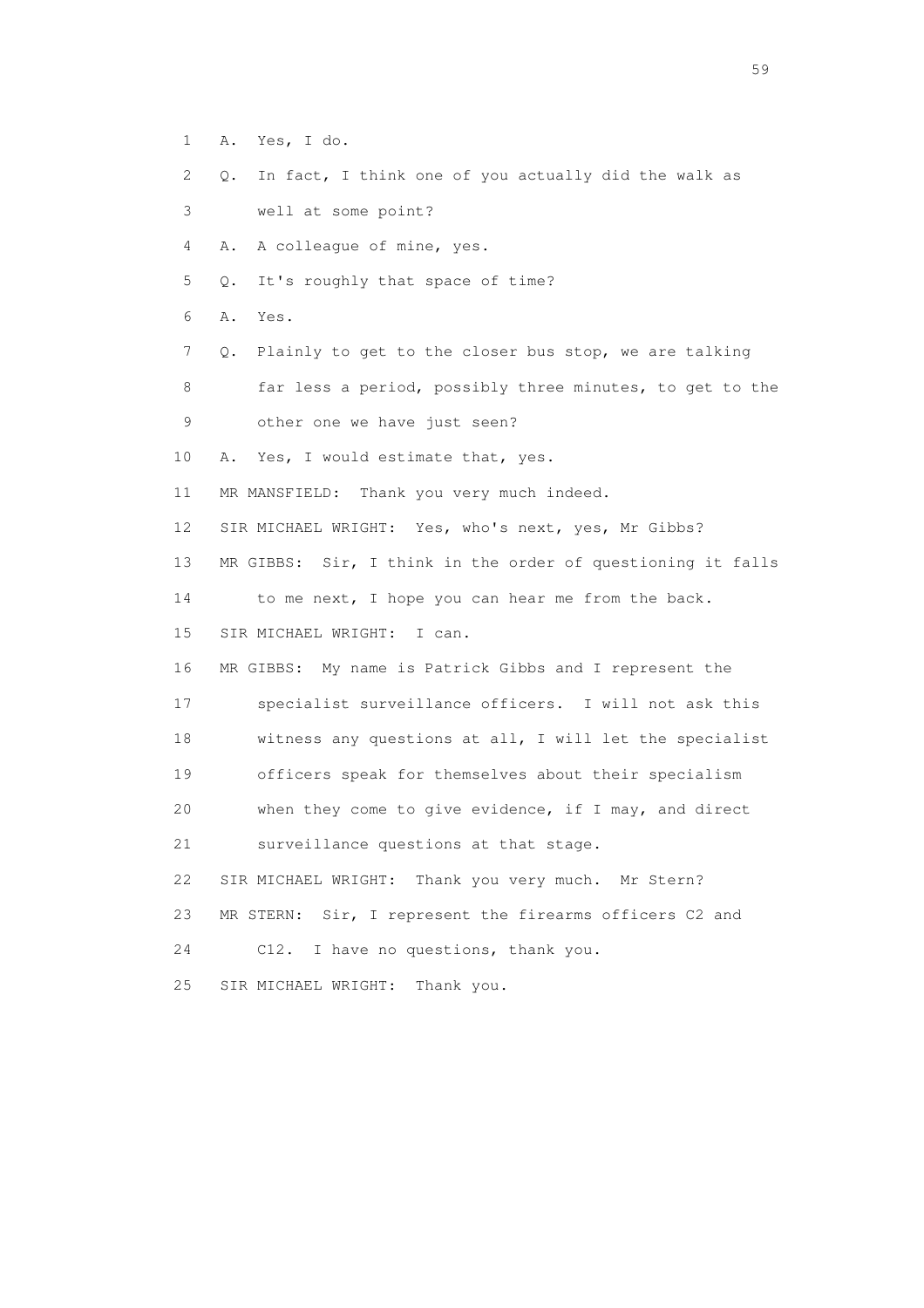1 MS LEEK: Sir, I have no questions.

2 SIR MICHAEL WRIGHT: Yes.

 3 MR PERRY: Sir, I do have a few questions of Mr Reynolds. 4 SIR MICHAEL WRIGHT: Yes.

 5 Questions from MR PERRY 6 MR PERRY: I wonder if the ladies and gentlemen of the jury 7 could take the jury bundle, please, and just go to 8 divider 2. I hope you can hear me.

 9 I am just going to indicate the people I represent 10 by reference to this document so that it's easier for 11 you to remember. If you look at page 3 of the list of 12 relevant people, which is page 6 using the page numbers 13 in the bottom right-hand corner, I hope you can see on 14 the left-hand side the second entry

 15 "Commander McDowell". He is someone I represent. As 16 too is Detective Chief Superintendent Greg Purser on 17 that same page.

 18 Then just going through to page 11, using the page 19 numbers in the bottom right-hand corner, Chief 20 Inspector Esposito, Trojan 80. Going on to page 13, 21 Commander Cressida Dick.

 22 So, ladies and gentlemen, my name is David Perry, 23 and those are the people I represent. Don't worry too 24 much because it's going to become very, very clear as we 25 go on, you are going to hear an awful lot about them but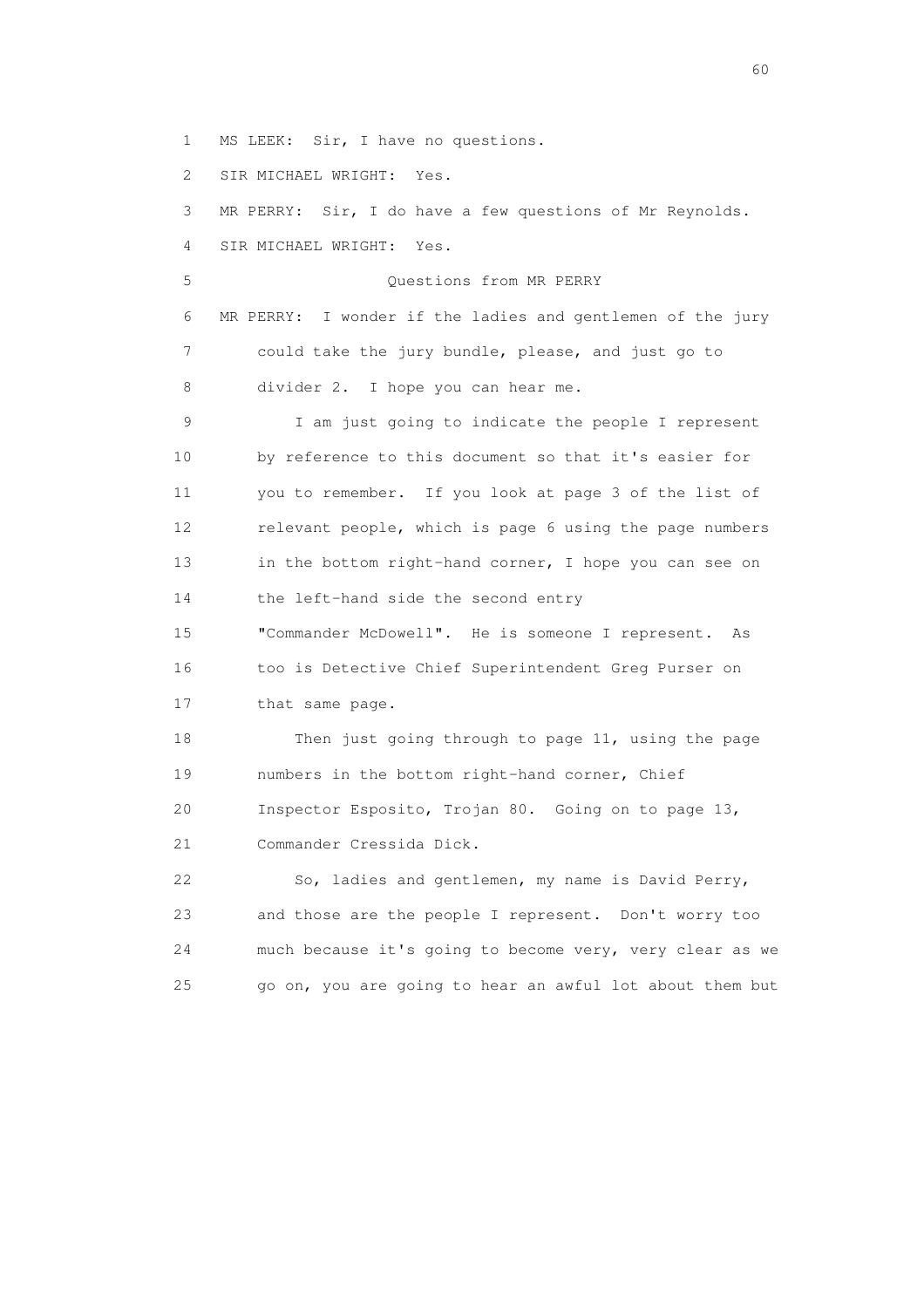1 that's just by way of introduction, just trying to help. 2 Mr Reynolds, may I just ask you just some very short 3 points, please, using the jury bundle again and going to 4 divider 11, I just want to ask you, please, about two 5 locations that we will come to hear about in due course, 6 and I just want to orientate ourselves with them using 7 you, if I may, Mr Reynolds, to assist.

 8 If we go to divider 11, page 23C, which is the A to 9 Z plan which shows Stockwell tube station towards the 10 left-hand side, South Lambeth Road, Kennington Road and 11 we have seen the number 2 bus as it came up into 12 Stockwell tube station.

 13 I just want to ask about two locations. First of 14 all, and perhaps we can use the cursor on the screen as 15 well, just to the right of Stockwell tube station and 16 just down a bit, can we see Blair House? It's just to 17 the right of the "O" in Stockwell. The cursor comes 18 across from Stockwell tube station -- sorry, Stockwell 19 in Stockwell Road. There it is. You have just got it. 20 A. Yes, I can see that.

 21 Q. That's Blair House. Just so we know, it was later 22 discovered that a premises within Blair House had been 23 one of the addresses at which one of those who tried to 24 set off an explosive device on 21 July had actually been 25 staying?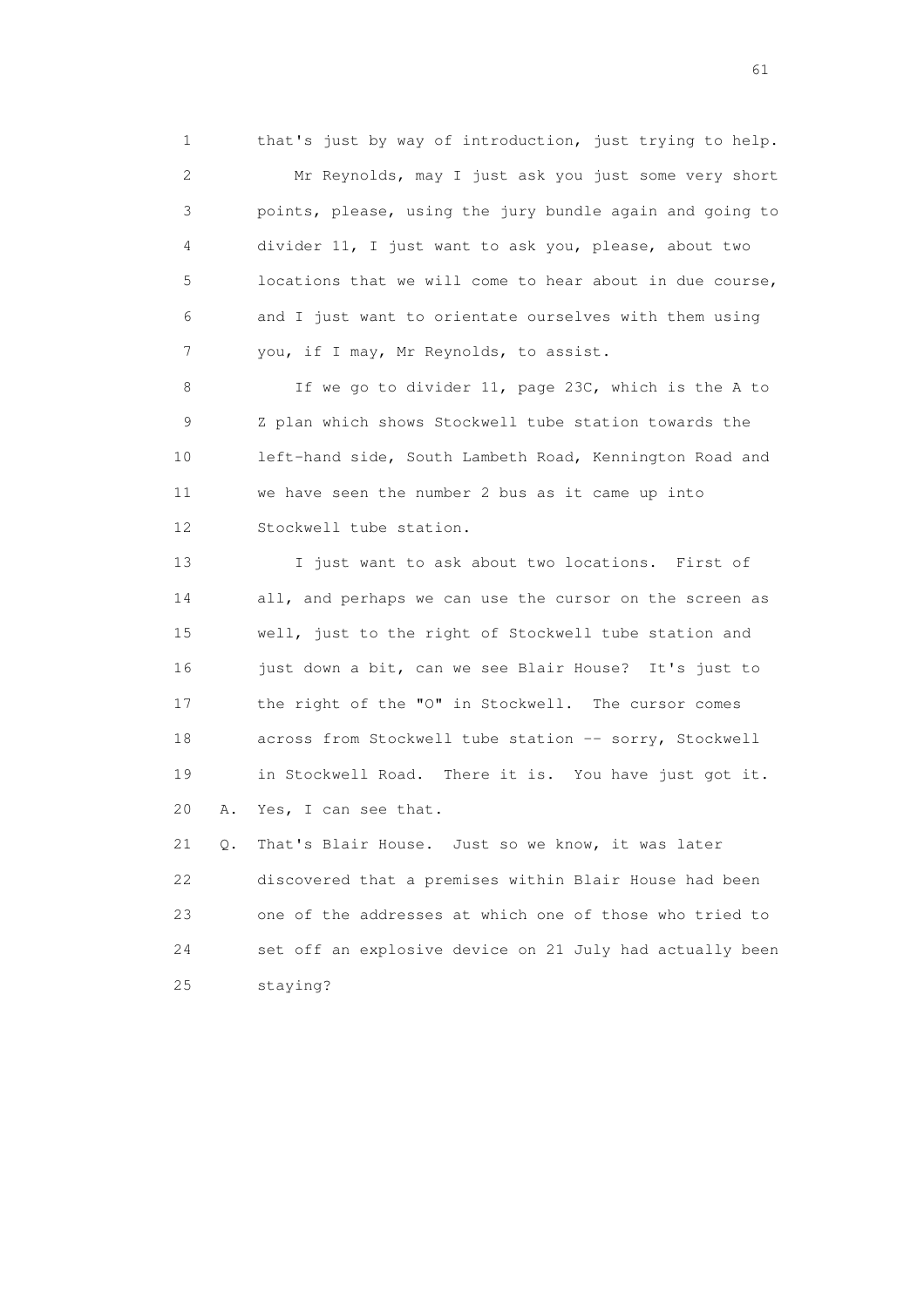1 A. I believe I learned that at the Health and Safety trial, 2 I didn't know that before.

 3 Q. This is just trying to assist us with some of the 4 locations and without going into too much detail. But 5 the other address that I just want to ask you about, if 6 we carry on down the South Lambeth Road, which is the 7 main arterial route from Stockwell, as everyone probably 8 knows, up to Vauxhall, and just by the B of Lambeth in 9 South Lambeth Road and off to the right, we see, I hope 10 everyone can see and again using the cursor, 11 Dorset Road. Thank you very much. 12 Dorset Road, that was another location at which 13 there was a premises about which we will hear in due

14 course called Corfe House and that too was also linked

15 to the rucksack that had been found at the

16 Shepherd's Bush attempted bomb site?

17 A. Yes, sir, I was aware of that.

 18 Q. Now, if we just put this in context, we saw on the film 19 the number 2 bus comes up from Brixton, it turns across 20 the A3 as we see which is Kennington Road on this map, 21 and it moves into the South Lambeth Road, and if we had 22 followed it on its journey, it carries on down the 23 South Lambeth Road, so it passes very close to 24 Dorset Road?

25 A. That's correct, sir.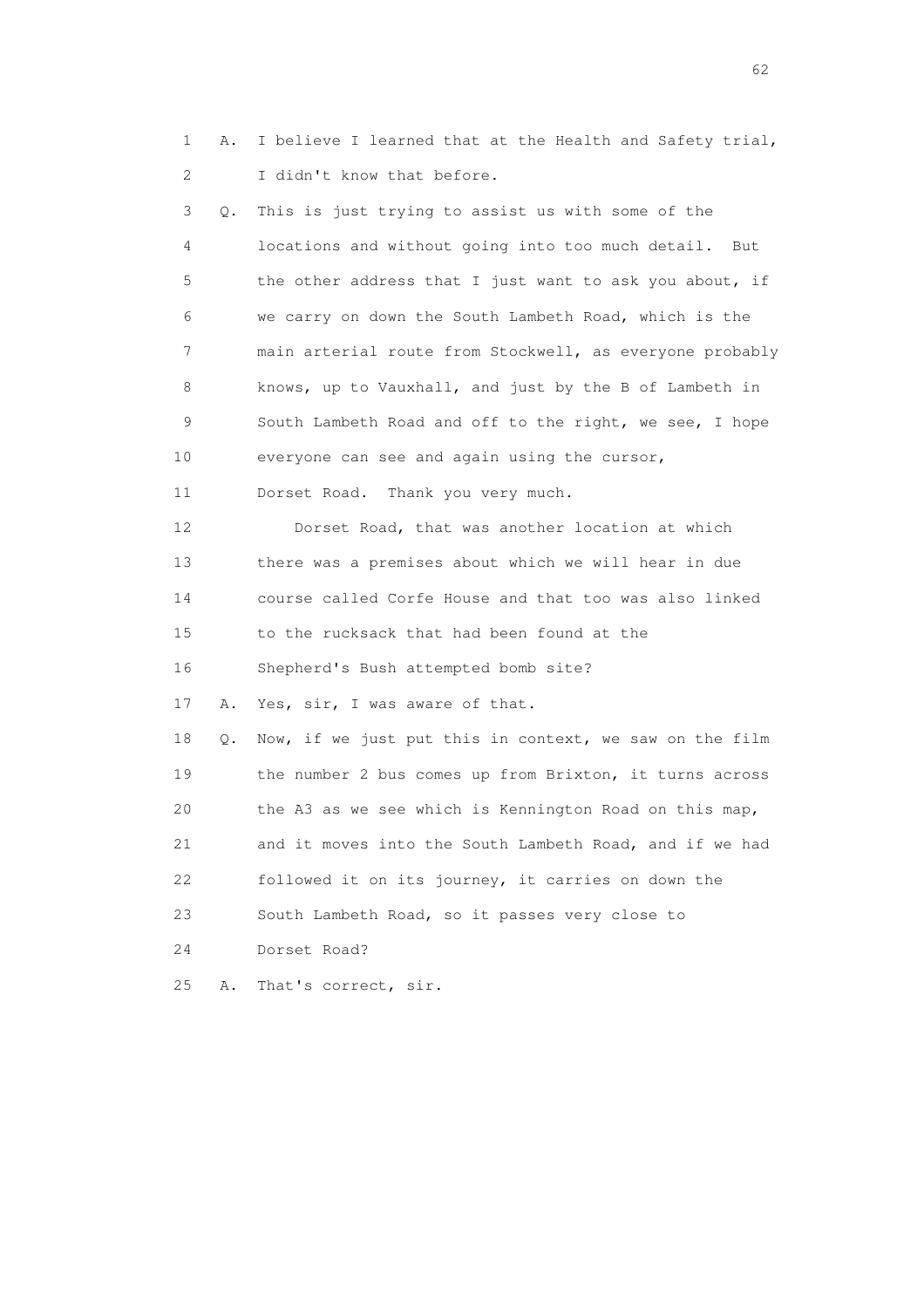1 Q. Yes, thank you.

| 2               |    | Mr Reynolds, that's all I am going to ask you about      |
|-----------------|----|----------------------------------------------------------|
| 3               |    | that, so we don't need to get into any more detail on    |
| 4               |    | the locations but I just want to ask you one other piece |
| 5               |    | of information if I may, just to have it recorded at     |
| 6               |    | this stage.                                              |
| 7               |    | On 21 July 2005, that is the day before the incident     |
| 8               |    | with which we are principally concerned, we know that    |
| 9               |    | there were the attempted explosions in London, the       |
| 10              |    | attempt to detonate explosive devices at the Oval,       |
| 11              |    | Warren Street, and Shepherd's Bush, the tube stations,   |
| 12 <sup>°</sup> |    | and also the attempt to detonate a bomb on a bus in      |
| 13              |    | Hackney.                                                 |
|                 |    |                                                          |
| 14              | Α. | Yes, sir.                                                |
| 15              | Q. | I just want to ask you one thing about that: it          |
| 16              |    | transpired, didn't it, that three of the individuals who |
| 17              |    | had attempted to detonate explosive devices had entered  |
| 18              |    | the transport system at Stockwell tube station?          |
| 19              | Α. | That's as I understand it, yes.                          |
| 20              | Q. | And it was in fact known, before the events with which   |
| 21              |    | we are concerned, from CCTV cameras that had been        |
| 22              |    | recovered from the station, that that was in fact the    |
| 23              |    | case?                                                    |
| 24              | Α. | Yes, as I said, that's as I understand it, yes, sir.     |

experience of the contract of the contract of the contract of the contract of the contract of the contract of the contract of the contract of the contract of the contract of the contract of the contract of the contract of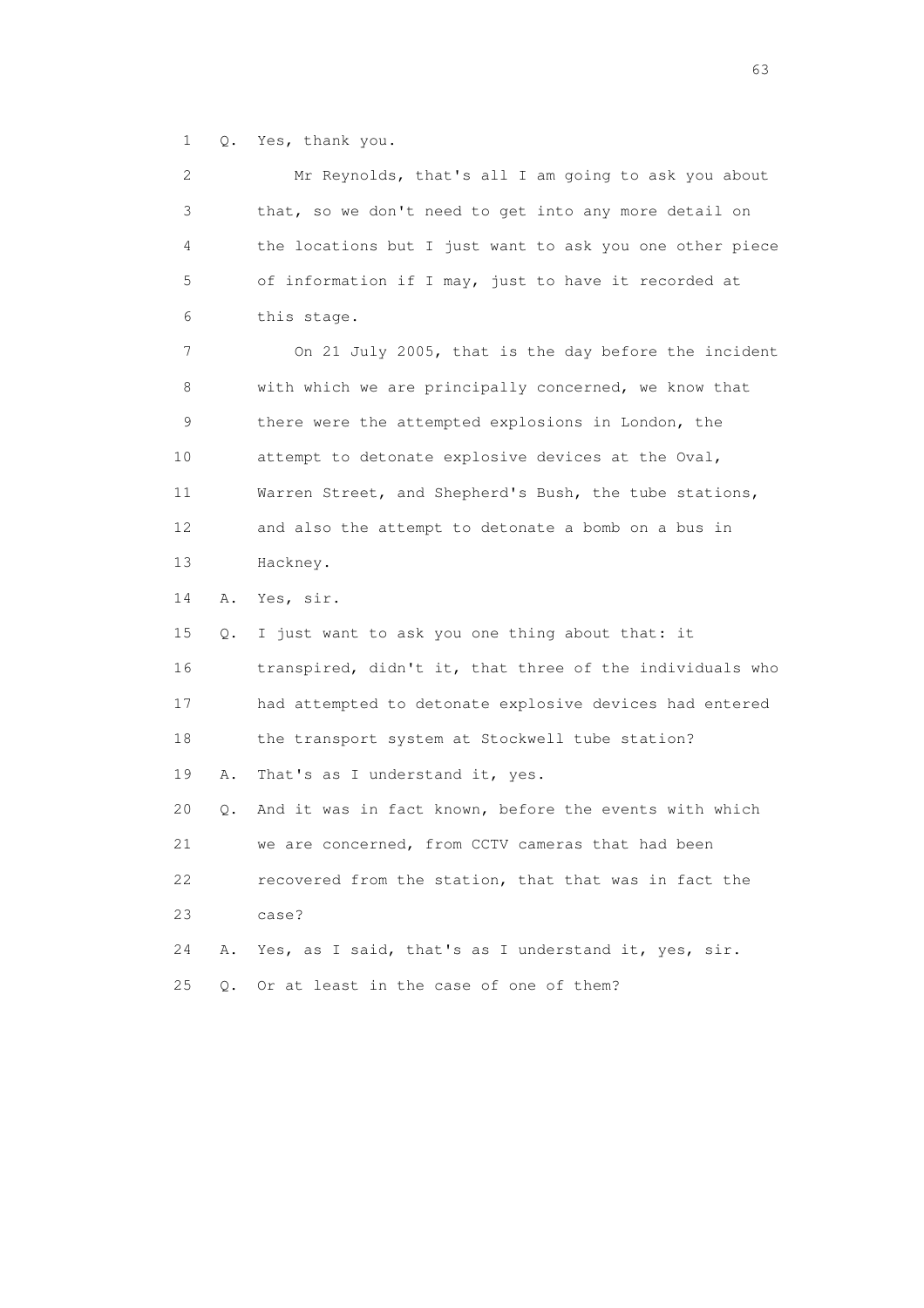1 SIR MICHAEL WRIGHT: Sorry, Mr Perry, at what point was that 2 known?

 3 MR PERRY: During the night of the 21st and the 22nd, camera 4 footage had been recovered, and some of it had shown 5 footage at Stockwell tube station, and there was a link 6 with some of the other footage, at least from the Oval 7 attempted detonation, to show that at least one of the 8 would-be bombers had entered the transport system at 9 Stockwell.

10 A. Yes, sir.

 11 Q. Finally, Mr Reynolds, just this: we saw, when we were 12 watching the screen and the film at Stockwell tube 13 station, the two uniformed police officers who appear to 14 be speaking to a young female at the front of the 15 station. You were asked some questions about those. 16 I just want to clarify something. They were on duty at 17 the station on security patrol at the time, because 18 there was a heightened police presence on the 22nd 19 because of the events of the previous day? 20 A. That's correct, yes. 21 Q. I think, you may not be able to assist with this, 22 Mr Reynolds, in fact there was concern at about 23 10 o'clock at the station when a report was received

24 about possible suspicious packages?

25 A. I can't remember that, but --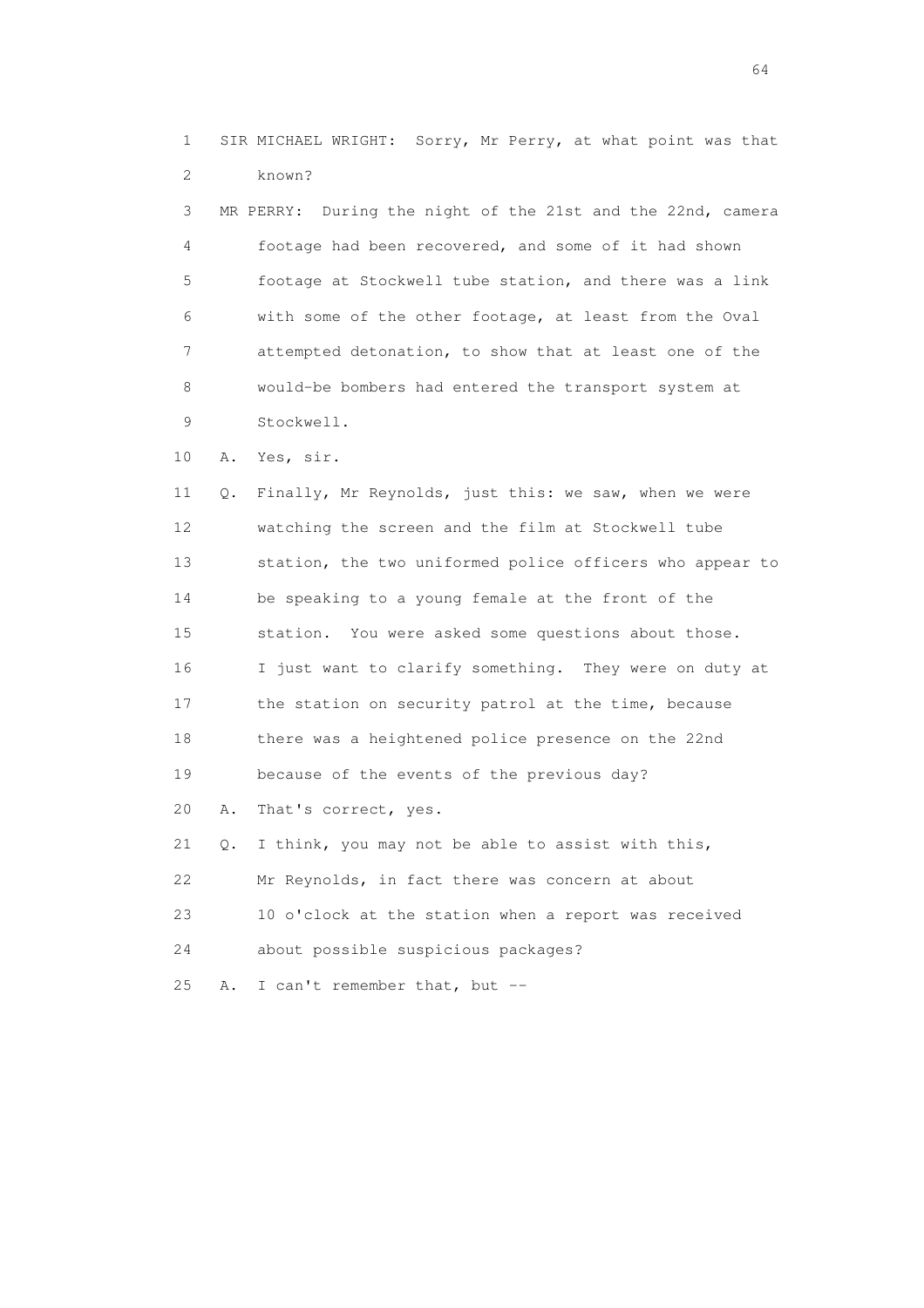1 MR PERRY: We have further information and we can go into 2 that to the extent that it's relevant, but Mr Reynolds 3 thank you very much indeed, I am very grateful. 4 SIR MICHAEL WRIGHT: Thank you, Mr Perry. Mr Horwell. 5 MR HORWELL: Sir, my name is Richard Horwell and I appear on 6 behalf of the Commissioner of the Metropolis, I have no 7 questions of this witness. 8 SIR MICHAEL WRIGHT: Thank you. Mr King. Let me repair 9 an unforgivable omission that I made on the first day, 10 I omitted to introduce you, so perhaps you would care to 11 introduce yourself. 12 Ouestions from MR KING 13 MR KING: Yes, I am Simon King and I represent the 14 Independent Police Complaints Commission, sir. 15 Can I deal with one matter, please, Mr Reynolds? 16 I wonder if we could have page 23C up on the screen? We 17 had it a moment ago. This is from the jury bundle. Do 18 you have that picture on the screen, Mr Reynolds? 19 A. I have the map, yes. 20 Q. The red markings which we understand show the route of 21 the number 2 bus, we can see heading off to the right up 22 the Kennington Road, the A3 on the shot on the screen. 23 Is that in fact the correct depiction of the route 24 for the number 2 bus? 25 A. No, it isn't, it should actually be showing what is

 $\sim$  65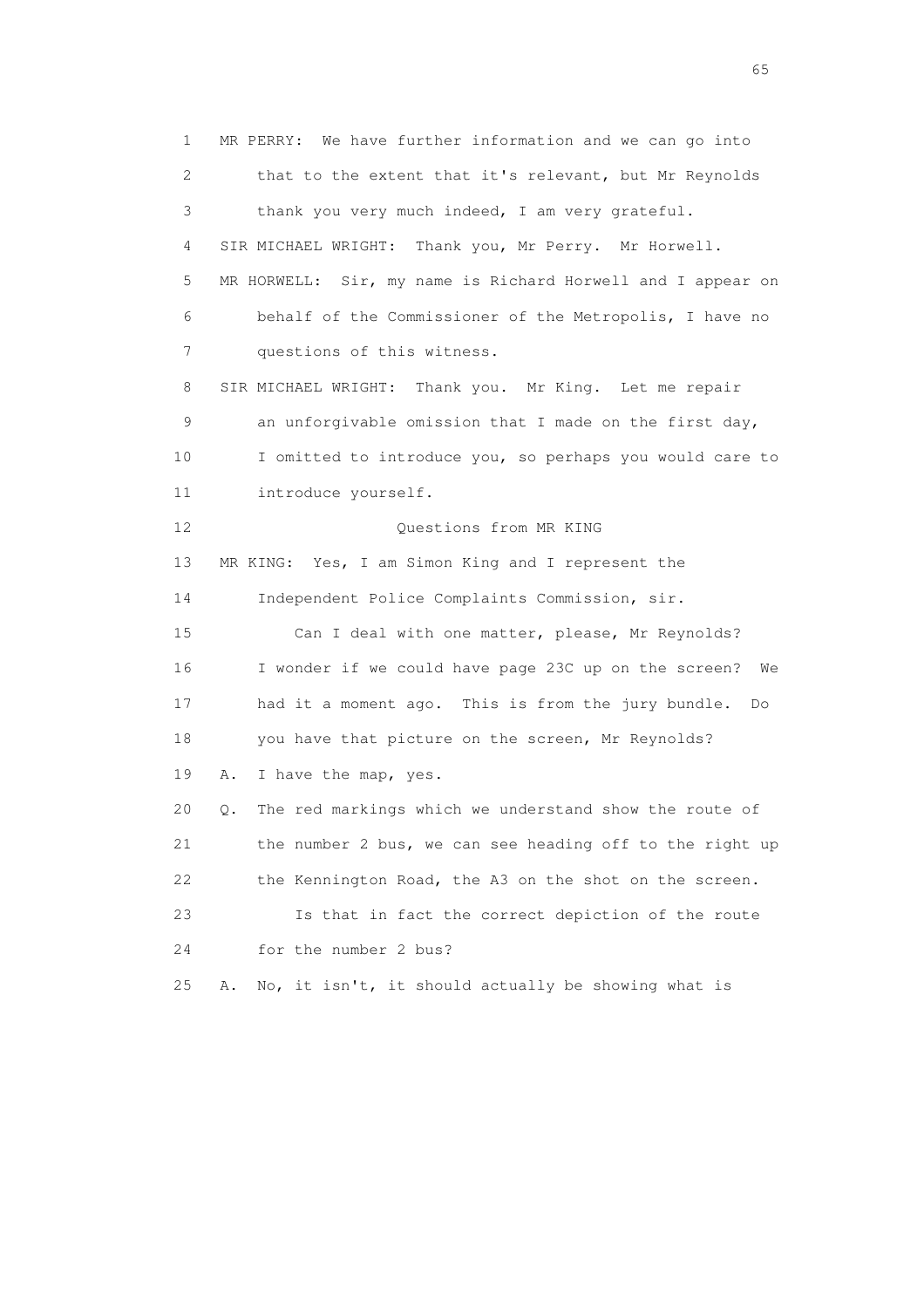1 almost straight on along the South Lambeth Road. 2 Q. When a few moments ago Mr Perry was asking you questions 3 which took the bus on up the South Lambeth Road and near 4 to Dorset Road, for example, he had it right, did he? 5 A. He had it right, the graphic is incorrect. 6 SIR MICHAEL WRIGHT: I think in fact, Mr King, the jury's 7 copies of the plan have been corrected. 8 MR HILLIARD: We have all got the right ones, the screen has 9 not caught up with us. 10 MR KING: I thought that might be the case but I thought it 11 best to clarify that the screen is incorrect at the 12 moment. 13 Thank you, Mr Reynolds. 14 SIR MICHAEL WRIGHT: Mr Hilliard? 15 MR HILLIARD: Unless you have any questions, sir. 16 Ouestions from THE CORONER 17 SIR MICHAEL WRIGHT: This is probably to satisfy the jury's 18 curiosity. 19 I don't know that it will take us very much further. 20 I don't know whether you can answer these questions, 21 Mr Reynolds, if you can't, you will say so, but from the 22 course of your investigations have you been able to 23 establish whether either Osman or Omar were in fact in 24 21 Scotia Road on the night of the 21st/22nd? 25 A. I don't think I'm the best person to ask that.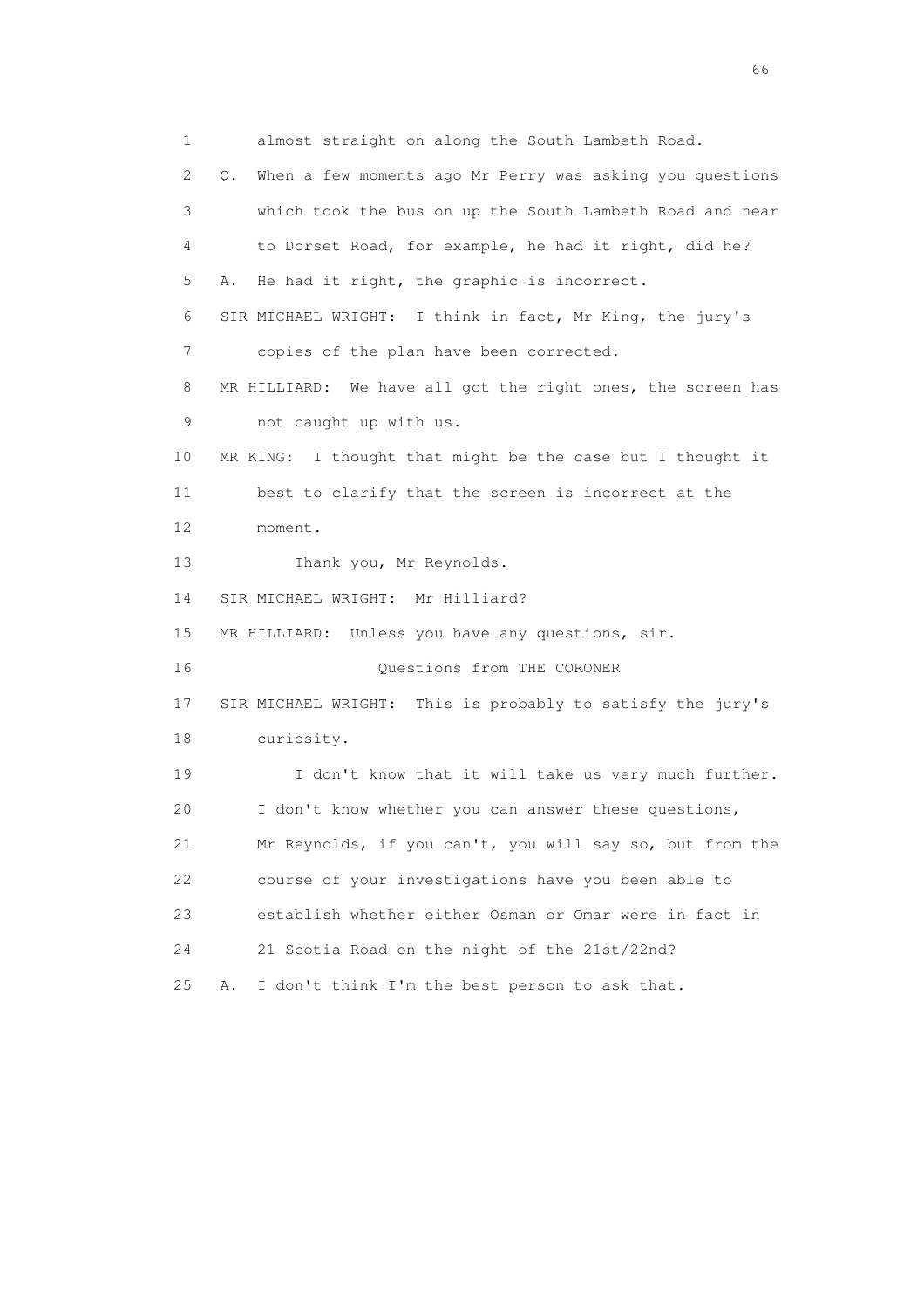1 SIR MICHAEL WRIGHT: You don't know. Very well, we will ask 2 somebody else. 3 MR HILLIARD: Thank you. 4 SIR MICHAEL WRIGHT: Thank you very much. 5 (The witness withdrew) 6 MR HILLIARD: Sir, the next witness is Alex Pereira, please. 7 MR ALEX ALVES PEREIRA (sworn) 8 Ouestions from MR HILLIARD 9 SIR MICHAEL WRIGHT: Thank you. Would you like to sit down, 10 Mr Pereira. Yes, Mr Hilliard. 11 MR HILLIARD: Is your name Alex Pereira? 12 A. Yes. 13 Q. Mr Pereira, can you start by telling us what your 14 relationship was to Jean Charles de Menezes? 15 A. My mother is his -- she is his first cousin, his father 16 is my mother's uncle. 17 Q. I am going to go into his upbringing and time you had 18 spent together over the years in a moment, but is this 19 right in summary: he was just five months younger than 20 you? 21 A. Yeah. 22 Q. Do I have that right? 23 A. Yeah, I was. 24 Q. How old are you now? 25 A. Thirty-one.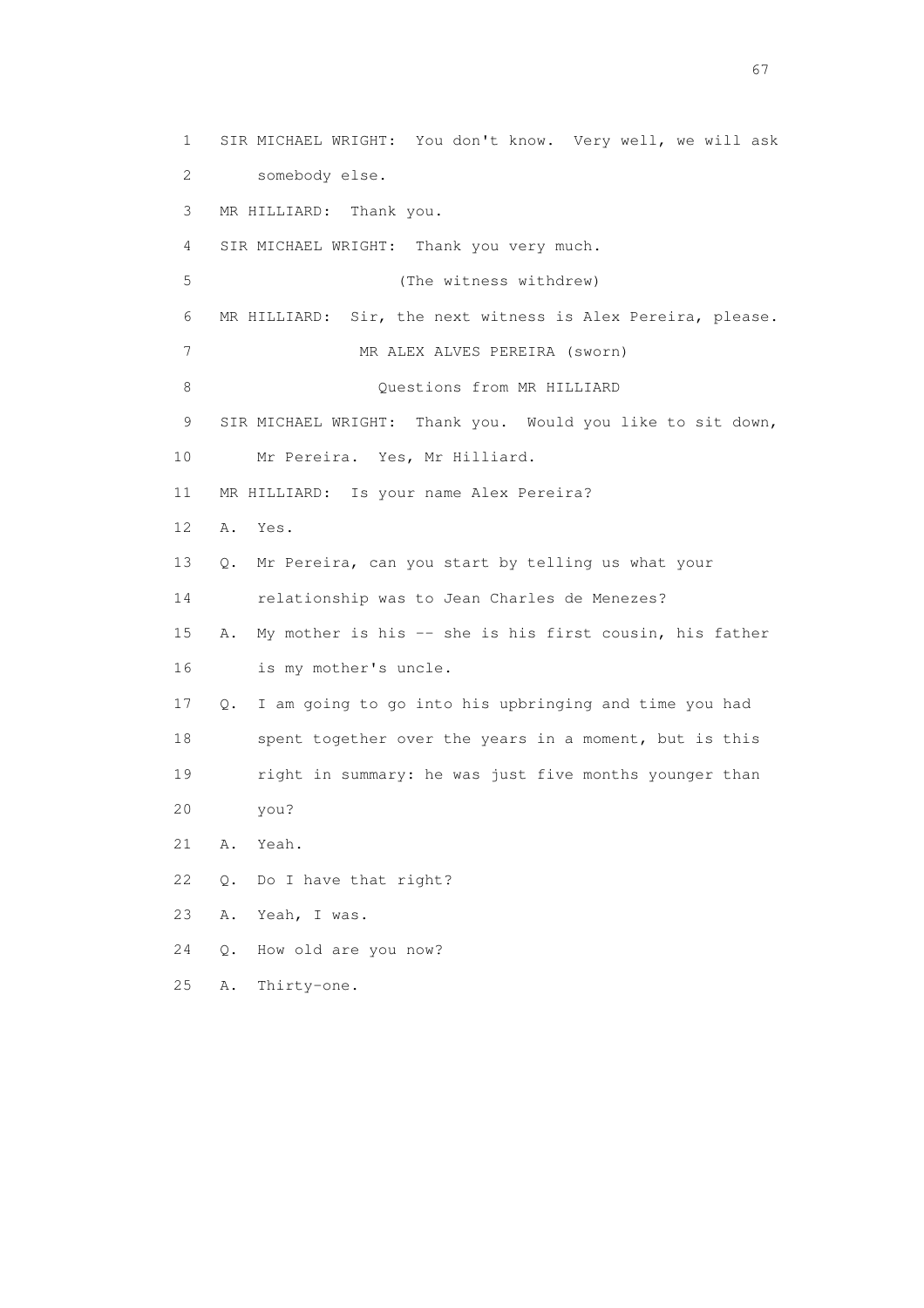1 Q. He was five months younger than you. I think you had 2 both lived in your early years, we will go into the 3 detail in a minute, but in the same part of Brazil; is 4 that right? 5 A. Yes. 6 Q. Then in due course, I'll ask you again about this, he 7 had come to London, hadn't he? 8 A. Yes. 9 Q. In July of 2005, were you living in London as well? 10 A. Yes. 11 Q. Right. I'll ask you about how all that came about in 12 a moment. Before we go into the details, can you just 13 start, it's probably a difficult question, by just 14 telling us what sort of a person Jean Charles was? What 15 was he like? 16 A. He was a guy who liked to learn a lot and he want to 17 fight to make life better because he came from a place 18 where everything is very difficult, it has become better 19 now but at the time it was very, very poor. Since was 20 a little boy he start to, he became an electrician, when 21 he was ten years old because he like electronics, 22 microwaves, something like that, and for us at that time 23 we had no electricity. Everything was very difficult. 24 And he was very interested for that, and he is dream 25 about the United States and England, and I just quite

en de la construction de la construction de la construction de la construction de la construction de la construction de la construction de la construction de la construction de la construction de la construction de la cons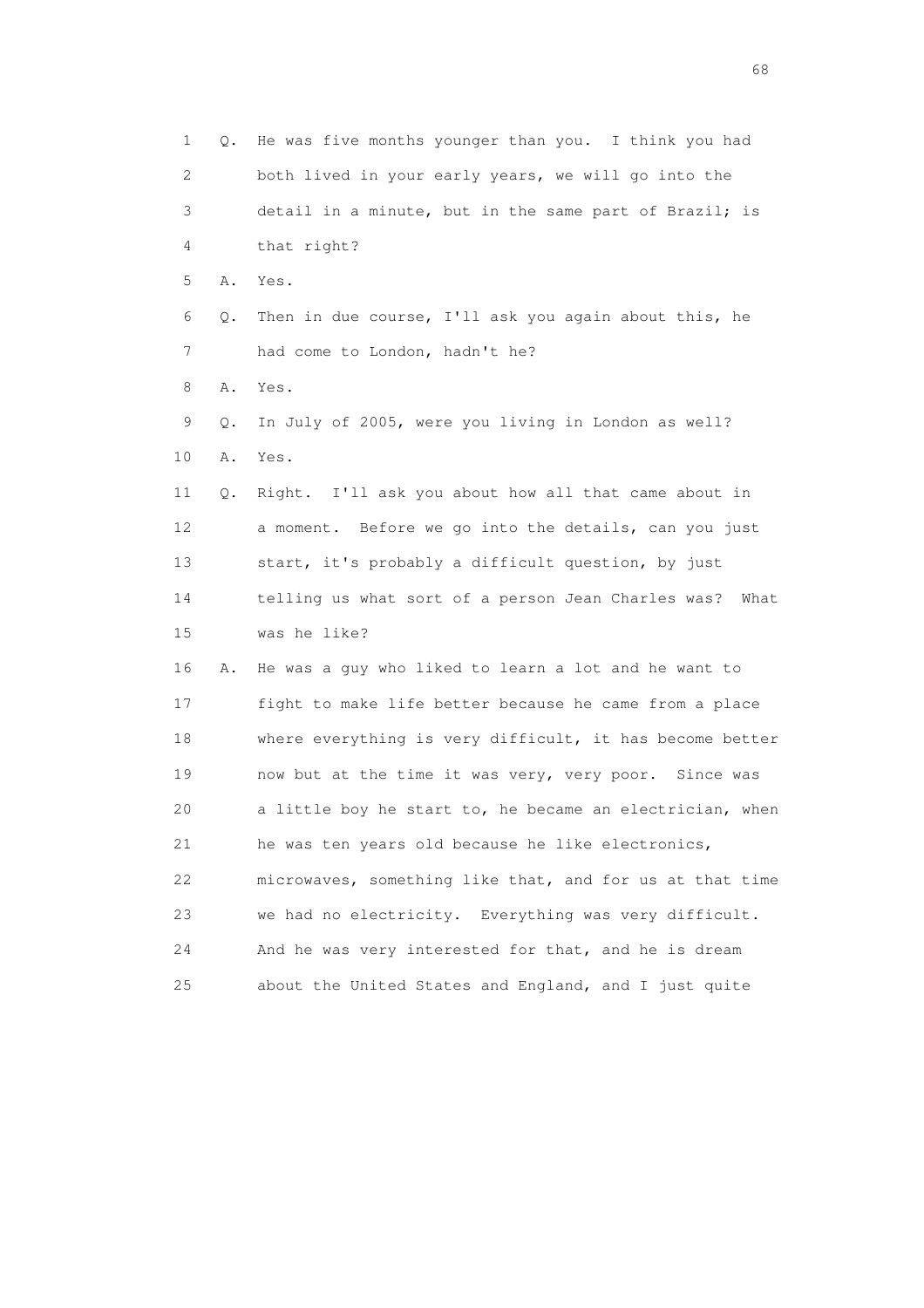1 knew that in a place like this it could bring back 2 a better life for everybody, for his family and for 3 himself and for everybody around him. 4 Q. All right. So I think you were born and brought up 5 first of all in the southeast of Brazil; is that right? 6 A. Yes. 7 Q. Did Jean Charles's family live a very short distance, 8 couple of hundred metres or so from your family? 9 A. Yes, yes. 10 Q. Did the two of you go to the local school together? 11 A. Yes. 12 Q. I have the benefit of a statement you made, so that's 13 how I can ask you this question, I think that was ten 14 minutes' walk or so from your home; is that right? 15 A. Yes, yes. 16 Q. Then you told us just now that even as a child he was 17 always keen to be an electrician? 18 A. Yes. 19 Q. You describe in your statement how he used to play as 20 a child, trying to make lights from batteries? 21 A. Yes, yes, we got to arrange battery that people throw 22 away and make lights and buy little bulb like this and 23 make some lights. 24 Q. You said that at that time, there was in fact no 25 electricity in your village and that that only arrived

entral de la construction de la construction de la construction de la construction de la construction de la co<br>1990 : la construction de la construction de la construction de la construction de la construction de la const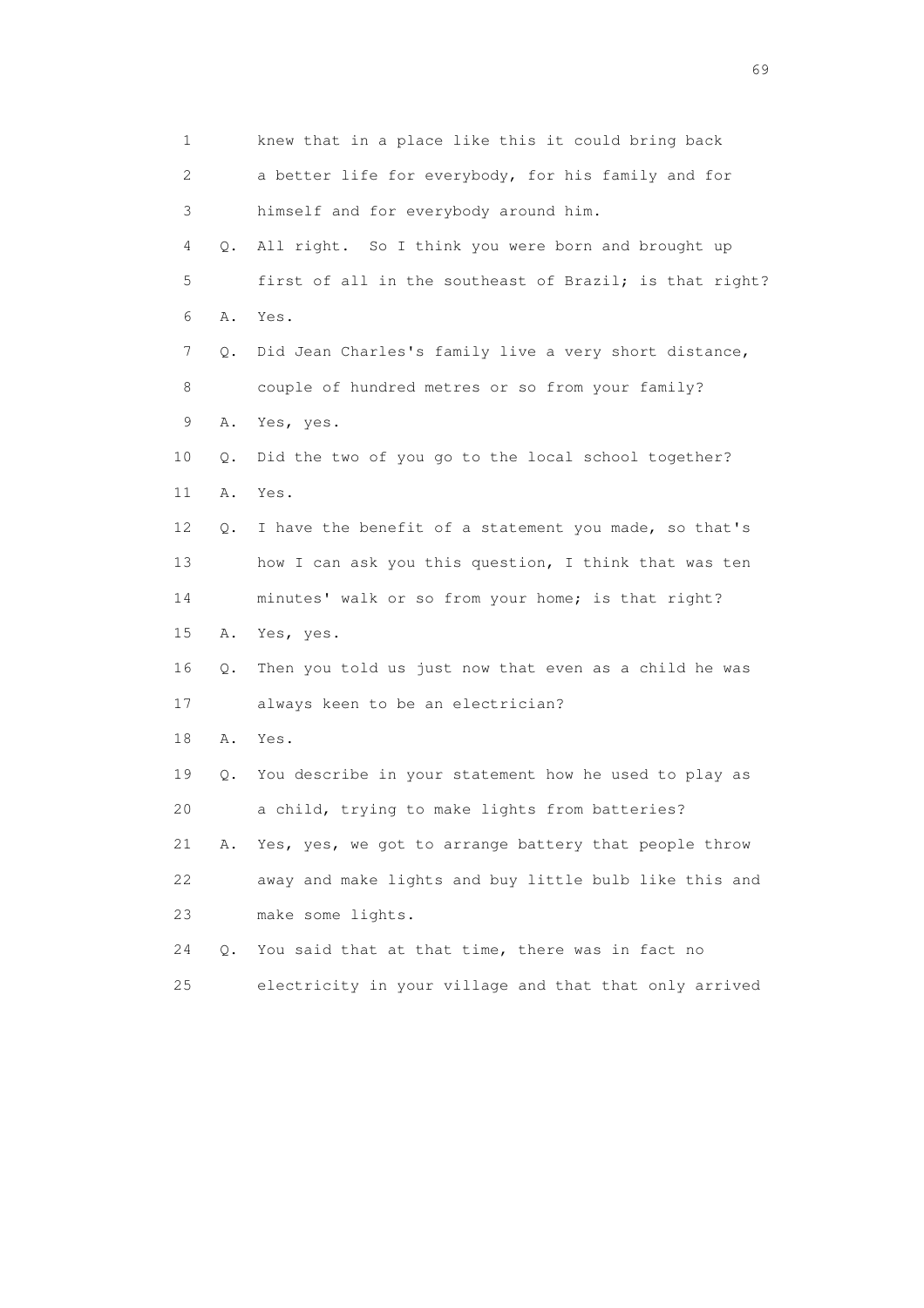1 about ten years or so ago?

2 A. Yes, it was about ten years ago.

- 3 Q. I think you both stayed on at school until you were 4 about 14?
- 5 A. Yes, 13 to 14.

6 Q. He went to Sao Paulo for a few years; is that right?

 7 A. Yeah, I think that age of 14 he went to Belo Horizonte 8 and then came back in the age of 16 he moved to 9 Sao Paulo.

10 Q. What was he doing there?

 11 A. He work in, I think, the place where they grow chicken 12 at that time, he went to Sao Paulo -- not Sao Paulo the 13 capital, Sao Paulo State -- about 280 kilometres from 14 Sao Paulo, and then moved back to Minais Gerais to 15 finish his high school.

 16 Q. Then I think you explained that he was thinking of 17 leaving Brazil for a time and contemplated perhaps the 18 United States or perhaps this country; is that right? 19 A. This kind of dream is everybody's dream in that place, 20 but before it was very difficult to make, to raise the 21 money to go, so lots of things you can plan a month or 22 a day, years to plan, and I think it was always his plan 23 but took many years to come to here, so before tried 24 America, when got the money, but they refused him 25 a visa.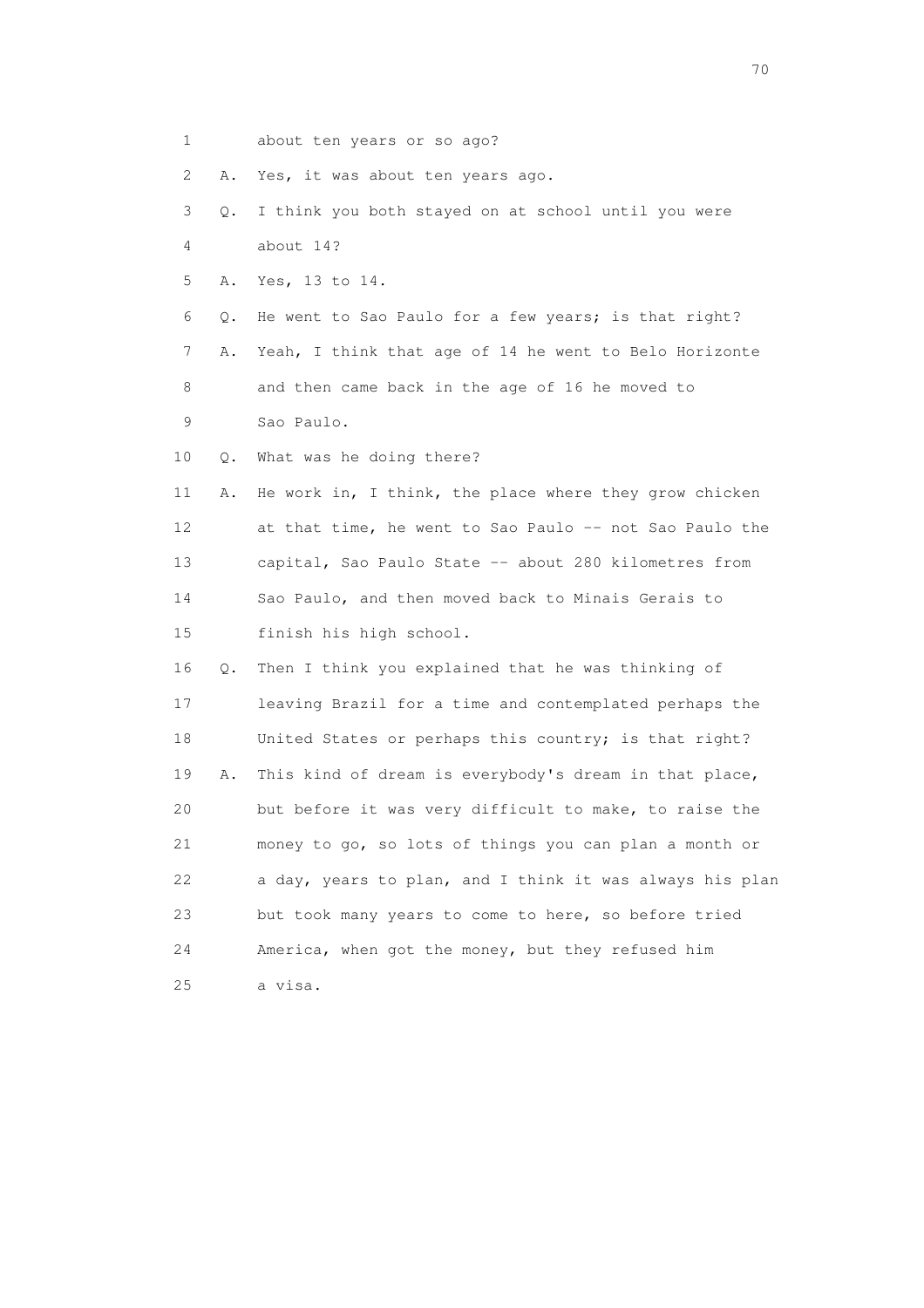1 He went back 15 days later and asked what was the 2 reason, because they refuse him a visa and they said no, 3 I won't give you a reason. They he said no, I will go 4 back to London, I don't care about America. About 5 a month later he came to me and said let me go in, my 6 girlfriend has a brother who lives there, he will help 7 me there, and then he decided that we all help him could 8 come here. 9 Q. He had been very keen to come to England for some time 10 but it was a plan that took some time for him actually 11 to make it happen? 12 A. Yeah, because in Brazil what I say about takes long 13 because it costs around ú800. To raise that money takes 14 time because you have a lot of bills like everybody 15 here. So the money you save to make this amount of 16 money in Brazil takes a long time. 17 Q. You say in your statement that he came to the 18 United Kingdom in 2002? 19 A. Yes. 20 Q. And that you joined him about six months or so -- 21 A. Six months. 22 Q. -- after that. Is this right: when you first came 23 here, you moved into a flat, in fact not far from 24 Scotia Road with him? 25 A. Yes, when I go to Scotia Road, you will leave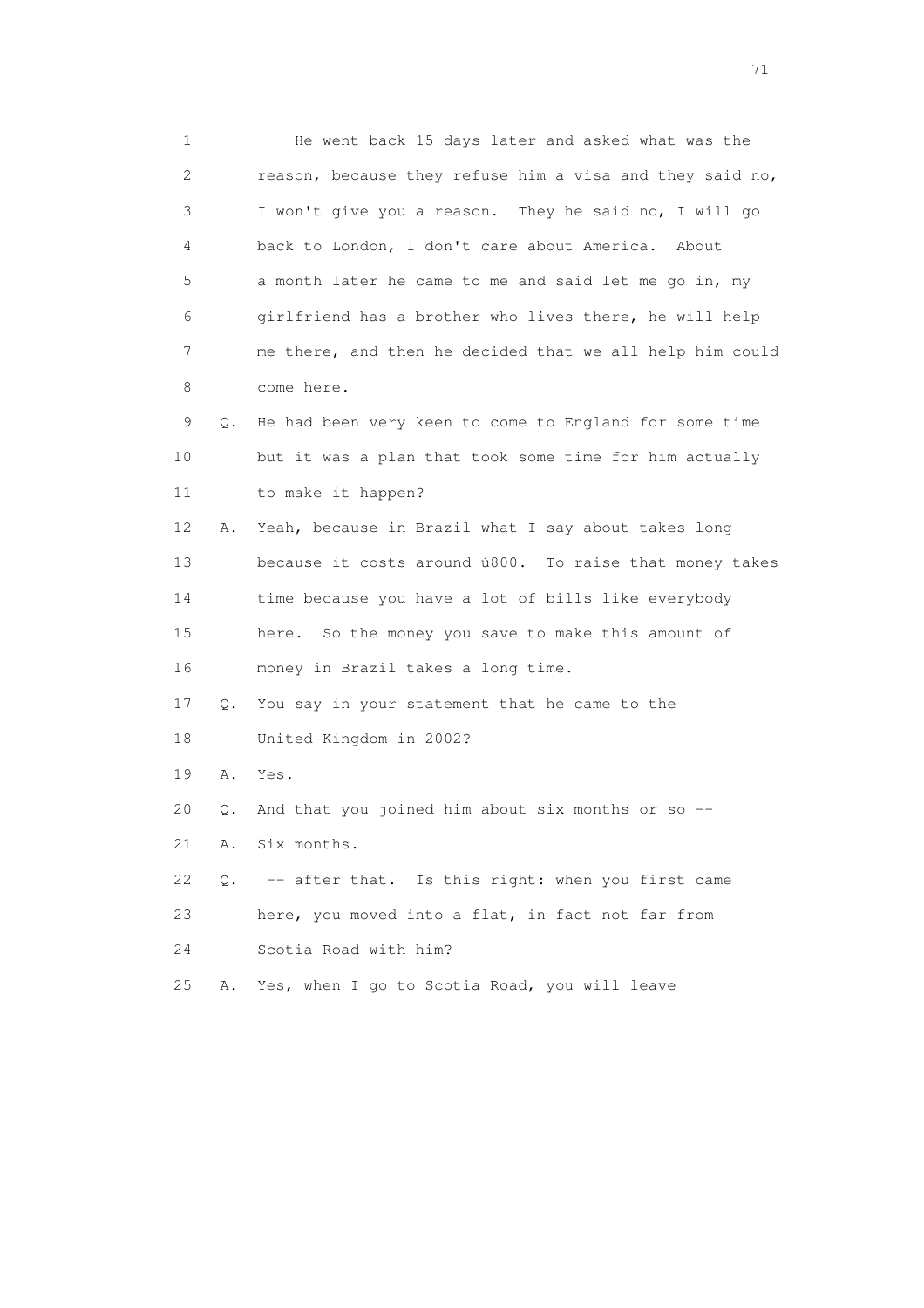| 1  |    | Tulse Hill, so up Tulse Hill, this flat it was on the    |
|----|----|----------------------------------------------------------|
| 2  |    | left right in front of the pub(?) Tulse Hill.            |
| 3  | Q. | Was that with Jean Charles and some other Brazilian      |
| 4  |    | friends?                                                 |
| 5  | Α. | Yes, one friend.                                         |
| 6  | Q. | He, is this right, was working as an electrician and     |
| 7  |    | studying English?                                        |
| 8  | Α. | Yes.                                                     |
| 9  | Q. | Did he send money on occasions back to Brazil to help    |
| 10 |    | support his family?                                      |
| 11 | Α. | Yes.                                                     |
| 12 | Q. | And the girlfriend he had there?                         |
| 13 | Α. | Yes, his parents, brother, and the girlfriend.           |
| 14 | Q. | Was her name Adriana?                                    |
| 15 | Α. | Yes.                                                     |
| 16 | Q. | And I think she had a little child from another          |
| 17 |    | relationship; is that right?                             |
| 18 | Α. | Yes.                                                     |
| 19 | Q. | Mr Pereira, I think he stayed in London first of all for |
| 20 |    | something like nine months before the end of 2002 going  |
| 21 |    | back to Brazil?                                          |
| 22 | Α. | I think he flew to Brazil the night of 2002 to 2003.     |
| 23 | Q. | So New Year's Eve, New Years Day, that kind of time?     |
| 24 | Α. | Yeah.                                                    |
| 25 | О. | Did he then come back to London with Adriana, his        |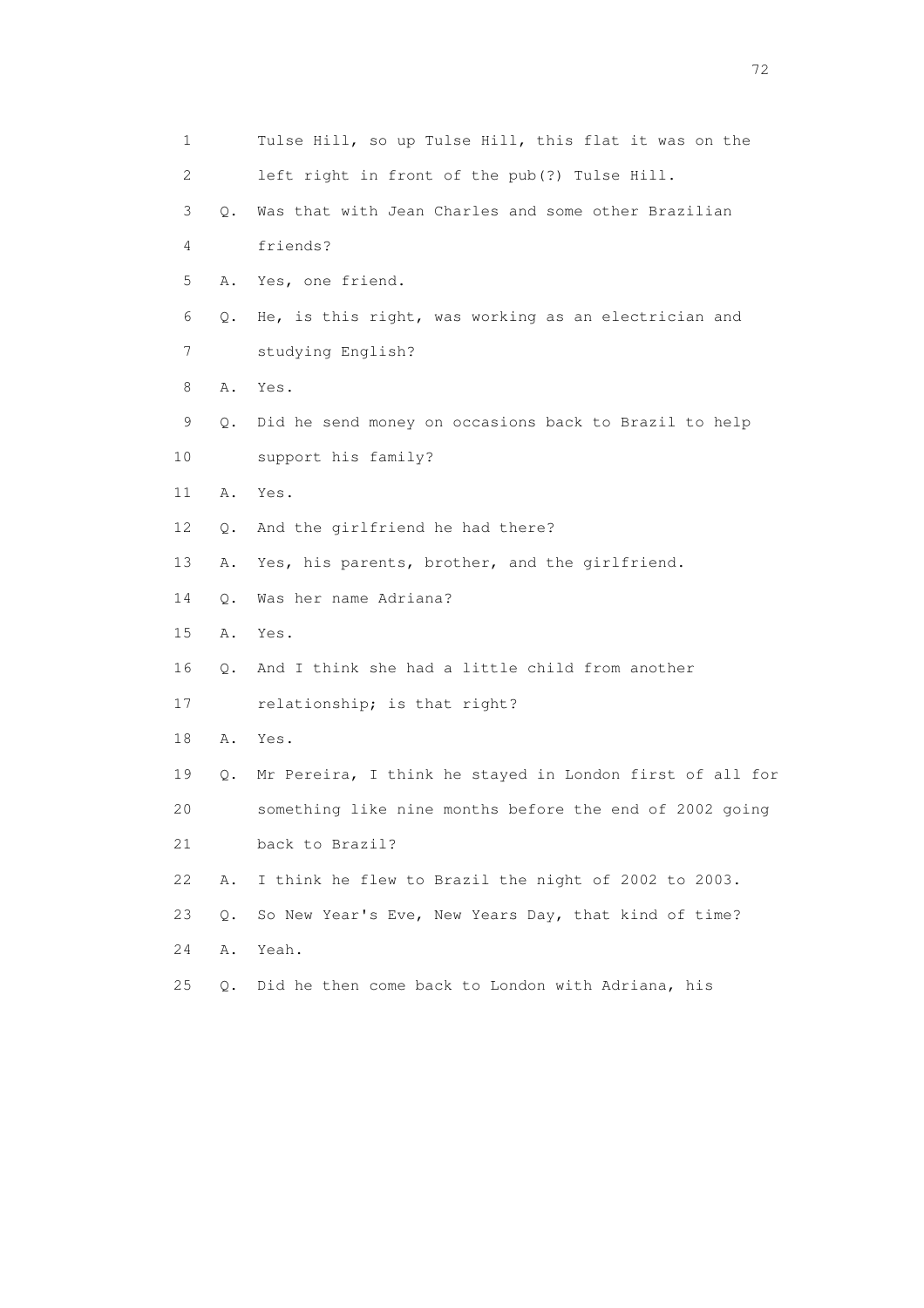| 1  |    | girlfriend, for a little time?                           |
|----|----|----------------------------------------------------------|
| 2  | Α. | No, he came alone and she joined him around two or three |
| 3  |    | months later.                                            |
| 4  | Q. | After a time, I think she went back to Brazil because    |
| 5  |    | her mother was looking after the child?                  |
| 6  | Α. | Yes, yes.                                                |
| 7  | О. | And not long after she had gone back to Brazil to look   |
| 8  |    | after the child, did Jean Charles go back to Brazil to   |
| 9  |    | be with her?                                             |
| 10 | Α. | Yes, about a month later.                                |
| 11 | Q. | Right. Then I think he came back to London in about      |
| 12 |    | April 2005?                                              |
| 13 | Α. | Yes.                                                     |
| 14 | Q. | Then you say in your witness statement this, that he     |
| 15 |    | studied hard and learned English quickly?                |
| 16 | Α. | Yes.                                                     |
| 17 | Q. | He was prepared to do any work initially, but was        |
| 18 |    | pleased when he found work as an electrician, he was     |
| 19 |    | very ambitious and worked very hard, but he also enjoyed |
| 20 |    | life?                                                    |
| 21 | Α. | Yes.                                                     |
| 22 | Q. | You say that he was very happy in England, and you       |
| 23 |    | thought that he would like to have settled here          |
| 24 |    | permanently eventually?                                  |
| 25 | Α. | Yes, yes.                                                |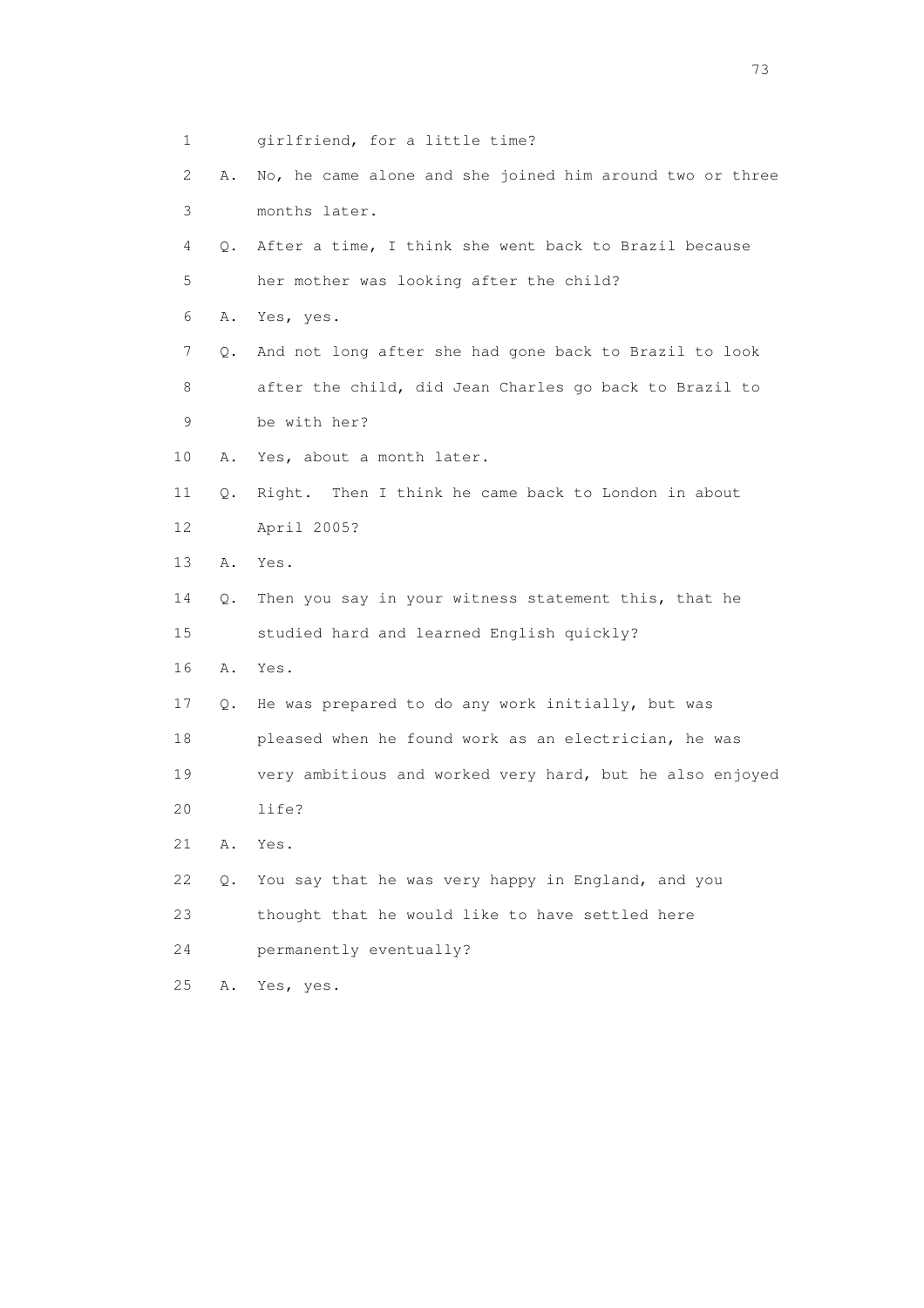1 Q. Then just two matters, you may have heard mention of it 2 already, but I just want to ask you about, so far as 3 cocaine is concerned, is this right, you weren't aware 4 before his death that he had tried it and you were quite 5 sure that he was not a regular user of it? 6 A. A friend of mine was told me about, but I said: oh my 7 God, it's very strange, I am very embarrassed, we don't 8 talk about that any more. And after he died, when they 9 came with this, I spoke to my boss and they said: Jean 10 would never buy or never bring anything like that with 11 him, and I think my boss was telling the truth. 12 Q. I am really only asking just to clear it out of the way, 13 I am sure you understand, so don't trouble about that. 14 The second matter, if you can just help us with 15 this: you say in your statement that you don't think 16 that he would have had any reason to have feared the 17 police on 22 July 2005, and you explain that you knew, 18 in connection with things like riding his motorbike and 19 so on, that he had been stopped by the police three or 20 four times in this country? 21 A. Yeah, his motorbike twice and off of the motorbike once. 22 Q. No-one is suggesting there is anything untoward or bad 23 about it, it happens to loads of people, but what was 24 his reaction to it, do you know? 25 A. I said was normal. First time was plainclothes police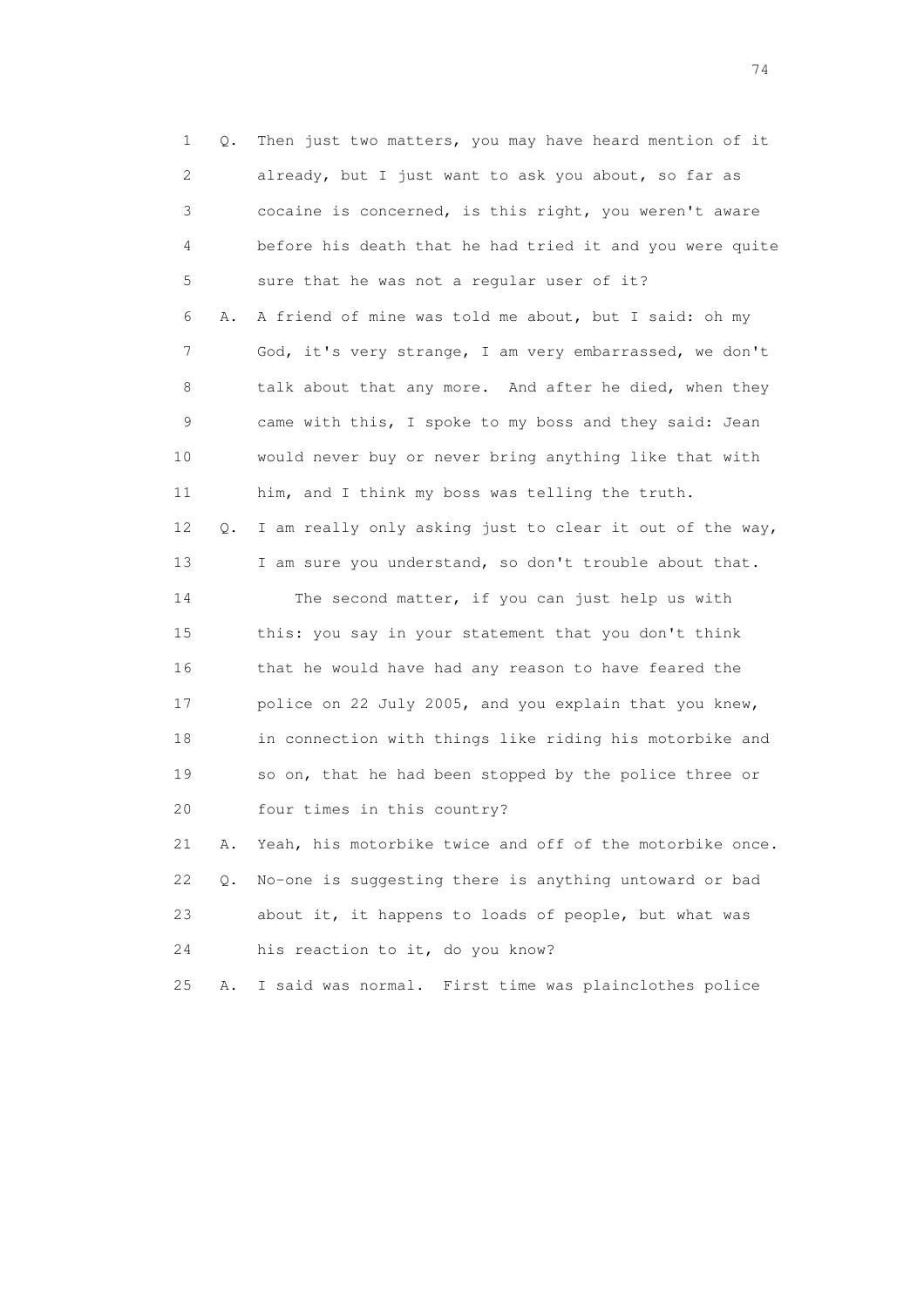1 and Park Lane, Mayfair, and he said got the answer all 2 the questions, and they gave him some advice and let him 3 go. 4 Q. You say in your statement that he had been stopped when 5 he was driving down Park Lane, spoke to the police 6 officers, and he told you that they were very polite? 7 A. Yes, yes. 8 Q. He mentioned another occasion when he had been stopped 9 and searched and had his correspondence checked by the 10 police? 11 A. Yeah, as one month the officer was searching his bag, 12 another one was asking him questions, and all the 13 questions he answered, connected some letter he did not 14 think it was in his bag, but it was there. 15 Q. You explain in your statement that he said that the 16 police were being very reasonable and that he certainly 17 wasn't worried or scared of them for any reason at all? 18 A. No, because we come from Brazil and very common for 19 police to stop people there, and even police carry a gun 20 in Brazil, it doesn't scare us, so why would he be 21 scared of the police without guns? 22 MR HILLIARD: Thank you very much indeed, Mr Pereira, thank 23 you. 24 SIR MICHAEL WRIGHT: Thank you. 25 MR MANSFIELD: No questions.

na matsay na katalog as na kasang na mga 175 may 2008. Ang isang isang nagsang nagsang nagsang nagsang nagsang<br>Tagapang nagsang nagsang nagsang nagsang nagsang nagsang nagsang nagsang nagsang nagsang nagsang nagsang nagsa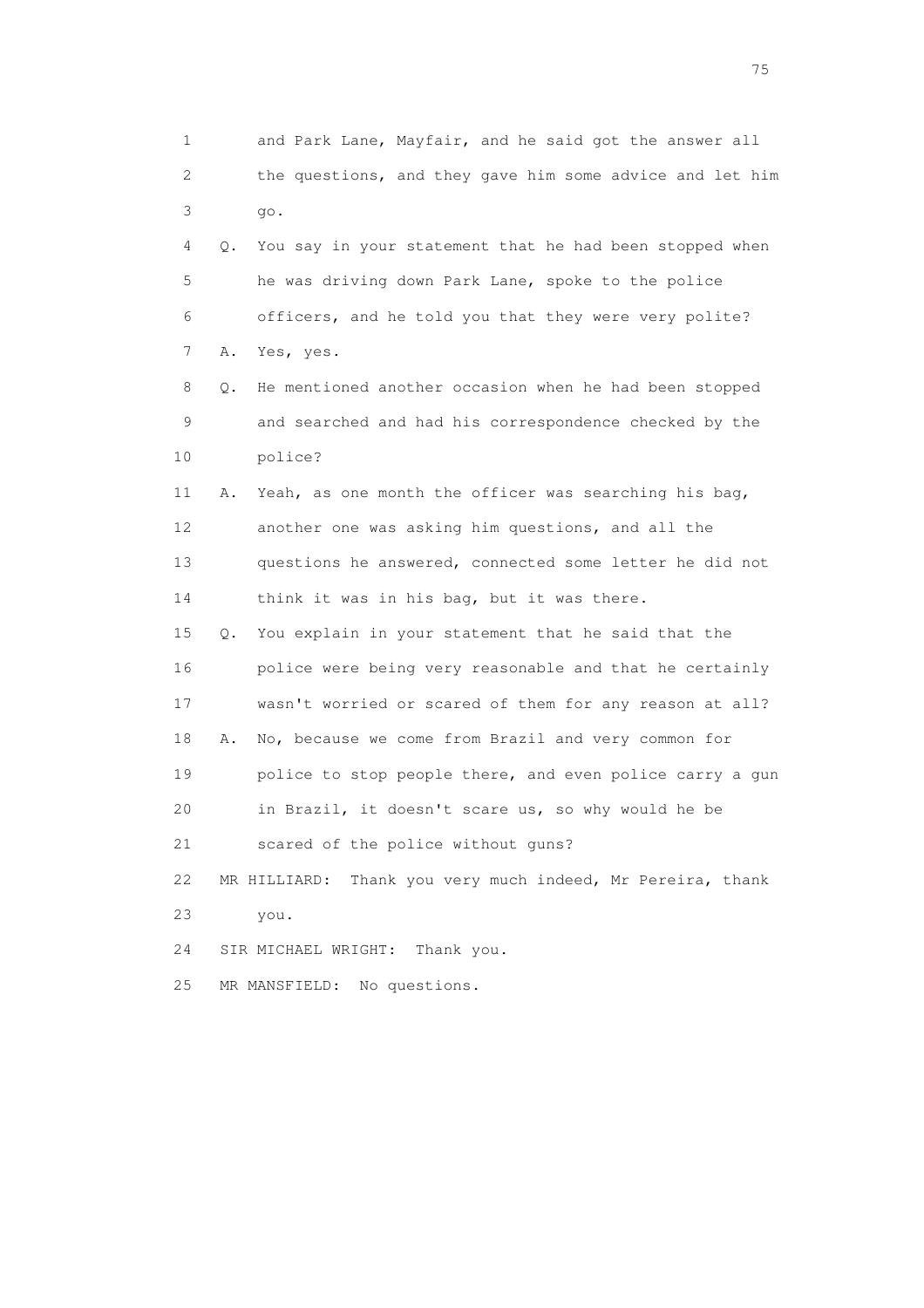- 1 MR GIBBS: No questions.
- 2 MR STERN: No questions.
- 3 MS LEEK: No questions.
- 4 MR PERRY: No questions.
- 5 MR HORWELL: No questions.
- 6 MR KING: No questions.
- 7 MR HILLIARD: No questions, thank you very much indeed.
- 8 SIR MICHAEL WRIGHT: That might be a convenient moment.
- 9 MR HILLIARD: Yes, certainly.
- 10 SIR MICHAEL WRIGHT: Would this be a convenient moment to
- 11 deal with the question about any sensitive questions of 12 Commander McDowell?
- 13 MR HILLIARD: I think that might be when Commander McDowell 14 can hear it.
- 15 SIR MICHAEL WRIGHT: Very well. 2 o'clock, please, ladies 16 and gentlemen.
- 17 (12.56 pm)
- 18 (The short adjournment)
- 19 (2.00 pm)
- 20 (In the presence of the jury)

 21 MR HILLIARD: The next witness, sir, is going to come via 22 a videolink. Can we just keep that off the screen for 23 the moment, we wanted to make sure the connection was 24 there.

25 SIR MICHAEL WRIGHT: I didn't think I was going to be the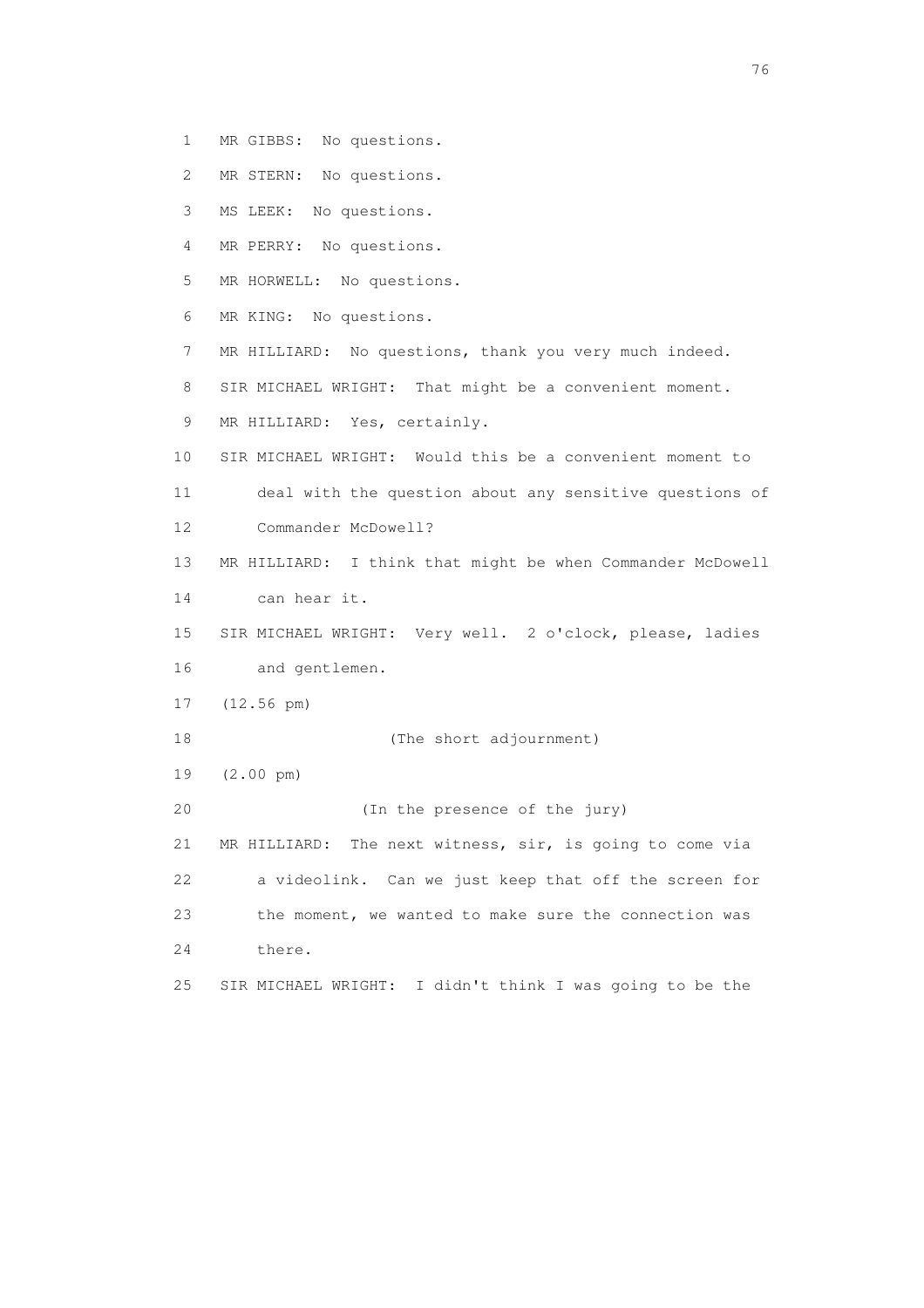1 next witness.

 2 MR HILLIARD: We are releasing you before we are going to 3 see him.

 4 Mr McDowall, we will come to you in a minute, if you 5 don't mind, I am just going to read two statements which 6 were left over from this morning which will just fit in 7 from where we were. Is that all right?

8 A. Absolutely, yes.

 9 MR HILLIARD: We will just take everybody off the screen for 10 a moment.

11 A. Thank you, sir.

 12 MR HILLIARD: Members of the jury, you may remember that the 13 Coroner indicated this morning that he was minded to 14 have two statements read that looked to him as if they 15 were not controversial and, sure enough, they are agreed 16 so I am going to read those to you now.

 17 Statement of PATRICIA DE SILVA ARMANI (read) 18 MR HILLIARD: The first is the statement of Patricia Armani 19 De Silva, and she says this:

 20 "I was born in Sao Paulo. I am the first cousin of 21 Jean Charles de Menezes. My mother is the sister of 22 Jean Charles's father. Jean Charles was born and grew 23 up in Gonzaga, a small town in remote hills in Brazil. 24 From early childhood, we always visited Gonzaga for our 25 holidays and spent at least a month each year during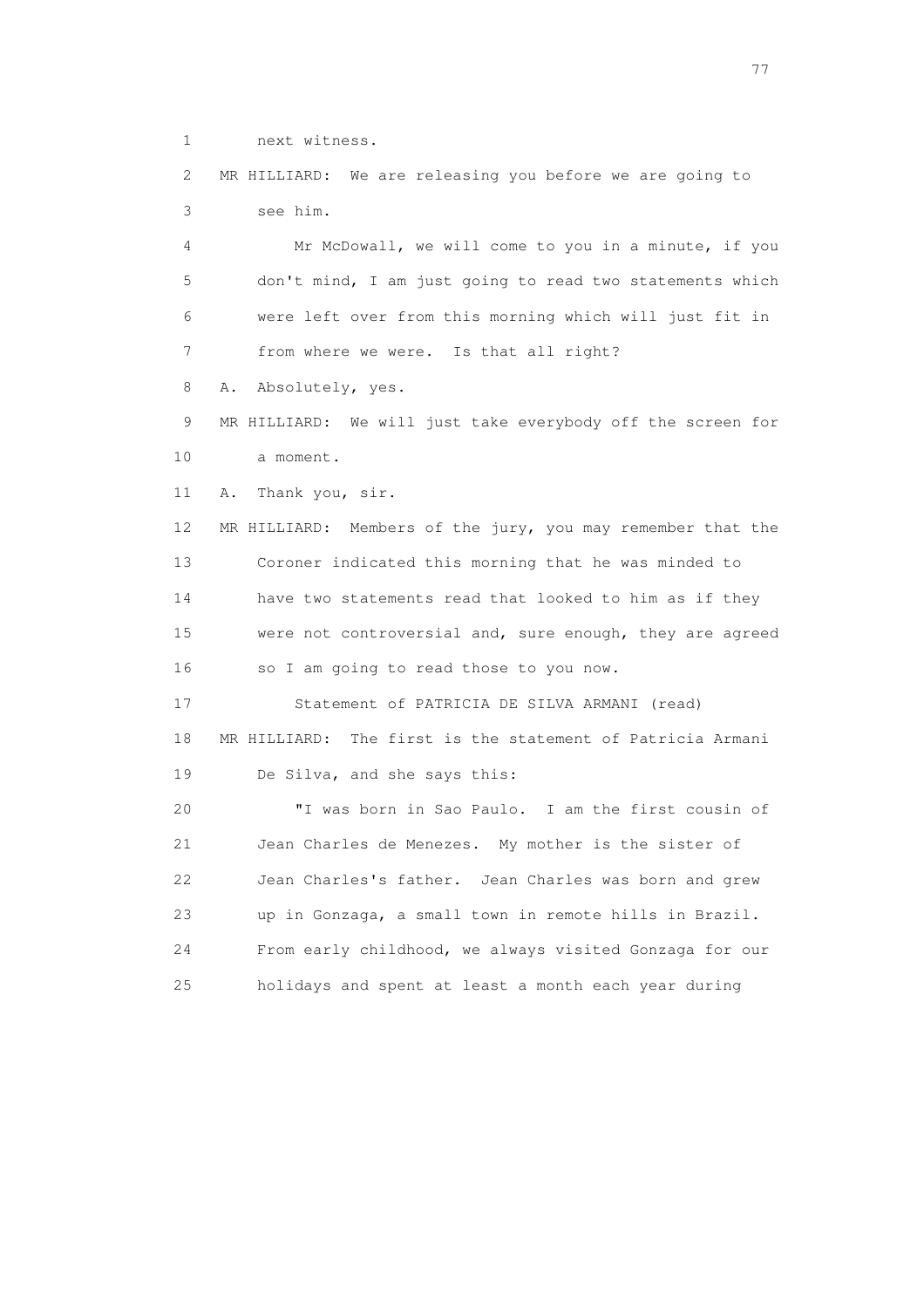1 school holidays there.

 2 "Jean Charles was three and a half years younger 3 than me, but we were always very close, even as 4 children, and played and fought together.

 5 "When Jean Charles was about 16, he came to 6 Sao Paulo and stayed for about a year in our house. He 7 found employment and trained to be an electrician. Then 8 he returned to Gonzaga to complete his high school 9 before returning to Sao Paulo.

 10 "He and I had discussed possibly setting up 11 a business together, we thought we might open a shop 12 dealing with electronics and telephones. I would run 13 the shop and he would do the repairs. This never came 14 to fruition.

 15 "He started talking about going to the United States 16 when he was about 22. Going to the US was a common 17 dream for many young Brazilians, it was an opportunity 18 to earn a good living but it was difficult to get to 19 America. Many people tried to go illegally, crossing 20 through the border at Mexico. Jean Charles didn't want 21 to do it, he wanted to try and get there legally. He 22 applied for a visa at the US Consulate in Sao Paulo in 23 2001 but was refused and it was after this that he 24 started thinking about going to the United Kingdom 25 instead. At the time, 2002, you didn't need a visa from

na na matsayang mga kasang mga kalendaryon ng mga kasang mga kasang mga kasang mga kasang mga kasang mga kasan<br>Mga kasang mga kasang mga kasang mga kasang mga kasang mga kasang mga kasang mga kasang mga kasang mga kasang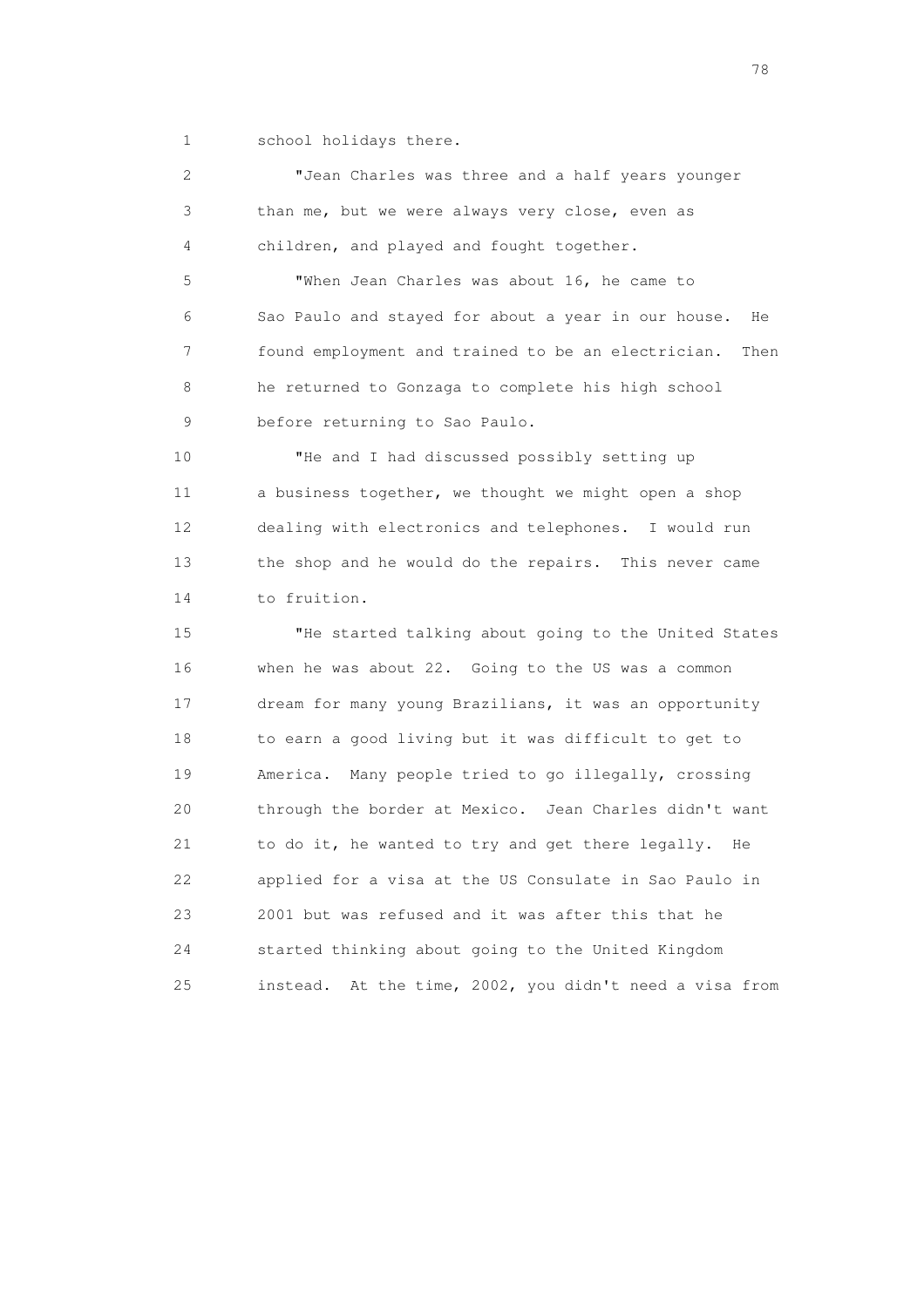1 Brazil to get into England, you could enter as

 2 a tourist. His intention was to come to London to see 3 if he liked it and if he did, he would apply for 4 a student visa to stay longer.

 5 "2 March 2002 I met him at our mutual grandfather's 6 funeral. He told me that he was going to London in two 7 weeks' time. I was surprised. He said 'As soon as 8 I get settled in London I would like you to join me'. 9 I had always dreamt of coming to Europe, and so 10 I started to save money. He travelled to the 11 United Kingdom for the first time on 13 March 2002. We 12 remained in regular contact, he phoned at least once 13 a fortnight, and kept saying 'You must come and join 14 me'.

 15 "When he first arrived in London he found it quite 16 difficult, particularly as he didn't have very good 17 English. Then he started studying and as he learnt more 18 English, he became more enthusiastic. He had 19 a girlfriend in Sao Paulo, Adriana. He used to call her 20 every day. He also tried to persuade her to join him in 21 the United Kingdom. She had a little girl from her 22 first marriage. She was a little older than him. He 23 was very keen on her and I think he wanted to marry her 24 eventually. In August 2003 she went to London to join 25 him and stayed for some months. She eventually returned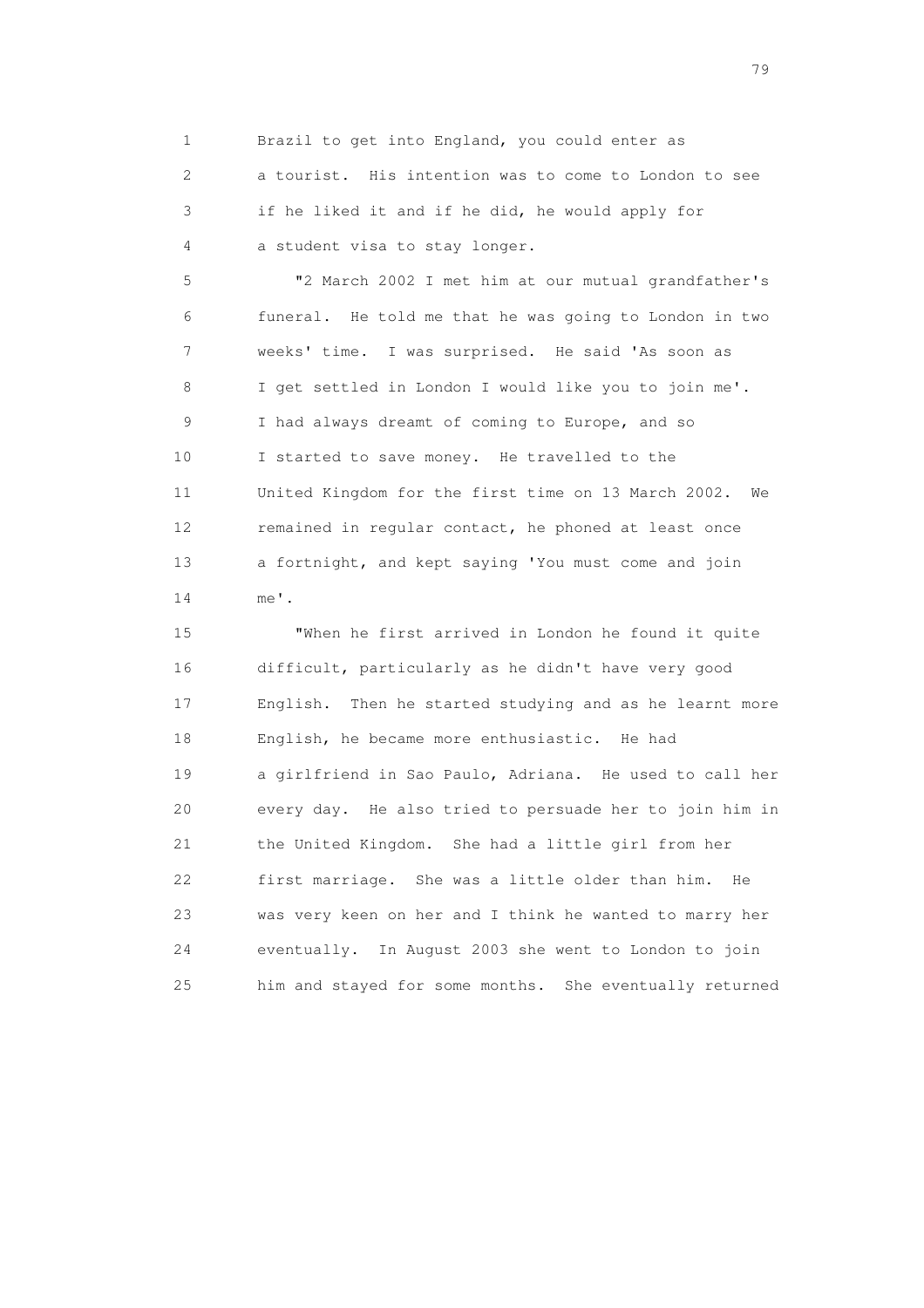1 because of her daughter, who at that time was being 2 looked after by her mother.

 3 "Eventually, I saved enough money and came to London 4 to join Jean, arriving on 25 June 2004. He collected me 5 from the airport and brought me back to his flat in 6 Scotia Road, Brixton, where he was living with two 7 friends who were sharing the flat. When I first arrived 8 in London he was working as an electrician in North 9 London. It was casual work on different projects, 10 sometimes just for the odd day, sometimes for 11 a few weeks or even months.

 12 "By that time, he had stopped attending college or 13 school but was studying English at home. He had worked 14 very hard and was able to send money home to his parents 15 as well as working hard he also liked to party, even 16 when he was tired. Often it was round to friends' 17 houses and sometimes clubs. Most of his social circle 18 were Brazilian, but he had other friends too. I suspect 19 he had the occasional girlfriend but he didn't bring any 20 back home.

 21 "When he returned to the United Kingdom in 22 April 2005, he brought our cousin Vivien with him. She 23 moved into the flat and the two girls who had been 24 staying there moved out. We lived at number 25 17 Scotia Road which was a part of a block of about

entration of the state of the state of the state of the state of the state of the state of the state of the state of the state of the state of the state of the state of the state of the state of the state of the state of t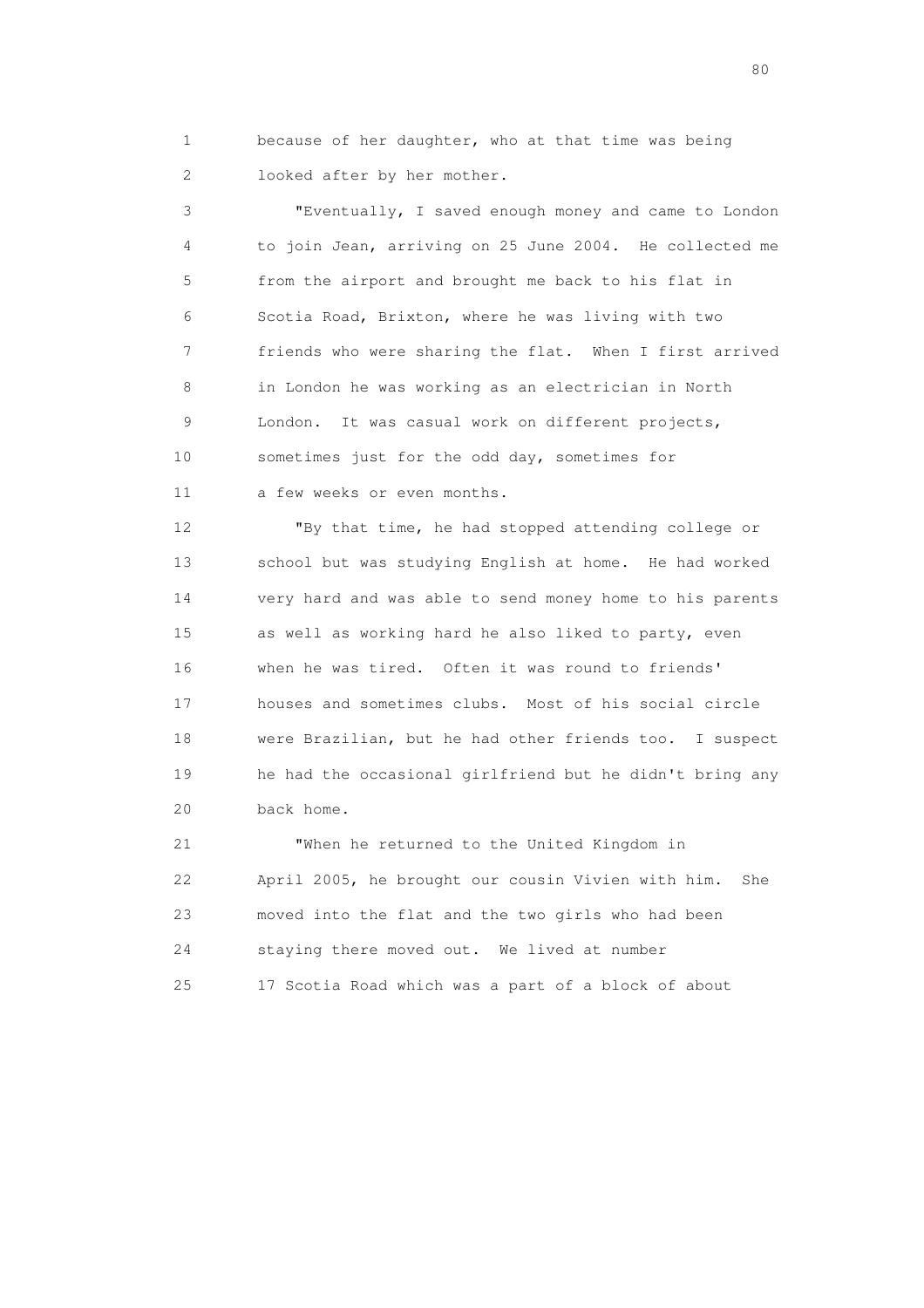1 eight flats, two on each floor. We were on the first 2 floor.

 3 "I believe 21 Scotia Road was the flat above us. On 4 one occasion I spoke to somebody who lived in that flat 5 when a parcel was left. It was a man but it certainly 6 wasn't either of the bombing suspects we have seen in 7 the photographs. I have never seen either of those two 8 men in the flats.

 9 "When Jean returned to the United Kingdom, he had no 10 work, but a friend of ours at the time was about to go 11 to Brazil for several weeks, and asked if Jean wanted to 12 take over his job whilst he was away. This involved 13 washing dishes in a restaurant in the West End working 14 evenings. He did this job and also got occasional bits 15 of casual work as an electrician. Towards the end of 16 this period, shortly before he died, he was getting more 17 and more work during the day, although continuing to 18 cover for his friend. He was getting quite tired and 19 was really looking forward to his friend's return.

 20 "I used to see Jean most days. Usually I saw him at 21 home in the afternoon and the occasional evening when he 22 had the day off. I would be working and studying from 23 the early morning. The last time I saw him was on 24 Wednesday, 20 July at around lunchtime at home. I had 25 returned from college, and he told me about a new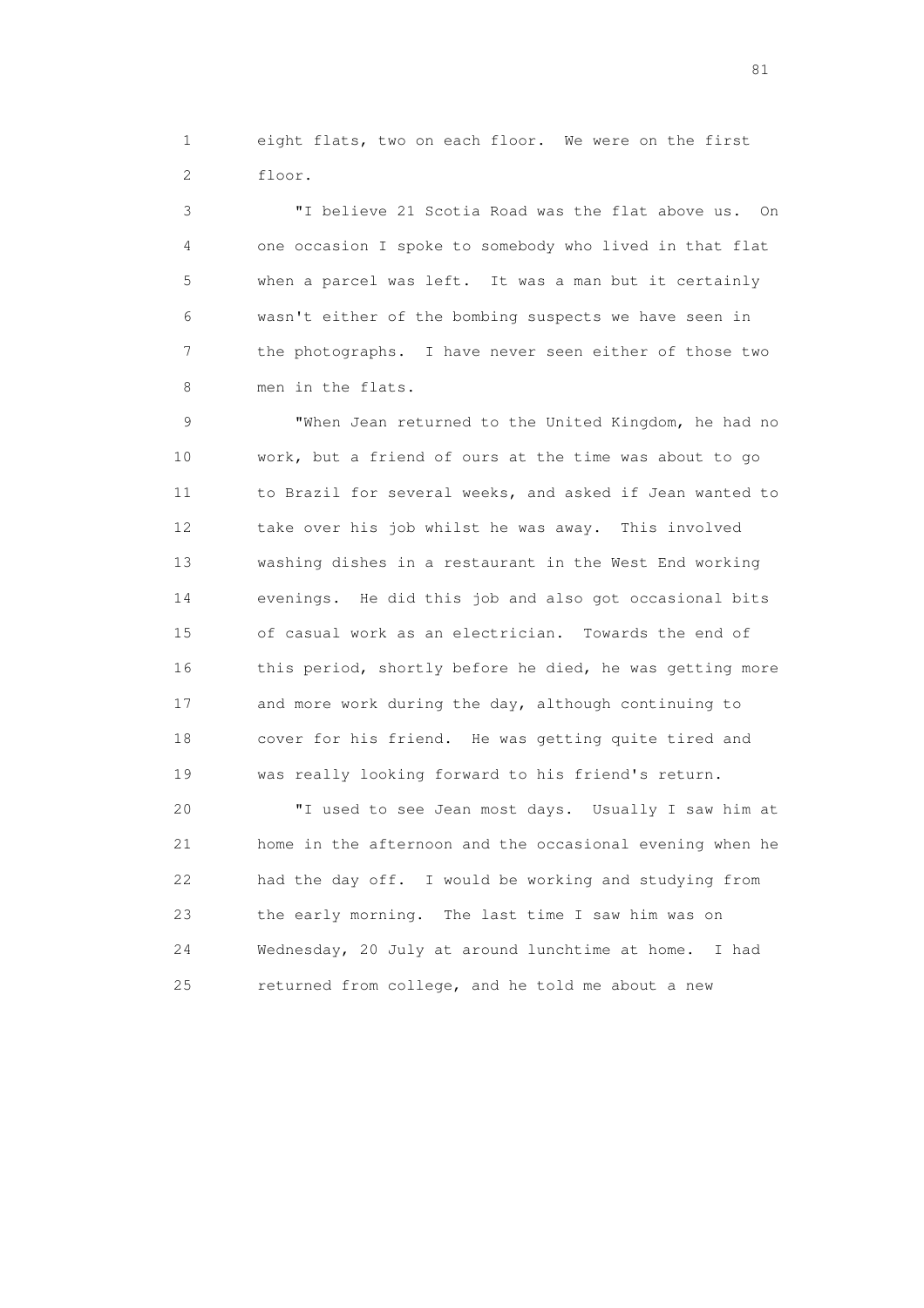1 project he was about to start which would last for about 2 six months. He was very excited about it. It involved 3 doing the electrical work for a block of offices, it was 4 a great opportunity. Then he had left, leaving some 5 money for the rent which I was to give to the landlord. 6 That evening I didn't stay at home but overnight at 7 a friend's house.

 8 "The following day Jean called me to check how I was 9 after the attempted bombings on 21 July. We spoke over 10 the phone and he told me to be careful. That was the 11 last time I spoke to him.

 12 "On the morning of 22 July I left home at about 5.50 13 to go to Bromley, where I had a cleaning job. 14 Everything seemed to be as normal when I left the flat. 15 I remember in the afternoon I heard news about 16 a terrorist being shot on the tube. I actually met up 17 with my cousin Alex and I remember we talked about the 18 shooting but never connected it to Jean. That night 19 I went to work in Charing Cross and I arrived late as 20 the traffic was diverted because of Stockwell tube being 21 closed. On my return home, there was a diversion on the 22 bus route. I remember being quite surprised that 23 Stockwell tube was closed all day long.

 24 On Friday evening, Vivien asked me if I had heard 25 from Jean and I reminded her that he had swapped his

experience of the state of the state of the state of the state of the state of the state of the state of the s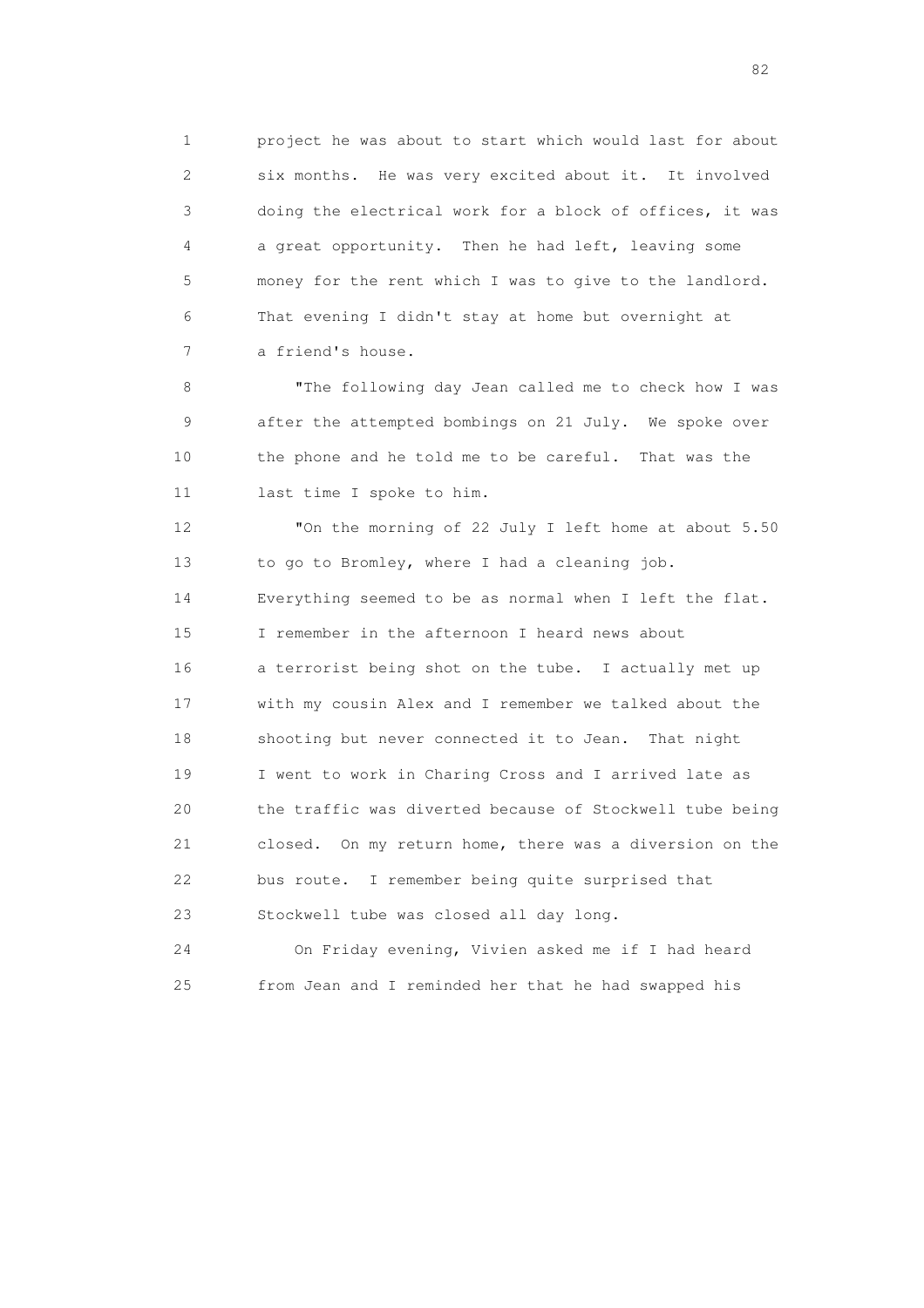1 evening off so he would be at the restaurant. I didn't 2 hear him come back that evening and in the morning 3 I went to work as usual.

 4 Later that day, when I returned home, I was on the 5 phone to a friend. Vivien seemed to be quite nervous 6 and I saw that Jean Charles's bedroom was the same as it 7 had been the day before. I realised something bad had 8 happened and then I saw Gesio and Valentine. Gesio 9 explained that the police had been round and we all 10 thought that Jean might be in police custody. Gesio 11 mentioned the police had asked if Jean had anything to 12 do with Al Qaeda. We all thought that was completely 13 crazy and laughable. We all had to go to the police 14 station in Brixton, joined by Alex and Alessandra. 15 I remember we were all sitting in a small room with a 16 long table. Everyone was waiting. I felt really angry 17 with Jean, I thought he had done something really bad, 18 I didn't know what had happened. I thought he was in 19 police custody and didn't realise it was connected with 20 the Stockwell shooting.

 21 "We had to wait until everybody had arrived before 22 they would tell us what happened. Gesio, the guy Jean 23 worked with, was sitting next to me. When the police 24 were speaking I couldn't understand a lot of what was 25 being said and then I heard a police officer say that he

experience of the contract of the contract of the contract of the contract of the contract of the contract of the contract of the contract of the contract of the contract of the contract of the contract of the contract of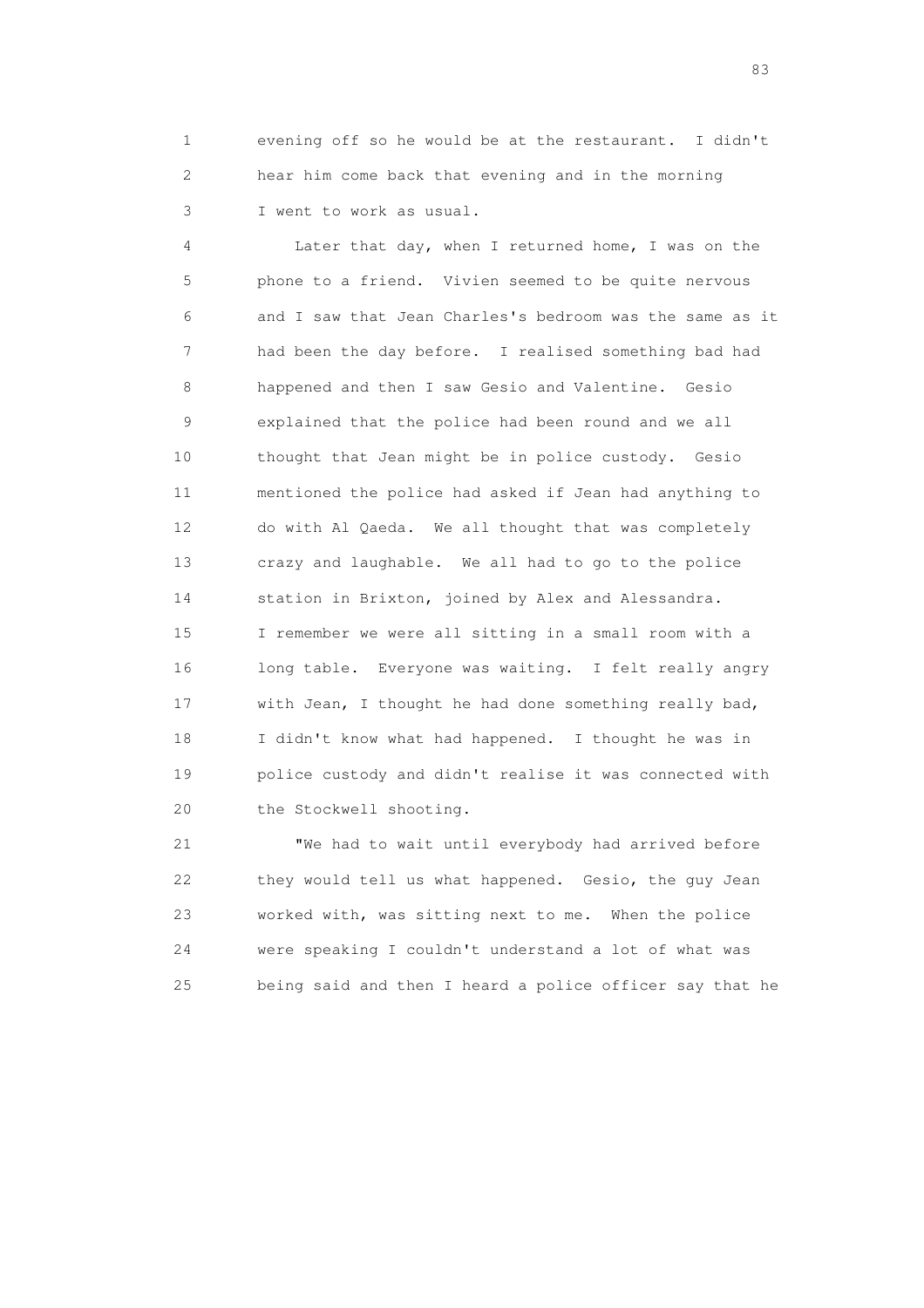1 was dead. Gesio had to explain to me and said he had 2 been killed, he had been confused with a terrorist. 3 Then I made the connection with the news. My head 4 started spinning and my stomach was turning. Later we 5 had to go and see his body in the mortuary, the news 6 hadn't really sunk in, when I saw his body, I fainted.

 7 "The following days were horrific, we were staying 8 at a hotel in Kingston, arranged for by the police. 9 I spent three completely sleepless nights. There were 10 large numbers of news crews around and the story was 11 constantly on the news.

 12 "I am sure that Jean Charles had nothing to fear 13 from the police on 22 July, and there was no reason at 14 all why he would have behaved in a way that would have 15 aroused suspicion. He had been stopped by the police 16 a few times in England. In fact, he used to praise the 17 British police. He mentioned they were always polite 18 and did a good job, particularly in comparison with the 19 Brazilian police. He also remarked on how good it was 20 that they didn't carry weapons on them. I remember him 21 also commenting about seeing other people being stopped 22 by the police and getting angry. He was surprised that 23 the police didn't react because in Brazil people would 24 have been locked up straightaway.

25 "I am sure he had nothing to fear from the police.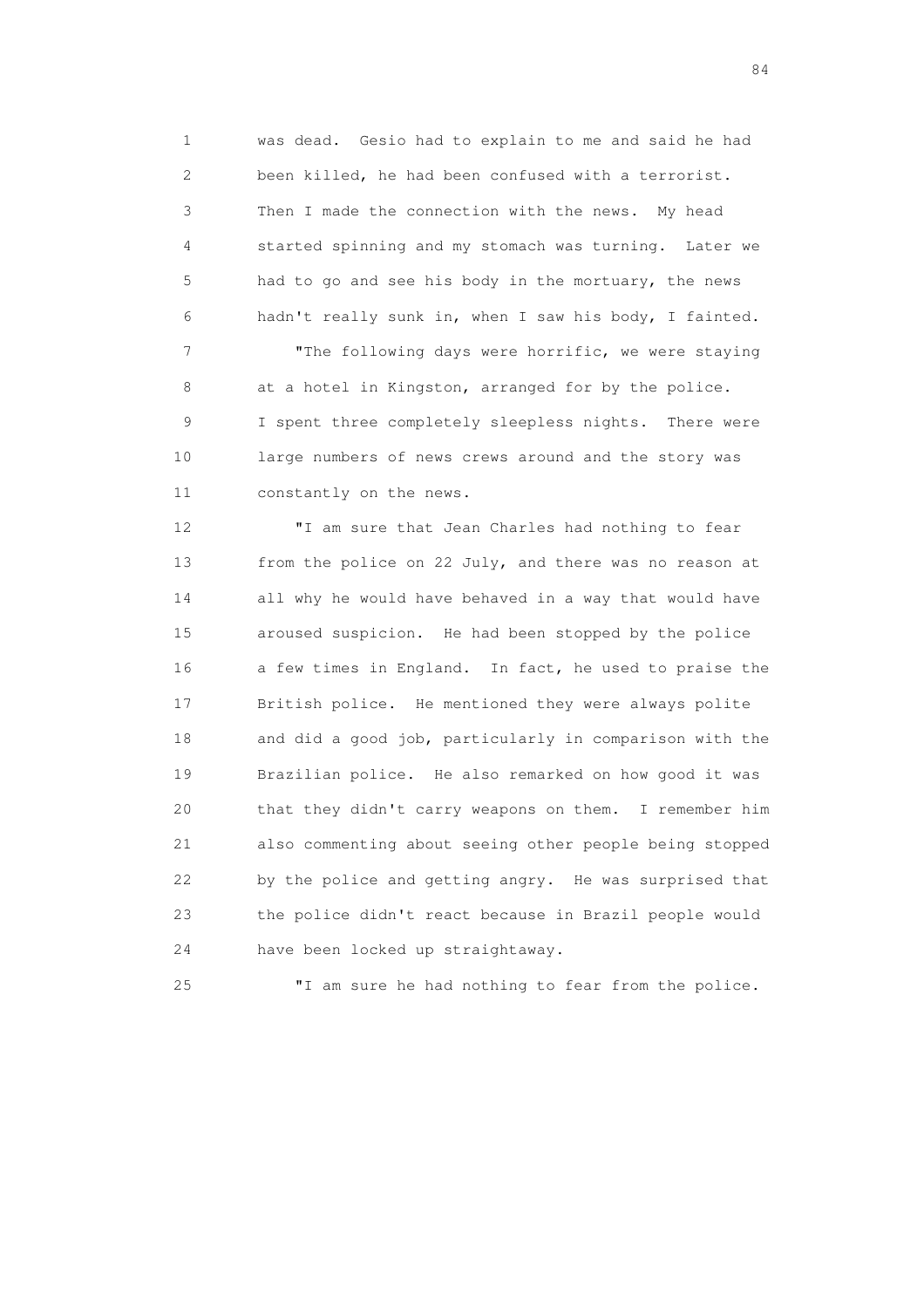1 He had never actually discussed his immigration status 2 with me, but I assumed that it was regular. He 3 certainly never expressed any anxiety about it, if there 4 was something out of order I never heard any comments 5 from him. 6 "I was very surprised to learn that he had some 7 cocaine in his bloodstream as I wasn't aware that he had 8 ever taken drugs, although he may not have told me 9 everything. He liked the occasional beer but that was 10 it." 11 She says that she believes the facts stated in that 12 statement I have read are true and that's dated 13 21 January of this year. 14 Next, the statement of Vivien Menezes. 15 Statement of VIVIEN MENEZES (read) 16 MR HILLIARD: She says: 17 "I was born in Sao Paulo but grew up from the age of 18 four or five in the municipality of Gonzaga. From the 19 age of 11, we moved into Gonzaga town. I am 20 Jean Charles's first cousin. I was not particularly 21 close to him as a child, I was quite a lot younger than 22 him, but I knew him very well and saw him often as I was 23 growing up. 24 "He left Gonzaga at the age of about 16 to go to 25 Sao Paulo, and initially started doing some training to

experience of the contract of the contract of the contract of the contract of the contract of the contract of the contract of the contract of the contract of the contract of the contract of the contract of the contract of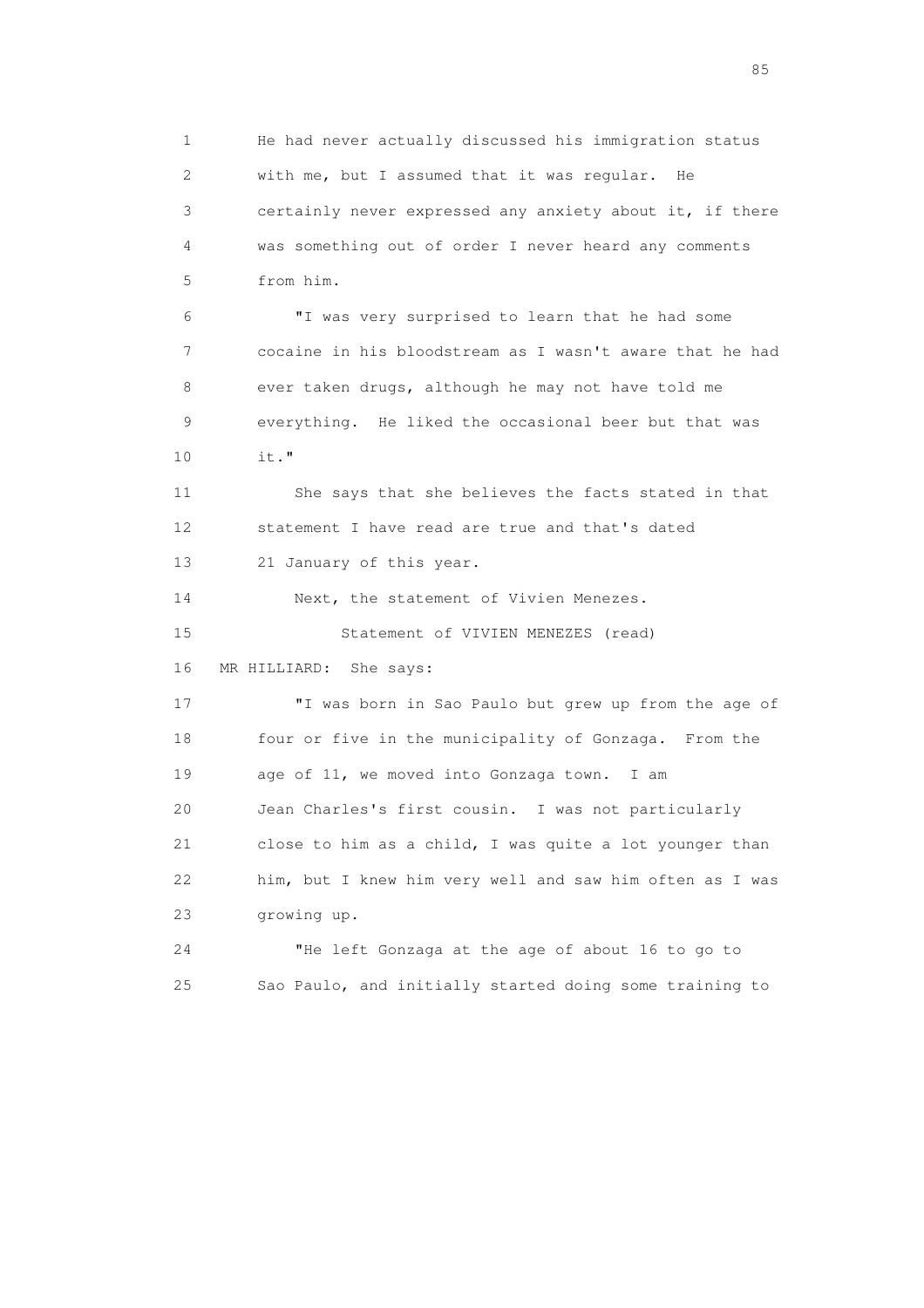1 become an electrician. He also studied English. He 2 returned at about the age of 19 to complete his high 3 school as they were offering an intensive course and he 4 had not completed high school, so he decided to do that 5 so he could get the qualification.

 6 "It was at this time that he came back and stayed at 7 my family's house rather than going back to his parents, 8 who lived further out of town. He stayed with us for 9 about a year and a half before he went back to Sao Paulo 10 and it was at that time that I got to know him quite 11 well and we became close.

 12 "Jean Charles was an adventurer who always wanted to 13 push himself. He first thought about going to the 14 United States. A lot of Brazilians from our village 15 were trying to get to America, and we heard how good 16 things were there. When he couldn't manage to travel to 17 America, he decided he would try London instead. He 18 loved languages, and really wanted to go abroad, he 19 wanted something different. Life in Gonzaga was quite 20 boring and he wanted new experiences.

 21 "When he came back to Gonzaga after he had spent 22 a couple of years in London, he talked very positively 23 about his experiences there. He said there were lots of 24 opportunities for people who had the will to succeed or 25 who were ambitious. There were obviously difficulties

entration of the contract of the contract of the contract of the contract of the contract of the contract of the contract of the contract of the contract of the contract of the contract of the contract of the contract of t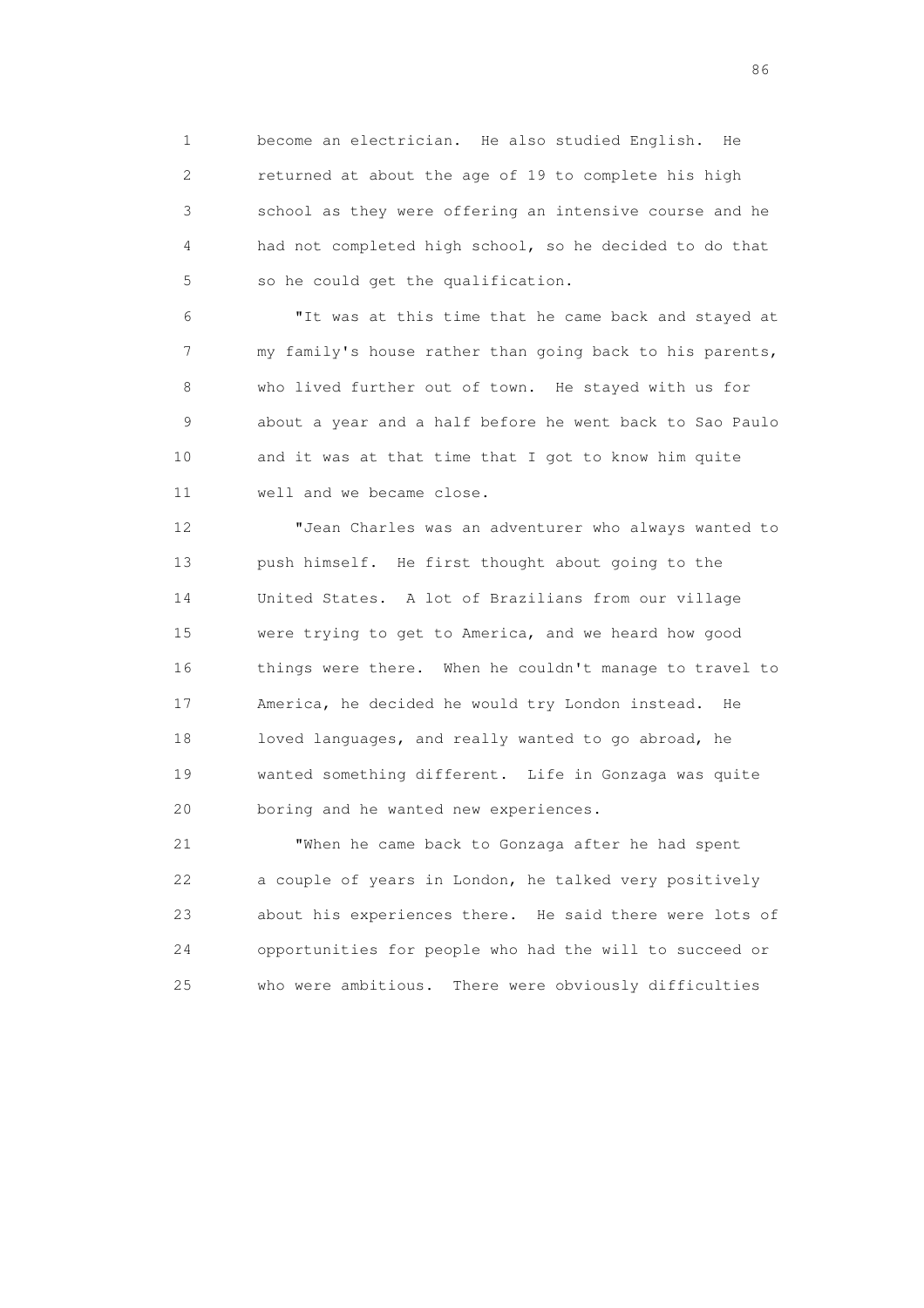1 in relation to immigration and language problems, but he 2 said that if you are prepared to push yourself, there 3 was a lot to be gained.

 4 "I was at this time about 20 or 21 and feeling 5 fairly disappointed about my life in Gonzaga. There 6 really weren't any opportunities to develop or go 7 anywhere. Shortly before Jean was due to return to 8 London, he persuaded me to join him. He told me it 9 would give me more opportunities in life and I suddenly 10 had to make a decision within ten days to travel to 11 London. I was only 21 and it seemed like such 12 an opportunity, probably not something I would have done 13 without Jean Charles's persuasion. He helped me 14 purchase tickets and get a passport. His return flight 15 to London had been booked for 6 April, but because he 16 was encouraging me to join him in London and it took 17 longer to make all the necessary arrangements for my 18 travelling with him, he gave up the return flight and 19 booked new tickets to travel via Paris.

 20 "I left Gonzaga on 9 April 2005, and travelled to 21 Sao Paulo with Jean Charles. Jean had to arrange 22 everything for me for the trip but he really looked 23 after me. We took a flight to Paris and stayed for 24 about a day and a half and he took me to the 25 Eiffel Tower and other sites. Then we flew to Dublin

experience of the state of the state of the state of the state of the state of the state of the state of the s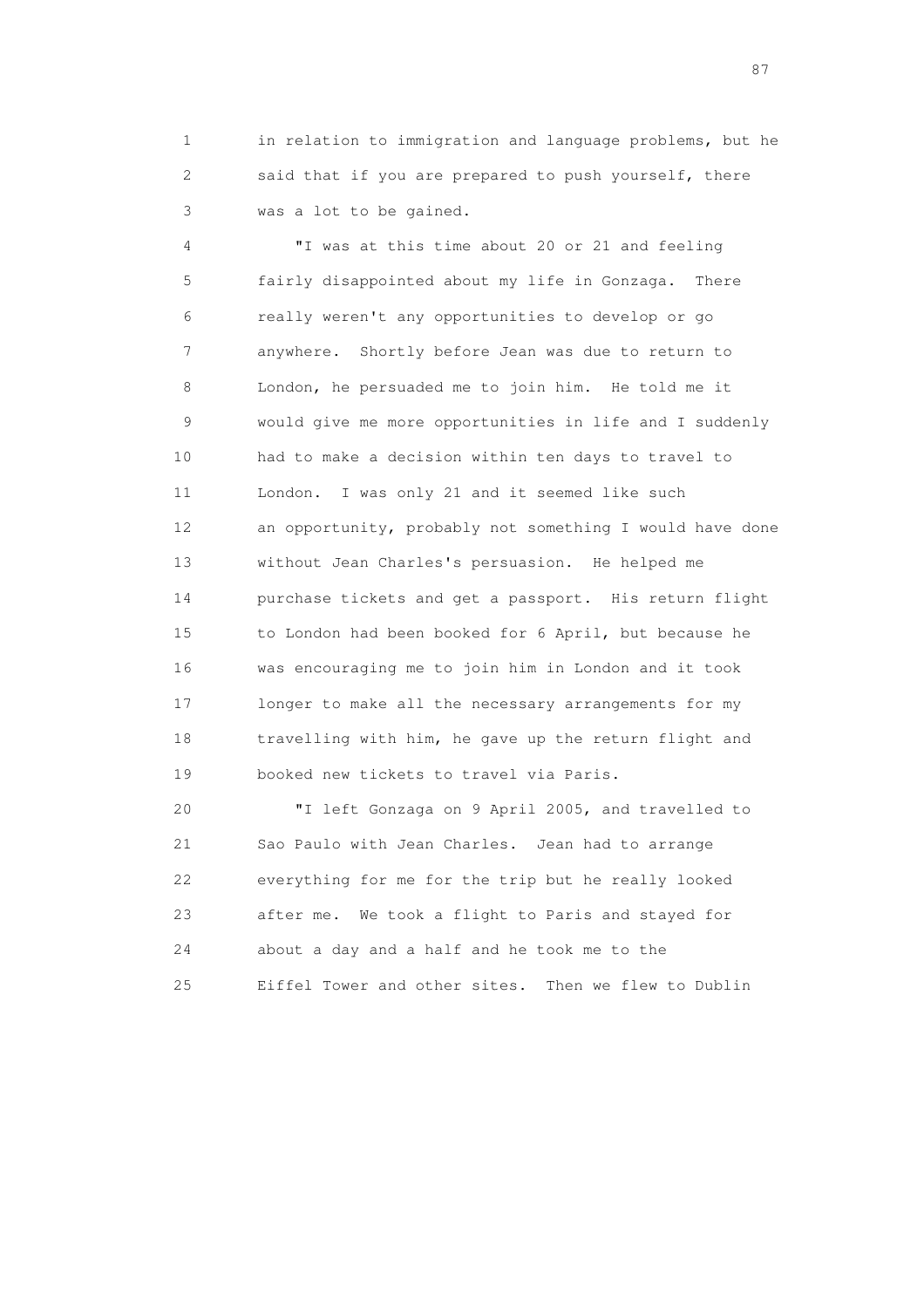1 and stayed a day and a night before taking a ferry to 2 England. He showed me a letter that said he had 3 residency in the UK which I understood was together with 4 his passport .

 5 "When we arrived in the UK they gave us both visa 6 stamps in our passports saying we could stay for three 7 months. Jean went through passport control first, then 8 he told them that I was his cousin and would be staying 9 with him.

 10 "23 April we arrived in London and went to the flat 11 in Scotia Road where Patricia was staying. Two female 12 friends of Jean's were living at the flat, he had 13 arranged from them to stay there so they could pay the 14 rent whilst he was away.

 15 "The flat itself was in a small block and had 16 a common entrance with intercom. I didn't really know 17 any of the other people who lived in the block and 18 having seen the photographs of Osman Hussain following 19 Jean Charles' death, I certainly never saw him in the 20 block. If Jean had returned to London on 6 April as 21 originally planned he, would have had some work waiting 22 for him but he lost that job because of his late 23 arrival. So when he got back to London, he just took up 24 bits and pieces of casual work.

25 "A friend who was going back to Brazil asked him if

en de la construction de la construction de la construction de la construction de la construction de la constr<br>1880 : le construction de la construction de la construction de la construction de la construction de la const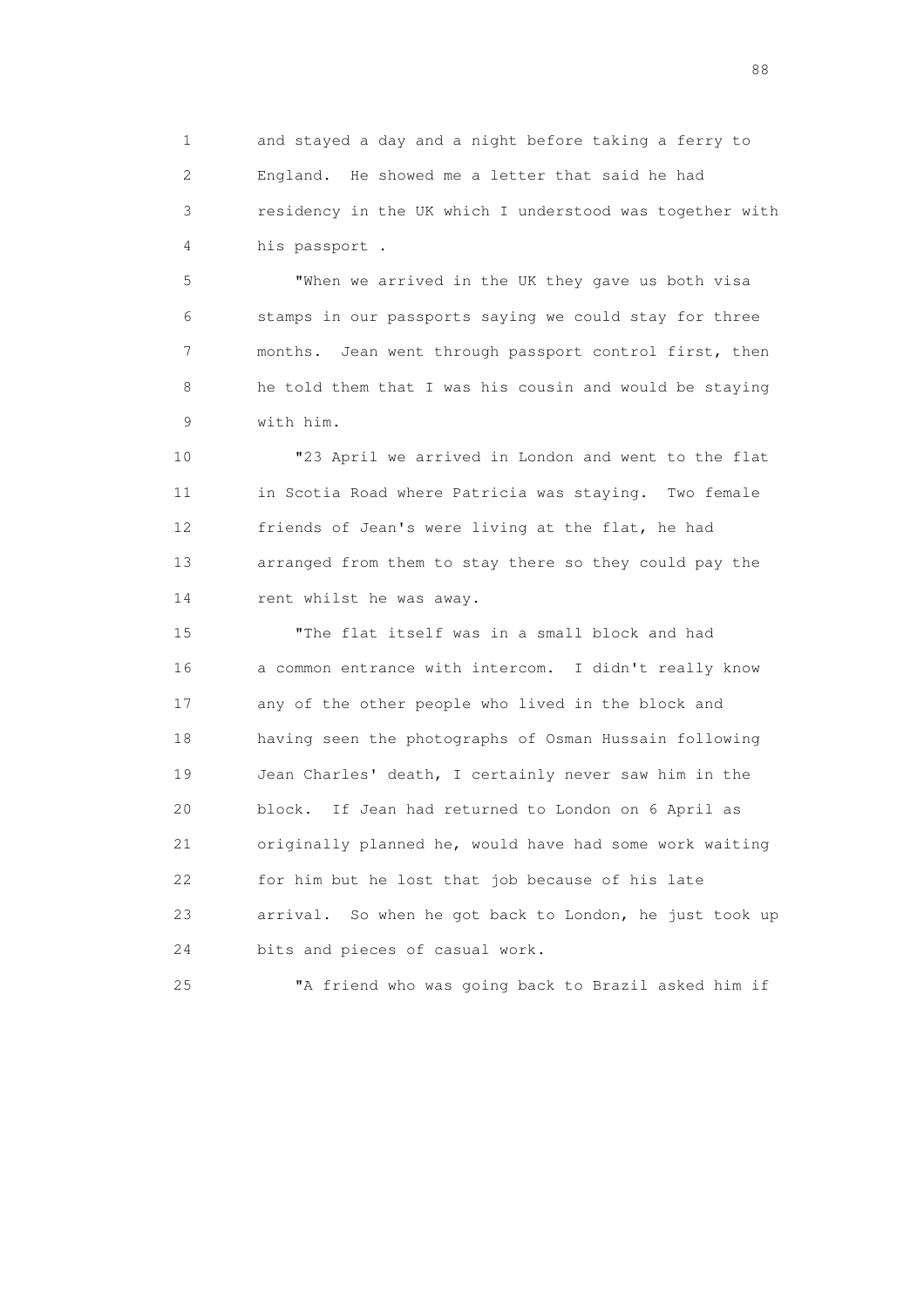1 he could take over his job washing dishes in

 2 a restaurant. The job involved working evenings. 3 Jean Charles kept up this job right up until just before 4 he died and also did bits and pieces of casual work as 5 an electrician. He continued studying English at home, 6 he really loved English grammar and often used to talk 7 to himself in English when he was in the bathroom.

 8 "Our lives as immigrants in the UK were not easy. 9 It's a struggle because you need to work hard to study 10 and earn a living, and save money to send back home. 11 However, some aspects of life here are much better.

 12 "Most of us come to the UK with the intention of 13 studying English, staying for as long as we are able to, 14 earning enough money to survive and send a little back 15 home. Others just want to try to enjoy the city life. 16 I think Jean wanted both. He wanted to earn money and 17 educate himself further but he also wanted to have 18 a good time.

 19 "I was not aware that Jean had ever taken drugs. If 20 he took cocaine, I am fairly certain it was only 21 occasionally, perhaps something he experimented with 22 once or twice.

 23 The last time I saw Jean was on the evening of 24 20 July. He told me that he had just been given 25 a really good job; it was an opportunity to do all the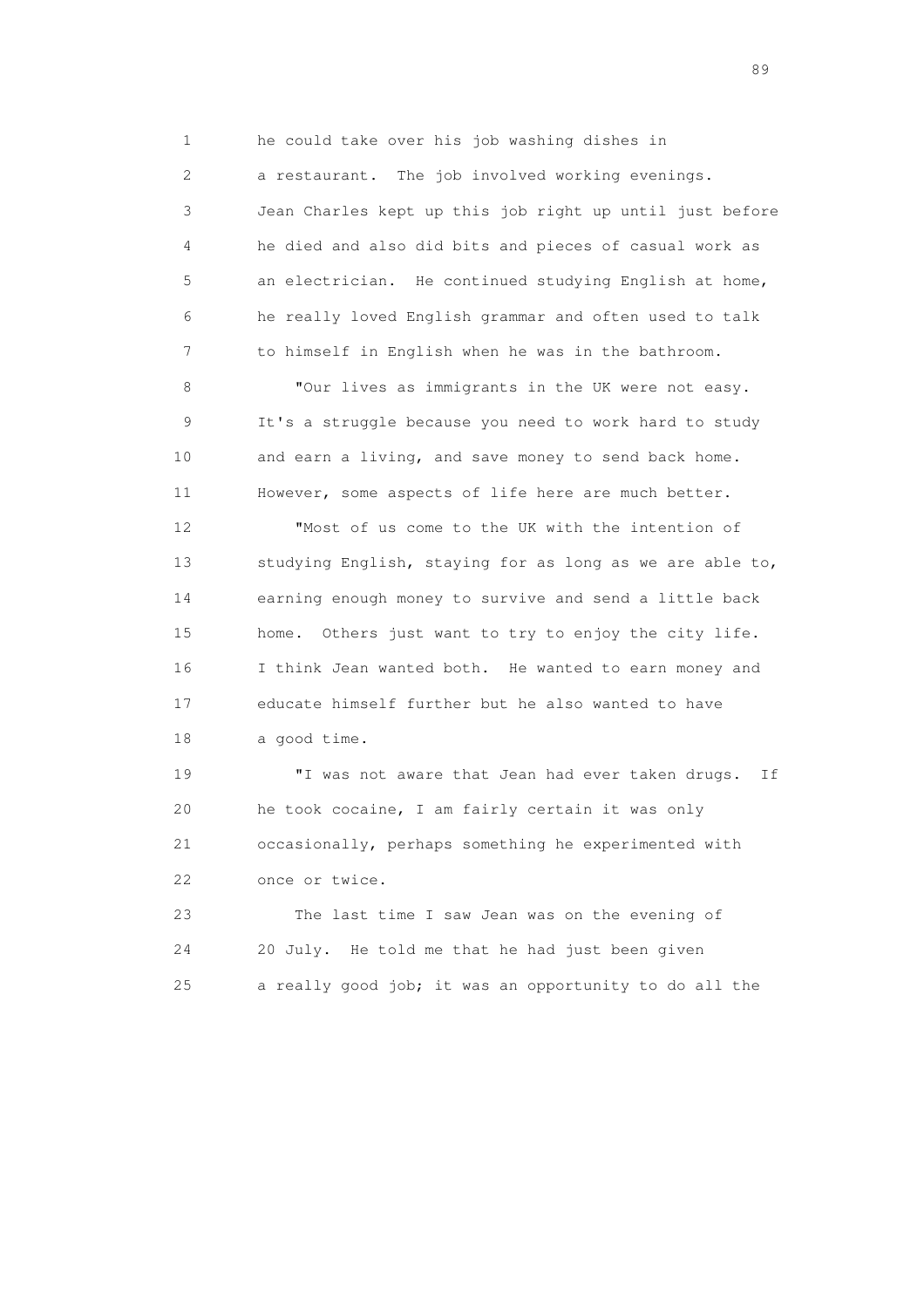1 electrical work in a block of flats and he would 2 probably have up to six months' work. He was very 3 excited about the new opportunity. He told me that the 4 work was for a friend called Gesio. Jean was very happy 5 and we had a really deep conversation about life. Jean 6 talked about how he was nearly 28-year old, and needed 7 to think about the future.

8 "The next day, Thursday 21 July, was the day when 9 there were the four attempted explosions. Jean 10 telephoned me at about 1.30 and told me he was on his 11 way to meet Gesio in North London. He phoned to check 12 that I was okay. We were all feeling a little bit shaky 13 after the 7 July bombings. After the second lot of 14 attempted bombings on the 21st, I felt quite scared. It 15 was feeling as though London was beginning to become 16 a dangerous place to live and I was wondering whether we 17 should leave. Jean said: we need to pray and hope not 18 to be at the wrong place at the wrong time. That was in 19 fact the last conversation I had with him. He went to 20 work at the restaurant on the evening of the 21st. 21 I didn't see him that night.

 22 "On the morning of 22 July I left home about 7 am, 23 travelled as usual to Surbiton to do my job as 24 a cleaner. At 12 or 12.30 that day, I remember somebody 25 told me that they had shot one of the terrorists at

entral de la construction de la construction de la construction de la construction de la construction de la co<br>1900 : le construction de la construction de la construction de la construction de la construction de la const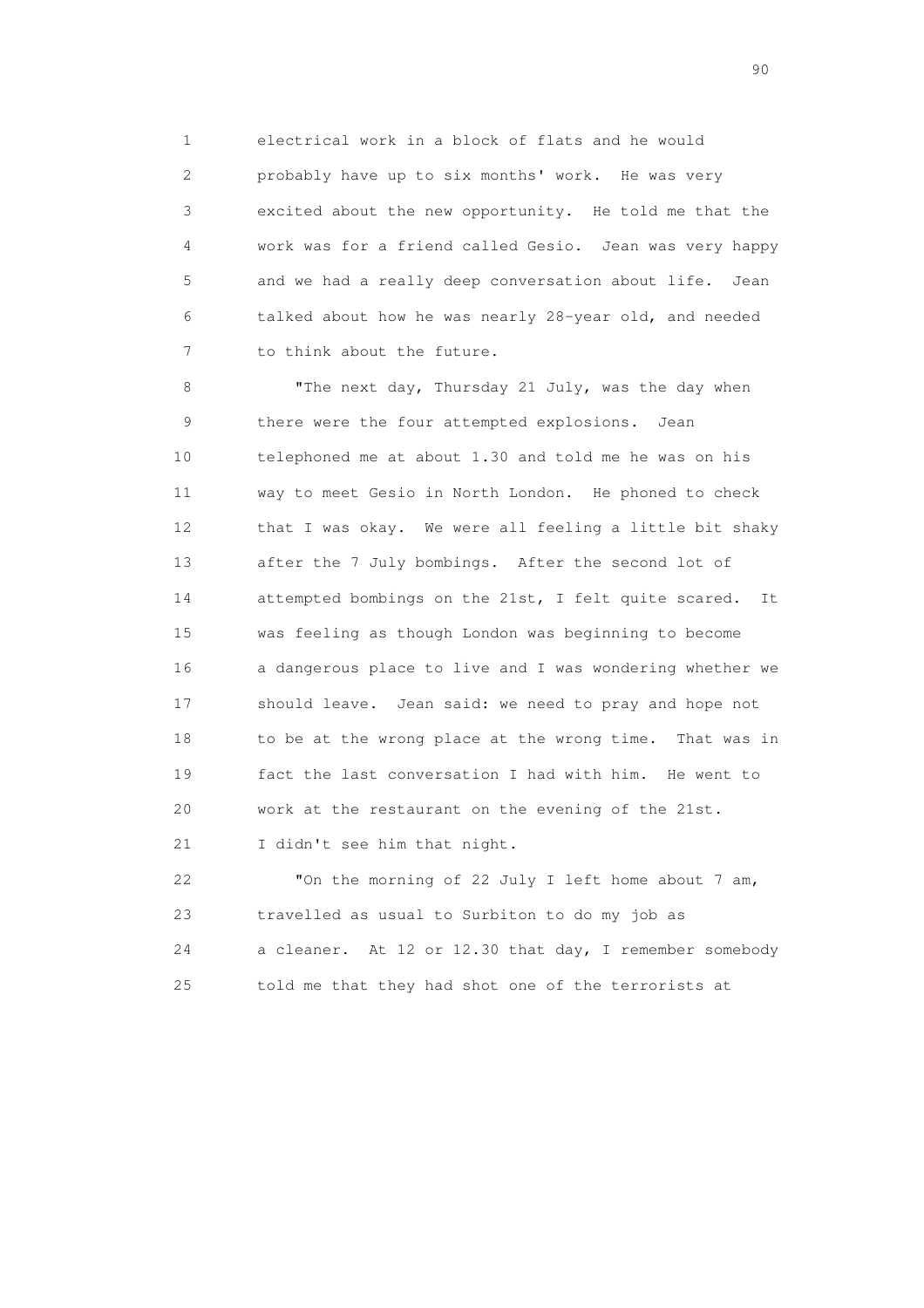1 Stockwell tube. It made me feel scared again because 2 there had been another incident on the tube. I was 3 planning to call Jean to check if he was all right but 4 didn't get round to it.

 5 "On the afternoon of the 22nd, as I saw Patricia, we 6 arrived home together, I asked if she had heard from 7 Jean. She explained that he had swapped his day off and 8 he was starting a new job so we weren't that bothered 9 that he wasn't home.

 10 "The following day, Patricia was out in the morning, 11 I got up at 9 am and noticed there was no sound coming 12 from Jean's bedroom. I went into his room, and noticed 13 that his bed was made up and it didn't look as though he 14 had come home the night before. Then at about 12 midday 15 Gesio and a friend of his turned up at the flat and 16 asked if Jean was at home or if I knew where he was. 17 I said I was a bit worried as he hadn't been home. He 18 asked if I was his cousin, and when I said yes, he said 19 could he come in. He told me that some police officers 20 had come round to his house in the early hours."

 21 She then explains that Gesio told them all what the 22 police had said at that meeting and I don't think we 23 need to go into all of that.

24 Finally she says this:

25 "Jean never had any problems with the police or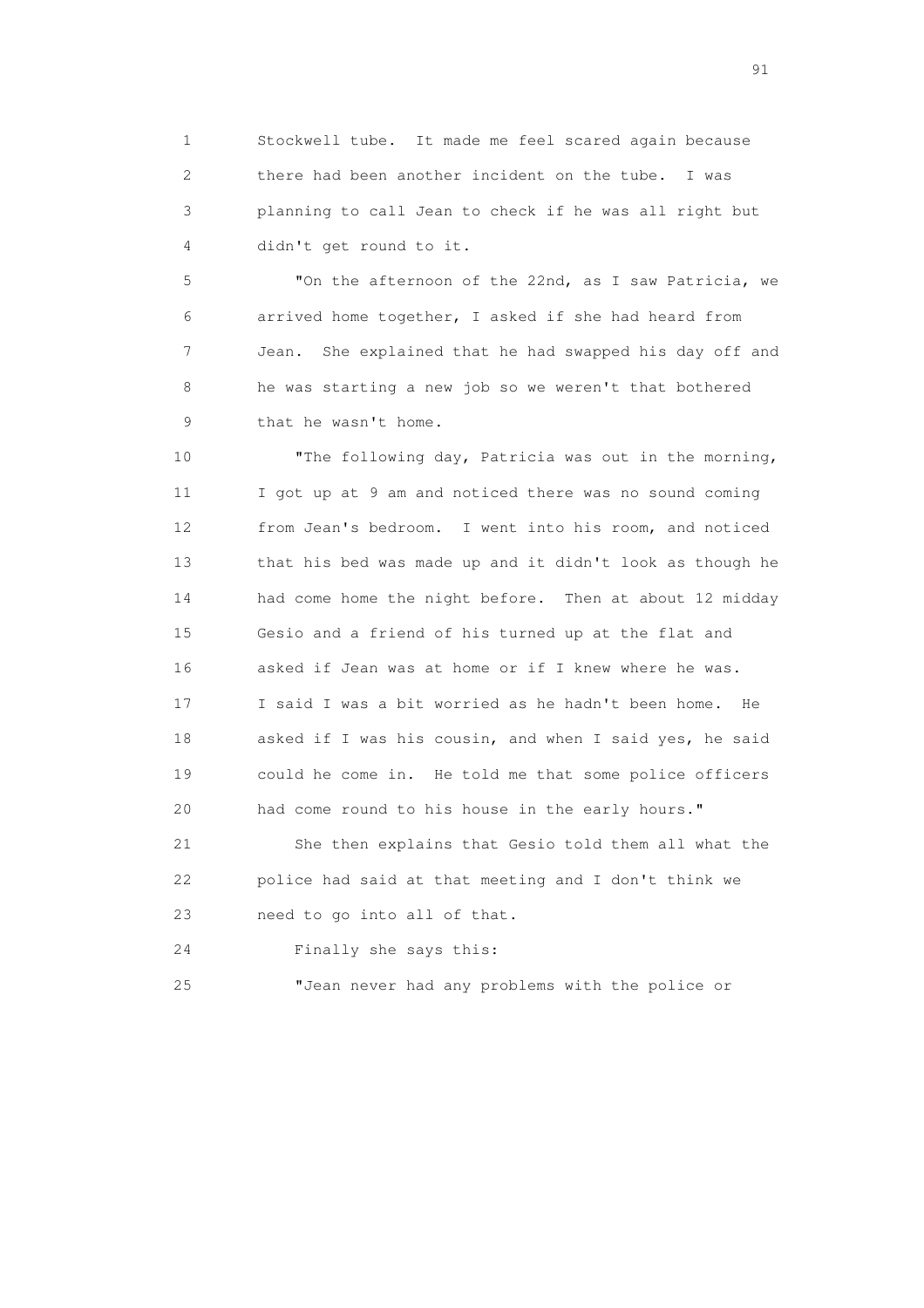1 authorities. He wasn't scared of anything. He had been 2 stopped by the police on a few occasions. I remember 3 there was one occasion he talked about which was about 4 a month before his death. He said he had been stopped 5 by the police at Brixton tube. He had a rucksack with 6 tools in it. He had been licked by a sniffer dog and 7 the police then asked him some questions. He actually 8 praised the way the police had dealt with him. 9 I remember him saying you should always tell the truth. 10 I am sure if the police had stopped Jean on the morning 11 of the 22nd he would have fully co-operated with them. 12 I am certain that I would not have behaved in any way 13 that would have caused serious concern. He was a calm 14 individual and always behaved reasonably and was polite 15 to the police."

 16 She too says that she believes the facts stated in 17 that statement are true and that statement is dated 18 21 February of this year.

 19 So we are now turning please to the next witness, 20 John McDowall.

 21 SIR MICHAEL WRIGHT: Thank you, Mr Hilliard. First of all, 22 is Mr McDowall in communication at the moment? Yes, he 23 is, I can see that he is there. Before we embark on 24 this evidence, because we are now coming to evidence 25 given by senior police officers, I want to say a few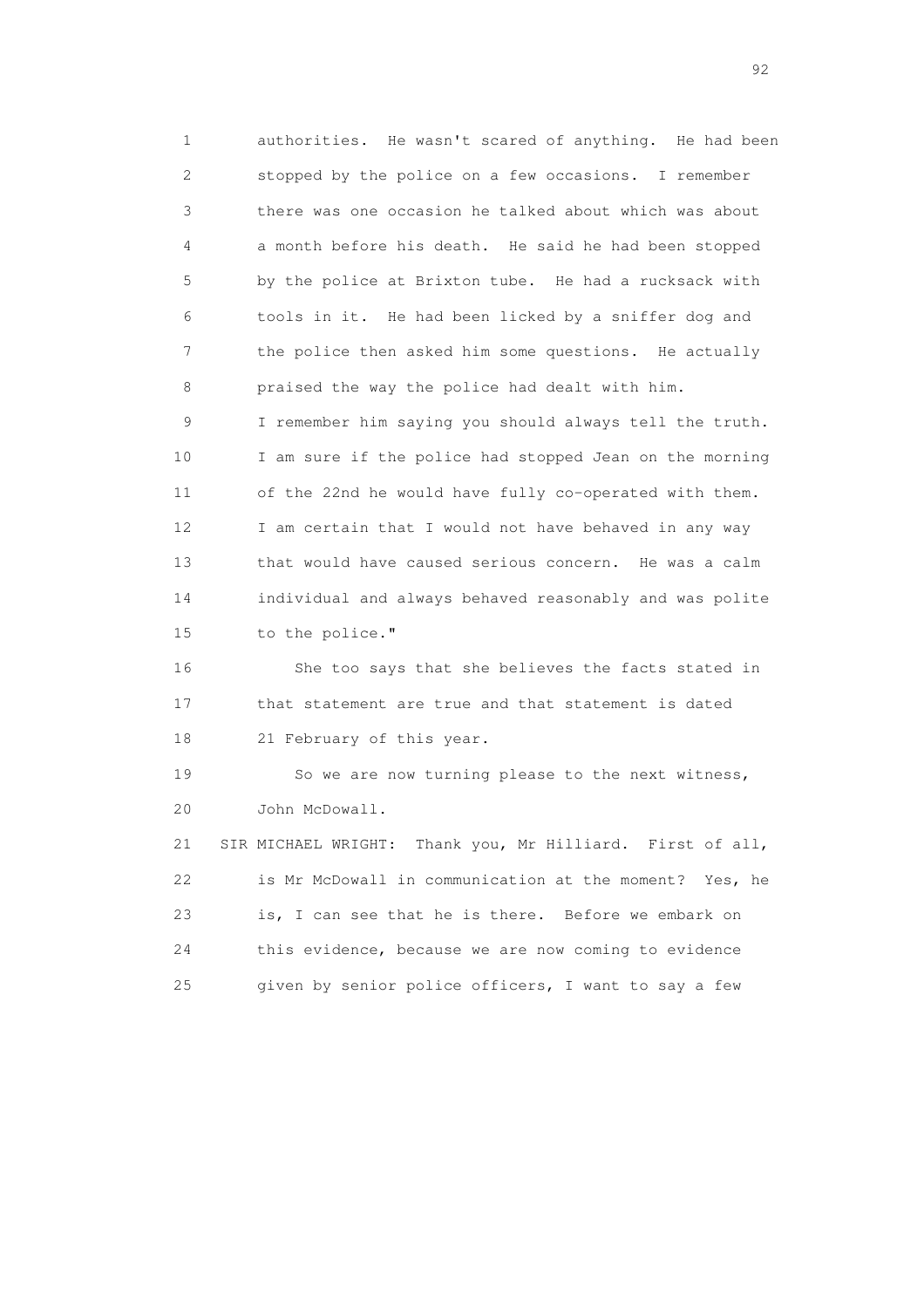1 words about questioning witnesses on sensitive matters. 2 Everyone will appreciate, I am sure, that the 3 training and tactical documents used by the police in 4 dealing with suicide terrorists are kept confidential to 5 prevent terrorists knowing how to counter police 6 tactics.

 7 Nevertheless, all the interested persons in this 8 inquest have received disclosure of sensitive material 9 on terms of confidence and it's inevitable that, as this 10 inquest develops, questions will be asked about police 11 strategy and tactics as they relate and related to the 12 operation on 22 July.

 13 I wish to adopt a procedure that ensures that all 14 relevant evidence is given, but also ensures that the 15 operational effectiveness of the police is not 16 compromised.

 17 If at all possible, I wish to avoid hearing sections 18 of evidence in private for reasons that everyone will 19 understand. It may be that a question will be asked of 20 a police witness, and that that witness will feel that 21 he cannot answer the question without revealing 22 sensitive information in public.

 23 If that happens, and I wish this direction please to 24 be passed on, the witness should not hesitate to 25 indicate his concern to me. I may ask him to write the

experience of the contract of the contract of the contract of the contract of the contract of the contract of the contract of the contract of the contract of the contract of the contract of the contract of the contract of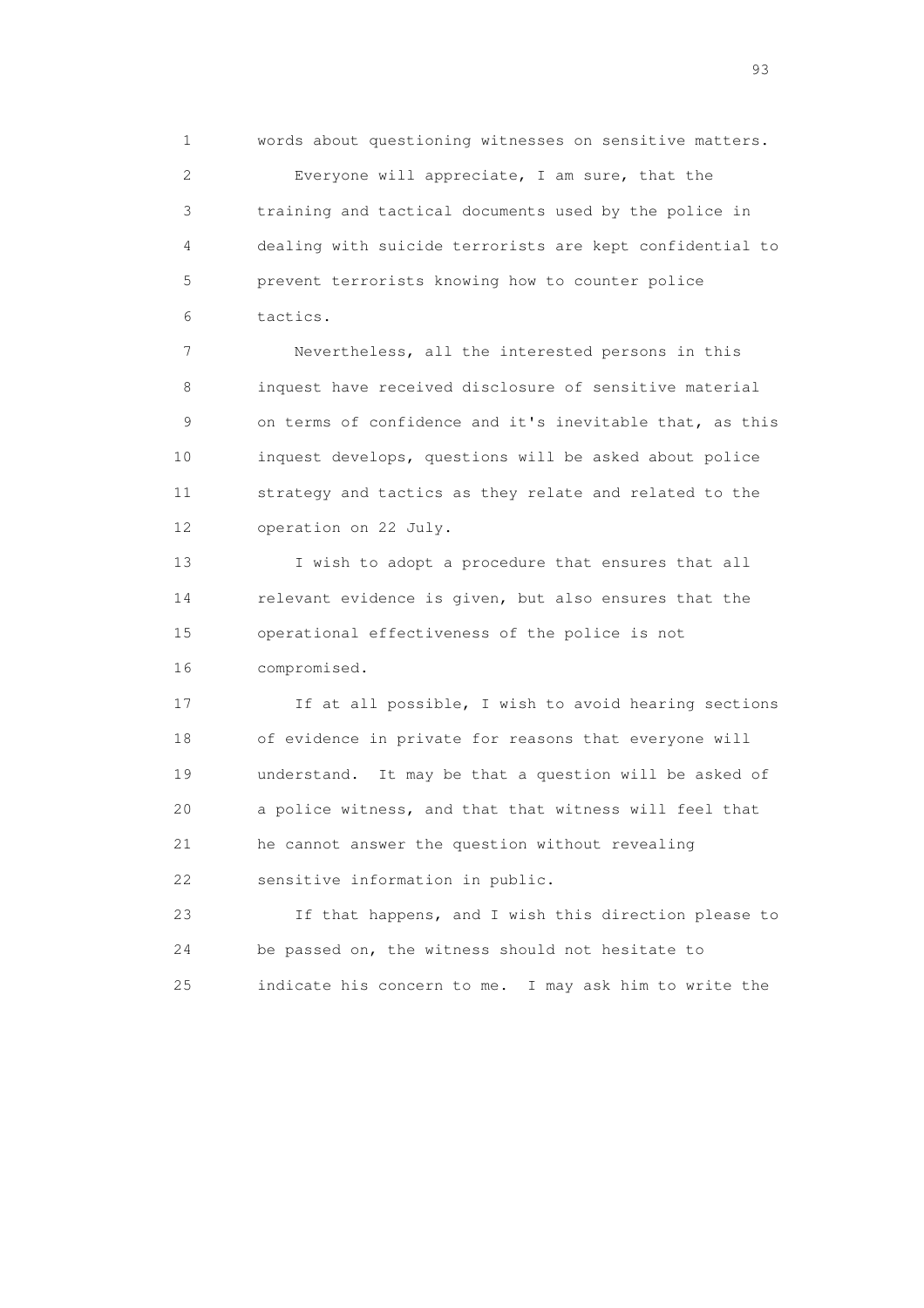1 answer or information on a note, and pass it to me and 2 I can then decide whether or not the information should 3 be revealed.

 4 Coming now to Deputy Assistant Commissioner 5 McDowell, I can't ask him to write me a note as he is 6 not here and is giving evidence via videolink. As far 7 as Mr McDowell is concerned, if you, sir, have any 8 concerns of this kind you should say so and we will ask 9 for the information that is troubling you to be 10 communicated to my staff during a break in the 11 proceedings. 12 A. Thank you, sir. 13 SIR MICHAEL WRIGHT: Ladies and gentlemen, I think you ought 14 to know why it is that Mr McDowall is giving evidence 15 through -- 16 MR HILLIARD: Sir, perhaps we might just deal with that, 17 only because he and I have discussed it and I know 18 exactly what the position is. 19 SIR MICHAEL WRIGHT: By all means. 20 MR HILLIARD: We will get you sworn or affirmed first of 21 all, Mr McDowall, and then we will embark. 22 DEPUTY ASSISTANT COMMISSIONER JOHN MCDOWALL (sworn) 23 Questions from MR HILLIARD 24 MR HILLIARD: Is your name John McDowall? 25 A. It is, yes.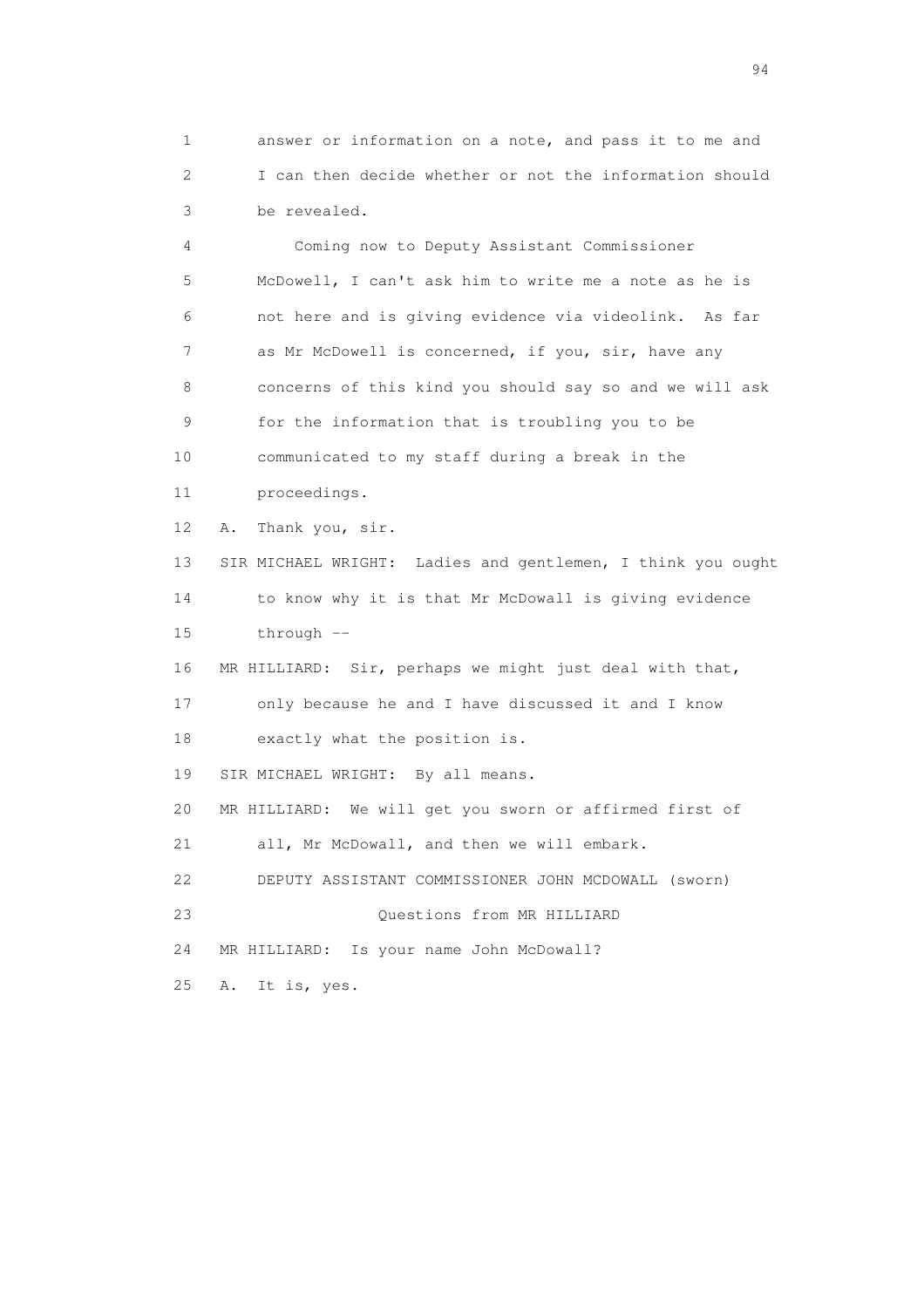1 MR HILLIARD: My name is Nicholas Hilliard and I will ask 2 you some questions first of all on behalf of the 3 Coroner, and then you will be asked questions by others 4 in due course. 5 A. Yes. 6 SIR MICHAEL WRIGHT: Could I just say, please, Mr Hilliard, 7 sorry to interrupt, Mr McDowall, it's quite likely that 8 you are going to be -- I think it's very likely -- in 9 the witness box for more than the rest of today. I know 10 what Mr Hilliard is about to tell the jury and what I do 11 want to say to you is that if at any point you require 12 a break, you are not to hesitate to say so and you will 13 get one. 14 A. Thank you very much, sir. 15 MR HILLIARD: Mr McDowall, you are now, is this right, 16 a Deputy Assistant Commissioner in the 17 Metropolitan Police? 18 A. That's correct, sir. 19 Q. So there is no mystery, I think you are content for me 20 to indicate that you have a serious illness which means 21 that you are confined to a wheelchair, and so you are 22 giving evidence remotely, as it were, and in addition 23 I think you may need some help having documents passed 24 and so if we see a hand coming into picture, that's 25 what's going on.

experience of the contract of the contract of the contract of the contract of the contract of the contract of the contract of the contract of the contract of the contract of the contract of the contract of the contract of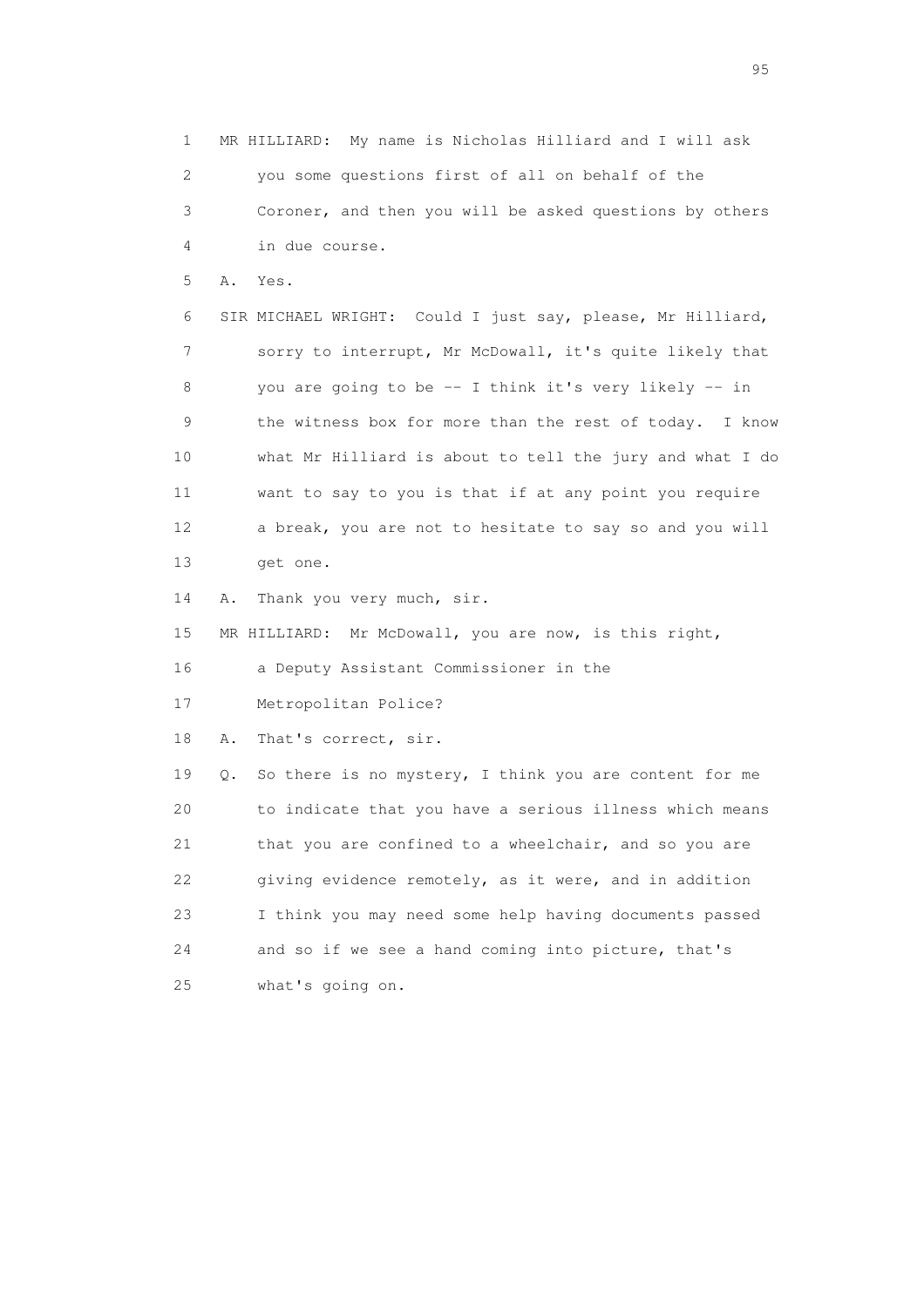1 A. That's correct, sir, and if I may just very briefly 2 thank everyone concerned for allowing me to give my 3 evidence in this way due to my somewhat altered 4 circumstances. 5 Q. Yes. Before you became a Deputy Assistant Commissioner, 6 and at the time that we are principally concerned with, 7 July of 2005, were you a commander in the 8 Metropolitan Police? 9 A. Yes, I was, sir, I was a commander in the then 10 Anti-Terrorist Branch and prior to that in the Covert 11 Policing Branch. 12 Q. I think you have a copy of our jury bundle there; is 13 that right? If you have, I would be grateful if it 14 could just be opened for you and passed to you at our 15 divider 2. 16 A. Yes, sir. 17 Q. Will you forgive me, Mr McDowall, for asking you about 18 what will seem to you, I am sure, very basic matters, 19 but you are the first Metropolitan Police officer 20 witness we have had and you know the inquest is at 21 a very early stage, so it's obviously a good time to get 22 our heads around some of the terms? 23 A. Absolutely, sir, yes. 24 Q. Can you see that at the beginning of our divider 2 we 25 have a document that says: "Guide to Metropolitan Police

<u>96 and the state of the state of the state of the state of the state of the state of the state of the state of the state of the state of the state of the state of the state of the state of the state of the state of the st</u>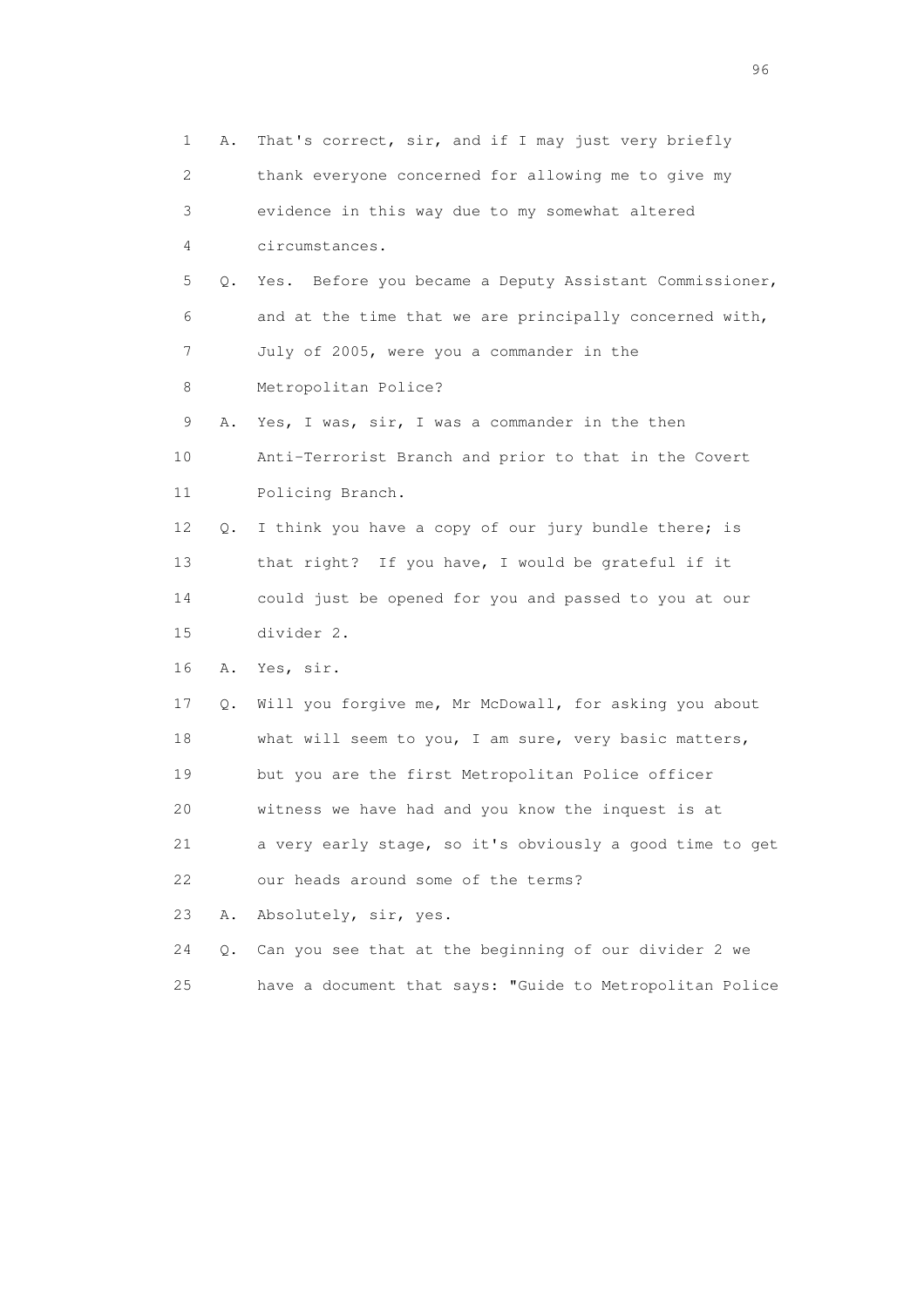- 1 Structure and Officers"?
- 2 A. Yes.

| 3  | Q.        | Then various of SO or Specialist Operation branches are  |
|----|-----------|----------------------------------------------------------|
| 4  |           | dealt with there; do you see, SO followed by a number?   |
| 5  | Α.        | Yes.                                                     |
| 6  | Q.        | In the course of your evidence, you will undoubtedly be  |
| 7  |           | referring to some of those. If you can remember to give  |
| 8  |           | us the letters and the number, and then the translation  |
| 9  |           | afterwards, as it is early days for us, it would be very |
| 10 |           | helpful.                                                 |
| 11 | Α.        | Yes, sir.                                                |
| 12 | Q.        | Then Mr McDowall, over the page, which is really why     |
| 13 |           | I have come to this document with you, so we can get     |
| 14 |           | an idea of the structure, your page I hope is headed     |
| 15 |           | "Metropolitan Police Service Ranks"?                     |
| 16 | Α.        | Yes, sir.                                                |
| 17 | Q.        | Then the very first subheading is "ACPO Ranks"?          |
| 18 | Α.        | Yes.                                                     |
| 19 | $\circ$ . | We will come to what follows in a minute. Can you tell   |
| 20 |           | us what that means?                                      |
| 21 | Α.        | It means Association of Chief Police Officers.           |
| 22 | Q.        | Is that a grouping that officers of a certain seniority  |
| 23 |           | automatically belong to, to that association?            |
| 24 | Α.        | Yes, it is. Above the rank of commander in London or     |
| 25 |           | Assistant Chief Constable outside of London.             |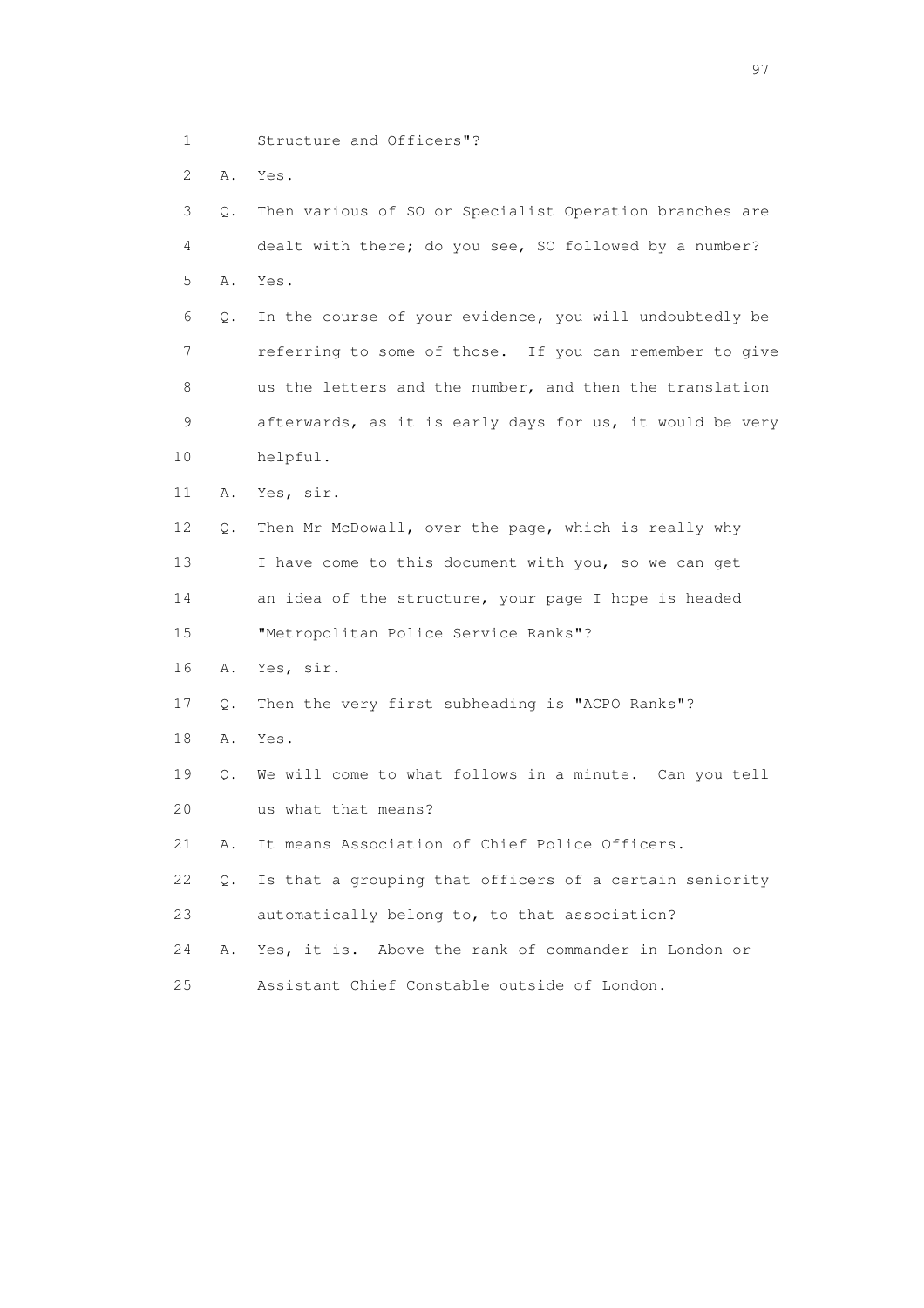1 Q. So if you are an Assistant Chief Constable or above 2 outside of London, or a commander or above in London, 3 you will have -- is this right -- what's called ACPO 4 rank? 5 A. That's correct, sir, yes. 6 Q. Right. 7 A. Could I also, if it may be helpful, just point out that 8 on the previous page it is stated there under "notes, B" 9 just to avoid confusion, I hope, SO19, the firearms 10 branch, was designated thus in 2005. It has since 11 become CO19, but they are one and the same branch, sir. 12 Q. Right. So CO19 and SO19 for all practical purposes, 13 interchangeable, different ways of referring to the same 14 thing? 15 A. That's correct, sir, yes. 16 Q. All right. 17 Then just looking at the Metropolitan Police, 18 Commissioner at the top, Deputy Commissioner, one of 19 those? 20 A. Yes. 21 Q. Assistant Commissioner, how many of those? 22 A. Four of those. 23 Q. And then Deputy Assistant Commissioner, of which you are 24 now one? 25 A. Correct.

en 1988 en 1989 en 1989 en 1989 en 1989 en 1989 en 1989 en 1989 en 1989 en 1989 en 1989 en 1989 en 1989 en 19<br>De grote en 1989 en 1989 en 1989 en 1989 en 1989 en 1989 en 1989 en 1989 en 1989 en 1989 en 1989 en 1989 en 19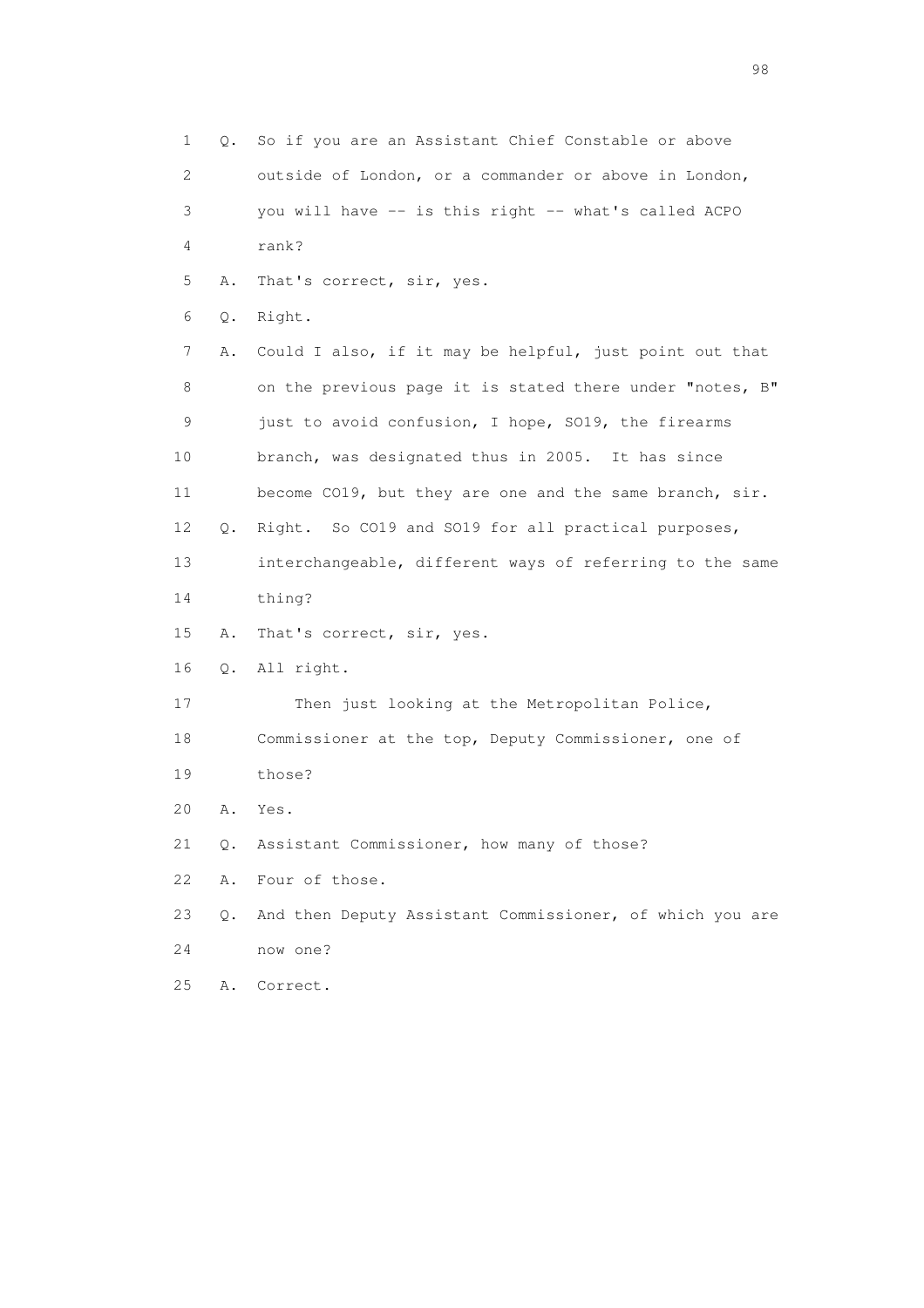1 Q. And can you just give us an idea how many of those are 2 there? 3 A. I am ashamed to say I think it is around ten. 4 Q. Right. Then the rank below that, the rank that you held 5 in July of 2005, commander? 6 A. That's correct. 7 Q. Can you give us any idea then, and if you can't, it 8 really doesn't matter, in July of 2005, how many 9 commanders there would have been? 10 A. It would have been in the order of 25 or so, but the 11 number does fluctuate. 12 SIR MICHAEL WRIGHT: Simply to get it into context, 13 Mr Hilliard, what's the overall strength of the 14 Metropolitan Police force? 15 MR HILLIARD: Can you help us with that? 16 A. Yes, it's currently around 31,000 police officers and 17 something like 15,000 police staff, civilians. 18 SIR MICHAEL WRIGHT: Thank you. 19 MR HILLIARD: Then, Mr McDowall, just because this might be 20 a useful document for you, if you turn on in this 21 divider to, numbers in the bottom right-hand, page 6. 22 A. Yes. 23 Q. Can you see Metropolitan Police officers, and then there 24 are names and descriptions of roles? 25 A. Yes.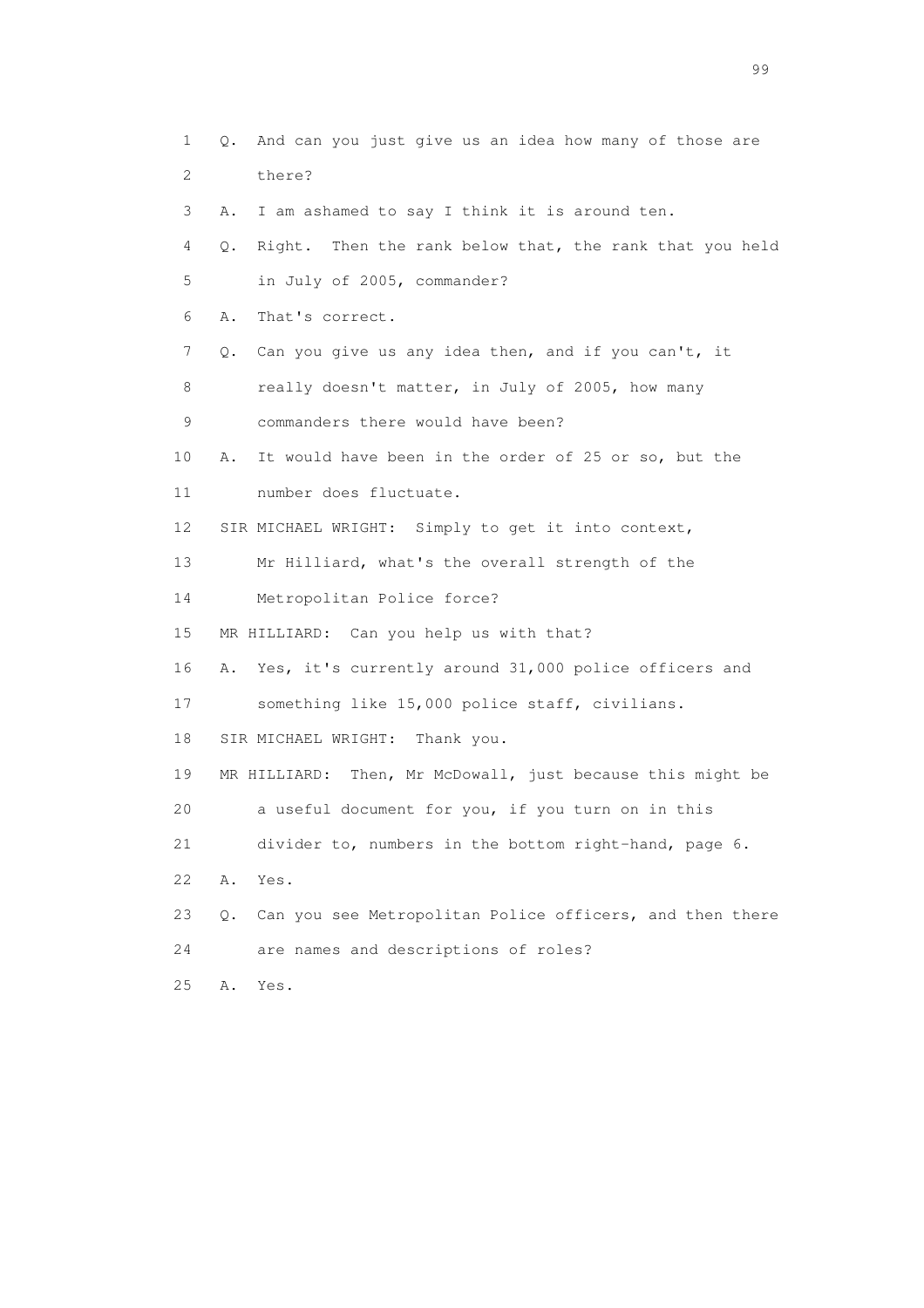1 Q. As you turn on, page 8 is a good example. 8, 9, 10, 11 2 and 12, indeed. 3 A. Yes. 4 Q. You will see that on a number of occasions, witnesses 5 are referred to either simply by a first name or by 6 a letter and a number? 7 A. Yes. 8 Q. Those are witnesses, I am sure you appreciate, in 9 respect of whom anonymity has been granted and you might 10 find it useful to have this by your side, if you are in 11 any doubt, this will indicate to you whether somebody is 12 to be referred to by their full identity or by the 13 pseudonym. 14 A. Yes, sir. Thank you. 15 Q. Finally, just before coming a little bit down to the 16 detail of the facts, Mr McDowall, so there is no mystery 17 and again no difficulty about this, do you have access 18 to the two witness statements that you have made? 19 A. Yes, sir. 20 Q. And I'm going to ask so far as those are concerned that 21 you have those not just access but right in front of you 22 now. 23 A. Yes, sir.

 24 Q. Do you have a book that contains notes that you made in 25 July of 2005, handwritten notes?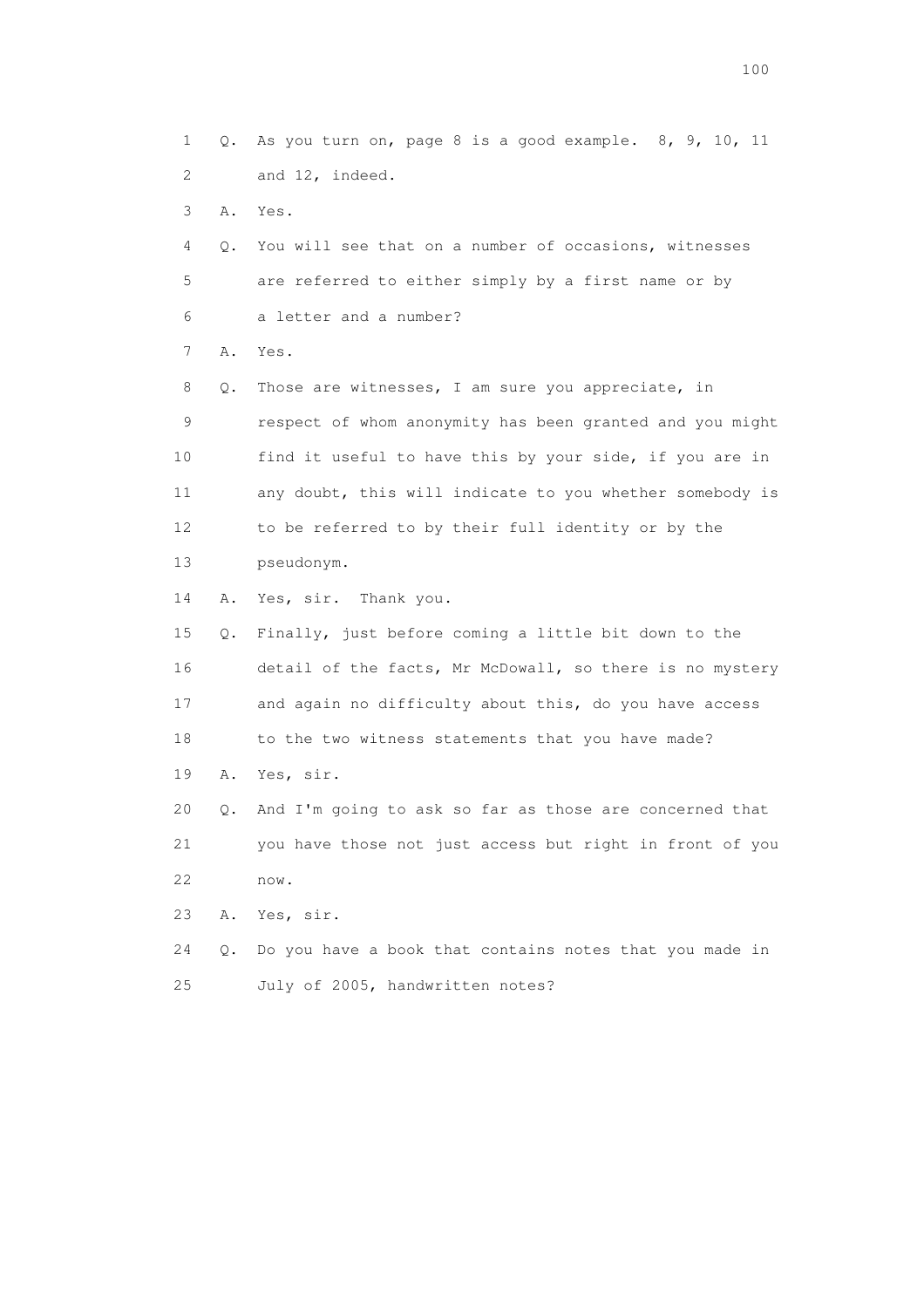1 A. Yes, sir.

| 2  | Q.    | Do you have a transcript of evidence that you gave at     |
|----|-------|-----------------------------------------------------------|
| 3  |       | the criminal trial, the one we have heard about,          |
| 4  |       | a Health and Safety at Work Act prosecution against the   |
| 5  |       | Office of the Commissioner for Metropolitan Police?<br>Do |
| 6  |       | you have that?                                            |
| 7  | Α.    | Yes, I have, sir.                                         |
| 8  | Q.    | Then in addition, I think you heard the Coroner make      |
| 9  |       | reference to documents that deal with                     |
| 10 |       | Metropolitan Police tactics so far as suicide bombers     |
| 11 |       | are concerned, and do you have a copy of material that    |
| 12 |       | relates to that?                                          |
| 13 | Α.    | I have, sir, yes.                                         |
| 14 | Q.    | All right. Just by way of background so far as you are    |
| 15 |       | concerned, did you join the Metropolitan Police Service   |
| 16 |       | in 1980?                                                  |
| 17 | Α.    | Yes, I did.                                               |
| 18 | Q.    | Thereafter, did you work in a variety of locations, both  |
| 19 |       | as a uniformed officer and a plainclothes one?            |
| 20 | Α.    | That's correct, sir, yes.                                 |
| 21 | Q.    | And plainclothes, does that mean, I don't know if it's    |
| 22 |       | still called it, the CID, the Criminal Investigation      |
| 23 |       | Department?                                               |
| 24 | Α.    | That's correct, sir, yes.                                 |
| 25 | $Q$ . | Then in 1998, did you receive a promotion in the          |
|    |       |                                                           |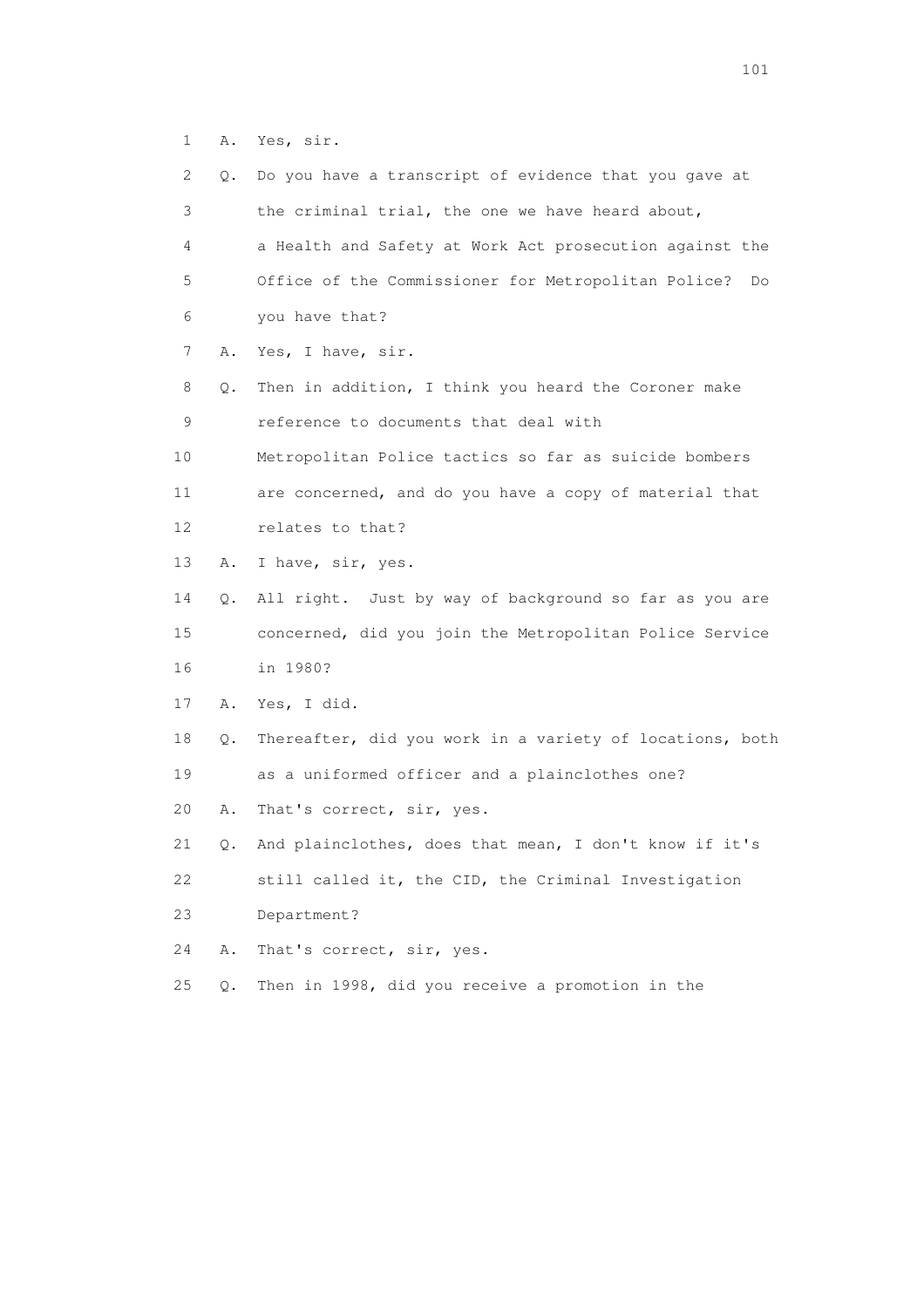- 1 Criminal Intelligence Branch?
- 2 A. Yes, sir.
- 3 Q. What job did you take on then?
- 4 A. I became Detective Chief Superintendent in charge of the 5 then SO11, as it was known, which is the Criminal 6 Intelligence Branch.
- 7 Q. Right. Were you appointed a commander in the
- 8 Metropolitan Police Service in November of 2002?
- 9 A. Yes, that's correct.
- 10 Q. When you got that appointment, did you have any
- 11 particular area of responsibility?
- 12 A. Yes, structures had changed once again slightly as they
- 13 are wont to do in this organisation, and I became
- 14 commander with responsibility for covert policing.
- 15 Q. Does that mean undercover policing?
- 16 A. It includes undercover policing, it includes
- 17 intelligence at a service level, that is a pan-London
- 18 level and a variety of other functions that belong to
- 19 the world of covert policing such as prison intelligence
- 20 and so on.
- 21 Q. I will come to 2005 in a minute, but just to move ahead,
- 22 were you made a Member of the Order of the British
- 23 Empire in 2007 for services to the police?
- 24 A. Yes, sir, I was.
- 25 Q. When were you promoted to Deputy Assistant Commissioner?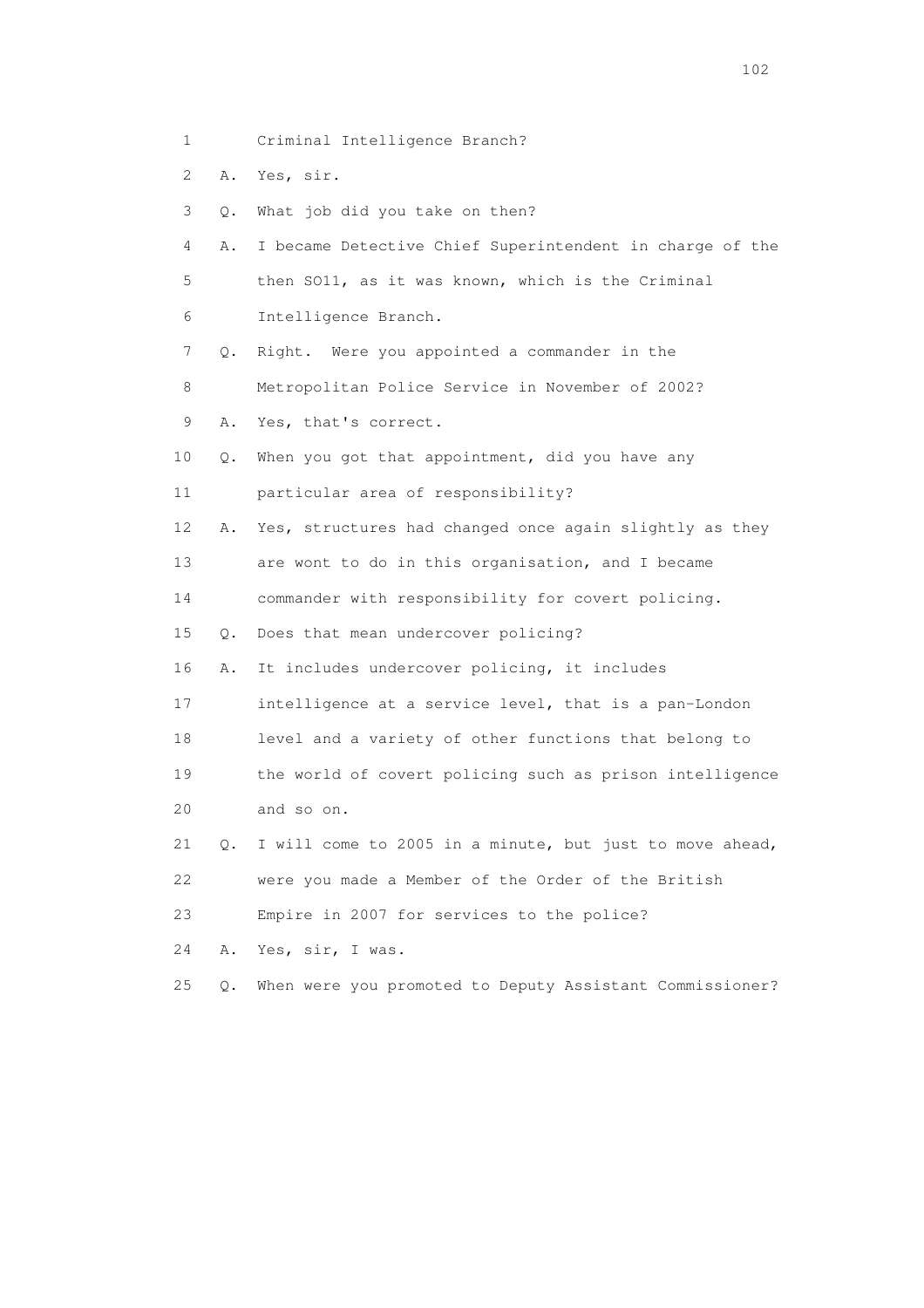1 A. I was promoted to my current rank in December of last 2 year, 19 December.

 3 Q. All right. Can you just give us a little bit of detail 4 about the job that in July of 2005 you held, please? 5 A. Yes, the job that I held in July 2005 was commander of 6 the then anti-terrorist branch or SO13 as I think it has 7 been referred to in some documents. As well as that 8 I had a dual responsibility which was to be the deputy 9 national co-ordinator for terrorist investigations. 10 I was working to my boss, Deputy Assistant Commissioner 11 Peter Clarke, and that role entailed the management and 12 co-ordination of terrorist investigations in England and 13 Wales. 14 Q. Given that job description, after the events on 15 7 July 2005, I will ask you a little bit about that in 16 a minute, but after those events, given what your job 17 was, did you become involved in that operation? 18 A. Yes, I immediately became involved in the operation to 19 establish who was responsible for those attacks, and 20 whether there were other perpetrators at large.

 21 Q. Just so we have some evidence about it, we have heard 22 about it, but on 7 July of 2005, is this right, three 23 bombs were exploded on the tube network, and one on 24 a bus?

25 A. Yes, that's correct, between the hours of roughly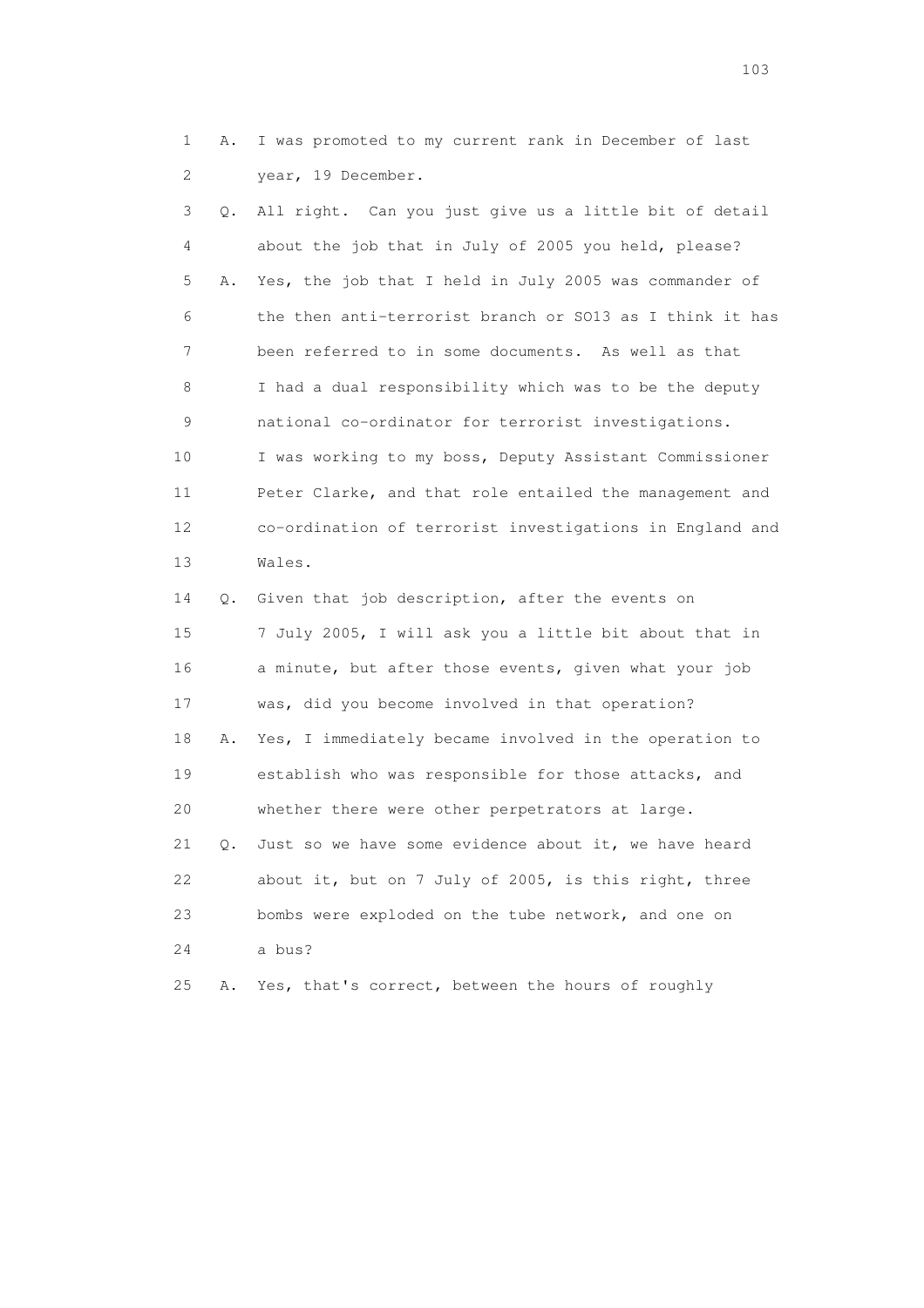1 8.50 am and 9.50 am in the morning, and those explosions 2 very unfortunately caused the four terrorists concerned 3 to lose their lives and 52 other innocent people, and in 4 addition to that more than 900 people were injured in 5 those attacks, many extremely seriously. 6 Q. Was that the first experience in this country of suicide 7 bombing? 8 A. Yes, yes, it was, sir. There had been an instance of 9 two UK nationals travelling to Israel prior to that to 10 conduct a suicide attack but nothing at all by way of 11 suicide attack in this country. 12 Q. Did your investigation into those events take you to 13 West Yorkshire? 14 A. Yes, they did, on 10 July 2005, I went to West Yorkshire 15 to lead the Yorkshire end of the investigation, since 16 that's where the investigation we had acquired to that 17 point had taken us. 18 Q. Can you just, again no-one is asking for anything more 19 than is in the public domain, spell that out for us to 20 a bit? 21 A. Yes. As a result of documentation found at the scenes 22 of the attacks, particularly at the tube sites, we were 23 led to a number of addresses in West Yorkshire, and 24 these were searched over the course of the days 25 following the 10th. And ultimately this led us to the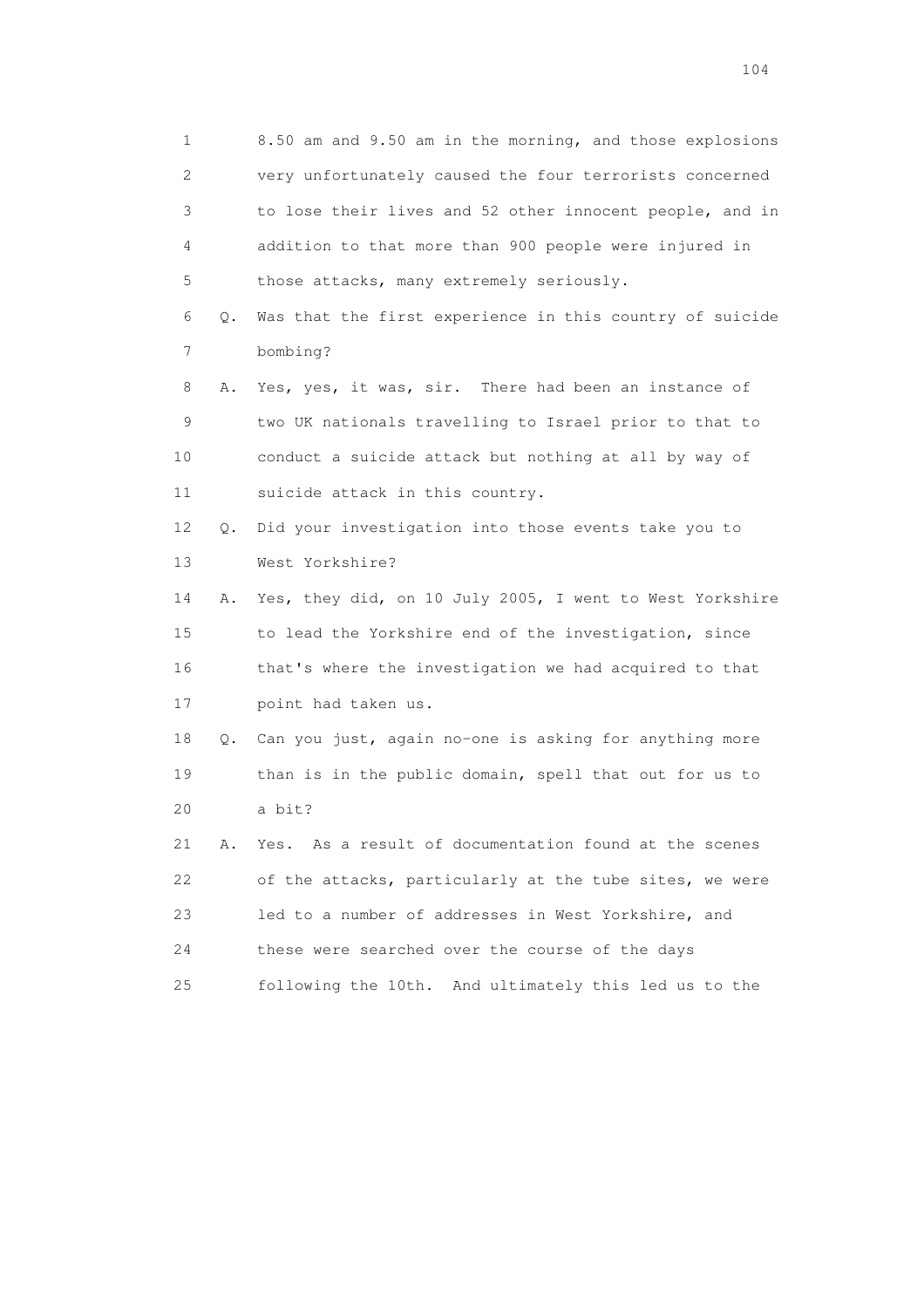1 discovery of a, what we colloquially describe as a bomb 2 factory, simply because its purpose was to construct 3 explosive devices, bombs, and at those premises, we 4 discovered a very, very substantial amount of explosive 5 that had been left behind by those attackers. 6 Q. Can you give us some idea, both in terms of the 7 investigation into those events, and in terms of steps 8 that were being taken with a view to a possible 9 recurrence of something of that kind happening again; 10 what was the commitment in terms of police officers, 11 police officer time, effort and so on? Can you just try 12 and sketch that in for us a bit, please? 13 A. Yes, I'll certainly try. I think it's very difficult to 14 recapture the circumstances of the time, but certainly 15 this was the largest investigation that I think any 16 police service in the UK had conducted. It consumed 17 massive resources because of the scale of the atrocity 18 that had been perpetrated. There were extremely long 19 working days, I recall at one point working a stretch of 20 44 hours, and I don't believe I was in any way alone in 21 that. We were extremely anxious to try to discover 22 whether there were other perpetrators that we had no 23 knowledge of. We were surprised, I have to say, by the 24 attack in the sense that there was no intelligence to 25 pre-warn us of the existence of the plot. And we were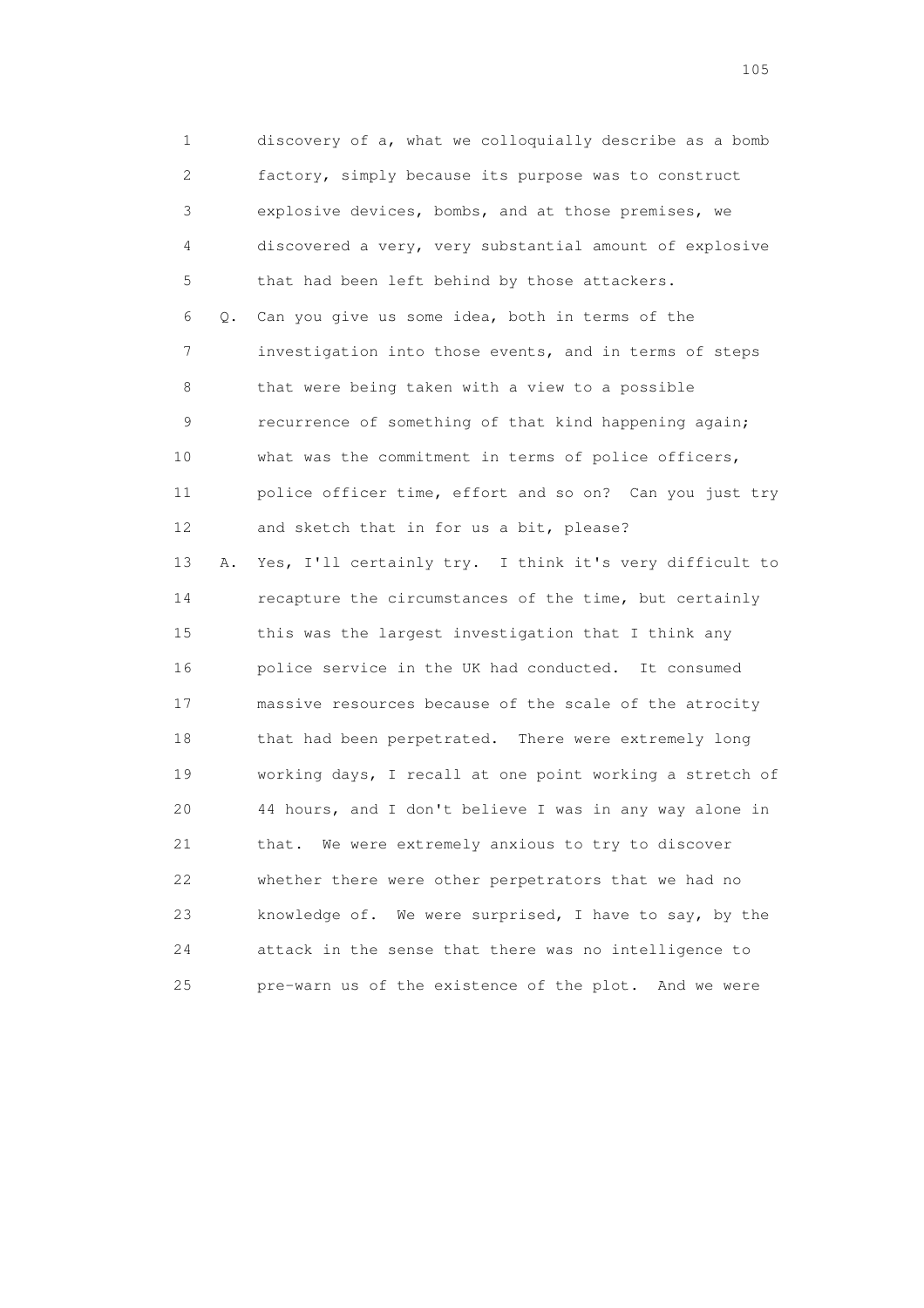1 extraordinarily anxious about the prospect of any kind 2 of recurrence or any further attack upon us, although 3 again we had no intelligence to suggest that that was 4 going to be the case.

 5 But, for example, I recall a statistic, we have the  $6$  national  $-$  sorry, we have the hotline, the 7 anti-terrorist hotline which receives calls from the 8 public, and ordinarily its workload is some region of 9 tens a week, tens of calls. I recall that at that 10 period certainly between the 7 July and the 21 July, we 11 had had something in the order of 3,900 calls to the 12 hotline. Each of those calls ordinarily we feel it is 13 our duty to chase down to ascertain exactly whether 14 there is any veracity in what is being passed to us by 15 way of intelligence or information.

 16 Perhaps that might serve to illustrate the enormous 17 strain that we were under.

 18 Q. Right. If I can move on, then, to 21 July of 2005? 19 A. Yes, sir.

 20 Q. When did you become aware of the attempts that had been 21 made to detonate further devices on that day? 22 A. I became aware during the course of the morning, or late 23 morning I suppose, lunchtime-ish, I was actually on my 24 way back from West Yorkshire where I had still been 25 conducting the investigation into 7 July, when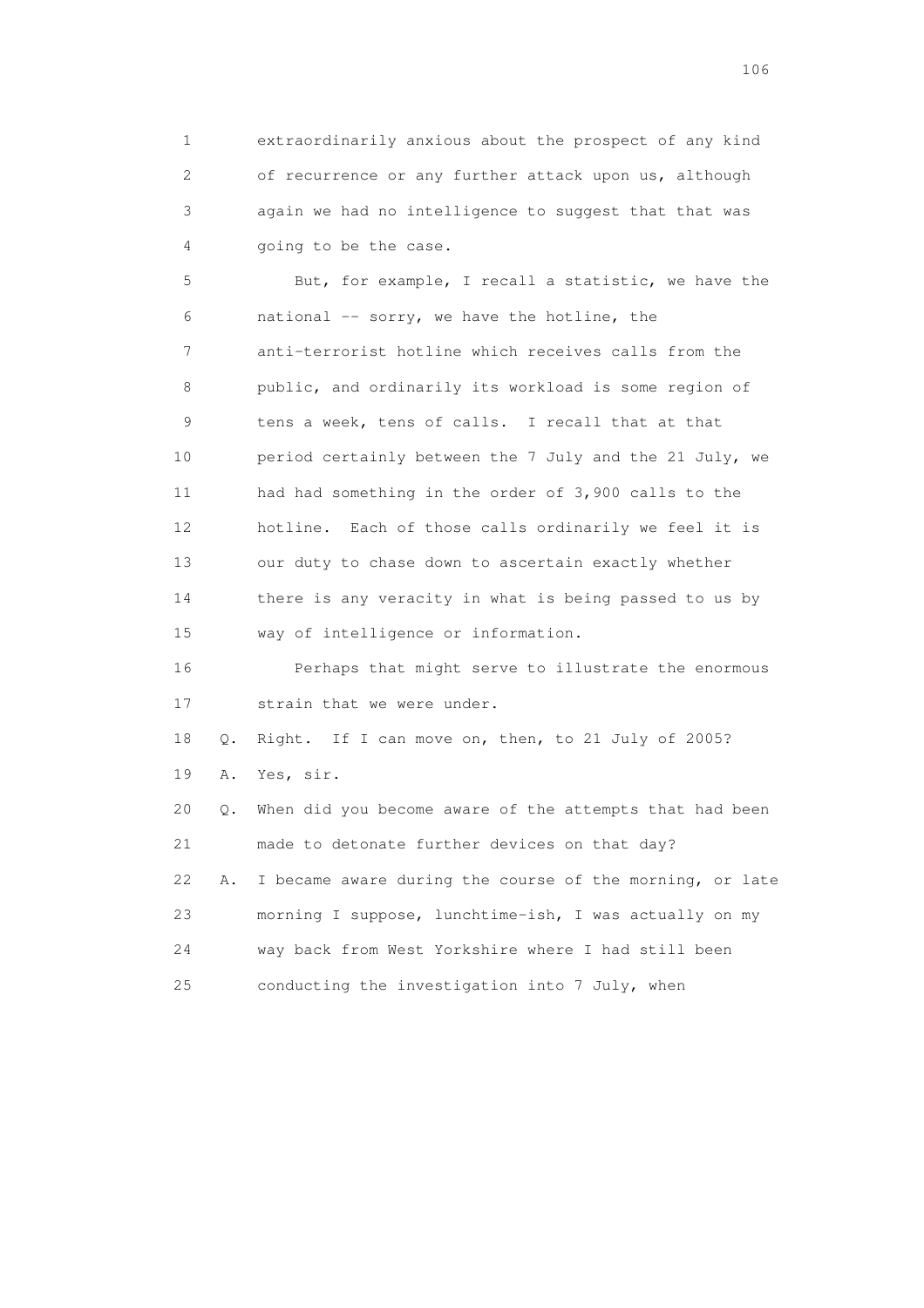1 I received a phone call to that effect.

 2 Q. What was your understanding of what had happened on this 3 occasion?

 4 A. My understanding was that we had suffered an attempt, 5 another attack that bore worrying similarities to the 6 attack on 7 July. In other words, the intended targets 7 had been three tube trains and a bus, and as I later 8 discovered, it appeared that the explosive devices that 9 were used appeared to be very similar, if not the same, 10 to those used on 7 July. And again at that time we had 11 never seen explosive devices of that type. 12 SIR MICHAEL WRIGHT: Forgive me for interrupting, 13 Mr Hilliard. 14 I told the jury in opening, Mr McDowall, that there 15 was in fact a fifth device which was not either on 16 a tube or a bus. Could you just tell us very briefly 17 about that? 18 A. Yes, sir, that's quite correct. It was found some days 19 after the 21st, abandoned in an area of parkland in, 20 I think it was Shepherd's Bush, where it had been left 21 by an individual who has since been I believe convicted 22 for his role. But he was, we believe, a co-conspirator 23 who had second thoughts at the last moment. 24 SIR MICHAEL WRIGHT: Was that a device of similar design and

25 construction to the ones found on the trains and the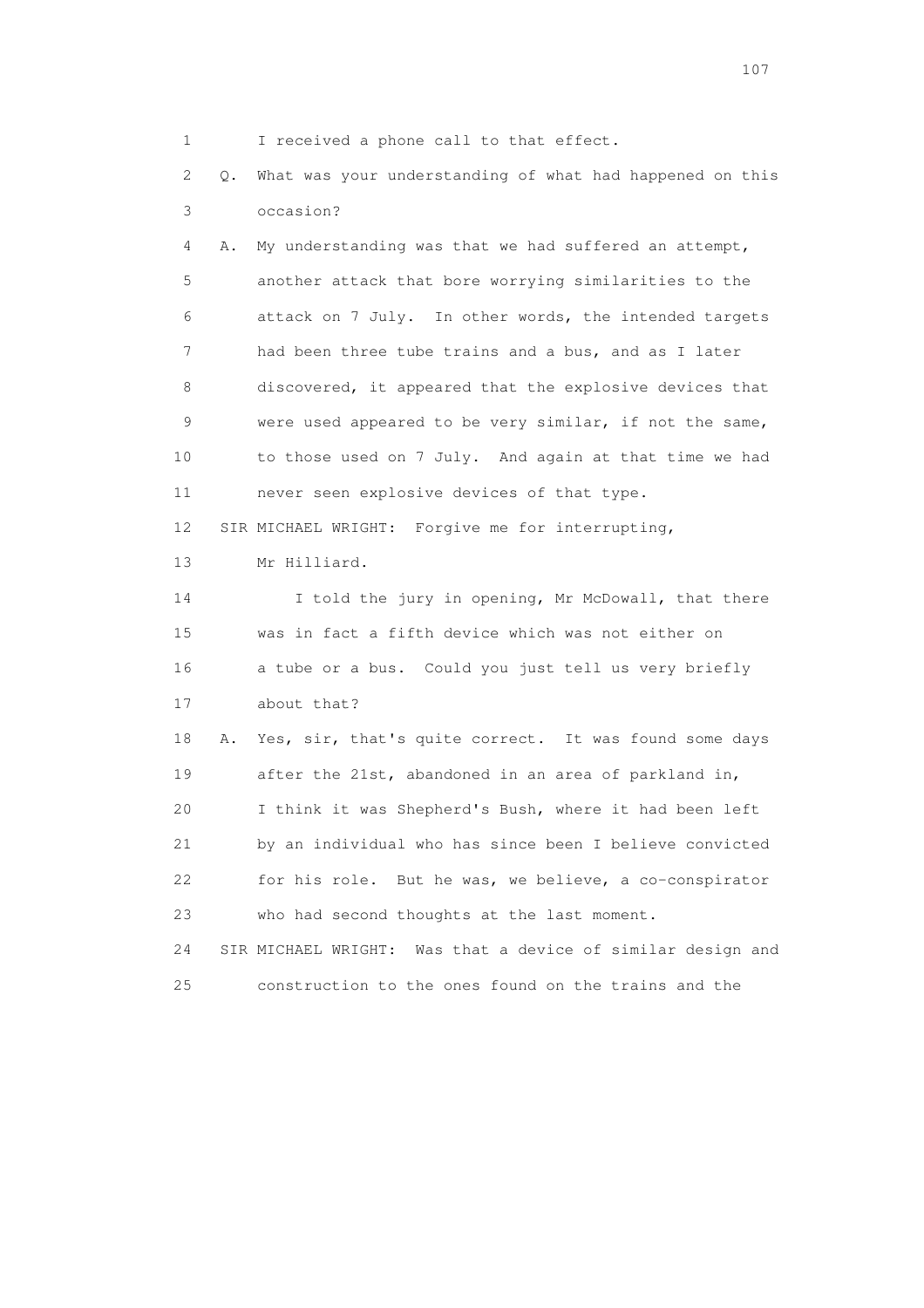1 bus?

| 2  | Α.        | Yes, sir, but we were not aware of it on the 21st, we       |
|----|-----------|-------------------------------------------------------------|
| 3  |           | only found it a day or so later, I believe.                 |
| 4  |           | SIR MICHAEL WRIGHT: Thank you, I understand.                |
| 5  |           | MR HILLIARD: You spoke of worrying similarities between the |
| 6  |           | two events. Just so we can follow that through a bit.       |
| 7  |           | Obviously the events of 21 July are way beyond worrying     |
| 8  |           | in themselves. Can you just help us, the fact that          |
| 9  |           | there might be a connection between the two of them,        |
| 10 |           | what was the specific worry there, if it's not obvious?     |
| 11 | Α.        | We were obviously extremely concerned after the             |
| 12 |           | attempted attack on the 21st that this may not be the       |
| 13 |           | only other cell that was intending to attack us in this     |
| 14 |           | form and frankly at that point we had no knowledge at       |
| 15 |           | all of how many terrorists were intending to use this       |
| 16 |           | method of attack or over what time period. That was the     |
| 17 |           | specific further anxiety, if I can put it that way, that    |
| 18 |           | came to us on the 21st.                                     |
| 19 | Q.        | Right. I don't know whether you can remember                |
| 20 |           | approximately or whether if you look at any of your         |
| 21 |           | documents it will help, but do you know what time you       |
| 22 |           | got to New Scotland Yard on 21st?                           |
| 23 | Α.        | May I just refer to my statement, please?                   |
| 24 | $\circ$ . | Of course. Paragraph 5 may help you.                        |
| 25 | Α.        | I arrived -- it doesn't actually state the time,<br>Yes.    |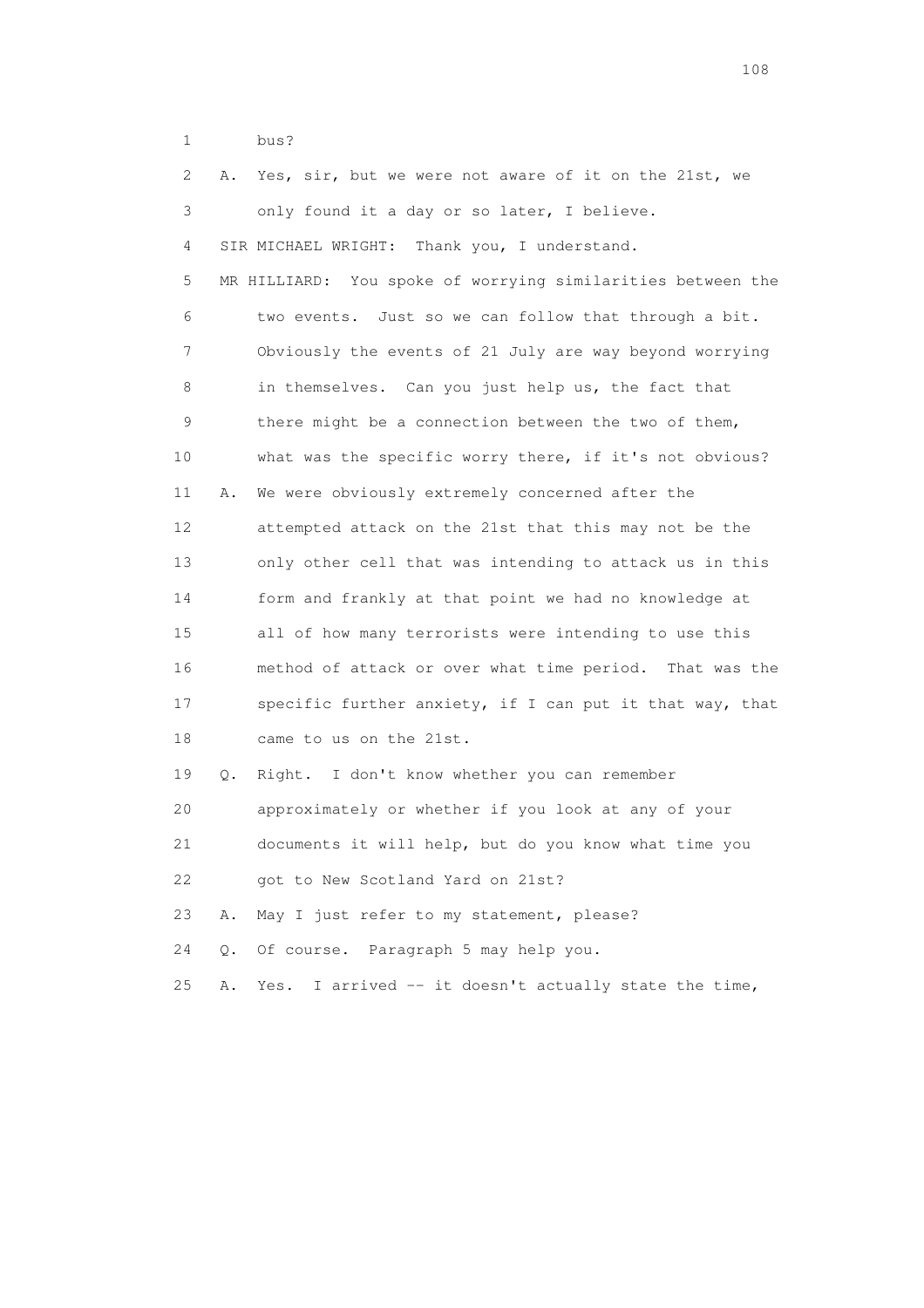1 I don't recollect, but I immediately set about drawing 2 together those that had the facts as we knew them to 3 hand, in order to try to make some sense and give some 4 direction to this new further investigation. To that 5 end, I was joined by a number of fellow senior officers 6 from the anti-terrorist branch, SO13, in the conference 7 room here, and at about 3 o'clock in the afternoon, 8 I went to brief on, to give a briefing of what I was 9 then aware of, to my boss, the Assistant Commissioner of 10 Specialist Operations.

 11 At 3.35 in the afternoon, I then joined a video 12 conference between senior officers from SO13 or the 13 anti-terrorist branch, and the senior investigating 14 officer, Detective Superintendent Richard Gething, who 15 is a Metropolitan Police officer who I had left in 16 Leeds, together with other officers from the West 17 Yorkshire Police, and we then, during the course of the 18 conference, discussed the events of the day and reviewed 19 whether we thought there were any linkages to the 20 earlier attacks and whether we may have missed some, 21 whether we needed to re-examine things we had already 22 discovered as a result of the 14 days of investigation, 23 and whether there were any additional lines of inquiry 24 that we should be pursuing.

25 Q. So that's an example of how, amongst other things, one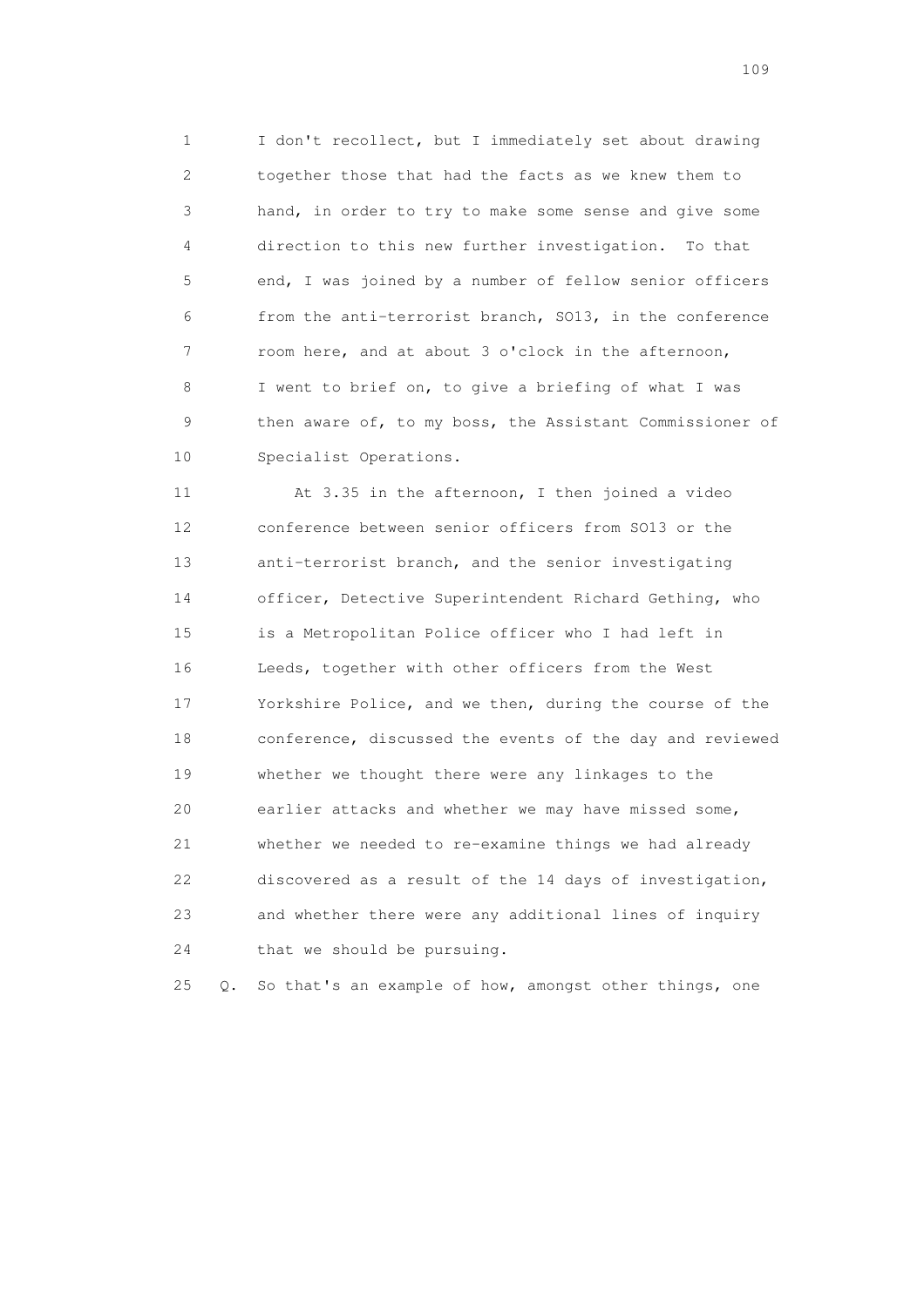1 of the things you are considering is the topic you have 2 told us about, is this question of was there a linkage 3 between the two events, is the same team or members of 4 the same team around what was going on, involved in the 5 second incident?

 6 A. That is correct. That's quite so. And in addition, we 7 had become concerned that one of the sites of one of the 8 attacks on the 21st at the Oval may have had an aspect 9 to it of chemical, biological, radiological or nuclear 10 threat, what's known as CBRN threat, and that arose 11 because of an early report that there was some 12 suspicious readings being emitted or being received at 13 that scene. And there was also -- there were a number 14 of other things going on, but I have recorded one in 15 particular about possible suspect being sighted at 16 University College Hospital, and that in itself then led 17 to a fairly large scale police deployment to surround 18 and search the hospital.

 19 Q. We heard a little bit from the Coroner in his opening 20 and we will hear in due course from witnesses about 21 Gold, Silver, and Bronze levels of authority or 22 leadership, however one wants to put it. Are you 23 familiar with the topic?

24 A. Yes, sir.

25 Q. In respect of these events, did you have any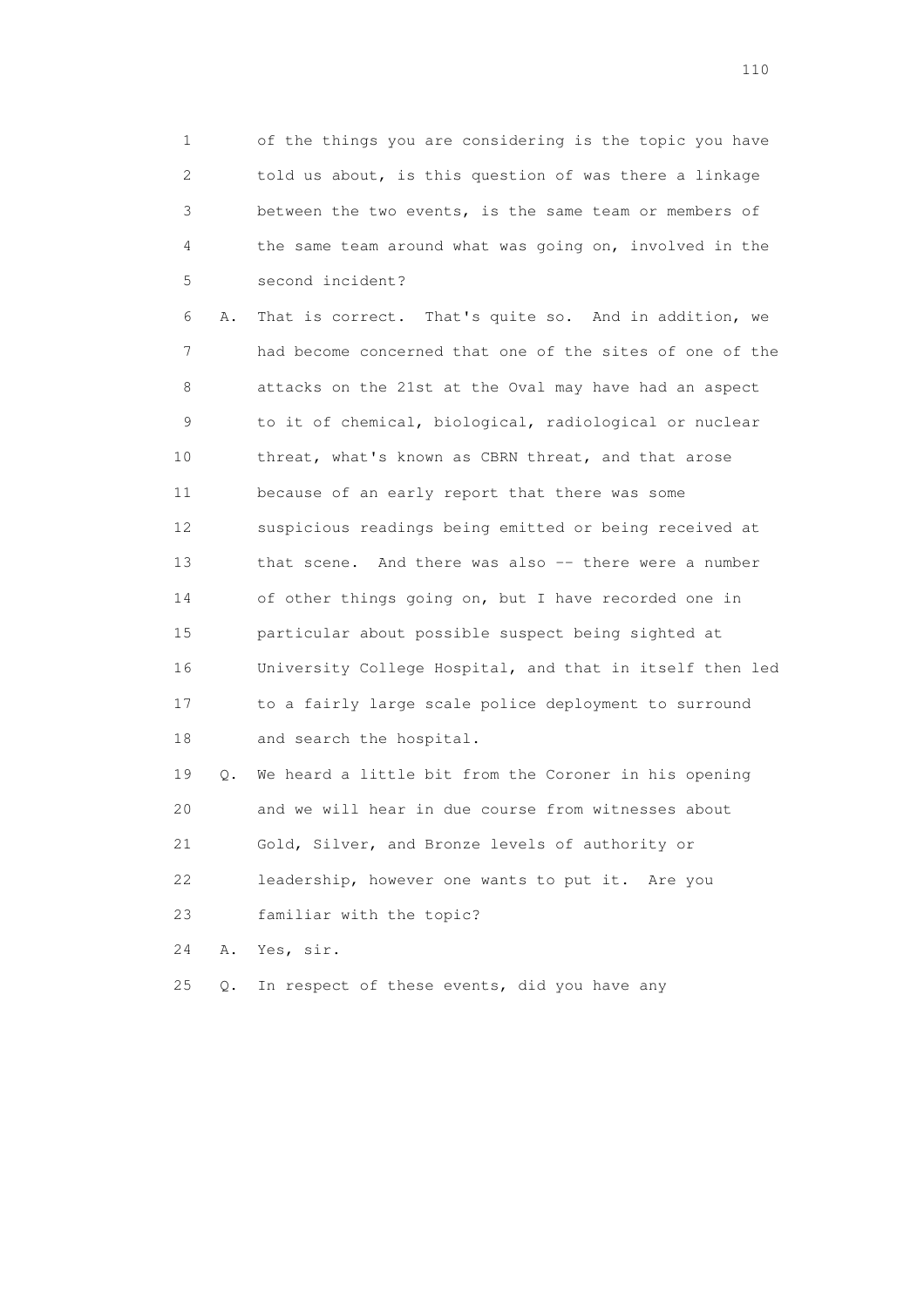1 responsibility on a Gold, Silver or Bronze level? 2 A. Yes. I became Gold for the investigation into the 3 attacks on the 21st. I was already Gold for the attacks 4 on the 7 July because Deputy Assistant Commissioner 5 Clarke had left for his annual leave. I think it was on 6 the 21st. So I had that role. Would it help if I tried 7 to describe the roles more fully? 8 Q. Yes. Could you do this for us, just first of all, and 9 if you want to go into detail so far as the 10 investigation into events on the 21st is concerned, then 11 by all means do so. 12 But could you just start, Mr McDowall, with Gold, 13 Silver, Bronze, just in principle how you would describe 14 those levels? 15 A. Yes. The Gold role is really setting a direction, 16 a strategy, it's the responsibility of that individual 17 to establish what in broad terms we are seeking to 18 achieve, and that can take the form -- well, according 19 to who the Gold is, that can be an extremely detailed or 20 it can be an extremely brief strategy. I have known it, 21 in a former incarnation for a football Gold, for 22 example, there is a Gold whenever there is a large 23 football match, for example, to simply set a strategy 24 that two sets of fans be kept apart before, during and 25 after the match.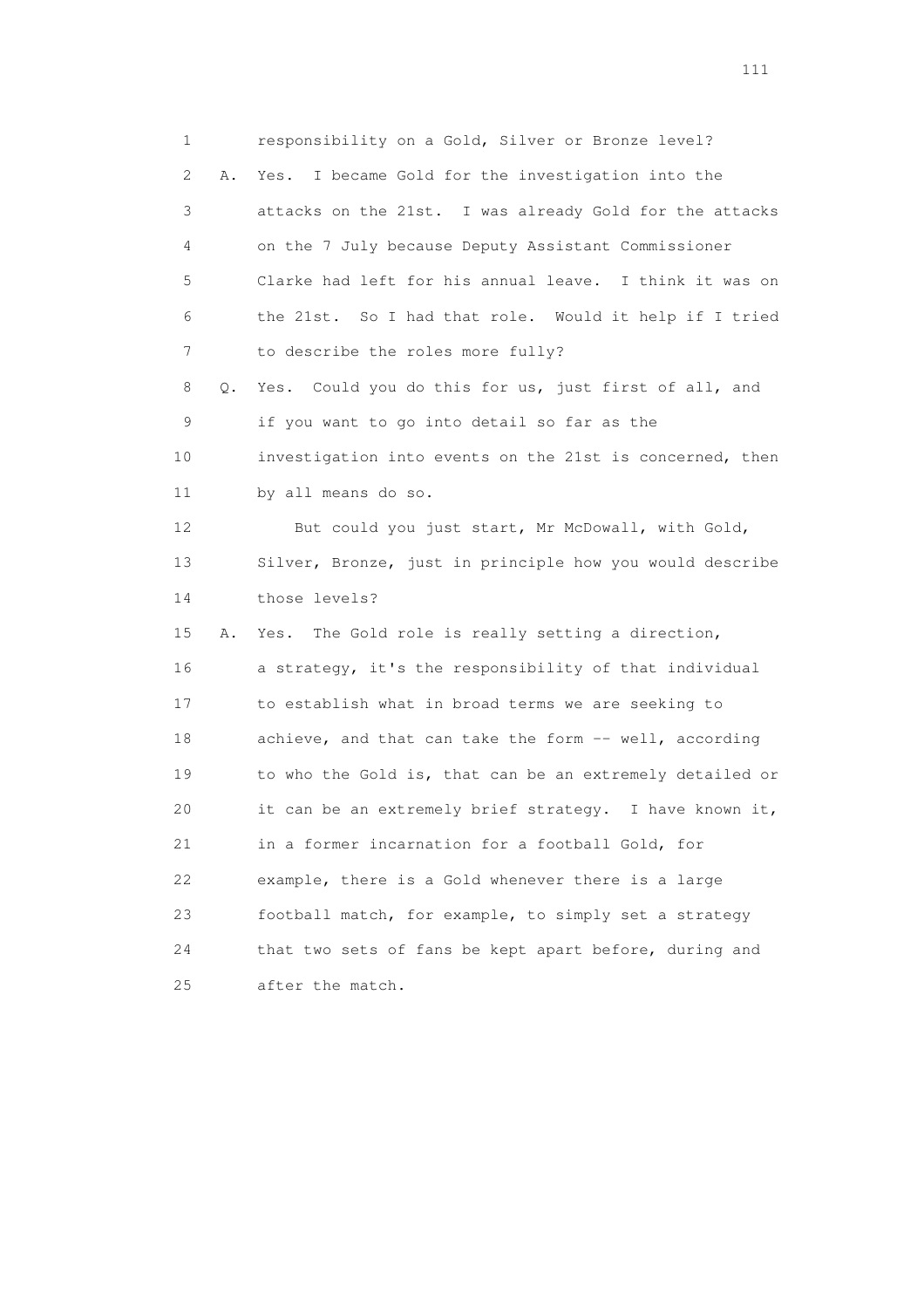1 The role of Silver is more concerned with the 2 tactics, the implementation of the Gold strategy. 3 The role of Bronze is generally to be in charge of 4 an aspect of an operation, so it may be that there is -- 5 again just using the football analogy, there may be 6 a Bronze for the away supporters, and another one for 7 the home support, another one for outside the ground and 8 so on. 9 In the circumstances pertaining to the 21 and 10 22 July, there were a number of Silvers concerned, and 11 there may also -- I hope this clarifies rather than 12 confuses -- there is a requirement when there is 13 a firearms operation for a Silver firearms to be 14 deployed with the firearms teams. 15 But effectively that might be construed as a Bronze 16 role. So there is a degree of flexibility and 17 interchangeability between the appellations, if that 18 assists rather than confuses. 19 Q. So if we have it clear, Gold will be setting what the 20 direction is or the aim or strategy it might be called; 21 Silver you have explained how to implement that? 22 A. Yes. 23 Q. Or tactics, as that's sometimes called; and then Bronze, 24 as it were, at ground floor level, could be in charge of 25 one particular aspect of the tactics?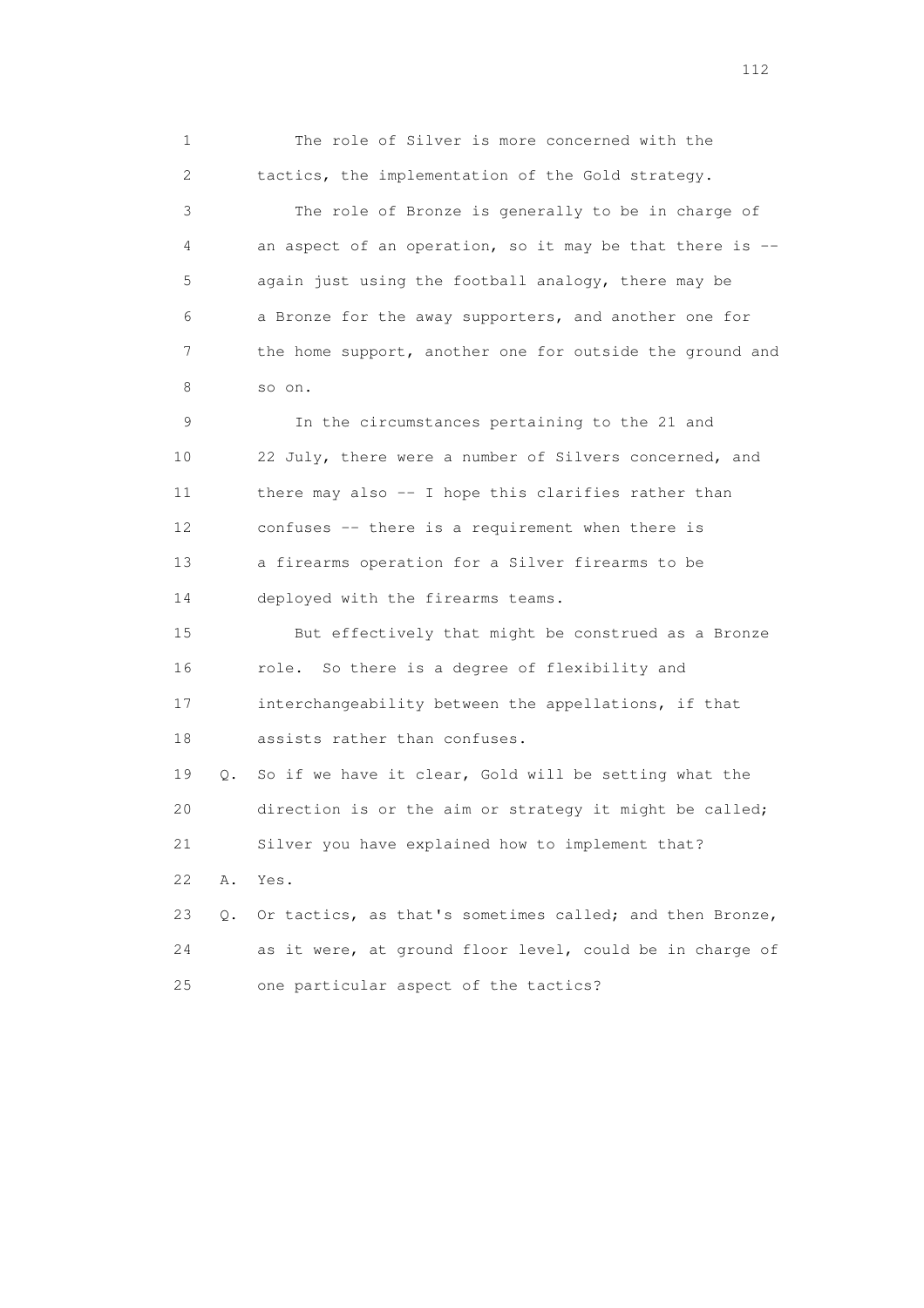1 A. Yes, that's correct.

2 Q. Is that roughly it?

3 A. Yes.

4 Q. Thank you.

 5 So you were Gold for the investigation into the 21/7 6 bombings?

7 A. Yes.

 8 Q. Right, or attempted bombings, I should say. Thank you. 9 We looked this morning in a different context at 10 some CCTV film, but it was principally to do with 11 Mr de Menezes's journey from Scotia Road to Stockwell 12 tube, and then what we could see of events there on such 13 CCTV film as there was; all right?

14 A. Yes.

 15 Q. On the 21st, were you, as Gold, concerned at all with 16 the question of retrieval of CCTV film insofar as it 17 might help identify those who had been responsible? 18 A. Yes. That was one of the priority lines for us, lines 19 of enquiries, to seize and capture whatever 20 closed-circuit television there was available to us, 21 primarily and obviously for purposes of trying to 22 identify who was responsible. 23 Q. Can you just give us an idea: how does the process go

 24 for getting hold of it? Do you as Gold say: I think 25 this is a good idea, we must get hold of it, and pass it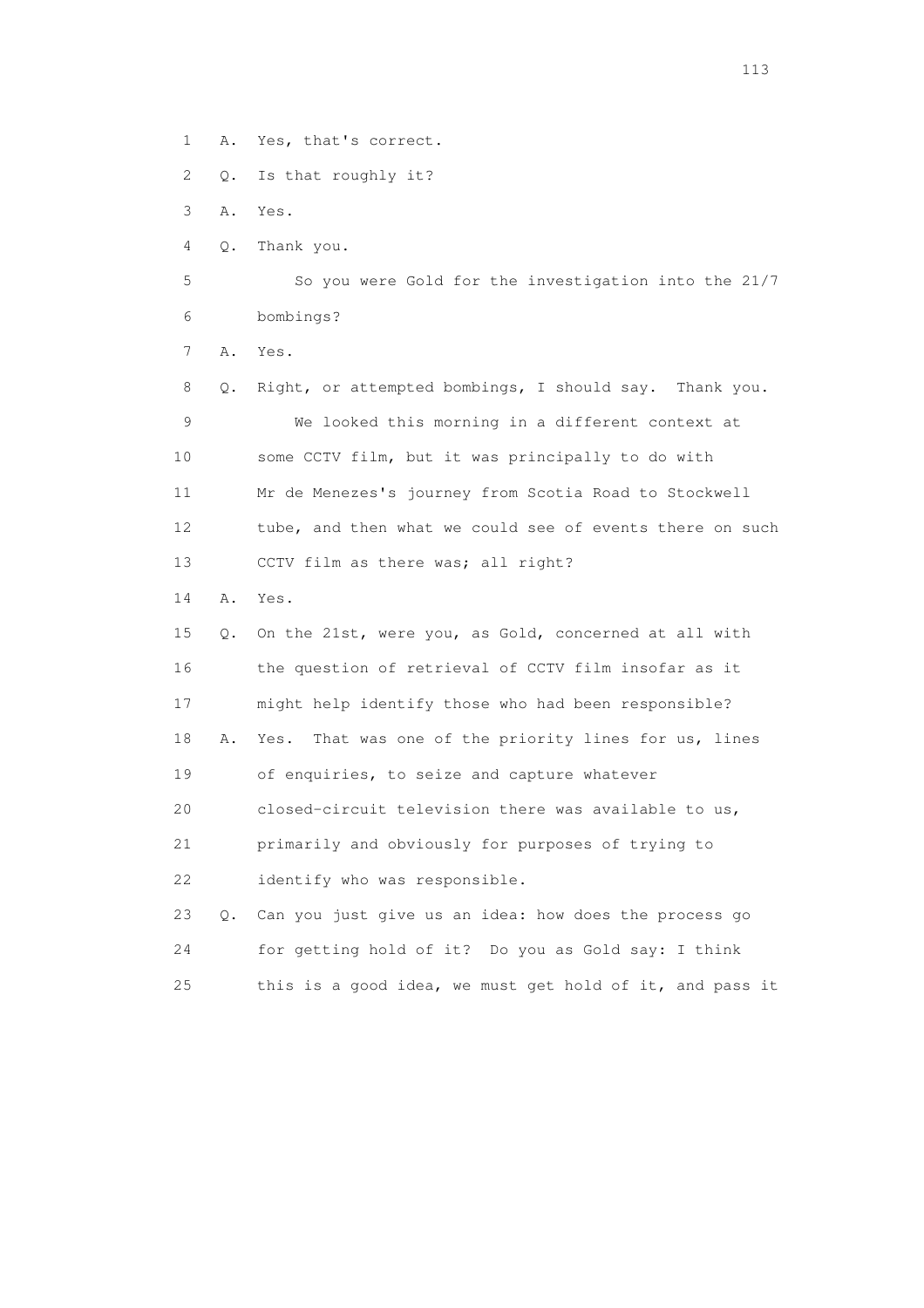1 down the chain; how does it work?

 2 A. We -- as I have said, I think, we convened a conference 3 as soon as I got back to London, with all of the senior 4 managers from the anti-terrorist branch present, and 5 an SIO, a Senior Investigating Officer, was appointed 6 for the attack, the events of the 21st, and we discussed 7 what our priorities would be.

 8 We had found unusually that on 7 July, in the 9 aftermath of 7 July, that we convened a management 10 structure that allowed all of the senior managers, that 11 is Detective Superintendents, and Detective Chief 12 Inspectors, primarily, to have a role, a part to play, 13 supporting a lead Senior Investigating Officer, almost 14 a first among equals.

 15 We adopted a very similar approach on 21st and 22nd, 16 and the Senior Investigating Officer, the initial Senior 17 Investigating Officer I believe was an individual by the 18 name of John Prunty for the events of the 21st, and 19 among the priorities raised at that meeting was the 20 seizure of CCTV footage, and he then took that forward. 21 So he would have deputed a Detective Inspector to go and 22 arrange for that.

 23 In fact, I think we had formed a team specifically 24 and solely after 7 July to deal with CCTV issues, and 25 from recollection, I believe that they were tasked with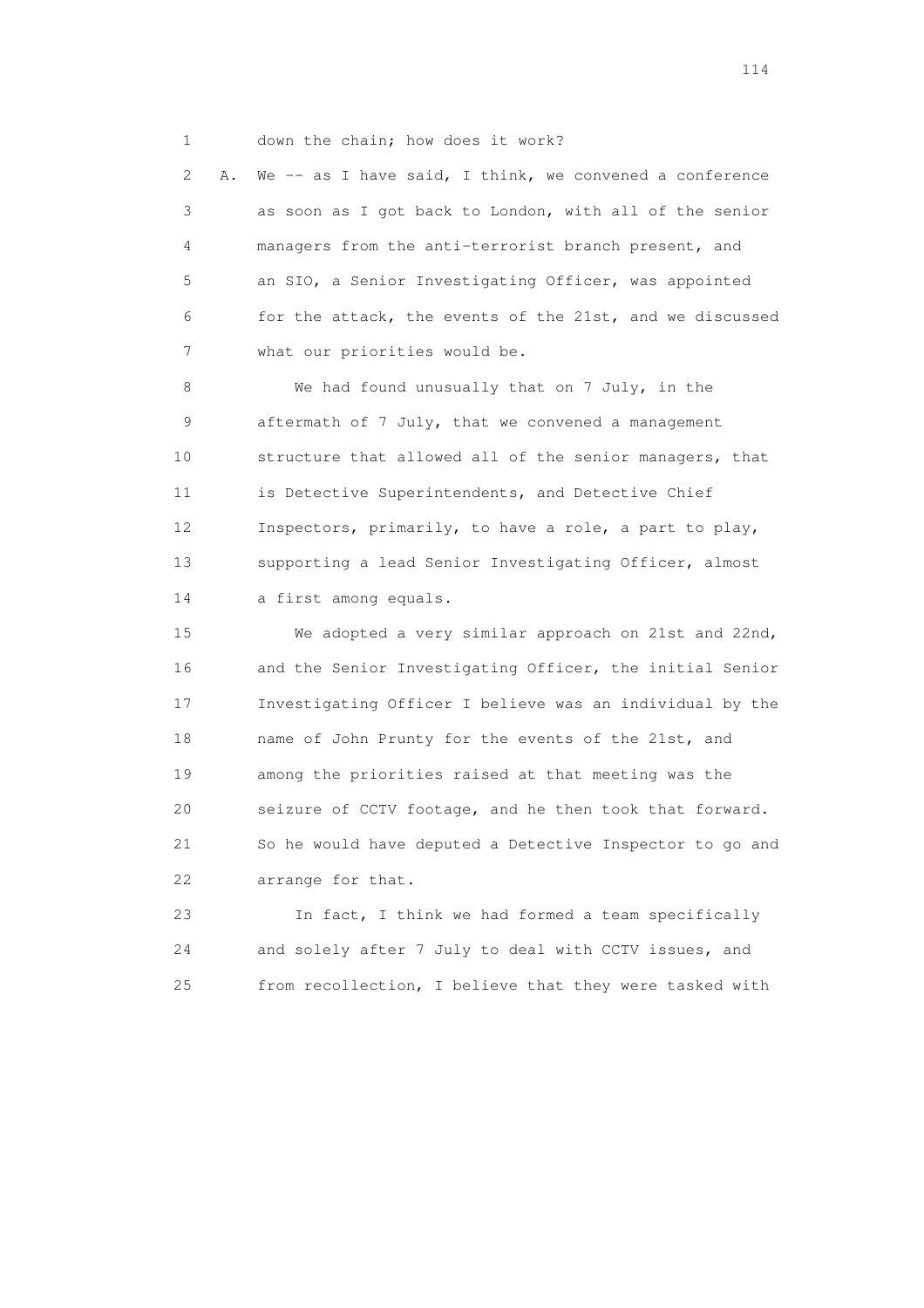1 that.

| $\mathbf{2}^{\mathsf{I}}$ | We also called upon support from detectives                   |
|---------------------------|---------------------------------------------------------------|
| 3                         | elsewhere in the Metropolitan Police, something like 100      |
| 4                         | I believe that I briefed on the evening of the 21st, and      |
| 5                         | many of those were deputed to -- we obviously organised       |
| 6                         | them into teams to go and collect or seize whatever CCTV      |
| 7                         | footage we could.                                             |
| 8                         | I am sure it's obvious, but one of the priority tasks<br>О.   |
| 9                         | then is to try to get the best pictures you can, if           |
| 10                        | possible, of those who were responsible for trying to         |
| 11                        | set these bombs off, for obvious reasons so far as            |
| 12                        | catching them is concerned?                                   |
| 13                        | That's correct, sir, yes.<br>Α.                               |
| 14                        | MR HILLIARD: Sir, I am mindful of the time, I don't know      |
| 15                        | whether we will have a break or whether the LiveNote          |
| 16                        | recording or you would like a break?                          |
| 17                        | SIR MICHAEL WRIGHT: How are you getting on, Mr McDowall?      |
| 18                        | Sir, I am fine, I don't know what time you will sit to,<br>Α. |
| 19                        | but I am happy to -- without knowing that, I am               |
| 20                        | committing myself to saying I'm happy for the moment,         |
| 21                        | sir.                                                          |
| 22                        | SIR MICHAEL WRIGHT: That's all right. There are two people    |
| 23                        | I have to worry about, you are one and the LiveNote lady      |
| 24                        | is the other.                                                 |
| 25                        | Go on for another half hour, Mr Hilliard.                     |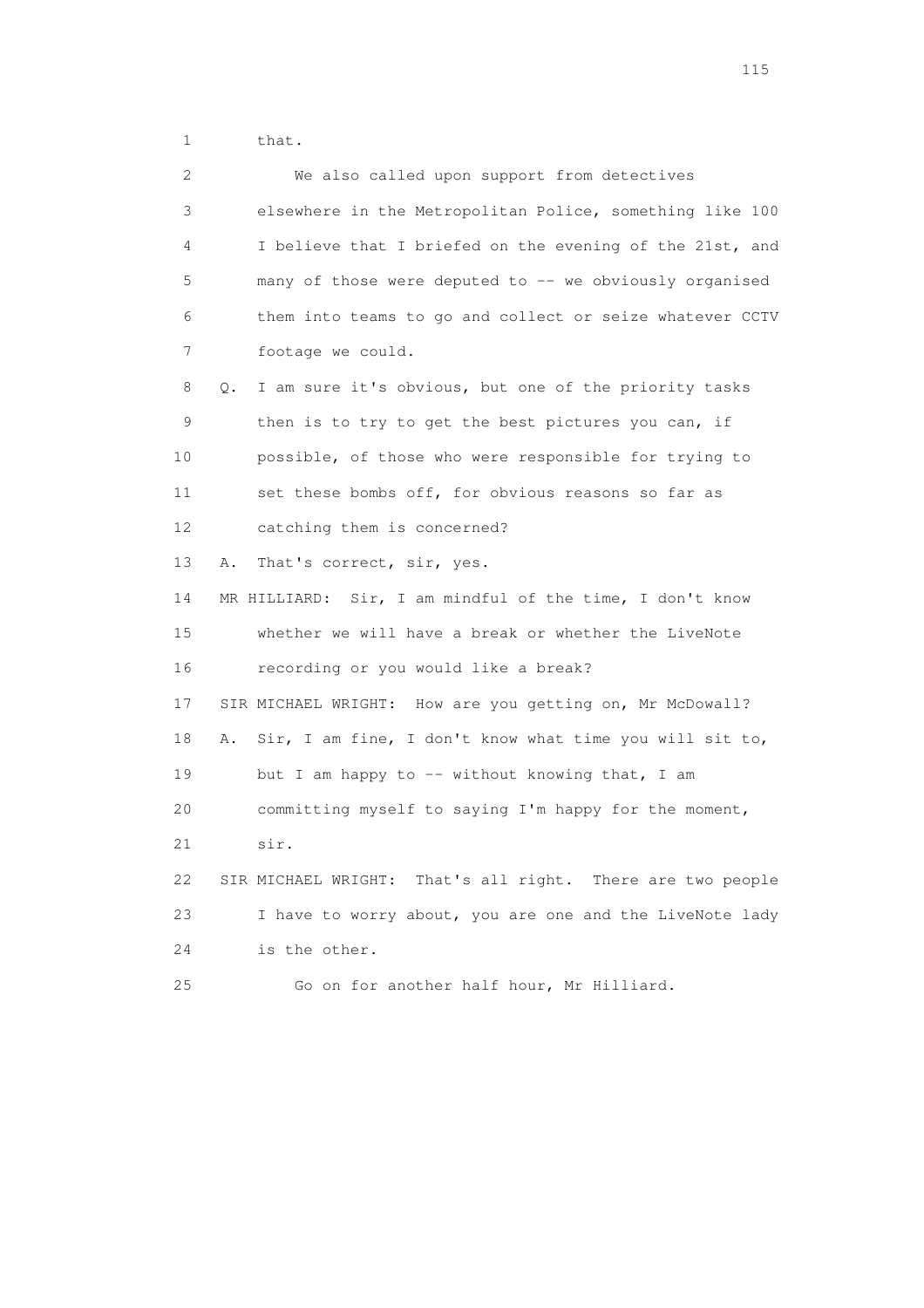1 MR HILLIARD: All right.

| $\overline{2}$ | So far as the bombs themselves were concerned on           |
|----------------|------------------------------------------------------------|
| 3              | 21st, had you or did you receive information about         |
| 4              | whether or not those devices were viable by which I mean   |
| 5              | did they actually have the potential ever to go off?<br>Do |
| 6              | you follow what I am asking?                               |
| 7<br>Α.        | Yes. We did discuss this. This I think came up in          |
| 8              | a meeting at 5.15 that afternoon, again in the             |
| $\mathsf 9$    | conference room at the anti-terrorist branch, where        |
| 10             | explosives officers, and these are individuals employed    |
| 11             | by the Metropolitan Police Service, specifically for       |
| 12             | their skills in dealing with explosive devices, suspect    |
| 13             | packages and so on, all of whom have currently at least    |
| 14             | significant experience of theatres of military activity.   |
| 15             | They were briefing the command in detail following their   |
| 16             | arrival back from the scenes that they had been deployed   |
| 17             | to.                                                        |
| 18             | The messages and the opinion provided was that the         |
| 19             | attacks had involved viable explosive devices, but they    |

20 were not at that point able to say with certainty why

21 they had not detonated. A 90 per cent assessment was

22 given that they were peroxide-based explosives on the

24 obviously this further raised fears of a link to the

23 basis of burns tests that were carried out, and

25 7 July.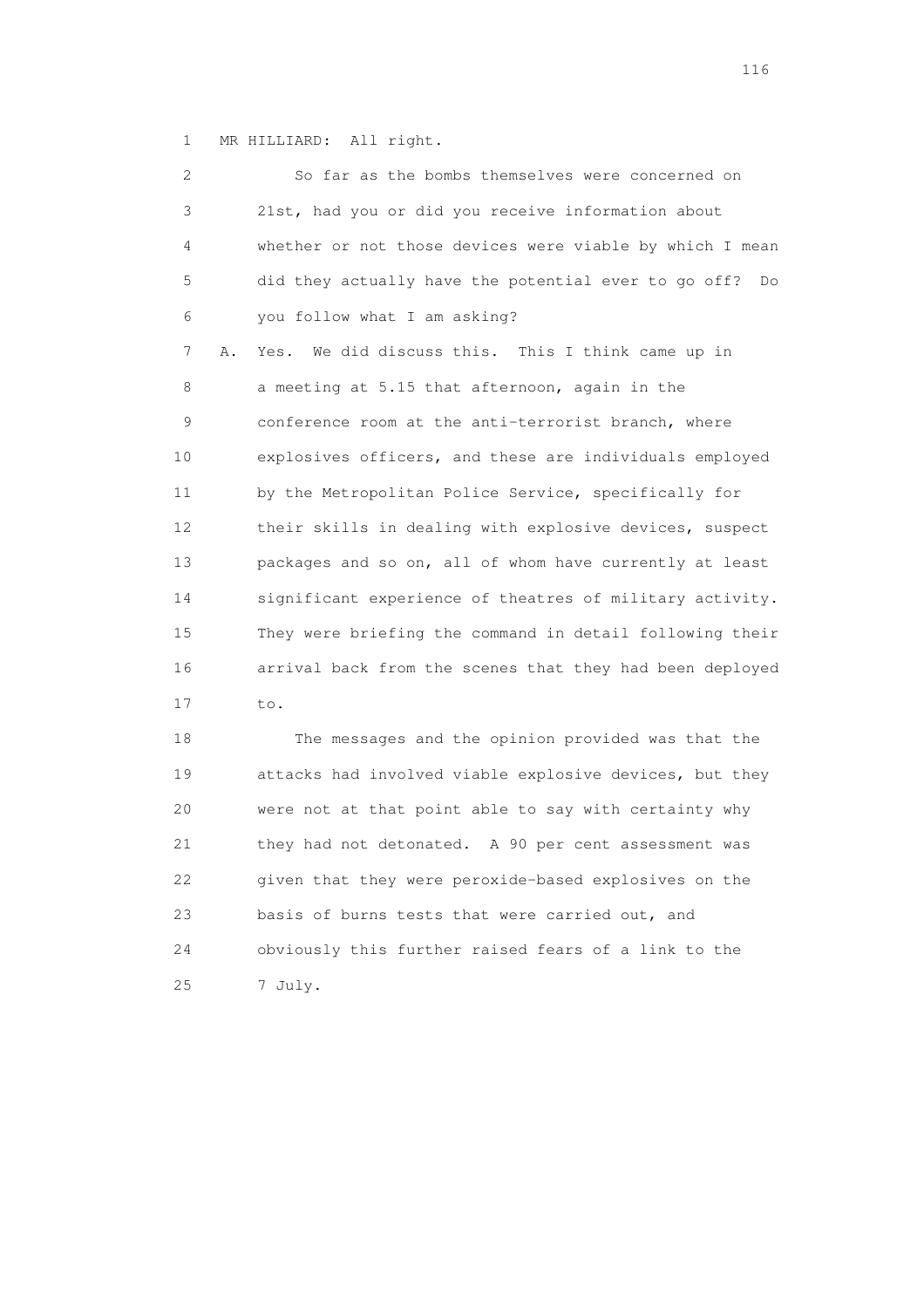1 Q. Just explain why, because?

 2 A. Sorry, because the 7 July had involved peroxide-based 3 explosive.

4 Q. Right.

 5 A. As we know, on that occasion, an extreme viability. 6 The booster charge also contained peroxide-based 7 explosives and the booster had, on these occasions, on 8 the 21st, detonated very effectively. This was felt to 9 be clearly either a home produced triacetone triperoxide 10 known as TATP, or a hexamethylene triperoxide, HMTD, 11 both extremely, extremely dangerous and volatile 12 explosives. In the bomb factory in Leeds that was 13 discovered, we found TATP literally sprayed around the 14 premises and on the floor. If I can say that that 15 explosive will detonate if trodden on, for example, so 16 again the use of a peroxide-based, it's a reduction of 17 peroxides to produce these two explosives, that again 18 seems to link possibly anyway the two attacks.

 19 Linkage was also discussed with devices that had 20 been discovered in the boot of a car left at Luton 21 station by one of the 7/7 bombers. In that, objects 22 that I can best describe possibly as being almost like 23 hand grenades, almost capable of instant detonation once 24 lit had been left in the vehicle, aside from the loaded 25 firearm. And shrapnel has also been found in the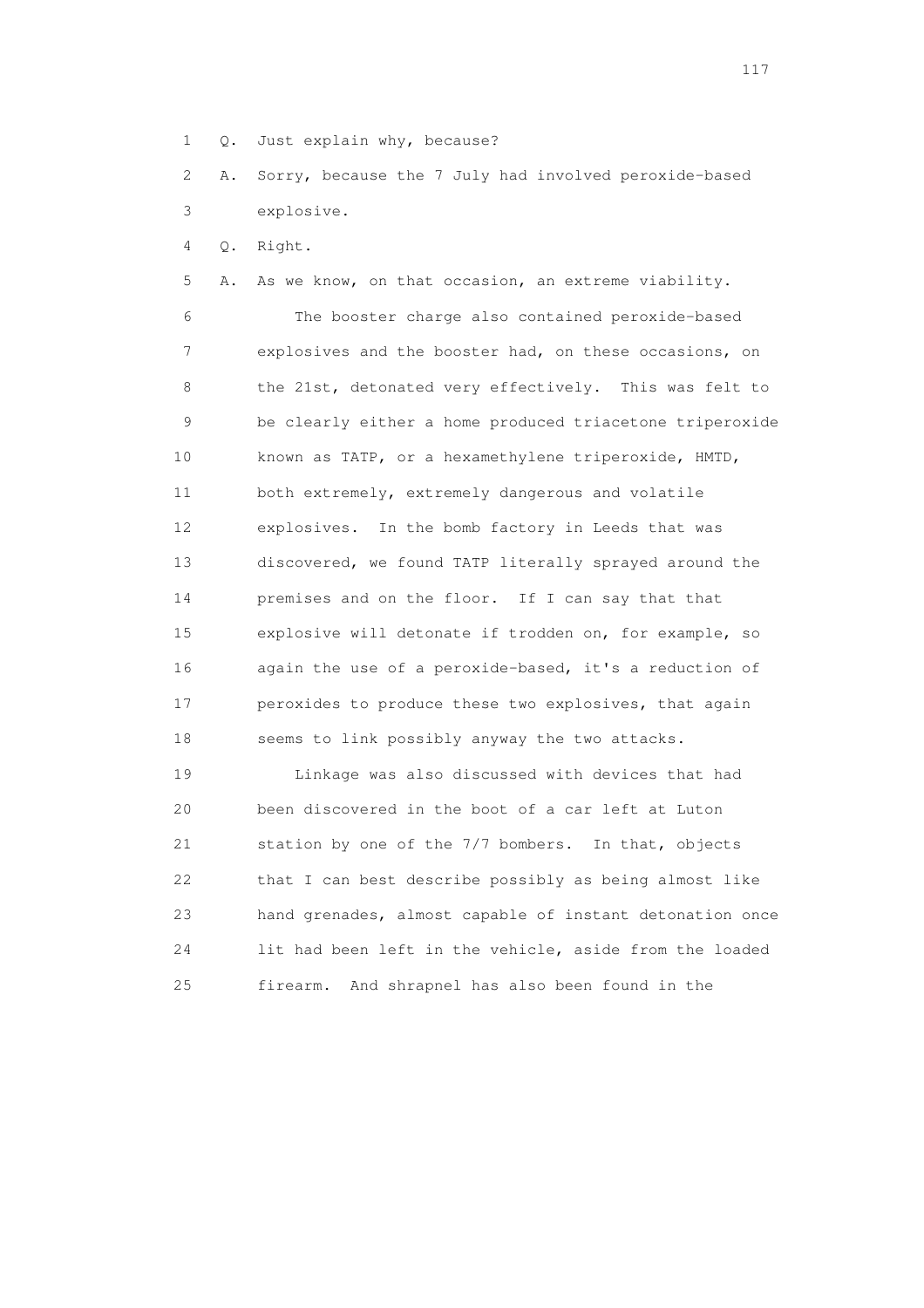1 vehicle.

| 2  |           | So it was felt that the devices that had been           |
|----|-----------|---------------------------------------------------------|
| 3  |           | recovered on the 21st would probably have been viable   |
| 4  |           | with a larger boosting element.                         |
| 5  | Q.        | Right. Then I want to go on, please, to a meeting that  |
| 6  |           | I think you chaired that took place at 6.15, and if it  |
| 7  |           | helps it's paragraph 16 in your statement, if you have  |
| 8  |           | that all right.                                         |
| 9  | Α.        | Yes, thank you, sir.                                    |
| 10 | О.        | Briefly, who was at that meeting?                       |
| 11 | Α.        | It was a full meeting with the SO13 command team and    |
| 12 |           | it's also --                                            |
| 13 | $\circ$ . | So that's the anti-terrorist command team?              |
| 14 | Α.        | Yes, sir, I apologise.                                  |
| 15 | Q.        | No, no.                                                 |
| 16 | Α.        | And also SO12, Special Branch officers, together with   |
| 17 |           | again West Yorkshire officers via a videolink, and      |
| 18 |           | I believe at that time -- no, that's a later meeting.   |
| 19 |           | I was going to say I believe there were representatives |
| 20 |           | from other agencies present but they came later that    |
| 21 |           | evening.                                                |
| 22 |           | Q. All right. With those who were there at the 6.15     |
| 23 |           | meeting, did you discuss what your priority tasks were? |
| 24 | Α.        | Yes, we did. We discussed those, which included         |
| 25 |           | obviously ensuring that the scenes were being exploited |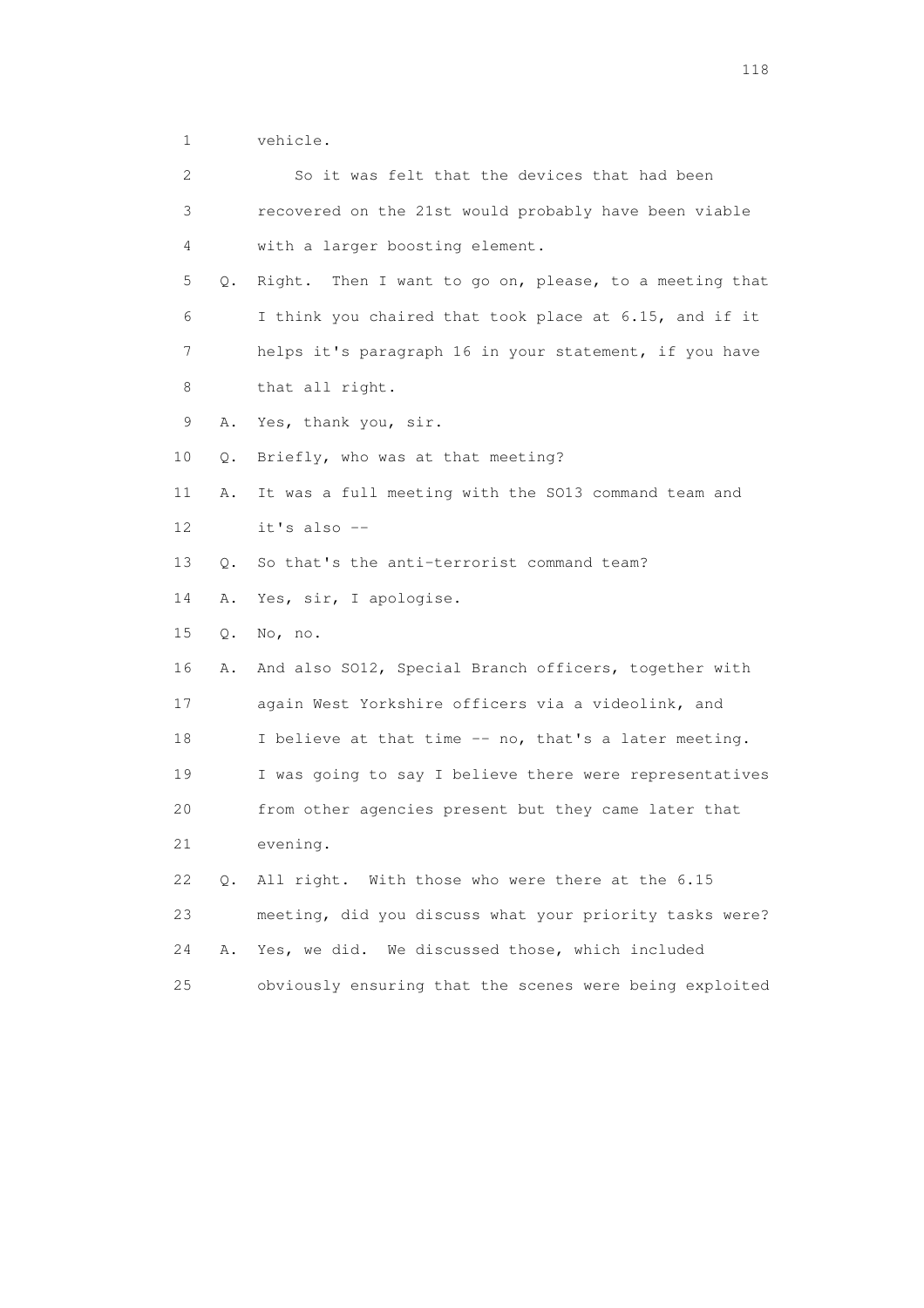1 as fully as possible and perhaps I should explain what 2 I mean by that. As a result of the highly methodical 3 and quite unusual method of examining scenes that has 4 been used by this branch or this command for many years, 5 it is a sort of fingertip approach to gathering minute 6 quantities of trace evidence. We wanted to ensure that 7 that process was being adopted and that process was the 8 process that had led us to the first clues after the 9 attacks on the 7th.

 10 We also wanted to make sure that we were seeking 11 witnesses as quickly as we could, and as widely as we 12 could, and that the operations room had been set up to 13 co-ordinate what, by virtue of the fact that this was 14 a failed attack, we now regarded as a manhunt.

 15 Q. Can I get you to pause there. I am going to look at 16 other priorities in a moment, but you say that one of 17 them was to make sure that the operations room had been 18 set up to co-ordinate a manhunt. Was that an operations 19 room that was going to be set up at New Scotland Yard? 20 A. Yes, it was, sir, yes.

 21 Q. And was an appropriate, in your view, operations room 22 selected?

 23 A. Yes. I decided that we would use the operations room 24 housed within Special Branch as it then was on the 16th 25 floor of New Scotland Yard. There were some alternative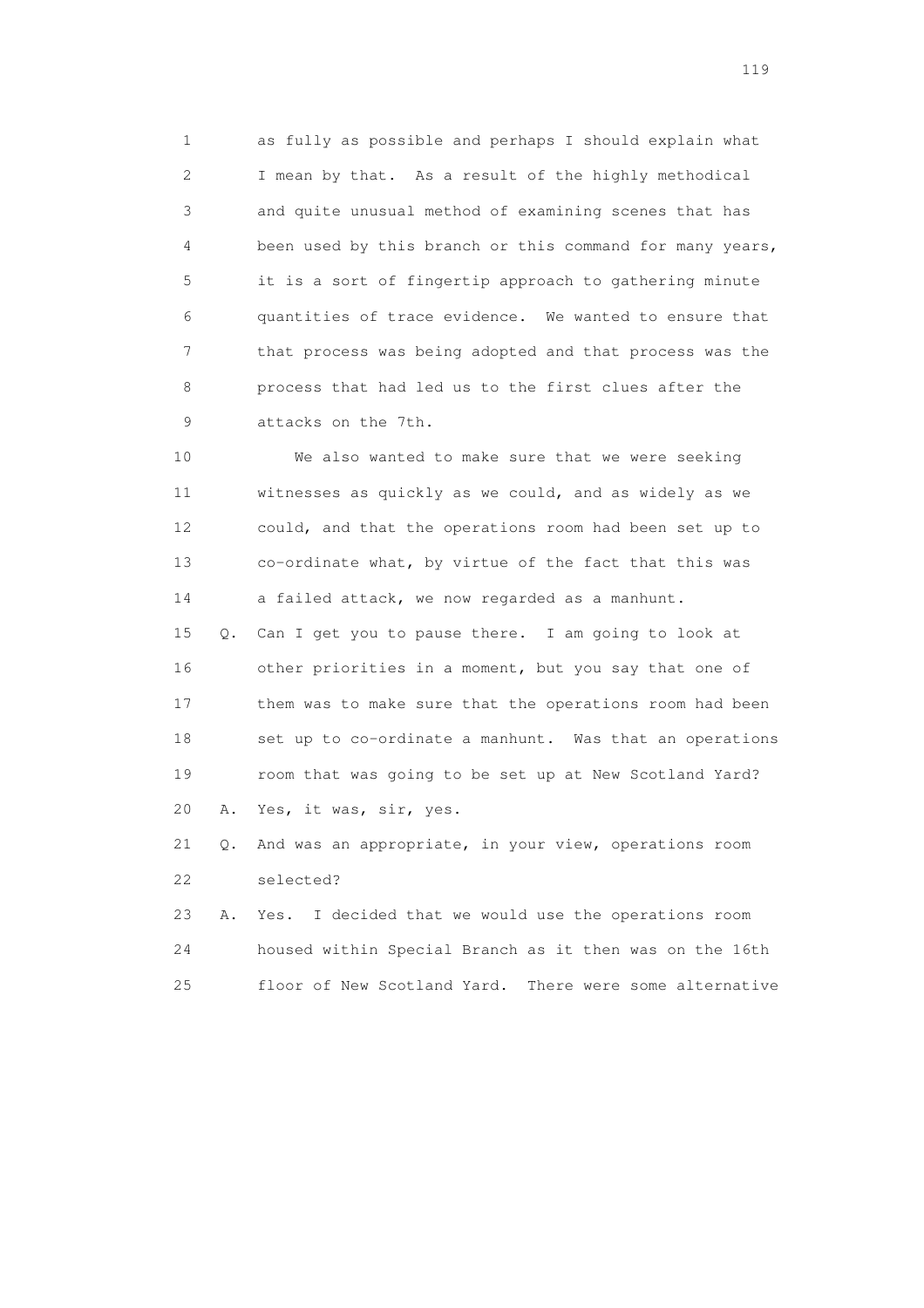1 venues that could have been used, but I weighed the 2 potential benefit of using those other locations. There 3 are two locations that are within the public order 4 world, and both of those for a variety of reasons, size, 5 interoperability and linkage to other agencies, and the 6 communications facilities they have, were not felt, 7 I didn't feel, to be at all suitable. 8 Q. Pause a minute. When you say in the public order world, 9 do you mean, suppose for example there was a large 10 demonstration or something of that sort in London, is 11 this the kind of room that might be used to deal with 12 an incident like that? 13 A. Yes, that's correct, I believe it's known as GT, and for 14 once, the acronym defeats me, I am afraid. 15 Q. You rejected that, because you thought the 16 communications from that room to other agencies weren't 17 really what you wanted, weren't good enough? 18 A. That's correct, and the physical layout as well, and the 19 location would not have been ideal. 20 Q. All right. So that's one that you rejected. We don't 21 need a lot of detail, but did you say there was another 22 that you rejected as well? 23 A. Yes, there was -- there is a control room known as 24 Central 3000, C3000, which is a room that is used by 25 Specialist Operations as then was, it's now used by the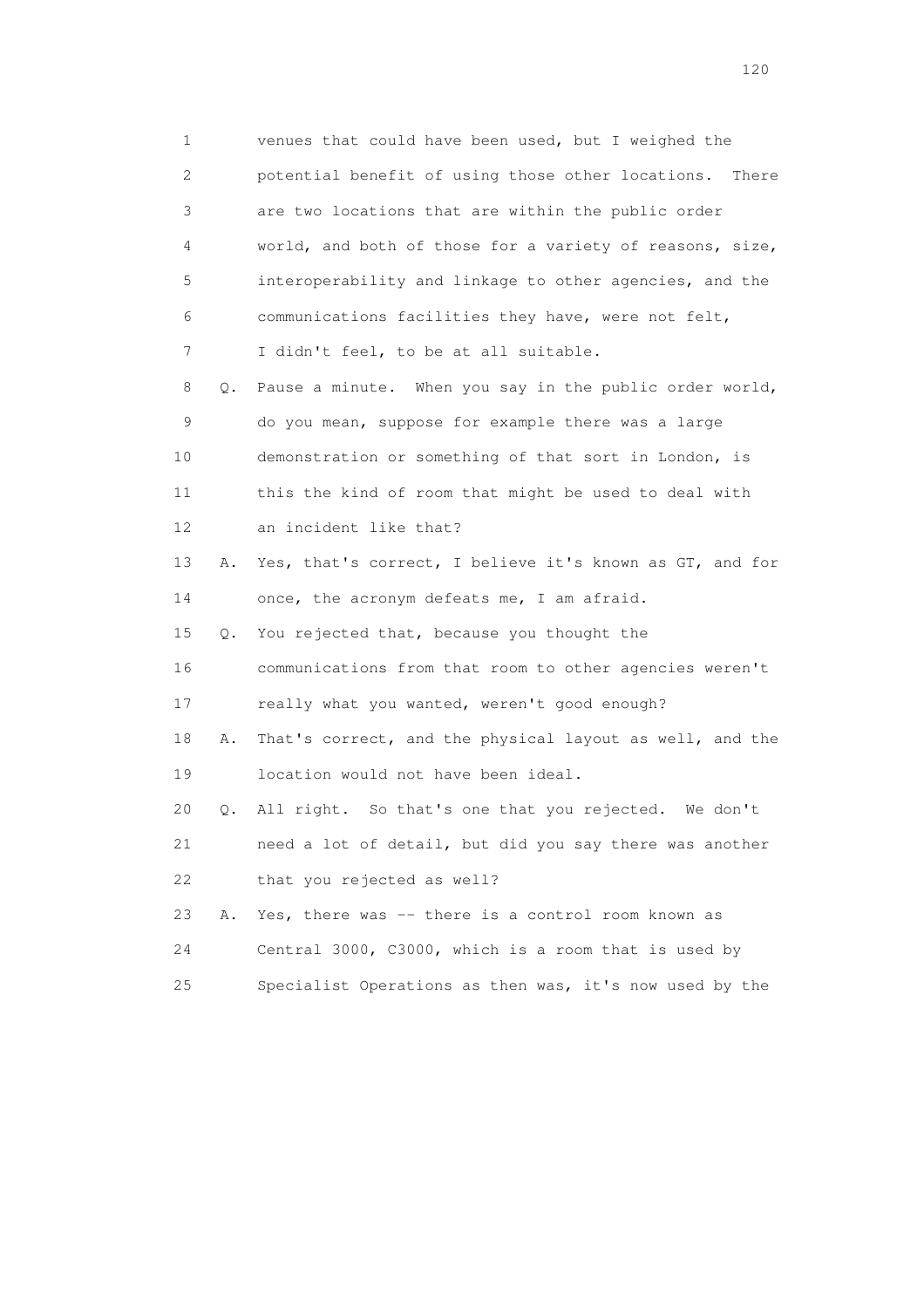1 specialist crime directorate and that is primarily used 2 to co-ordinate kidnap investigations, crimes in action. 3 I was minded to consider that alternative location, 4 but as a result of our attempt at using it for 5 an unrelated but a terrorist issue, after the 7 July, 6 where we were looking for another individual, that also 7 proved to be unsuitable.

8 I have to say that I had some considerable 9 familiarity with that room because of my previous work, 10 so on the face of it I would have been quite keen to use 11 it. When I discovered that it wasn't ideal for our use, 12 I went downstairs, it's located on the 4th floor, just 13 to satisfy myself that the reasons for its non-use were 14 valid. I was told then that again it was a problem with 15 connecting the Cougar, that is the covert radio channels 16 in sufficient quantity to it, and also that there was no 17 facility there for what is known as a forward 18 intelligence cell, which is a secure area used by the 19 security service when they are working in a partnership 20 with us.

 21 So again the physical and the technological 22 difficulties had been outlined to me, so that's why 23 I decided on the 16th floor.

 24 Q. Having enough facilities to be able to receive 25 communications from the Cougar covert radios, that was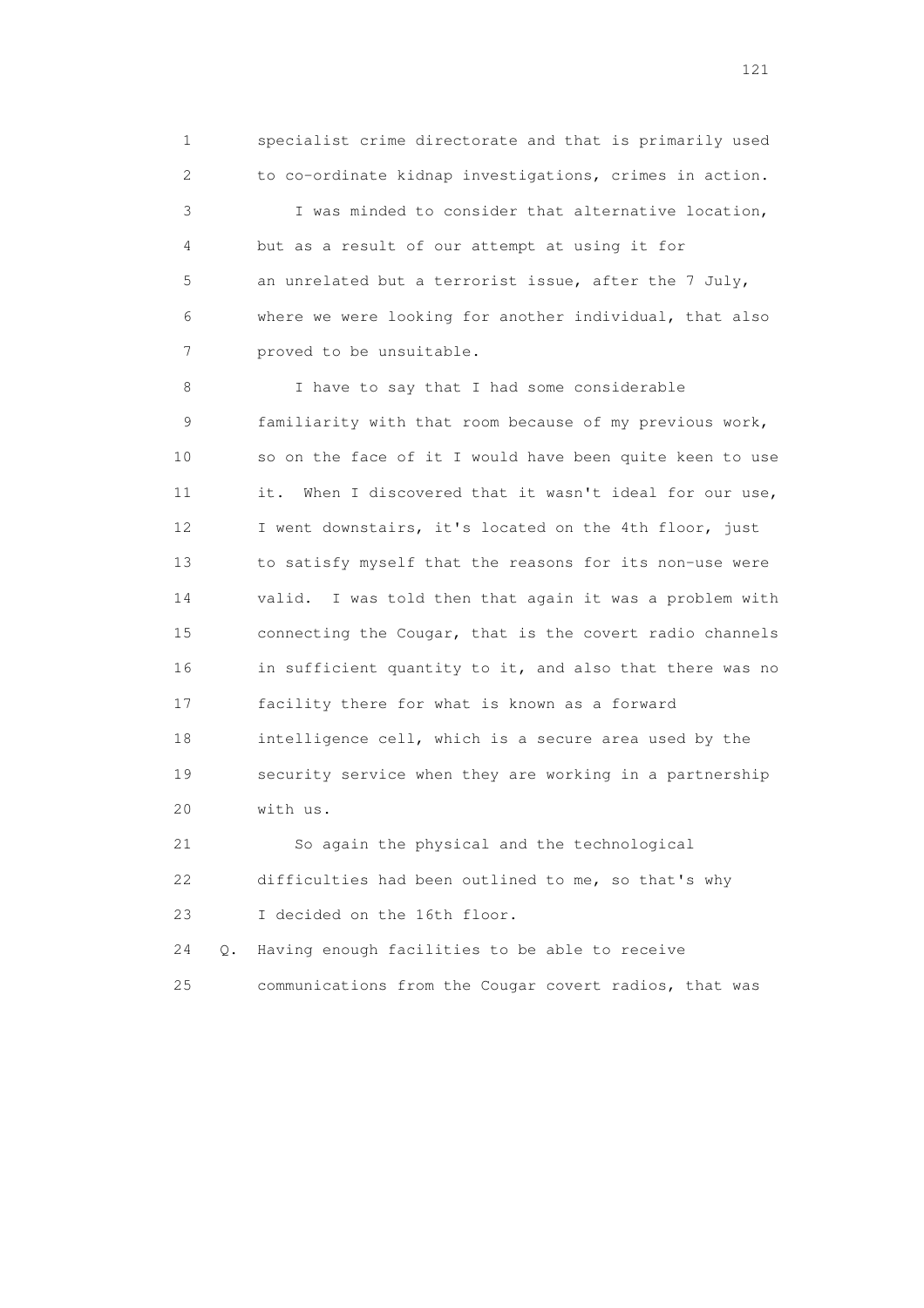1 important, is this right, because that's the system that 2 the surveillance officers use? 3 A. Yes, that's correct, sir. 4 Q. Right. Then the room that you did settle upon, if you 5 have the jury bundle there, and you turn first of all, 6 please, to behind divider 20? 7 A. Yes. 8 Q. It's not the best plan in the world but do you recognise 9 the room? 10 A. Yes, sir. 11 Q. What's that room? 12 A. That is the 16th floor operations room. 13 Q. Right. Is that the room you selected? 14 A. Yes, it is. Commonly the room which is towards the 15 right which is noted as intelligence cell -- 16 Q. Yes? 17 A. -- is the forward intelligence cell or FIC as it's 18 known, which would be used by colleagues from the 19 security service. 20 Q. So that if they are involved in an operation, as you 21 have indicated, they will have an area of their own that 22 they can go to if they want to? 23 A. Yes, it's a secure area but as you will see it has swipe 24 card access so it is connectable to the control room and 25 that clearly that is felt to be advantageous.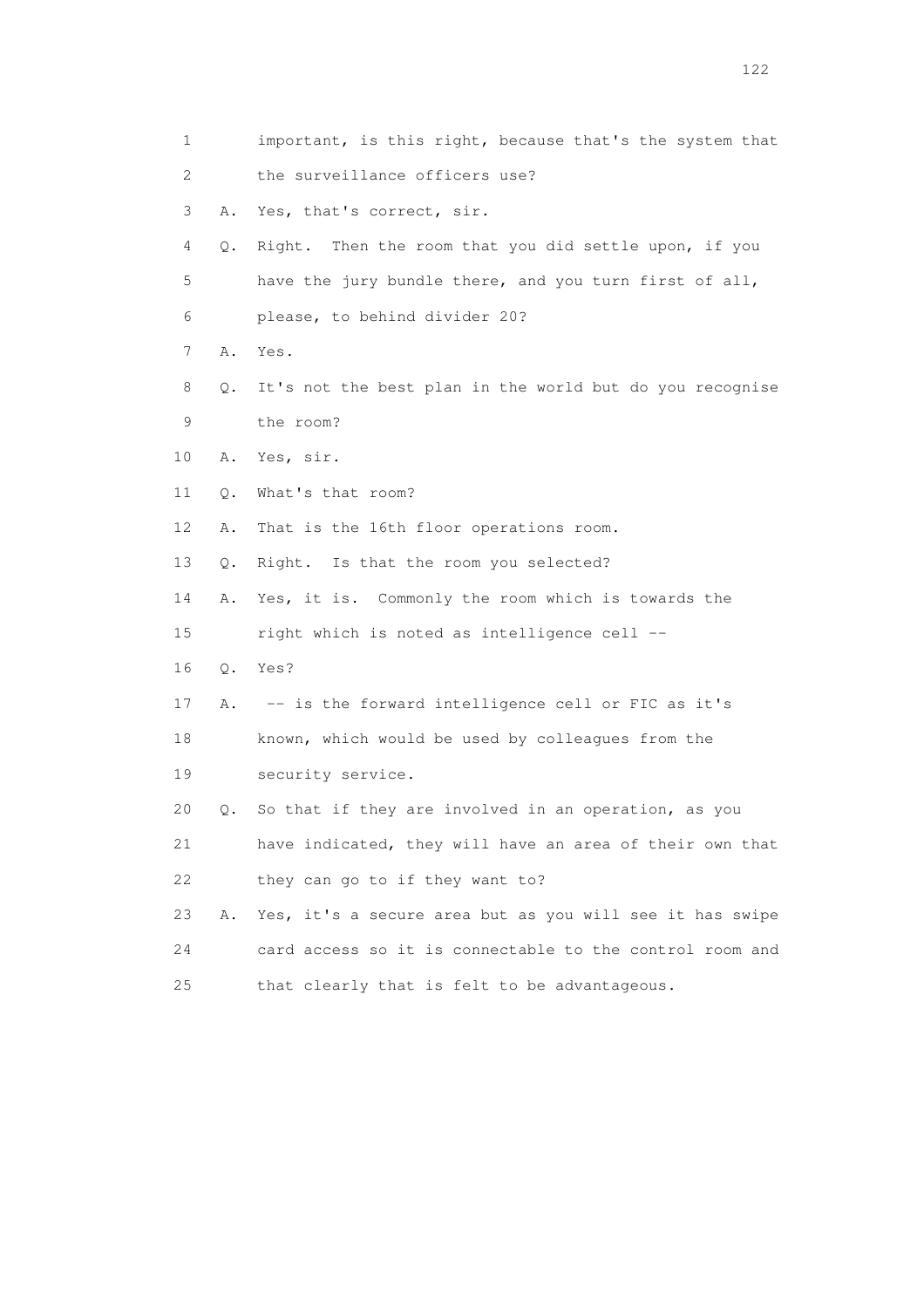1 Q. Left-hand edge of the plan is one end of the room; 2 correct? 3 A. That's correct, sir, yes. 4 Q. And then if we come up, as you say, it's got number 12 5 at the top, if we come down that line, that's a solid 6 wall or partition, is this right, with a swipe card door 7 that you can go through in the middle of it? 8 A. Yes, sir. 9 Q. Then, as you say, into the forward intelligence cell 10 room and beyond that there is another room simply called 11 a briefing room? 12 A. That's correct, and if you look in the operations room 13 itself, the front row of desks there, you will see are 14 marked as being equipped for Cougar radio. It has 15 "Cougar desktop". 16 Q. Absolutely, so that's what that refers to? 17 A. Yes, and also just to the left there is another one. 18 Q. Yes, yes, I am sure we all have those along the top, 19 thank you. 20 Then, Mr McDowall, if you would be kind enough just, 21 if we look, if you go behind divider 21 -- 22 A. Yes, sir. 23 Q. -- we have some photographs here, and if we just look 24 at the first one, if you have it on its side, you will 25 be able to make out 33A bottom left?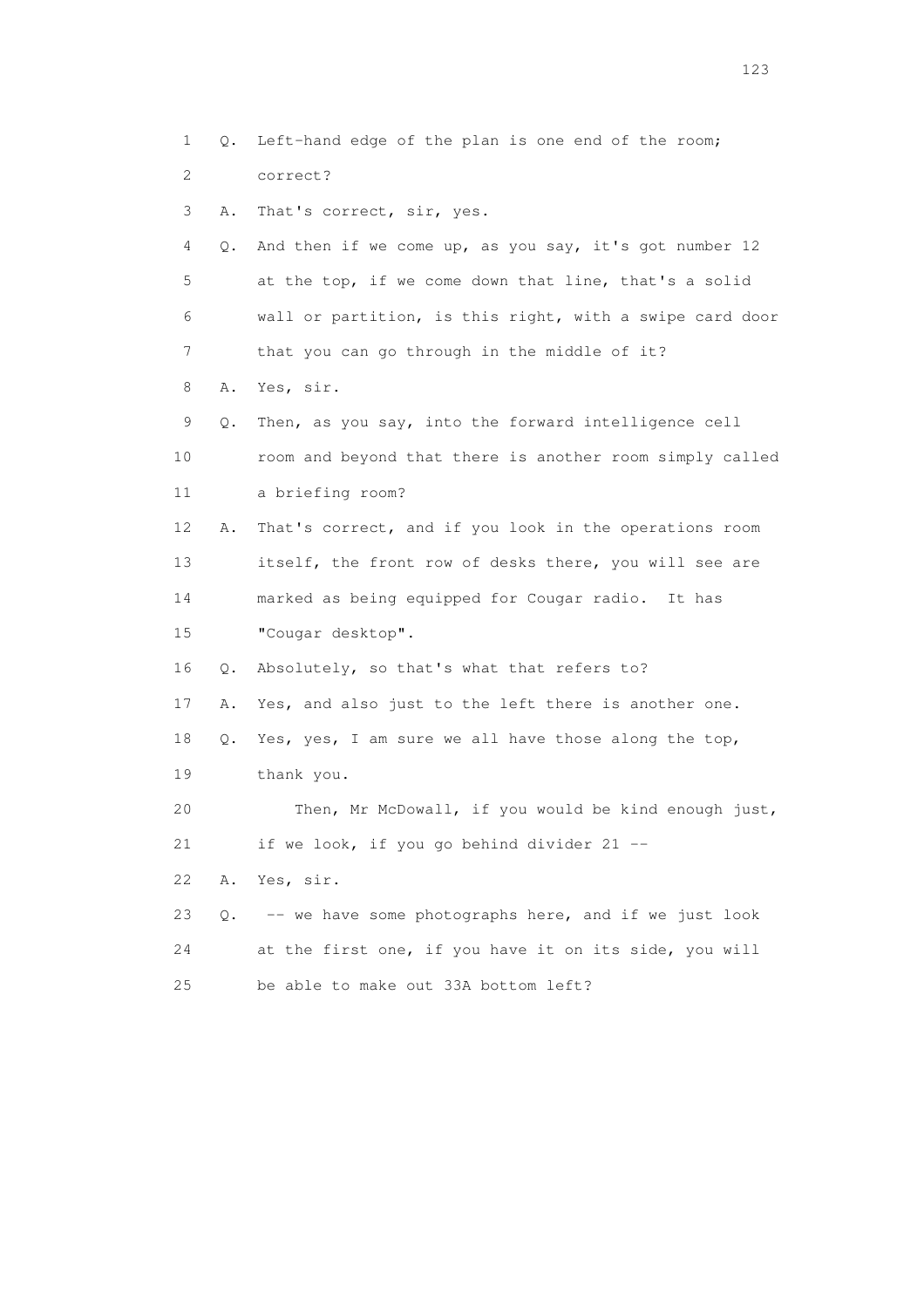1 A. Yes, yes, I have it.

| 2              | Q. | Just so we understand, that brown door we can see at the |
|----------------|----|----------------------------------------------------------|
| 3              |    | back of the room as we look, is that the door into the   |
| 4              |    | forward intelligence cell?                               |
| 5              | Α. | Yes, sir.                                                |
| 6              | Q. | The desks, as it were, to the front left as we look,     |
| $\overline{7}$ |    | those are the ones that had the reference, is this       |
| 8              |    | right, to the Cougar positions?                          |
| 9              | Α. | That's correct, sir, yes.                                |
| 10             | Q. | Then if you turn over, please, to $33B$ --               |
| 11             | Α. | Sorry, and also the desk immediately in front of you.    |
| 12             | Q. | Absolutely right, that's the other one.                  |
| 13             | Α. | Yes.                                                     |
| 14             | Q. | Then if you turn over the picture, that's just showing   |
| 15             |    | rather more of the back of the room, isn't it?           |
| 16             | Α. | Yes, sir.                                                |
| 17             | Q. | If you turn over to 33C, that's taken, is this right,    |
| 18             |    | from the other end of the room, so the brown door is now |
| 19             |    | behind the photographer?                                 |
| 20             | Α. | That's correct, sir, yes.                                |
| 21             | Q. | On the walls, I don't know if I am looking at it right,  |
| 22             |    | but are those, as it were, boards that you can mark      |
| 23             |    | things on? I am looking at the back left corner, back    |
| 24             |    | right corner, as we look at these pictures. Can you      |
| 25             |    | see?                                                     |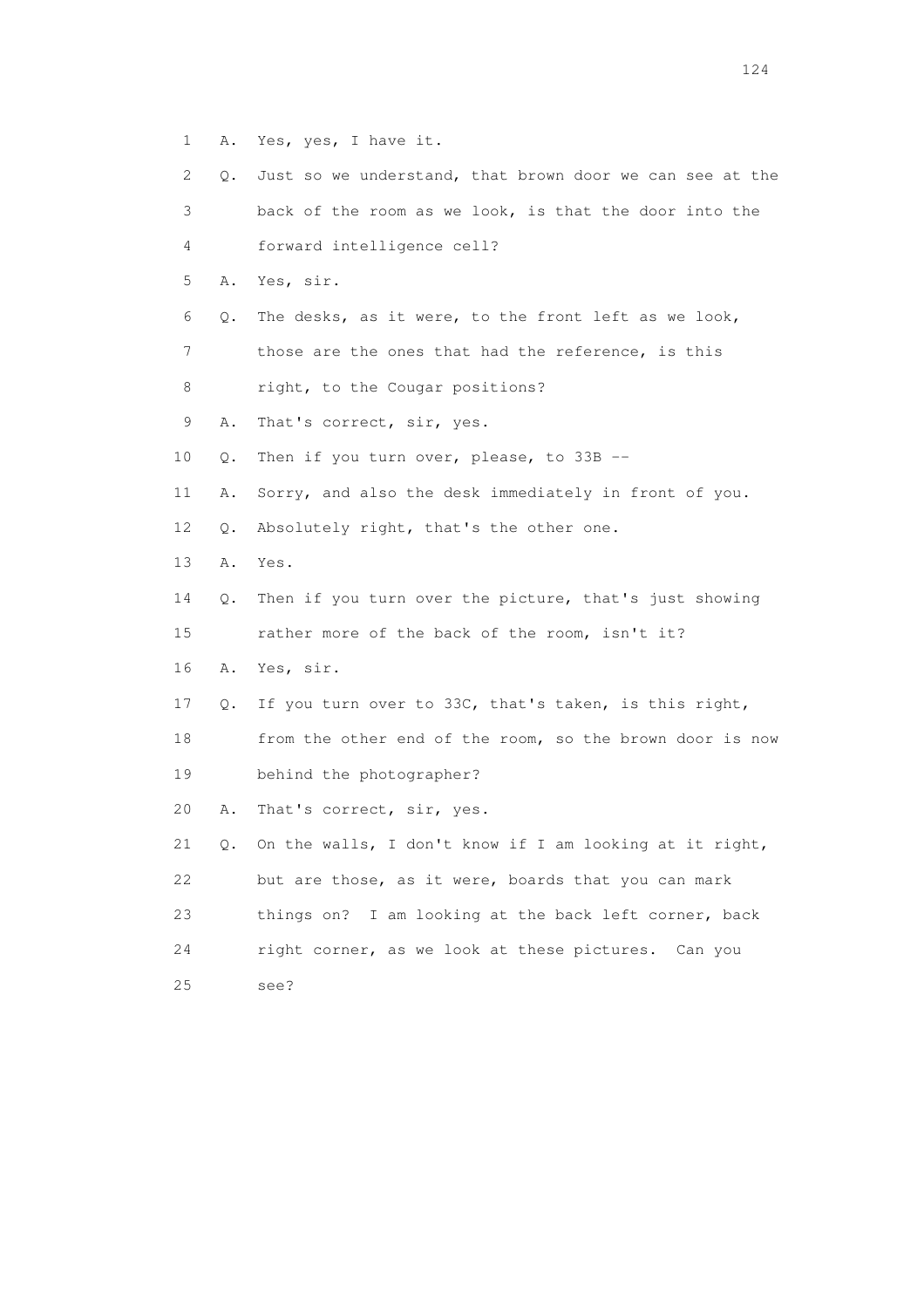| 1  | Α.    | Yes, that's correct, they are white boards for marker    |
|----|-------|----------------------------------------------------------|
| 2  |       | pens and there are screens. If you can just see them,    |
| 3  |       | a bit more to the right at the top, there are a number   |
| 4  |       | of flat panel screens as well which also display         |
| 5  |       | a variety of things according to what the person in      |
| 6  |       | charge of the control room wants to display there. Some  |
| 7  |       | of those are CCTV feeds and so on.                       |
| 8  | Q.    | What are we looking at if we go over to 33D, on the wall |
| 9  |       | there?                                                   |
| 10 | Α.    | I think that's -- not actually clear, but I think it is  |
| 11 |       | a close-up of those marker boards.                       |
| 12 | Q.    | It is, but those are marker boards, are they, rather     |
| 13 |       | than anything else?                                      |
| 14 | Α.    | Yes.                                                     |
| 15 | Q.    | All right. So far as that room was concerned, did you    |
| 16 |       | have any anxieties or doubts about its suitability as    |
| 17 |       | the room from which you were going to be co-ordinating   |
| 18 |       | a manhunt of this scale?                                 |
| 19 | Α.    | I felt that it was the best option that we had available |
| 20 |       | to us, so I suppose I would say that one always has some |
| 21 |       | concerns about what you are going to be confronted by    |
| 22 |       | and the scale that it will achieve and whether the room  |
| 23 |       | will be large enough, but for the reasons I think I have |
| 24 |       | outlined, I felt this was our best option.               |
| 25 | $Q$ . | Then I am just going back to your statement.<br>Right.   |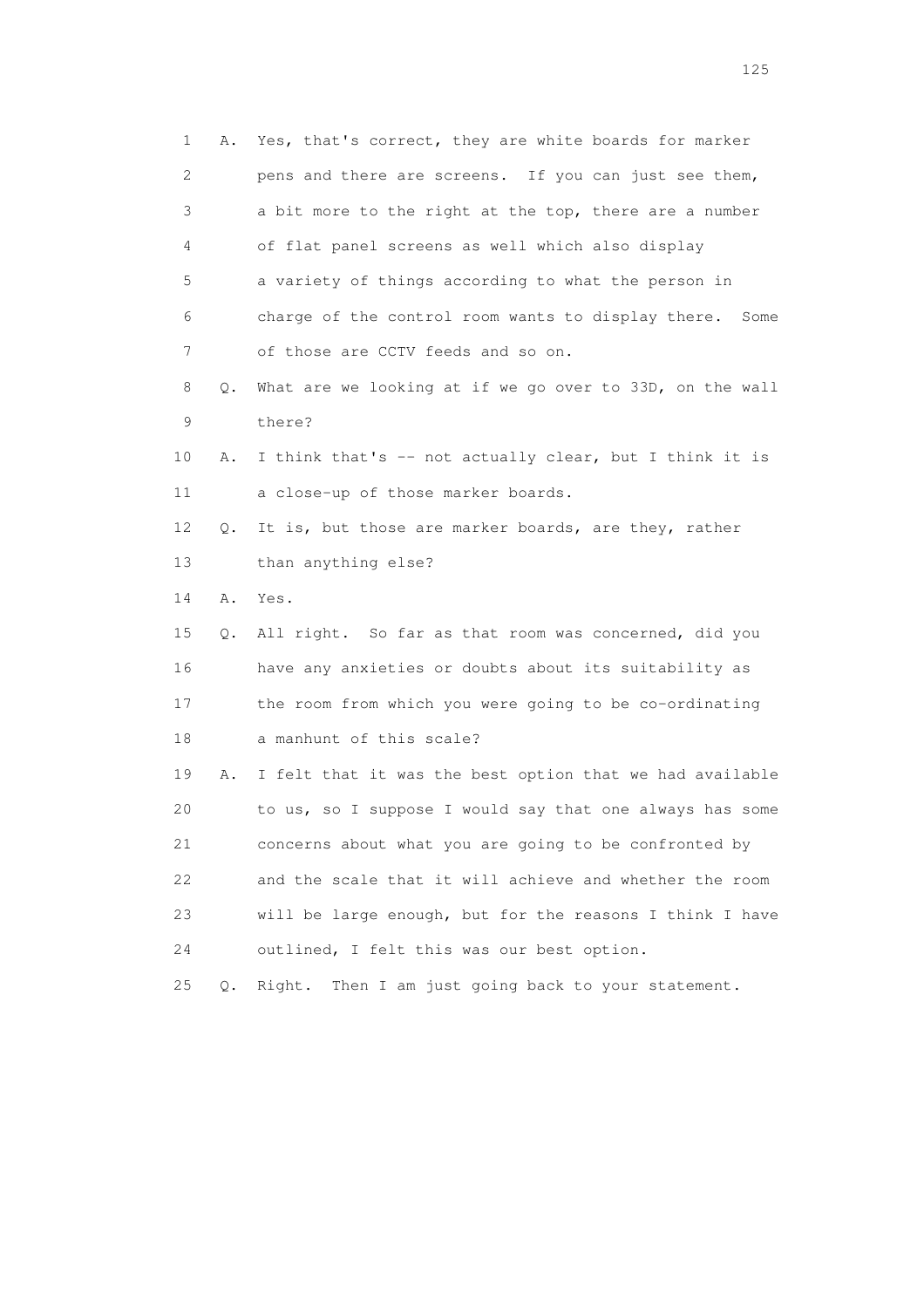| 1           | SIR MICHAEL WRIGHT: Forgive me for interrupting again.<br>Ιf  |
|-------------|---------------------------------------------------------------|
| 2           | the room on the 4th floor was not suitable for the            |
| 3           | reasons that you have told us about, was this                 |
| 4           | effectively the next largest room?                            |
| 5           | Yes, sir, I believe it is, with the exception of the<br>Α.    |
| 6           | public order room GT, but it's not configured for people      |
| 7           | to be familiar with and to easily go into. There is of        |
| 8           | course another reason why the other room, Central 3000,       |
| $\mathsf 9$ | would have been a concern to me to use and that's simply      |
| 10          | that, despite what had befallen us, policing in London        |
| 11          | was continuing or trying to continue, and Central 3000        |
| 12          | is dedicated to kidnap investigations, in other words         |
| 13          | life at risk. And given the number of kidnaps that we         |
| 14          | now and even in 2005 experience on a yearly basis, if we      |
| 15          | had taken that room, it would have meant that we would        |
| 16          | have been extremely -- well, it would have been               |
| 17          | extremely difficult for us to run a live kidnap               |
| 18          | operation.                                                    |
| 19          | SIR MICHAEL WRIGHT: I understand.                             |
| 20          | I am going back, Mr McDowall, to paragraph 16<br>MR HILLIARD: |
| 21          | of your witness statement. Do you remember we were            |
| 22          | looking at priorities in the 6.15 meeting on the 21st?        |
| 23          | Do you remember you told us you about making sure that        |
| 24          | everybody was finding all the clues they could at the         |
| 25          | scenes, that witnesses were being sought, we spoke about      |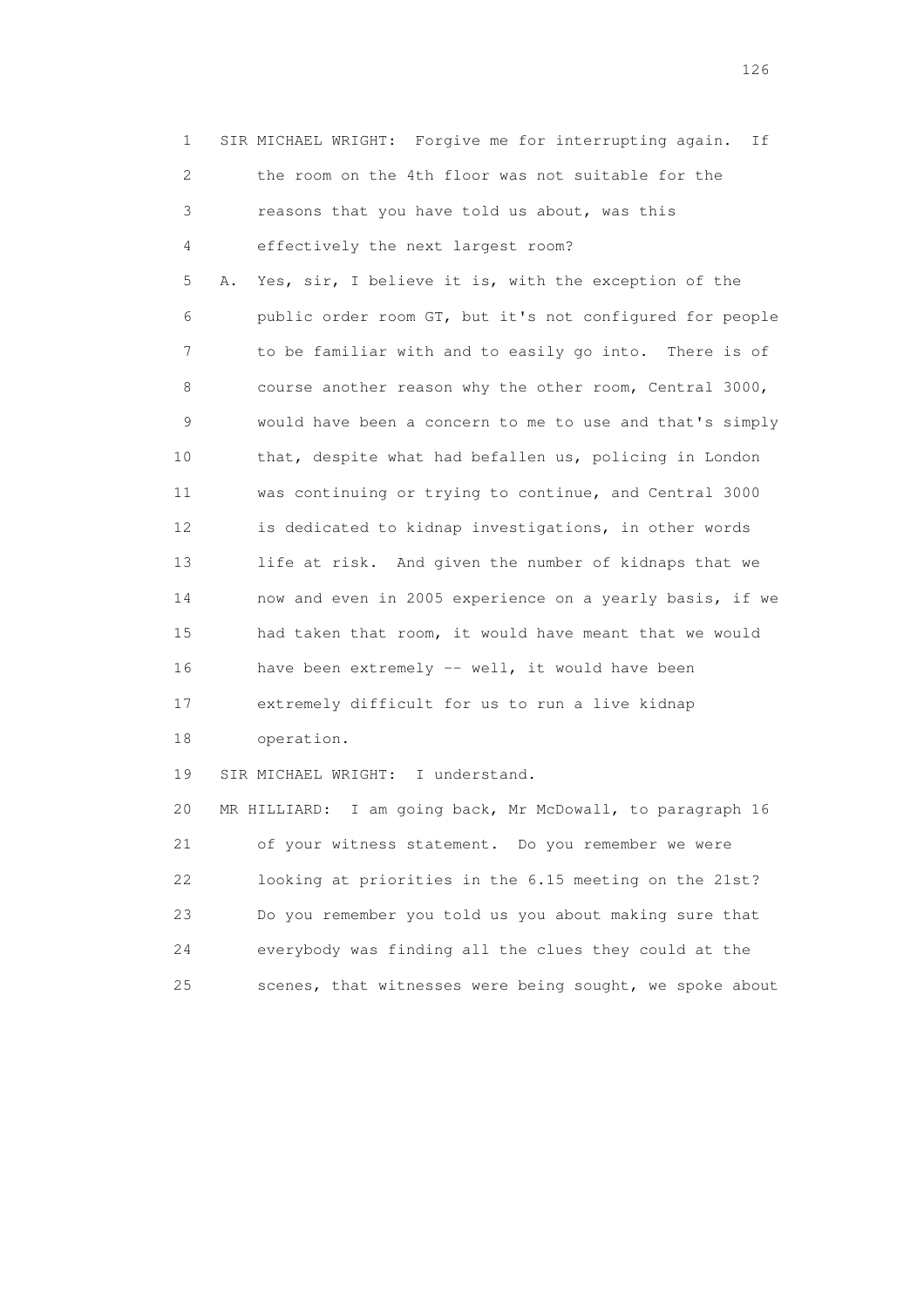1 CCTV film, and you have just dealt with the question of 2 a control room.

3 A. Yes.

4 Q. And just other priorities, please?

 5 A. Yes, the other priorities were to make sure that other 6 branches that we may need to support us were fully aware 7 of what was going on and what had happened that day, 8 specifically obviously firearms officers and technical 9 and surveillance specialists who, in the general run of 10 things in connection with a manhunt, would most likely 11 be required. We also needed to ensure that -- 12 Q. Can we just pause with those for the moment? Does the 13 concern, then, with firearms and technical and 14 surveillance specialists, does the concern with them 15 include the concern that, as it were, they are on 16 standby and are as available as they can be? 17 A. At this time, it would be to make them aware, if they 18 were not already aware, of everything that we knew and 19 just to say to them that, although we had nothing at 20 that time specifically to ask them to deploy against or 21 to ask them to do for us, that it was likely that at 22 some point we might be calling on their services, and 23 obviously these are specialist officers of whom there 24 are a finite number, so the purpose of that being placed 25 on standby, as it were, is to say, "Look, make sure you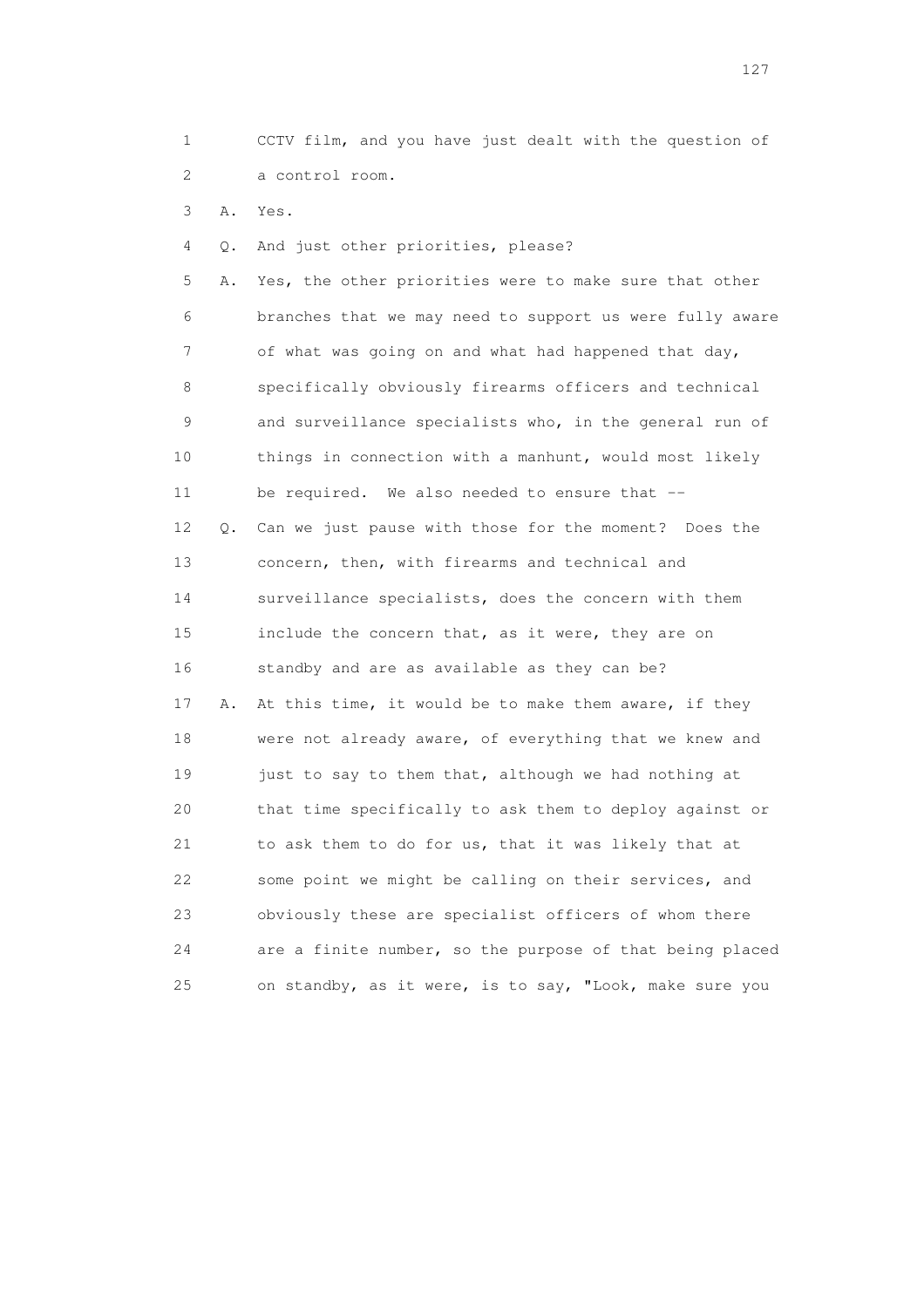1 are available if you can be, look at who's around, look 2 at what officers are on leave, look at what your 3 resilience is and so on, just in case we need you". 4 Q. You will understand, I am sure, that one of the issues 5 that we will be attempting to grapple with in the course 6 of this inquest is, as it were, the time it took for 7 SO19 officers, for these purposes, I will say, to arrive 8 at Stockwell underground station. All right? 9 A. Yes. 10 Q. That's putting it very shortly. So I just want to 11 explore this with you a bit, please, if I can. 12 You have decided, as Gold, that that is a priority 13 task; yes? 14 A. Yes. 15 Q. Can you help us: what will happen after that to ensure 16 that somebody is finding out who, of surveillance 17 officers, technical officers and firearms officers are 18 around, who's on leave? What's available? What's the 19 mechanism? After you have said at the meeting "this is 20 a priority task", whose job is it to take this on and do 21 something about it? 22 A. It could be one of a variety of individuals, it could be 23 the Senior Investigating Officer, who is present at that 24 conference or meeting, it could be that he or she 25 delegates that task to a Detective Inspector or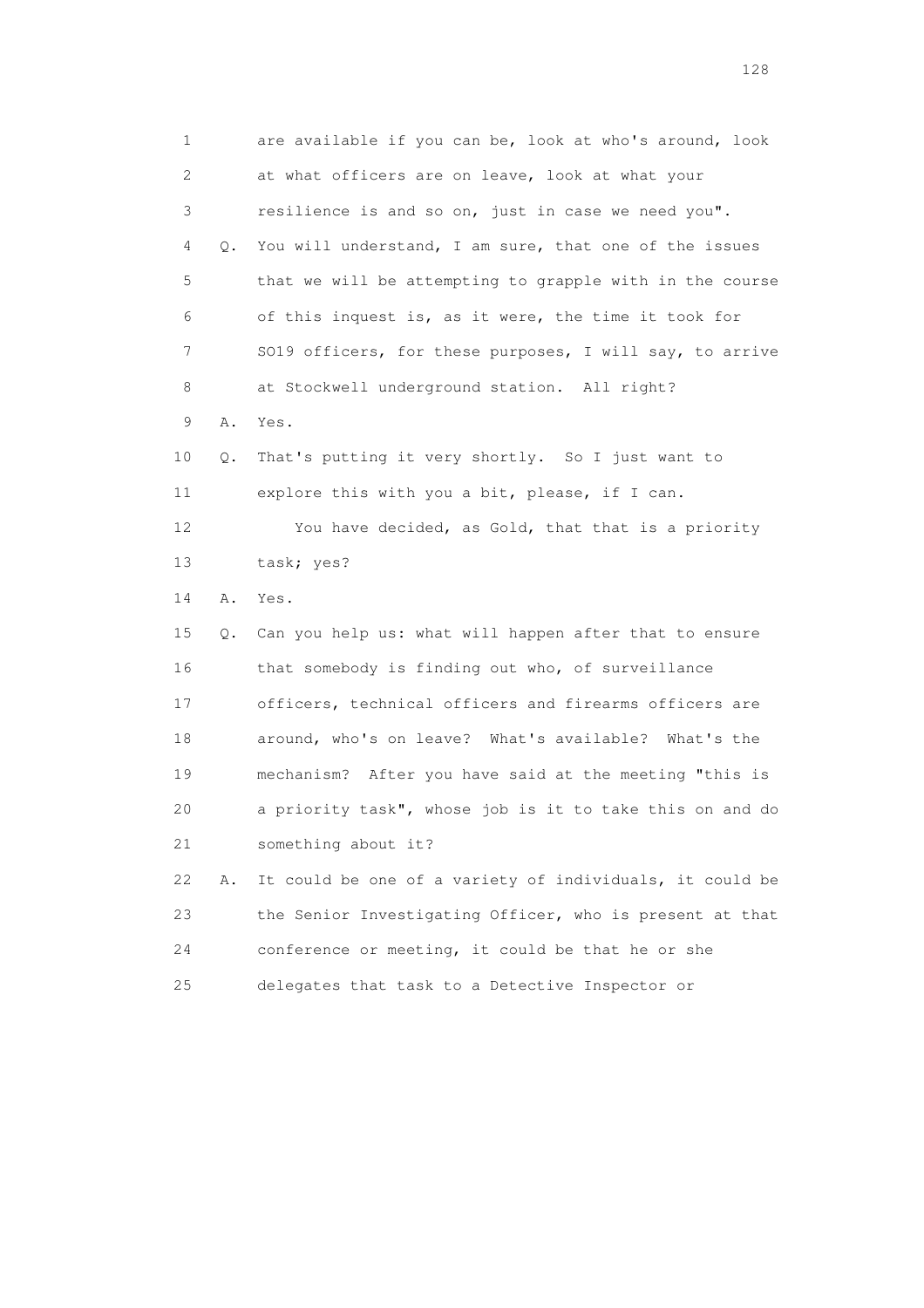1 a Detective Chief Inspector. It may have been decided 2 that the operations room co-ordinator would attend to 3 that task. There is no hard and fast rule, as it were, 4 as to who will take that task on, but generally what 5 happens is after a meeting of that ilk, those present 6 will stay and just work out between themselves who is 7 going to do what, who's going to ensure that a task is 8 actually fulfilled.

 9 Q. Does anybody tell you who it is who has decided they are 10 going to take on a particular job?

11 A. No, that wouldn't be usual.

 12 Q. Right. Does anybody report back to you, you having set 13 a priority, in due course what has happened about the 14 particular priorities that you have set? Just so we 15 understand how it worked.

 16 A. Yes, there will be a point usually at the discretion of 17 the Silver, as to when to give Gold an update as to 18 what's happening. That depends upon all sorts of 19 things, for example how busy they are, what's happening, 20 whether the circumstances are busy or quiet and so on. 21 The reverting back to Gold, as it were, would tend to be 22 done more in the case that we had come up against 23 an obstacle, so, for example, we had agreed that we were 24 going to warn surveillance teams and no-one could get 25 hold of them on the phone or they were all committed or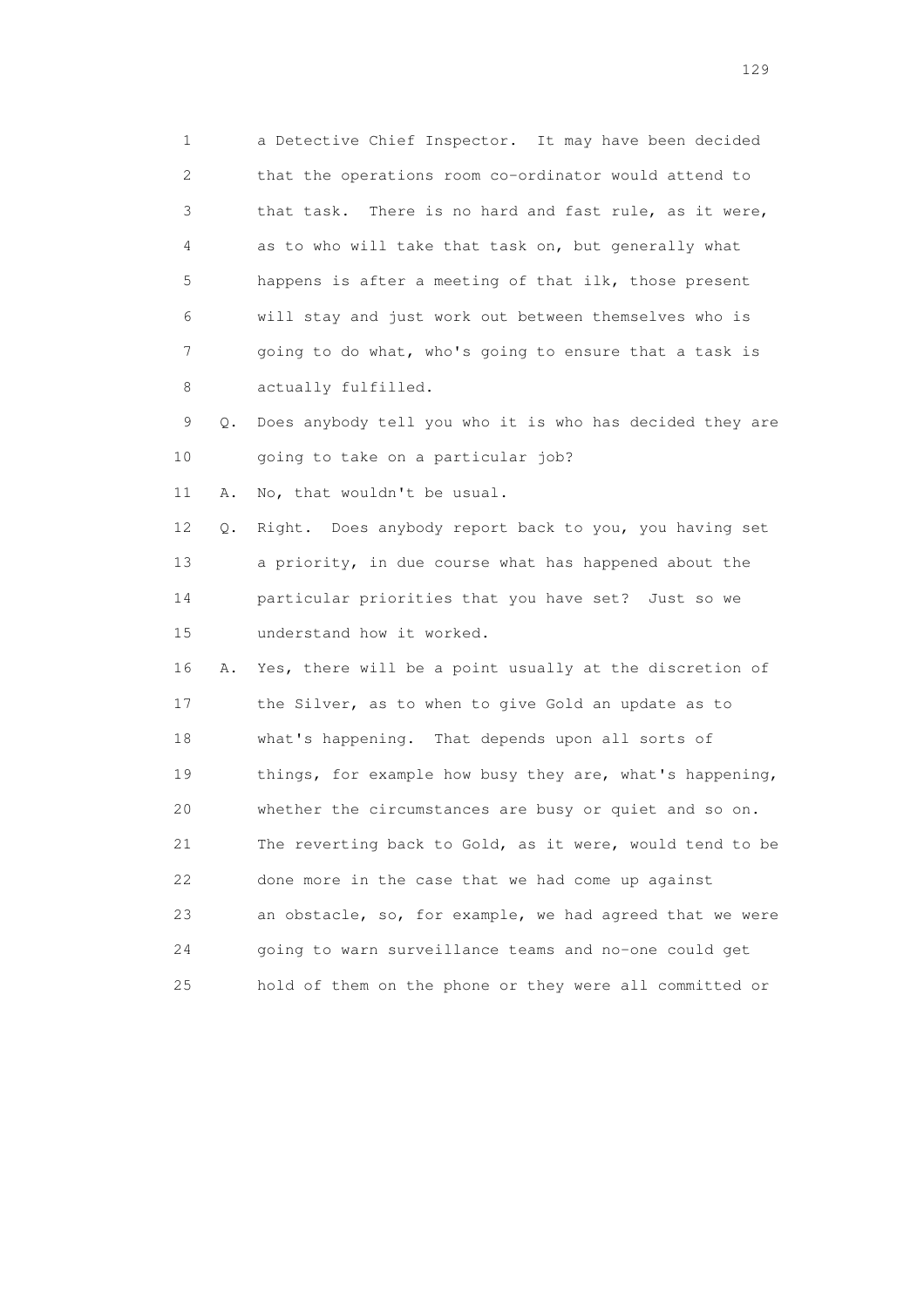1 they were all wherever. That would then obviously 2 require further decision-making as to how we were going 3 to overcome that particular difficulty. 4 Q. Does it really work like this: you spell out the 5 priorities and you really work on the basis, given where  $6$  you are in the chain, that  $-$  7 A. Yes. 8 Q. -- somebody doesn't understand them they will ask you, 9 but assuming you have set them out and nobody has said 10 they don't understand, that it will only come back to 11 you if there is some difficulty or obstacle in carrying 12 out really the order you have given, if I can put it 13 that way? 14 A. Absolutely, and of course a further reason why it 15 happens that way is also because, in the role that I had 16 of being Gold for this attack and also for that of the 17 7 July, there was so much else also occurring at the 18 time, that sort of constantly reverting to me for minor 19 adjustments or alterations probably wouldn't have been 20 feasible physically anyway. 21 Q. Did you, at any time, get a report back about the 22 availability of firearms or surveillance or technical

 24 happen to tell you what was going on or for anybody to 25 come and say that there was a problem?

23 resources, either perhaps unusually for somebody just to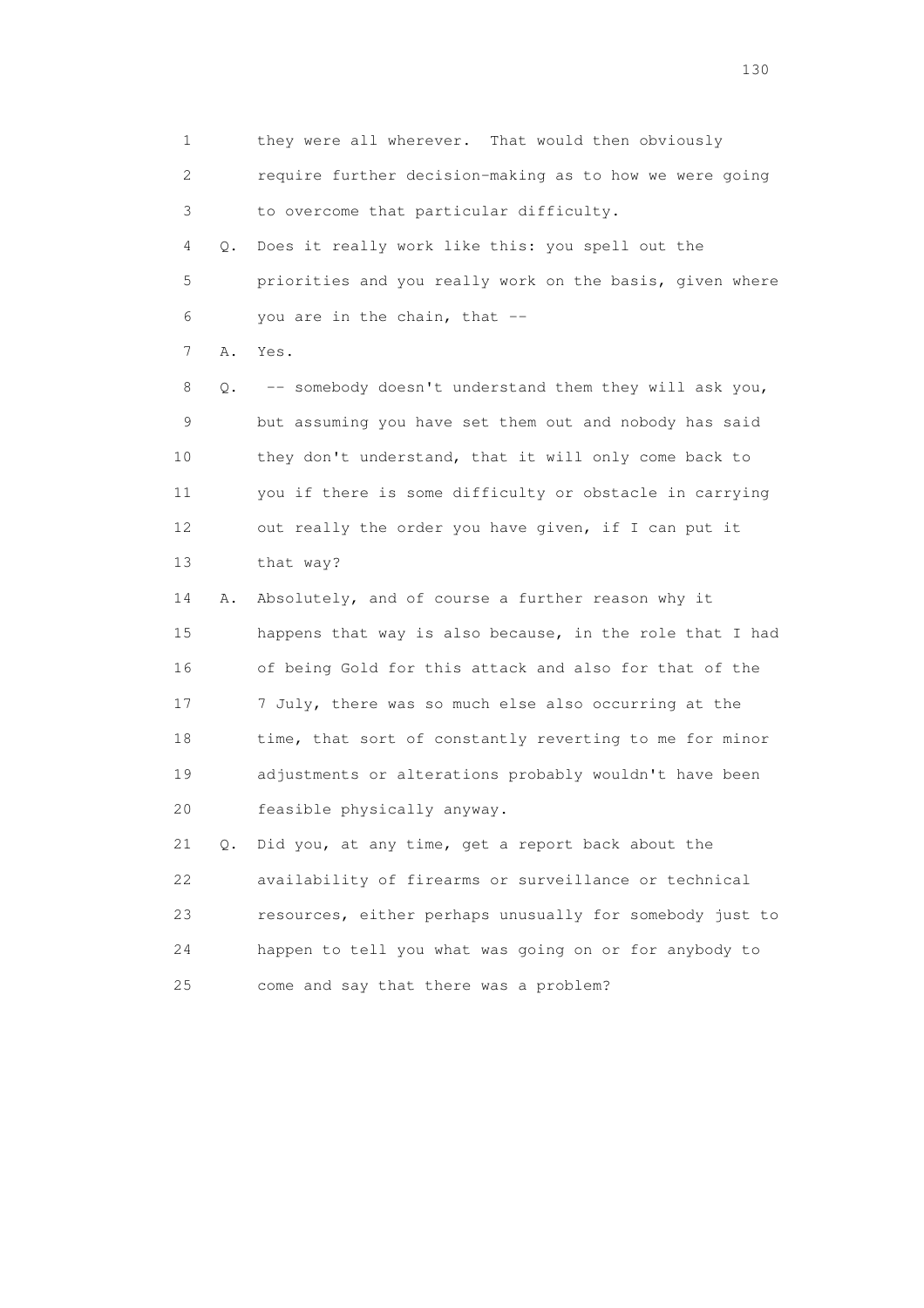1 A. Not that I recall, no. Certainly as the investigation 2 continued through I think it was the next seven or eight 3 days, there were occasions when people reverted to me 4 for precisely that reason but at this point, no. 5 Q. Presumably, I don't know, is this right, that if 6 somebody comes back to you with a problem, is part of it 7 that you may be able to use your seniority, your 8 authority, to unblock the problem? 9 A. That's correct, or alternatively suggest an alternative. 10 Q. Then, Mr McDowall, I think I interrupted you, just 11 because I wanted to dwell on that one for a moment, you 12 were just going on to help us with other priorities in 13 the 6.15 meeting that you set? 14 A. Yes, one of the other priorities was to ensure that our 15 intelligence unit was reinforced. I don't think it's 16 an exaggeration to say that we were swamped at that time 17 with assistance being offered, information coming in, 18 and also different lines or theories being developed by 19 our partner agencies as to what may have befallen us. 20 We had to reinvigorate the anti-terrorist branch, as it 21 was then, hotline, which is the public phone number 22 I referred to earlier, simply because of also those 23 massive numbers of calls that were coming in that 24 I referred to. 25 We also needed to set ourselves fair in the event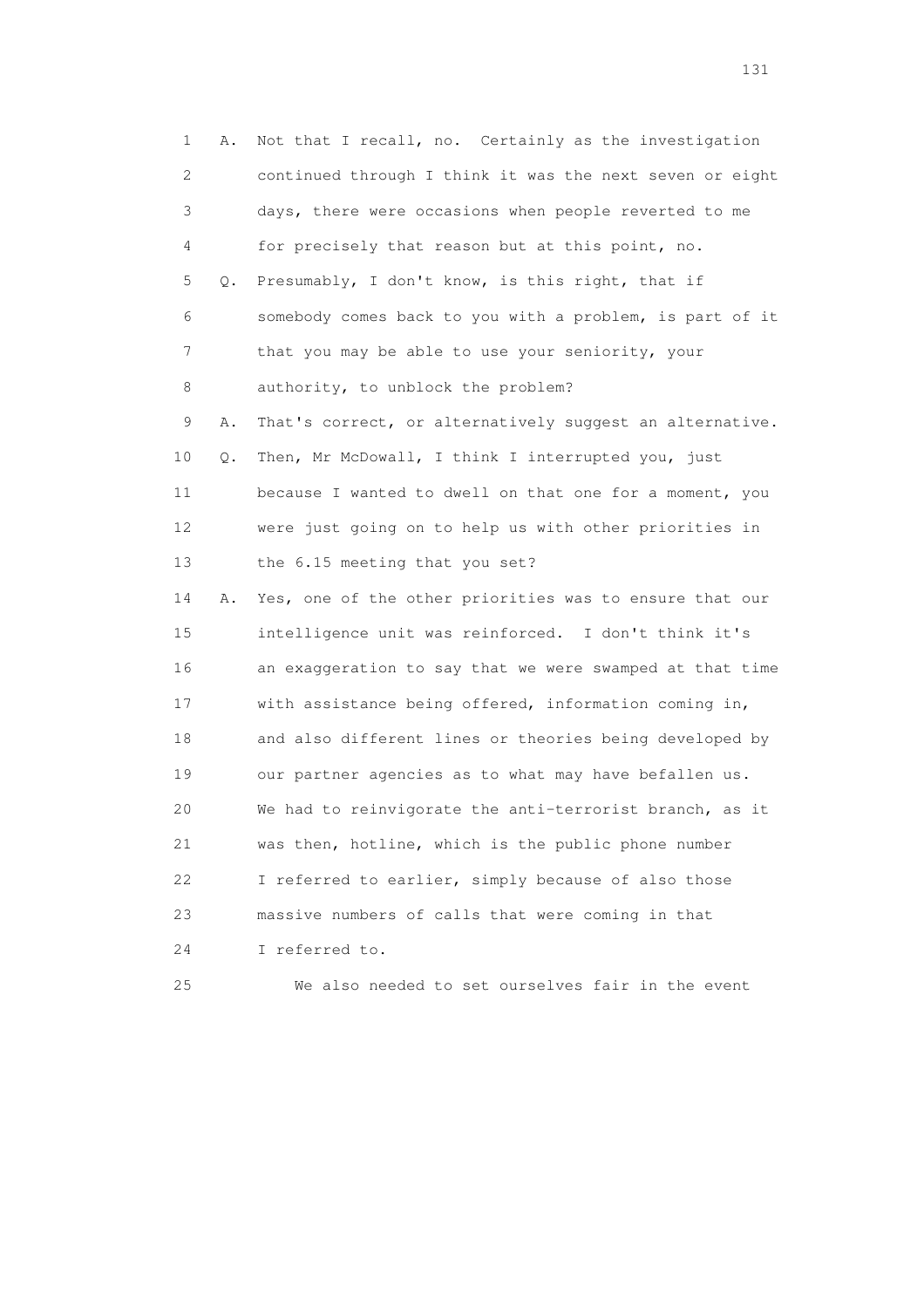1 that we arrested the suspects, and that for terrorism 2 prisoners is quite a task in its own right, with sterile 3 facilities for prison reception. So we have to make 4 sure that we have sufficient vehicles and cells set up 5 in a sterile way to receive prisoners.

 6 We also wanted to ensure that as many people as 7 could be briefed who needed to be briefed were briefed 8 and among those were ports officers who work for the 9 police service, are generally attached to Special 10 Branches up and down the country, and who work in 11 various numbers at the large and indeed the smaller 12 ports because we were concerned that one possibility was 13 that those responsible might try to flee the

14 jurisdiction.

 15 SIR MICHAEL WRIGHT: If I may interrupt, Mr Hilliard, there 16 is a question I have been asked to put to you, 17 Mr McDowall, but I also suspect you may answer it 18 a little later on, but I'll give you the question.

 19 Did you at any point get a feedback either from your 20 Silver, the next man down, or anybody of the ranks you 21 have been talking about, Chief Inspectors or DIs, on the 22 general progress of the priorities that you had been 23 setting at this meeting?

 24 A. I think during the evening, and there were other 25 meetings as we went on into the early hours of the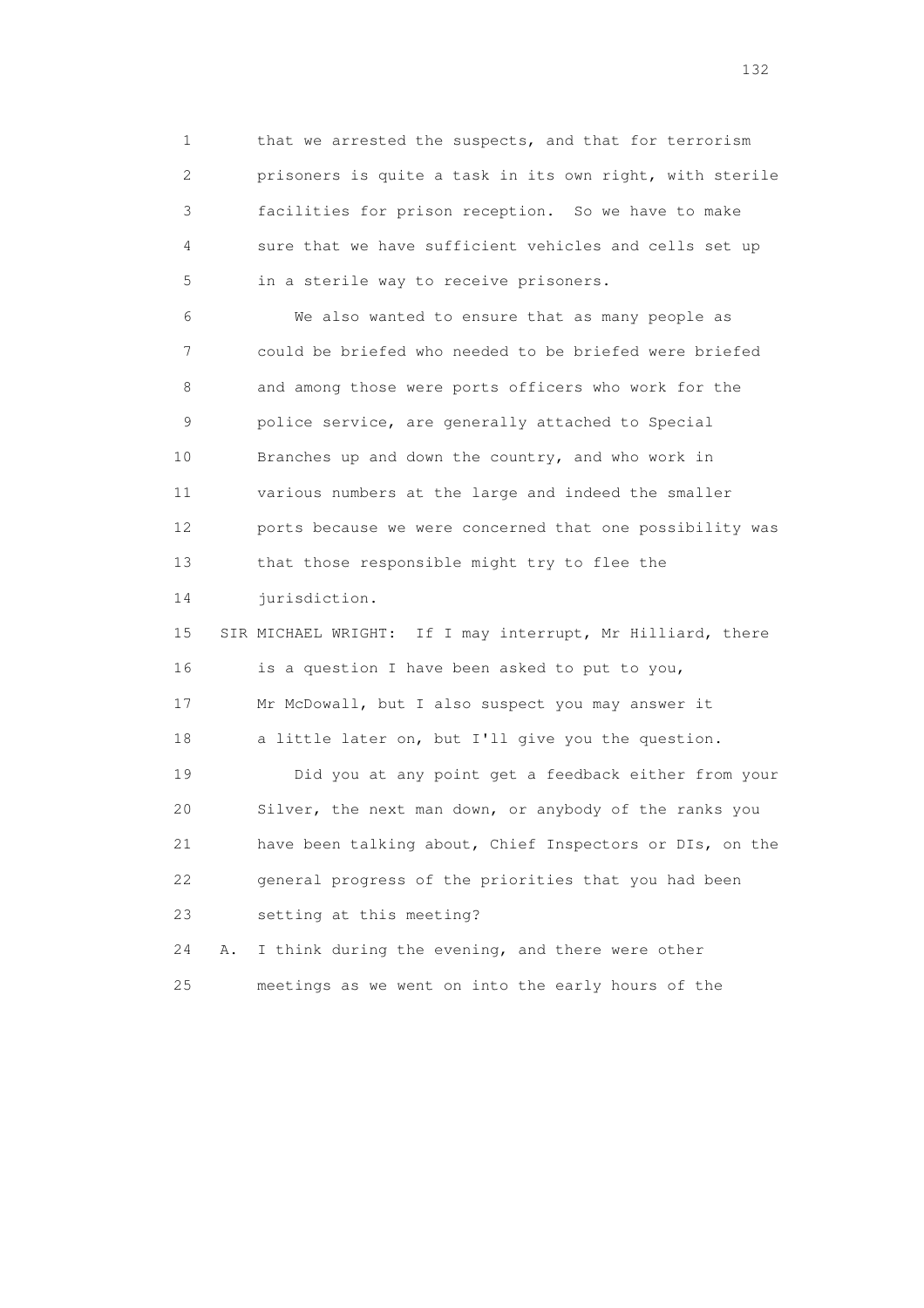1 morning, those tasks would have been updated to me 2 because we -- I would have been asking, others would 3 have been asking: where are we with this or that. So 4 yes, there would have been some feedback coming in as we 5 went along. 6 SIR MICHAEL WRIGHT: How would it get to you? 7 A. It would get to me personally round a conference table 8 as we worked our way through whatever problems we were 9 discussing or the issues or the priorities and how far 10 they were progressing, sir. 11 SIR MICHAEL WRIGHT: Thank you. 12 MR HILLIARD: But just so I am clear, because I think you 13 were dealing with this earlier, do I have it right, that 14 certainly so far as firearms or technical or 15 surveillance matters are concerned, any update that you 16 are getting is not indicating that there is 17 a difficulty? 18 A. That's correct. 19 SIR MICHAEL WRIGHT: It's a progress report? 20 A. Yes, sir. 21 SIR MICHAEL WRIGHT: Yes. 22 MR HILLIARD: All right. 23 Now, I don't think we need to go into this in great 24 detail, but one issue was whether or not you were going 25 to go public with an appeal to the public through the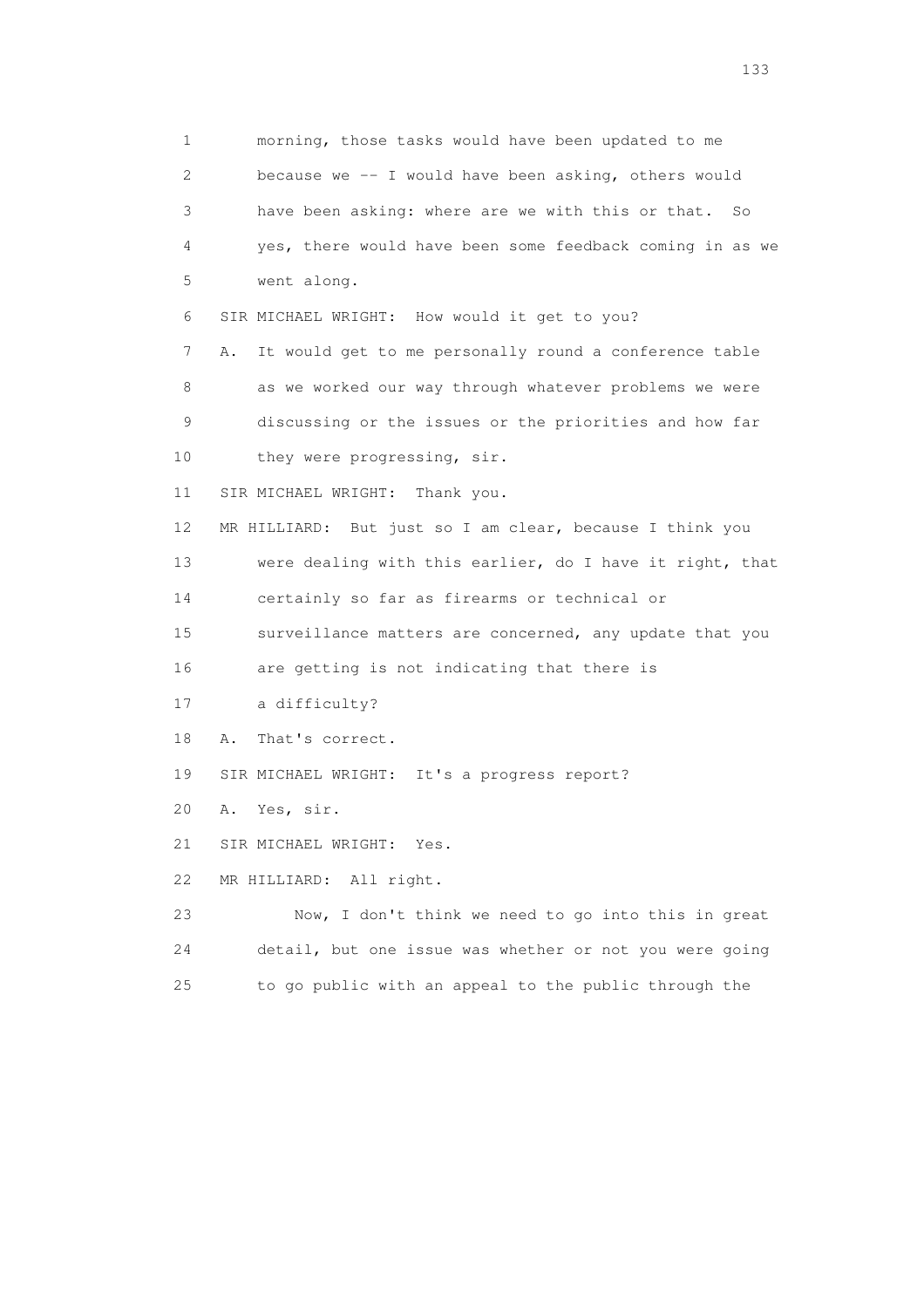1 media; is that right?

2 A. That's correct, sir, yes.

| 3  | Q. | Was that exercising a fair amount of thought? Was that    |
|----|----|-----------------------------------------------------------|
| 4  |    | a difficult judgment to make at the time?                 |
| 5  | Α. | It was an extremely difficult judgment to make. Clearly   |
| 6  |    | both courses of action had advantages and disadvantages.  |
| 7  |    | And as the hours progressed, this was a matter that       |
| 8  |    | I was constantly thinking about. When I left New          |
| 9  |    | Scotland Yard in the early hours of the 22nd, we had --   |
| 10 |    | I had made a decision that we would be conducting         |
| 11 |    | an overt investigation, in other words using the images   |
| 12 |    | or the CCTV footage that we had by way of public appeal.  |
| 13 | Q. | Can I just pause to interrupt. I should have made it      |
| 14 |    | clear. Was that at the heart of this decision you had     |
| 15 |    | to make, that if you had images of those responsible,     |
| 16 |    | whether you broadcast those and sought help from the      |
| 17 |    | public, anybody who knew them, or could say where they    |
| 18 |    | were, or whether you kept those to yourself, as it were,  |
| 19 |    | and sought to try to find the people by your own          |
| 20 |    | methods, for fear of scaring them off if there was        |
| 21 |    | a picture in the newspaper, something of that sort?       |
| 22 | Α. | That's correct, and I recall noting the sort of pluses    |
| 23 |    | and minuses to the options in my red book, my log book,   |
| 24 |    | on the evening of the 21st, and noting down those         |
| 25 |    | advantages and disadvantages.<br>I don't know whether you |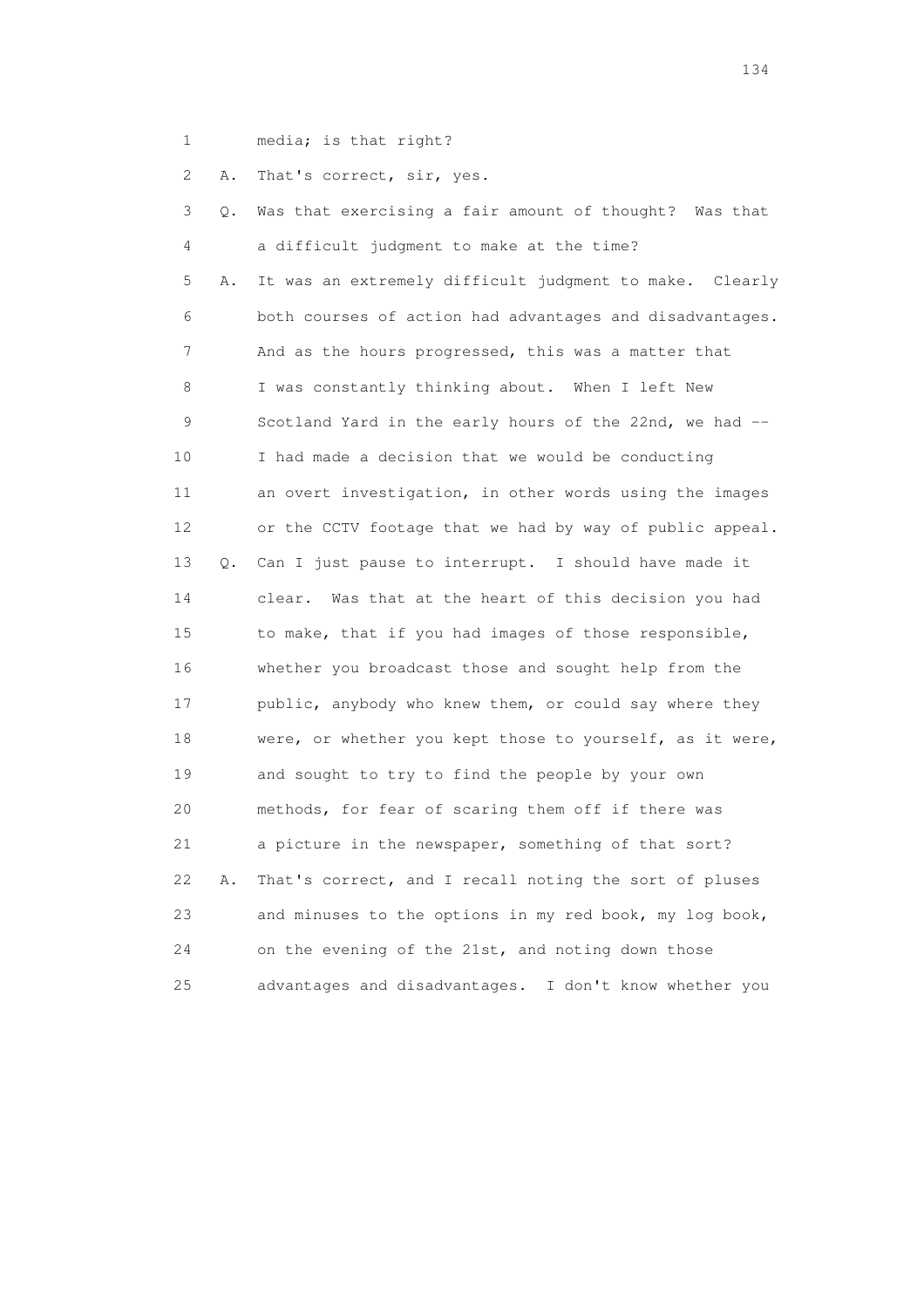| 1                         |    | want me to go into detail, if you don't, then --          |
|---------------------------|----|-----------------------------------------------------------|
| $\mathbf{2}^{\mathsf{I}}$ | Q. | I don't particularly at the moment, others might do, we   |
| 3                         |    | are going to look at particular aspect of your red book,  |
| 4                         |    | but that's the book you are actually making your notes    |
| 5                         |    | in as you go along?                                       |
| 6                         | Α. | That's correct, sir, yes.                                 |
| 7                         | Q. | I am going on to your paragraph 20, please, and I just    |
| 8                         |    | want you to help us with this topic. At about 8.15 in     |
| 9                         |    | the meeting, did you have a meeting with somebody called  |
| 10                        |    | Superintendent Swain?                                     |
| 11                        | Α. | Yes. Yes, sir, I did.                                     |
| 12                        | Q. | I just want you to help us, please, with the first topic  |
| 13                        |    | that you have indicated in your witness statement that    |
| 14                        |    | I have, the first topic that you met to discuss with      |
| 15                        |    | him?                                                      |
| 16                        | Α. | Yes, the first topic we discussed was the                 |
| 17                        |    | Operation Kratos, as I think it was then known, that      |
| 18                        |    | scenario which effectively is the scenario where the      |
| 19                        |    | public or police are confronted by suicide operatives.    |
| 20                        |    | It was at that time in 2005 a very much less well         |
| 21                        |    | developed and less well considered topic than it is now.  |
| 22                        |    | Superintendent Swain was one of the very few people that  |
| 23                        |    | had some particular knowledge, I think having been asked  |
| 24                        |    | to research this subject by another senior officer in     |
| 25                        |    | So he seemed to be a good source of potential<br>the Met. |

n 135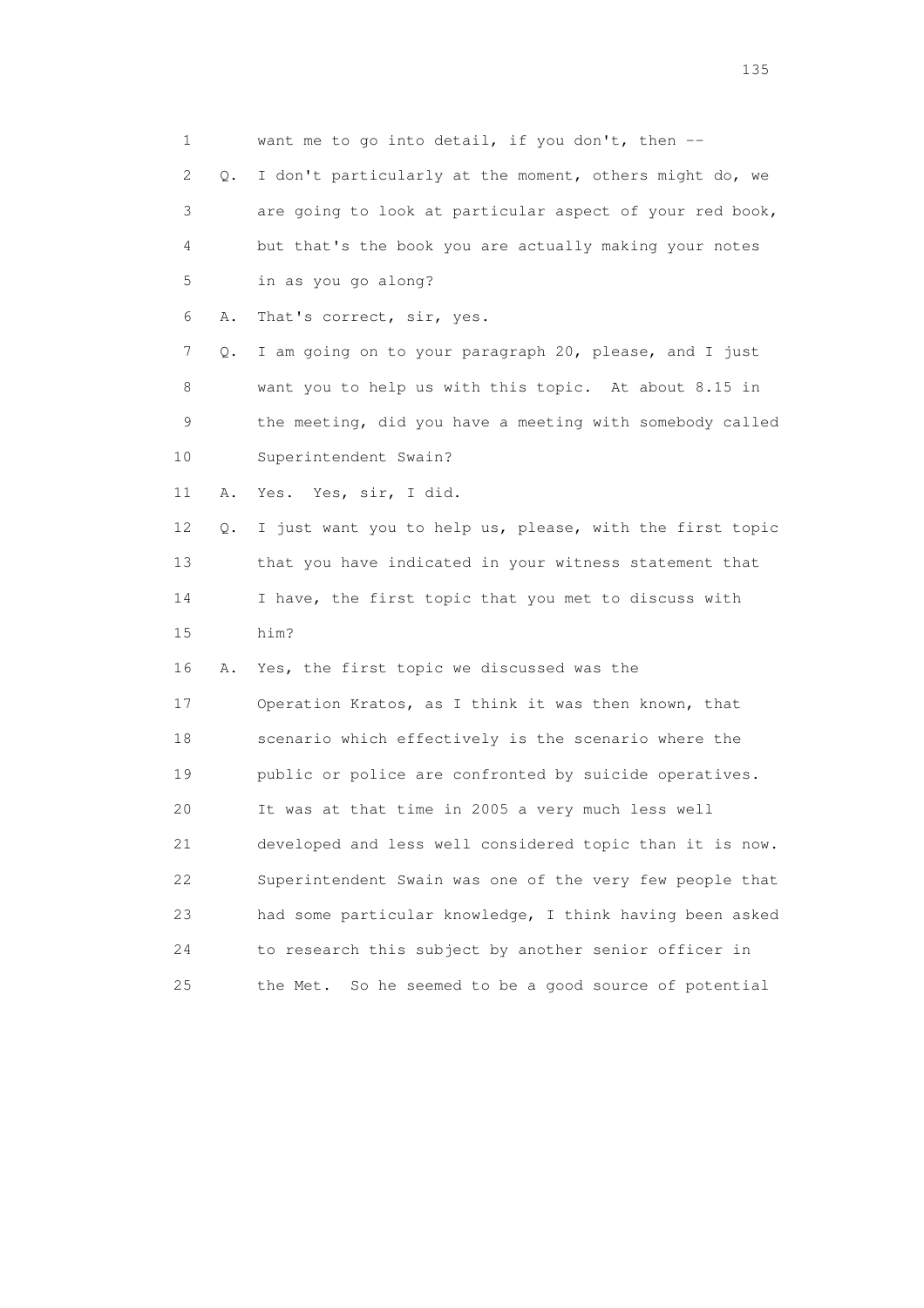1 knowledge and advice.

|    | 2 | $\circ$ . | So this was reference to strategies that the            |
|----|---|-----------|---------------------------------------------------------|
|    | 3 |           | Metropolitan Police had devised, as you say, to deal    |
|    | 4 |           | with suicide bombers; is that right?                    |
|    | 5 | Α.        | That's correct.                                         |
|    | 6 | Q.        | You will appreciate it's a topic I'm just going to ask  |
|    | 7 |           | you a little bit about, but we obviously have to be     |
|    | 8 |           | careful, I am sure you understand that?                 |
|    | 9 | Α.        | Yes.                                                    |
| 10 |   | Q.        | But it's a topic, you remember the Coroner mentioned    |
| 11 |   |           | earlier, that information has been provided about it to |
| 12 |   |           | all interested persons?                                 |
| 13 |   | Α.        | Yes.                                                    |
| 14 |   | Q.        | In addition to Operation Kratos, was there also         |
| 15 |   |           | something called Clydesdale?                            |
| 16 |   | Α.        | Yes, there was. There were two scenarios, I suppose,    |
| 17 |   |           | for want of a better expression, that had been catered  |
| 18 |   |           | One was I think known as, it's full name was<br>for.    |
| 19 |   |           | Operation Kratos People at the time, which was          |
| 20 |   |           | a scenario where there was a spontaneous threat, in     |
| 21 |   |           | other words, for example, someone rang up and said      |
| 22 |   |           | I think there is a suicide bomber at Euston station or  |
| 23 |   |           | something, and how police would respond to that.        |
| 24 |   |           | Operation Clydesdale was a -- some guidance around      |
| 25 |   |           | a scenario where intelligence, either intelligence had  |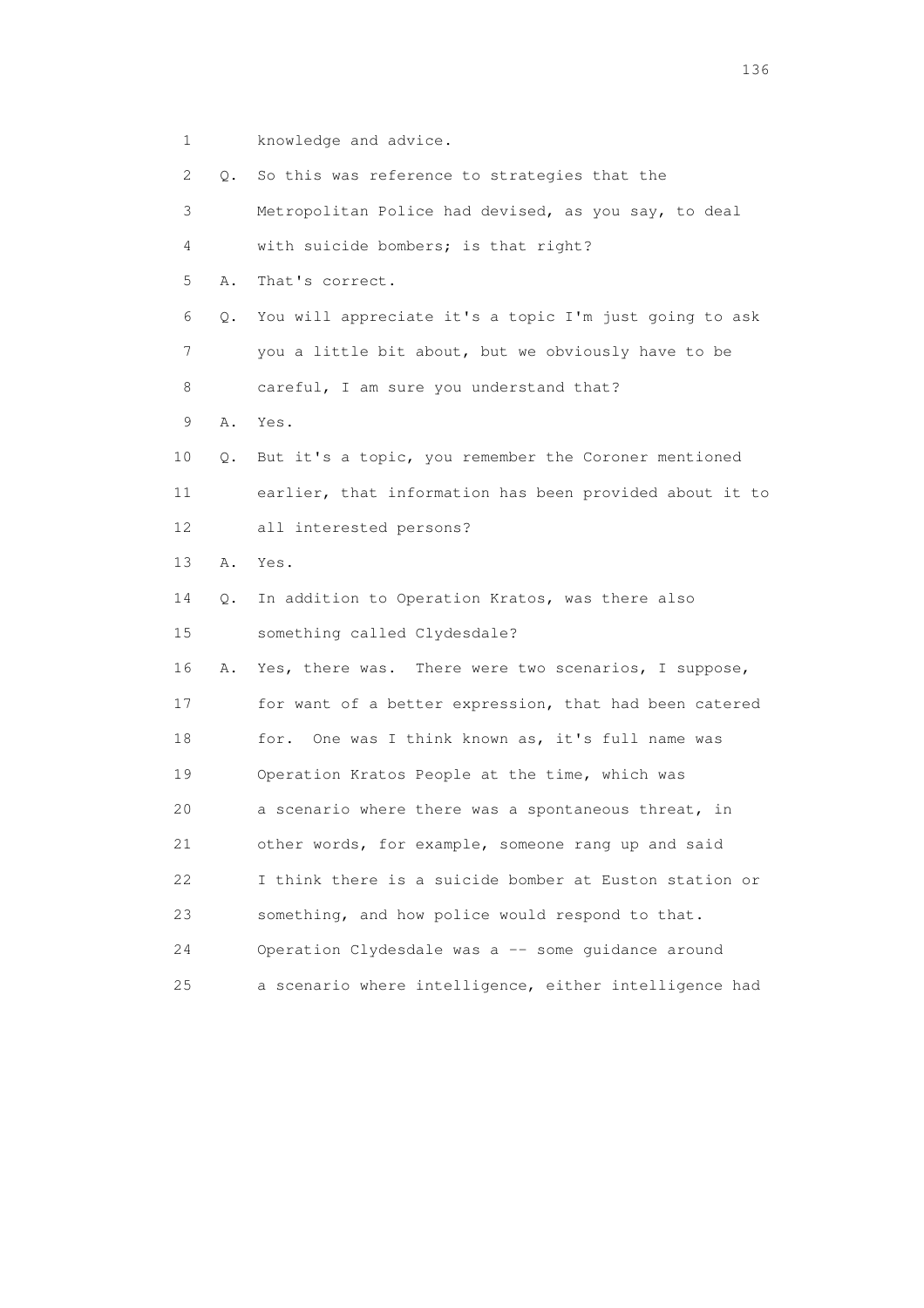1 been received or it was felt that there may have been 2 the likelihood that some pre-planned event might attract 3 a suicide bomber. So I don't know whether some State 4 occasion or something like that.

 5 But there was no other -- there was no eventuality 6 or no contingency, no scenario that had been developed 7 to fit the circumstances that were confronting us on the 8 21st. In other words, the failed attack, not knowing 9 what the intentions of the would-be attackers were. 10 Q. So the one you say Operation Kratos People, somebody 11 rings in and says: I think there is a suicide bomber 12 about to do this, that or the other, Clydesdale, where 13 there is a pre-planned event going to happen, as you say 14 some State occasion of some kind and you have 15 intelligence that that maybe be the subject of an attack 16 by a suicide bomber or bombers; yes? 17 A. That's correct, yes. 18 Q. So Superintendent Swain, as you understood it, was 19 familiar with the theory and the learning behind that; 20 is that right? 21 A. That's correct, sir, yes. 22 Q. So that's one of the reasons, is this right, why you 23 wanted a meeting with him?

24 A. Yes.

25 Q. Did you have that meeting with him?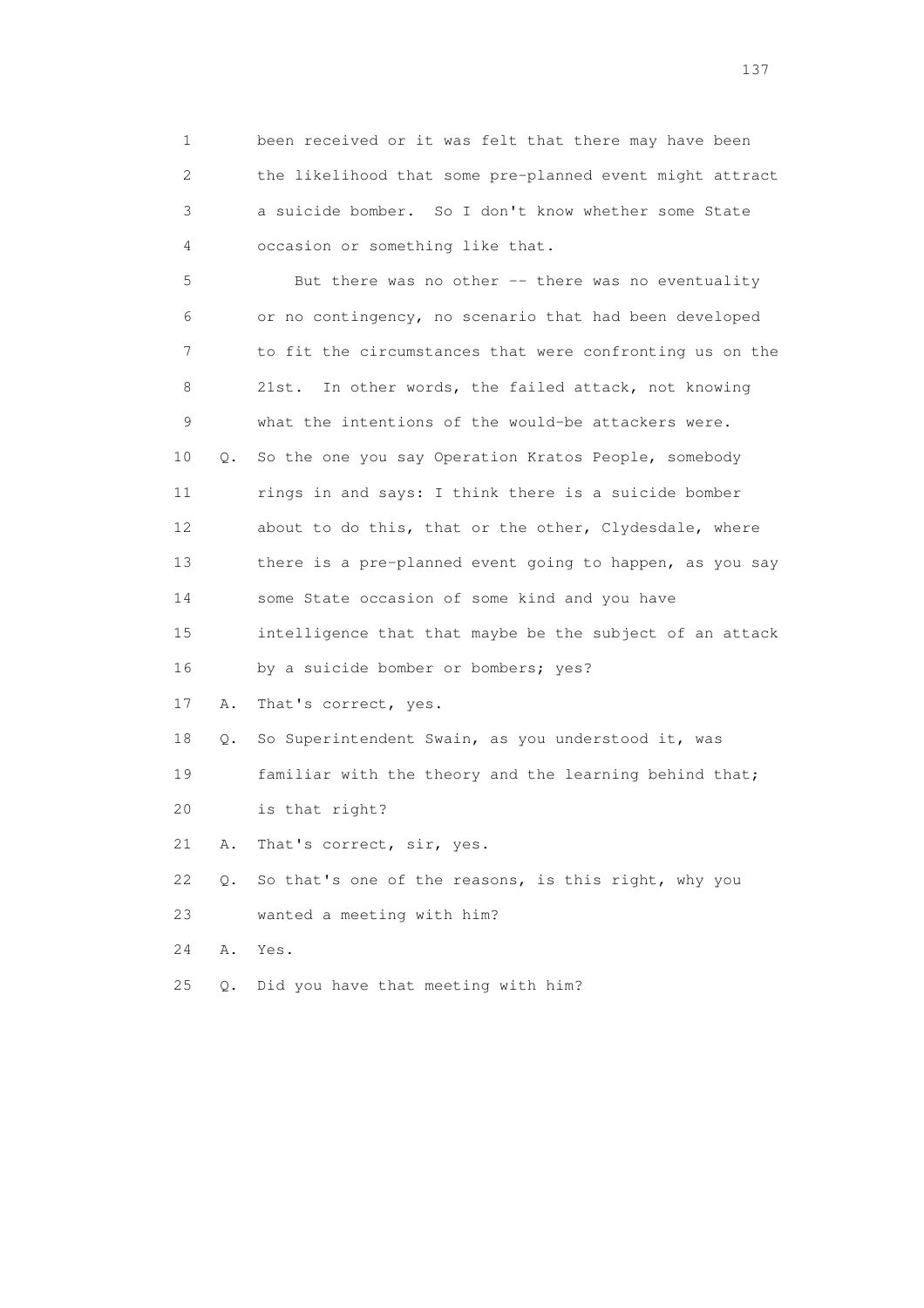1 A. I did, sir, yes.

| 2  | Q. | And amongst other things -- we are going to come back to |
|----|----|----------------------------------------------------------|
| 3  |    | one aspect later -- did you discuss this question of     |
| 4  |    | Operation Kratos People with him?                        |
| 5  | Α. | Yes, I did.                                              |
| 6  | Q. | Then in the course of the rest of the evening, did you   |
| 7  |    | have -- I am not going to go through all of them --      |
| 8  |    | inevitably a number of other meetings involving these    |
| 9  |    | events that were going on?                               |
| 10 | Α. | Yes, that's correct. I think virtually back-to-back      |
| 11 |    | until I left.                                            |
| 12 | Q. | Yes. Did you consider the question of something called   |
| 13 |    | a Designated Senior Officer or a DSO?                    |
| 14 | Α. | Yes, yes, we did.                                        |
| 15 | Q. | Was that at a meeting that took place at 10.10 in the    |
| 16 |    | evening?                                                 |
| 17 | Α. | That's correct, yes.                                     |
| 18 | Q. | Deputy Assistant Commissioner McDowall, I am just going  |
| 19 |    | to carry on. If you tell me that you are tired and you   |
| 20 |    | need a break, you will just say, won't you?              |
| 21 | Α. | Yes.                                                     |
| 22 | Q. | We will probably go on for another half hour, and if you |
| 23 |    | did want a break, I am told you would not be alone in    |
| 24 |    | it.                                                      |
| 25 |    | That sounds like a reproof to me,<br>SIR MICHAEL WRIGHT: |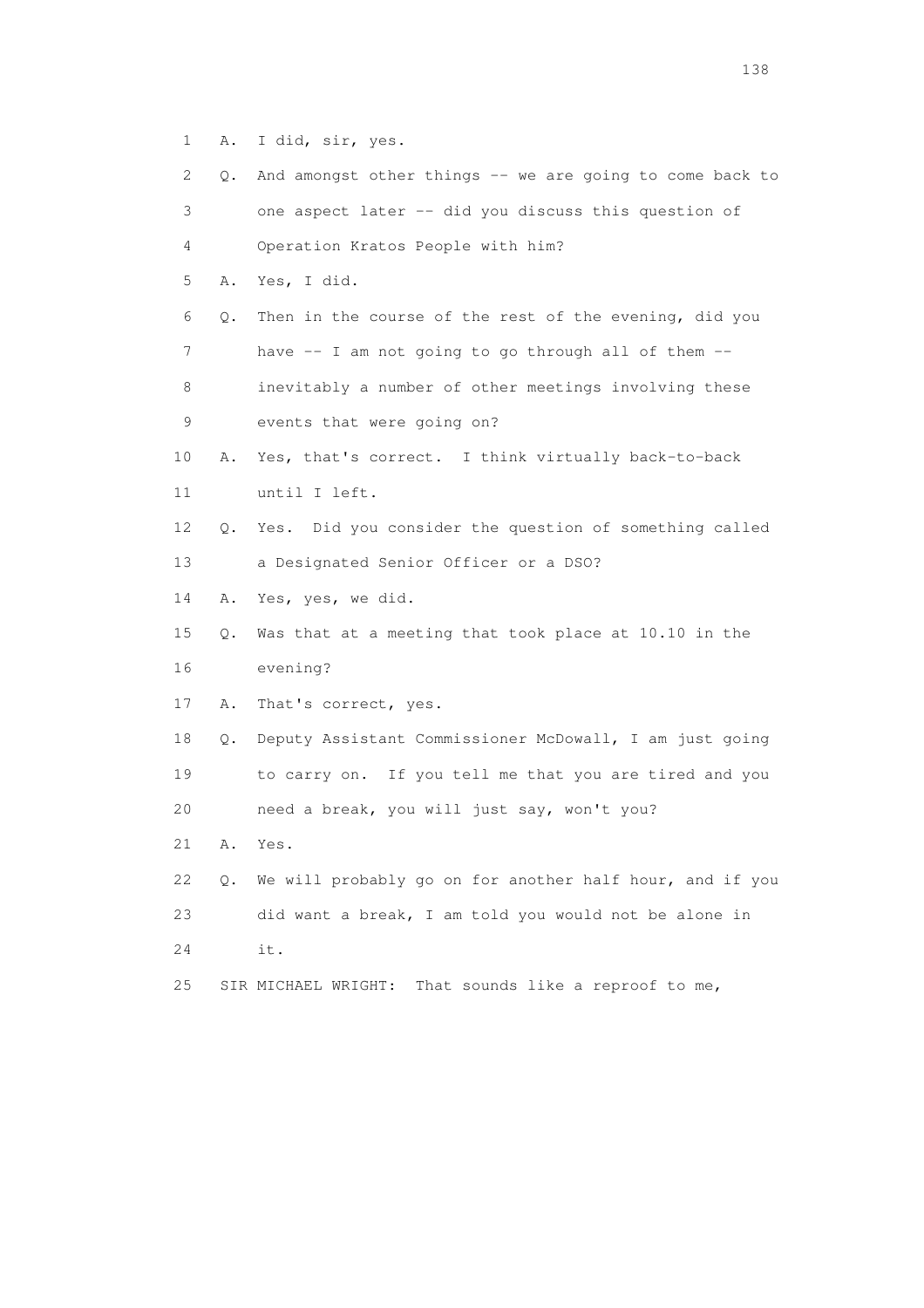1 Mr McDowall. 2 A. I think it's what we call a clue, sir. 3 SIR MICHAEL WRIGHT: In that case, 20 minutes. 4 A. Thank you, sir. 5 SIR MICHAEL WRIGHT: Very well. I have 20 to; 4 o'clock, 6 please, ladies and gentlemen. 7 (3.40 pm) 8 (A short break) 9 (4.00 pm) 10 (In the presence of the jury) 11 SIR MICHAEL WRIGHT: Mr Hilliard, another 30, 40 minutes? 12 MR HILLIARD: Certainly, yes. 13 SIR MICHAEL WRIGHT: Pick your own time as a convenient 14 moment. 15 MR HILLIARD: Thank you very much. 16 Mr McDowall, we were just at a ten past 10 pm 17 meeting on 21 July of 2005, and you said that there was 18 discussion at that meeting of something called 19 a Designated Senior Officer, or a DSO? 20 A. Yes, that's correct. 21 Q. First of all, can you just tell us, who was at the 10.10 22 in the evening meeting? I don't need necessarily 23 particular names but what sort of a meeting was it? 24 A. Again it was a meeting of senior management from the 25 anti-terrorist branch, and Special Branch, and I believe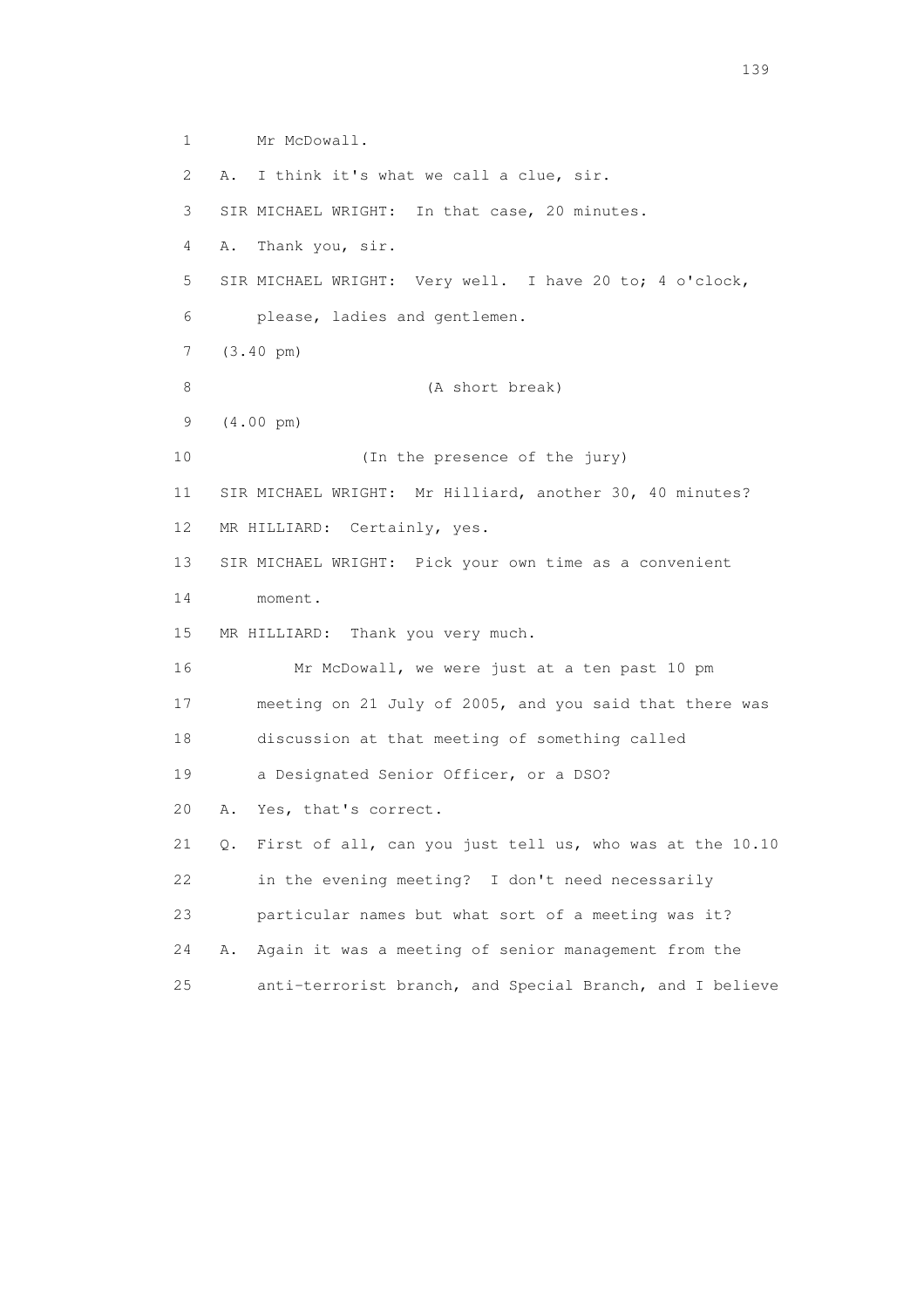1 from one or two other parts of the Metropolitan Police 2 Service. I don't recall now whether there were 3 representatives from other agencies there or not, but 4 I don't believe so. But it was one of those meetings 5 where we were reviewing where we had got to, and it was 6 at that meeting, as you quite rightly point out, that 7 the discussion around the Designated Senior Officer was 8 raised.

 9 A Designated Senior Officer was something that was 10 envisaged for the Operation Clydesdale scenario. It 11 wasn't envisaged in the event of a spontaneous suicide 12 bombing threat --

 13 Q. So the spontaneous one, that's Kratos People, if we get 14 the terminology right. Clydesdale is for a pre-planned 15 event and you get some intelligence that someone might 16 be going to suicide bomb it. That's Clydesdale.

 17 For Clydesdale, you say something called 18 a Designated Senior Officer was envisaged but not for 19 Kratos People, not for a Kratos incident? 20 A. That's correct, and primarily I believe because in the 21 event of a Kratos People incident, it's virtually 22 impossible to get that person holding that role to the 23 command suite anyway in time, or that's the theory 24 behind that response to that scenario, whereas clearly 25 obviously in a pre-planned operation you have the time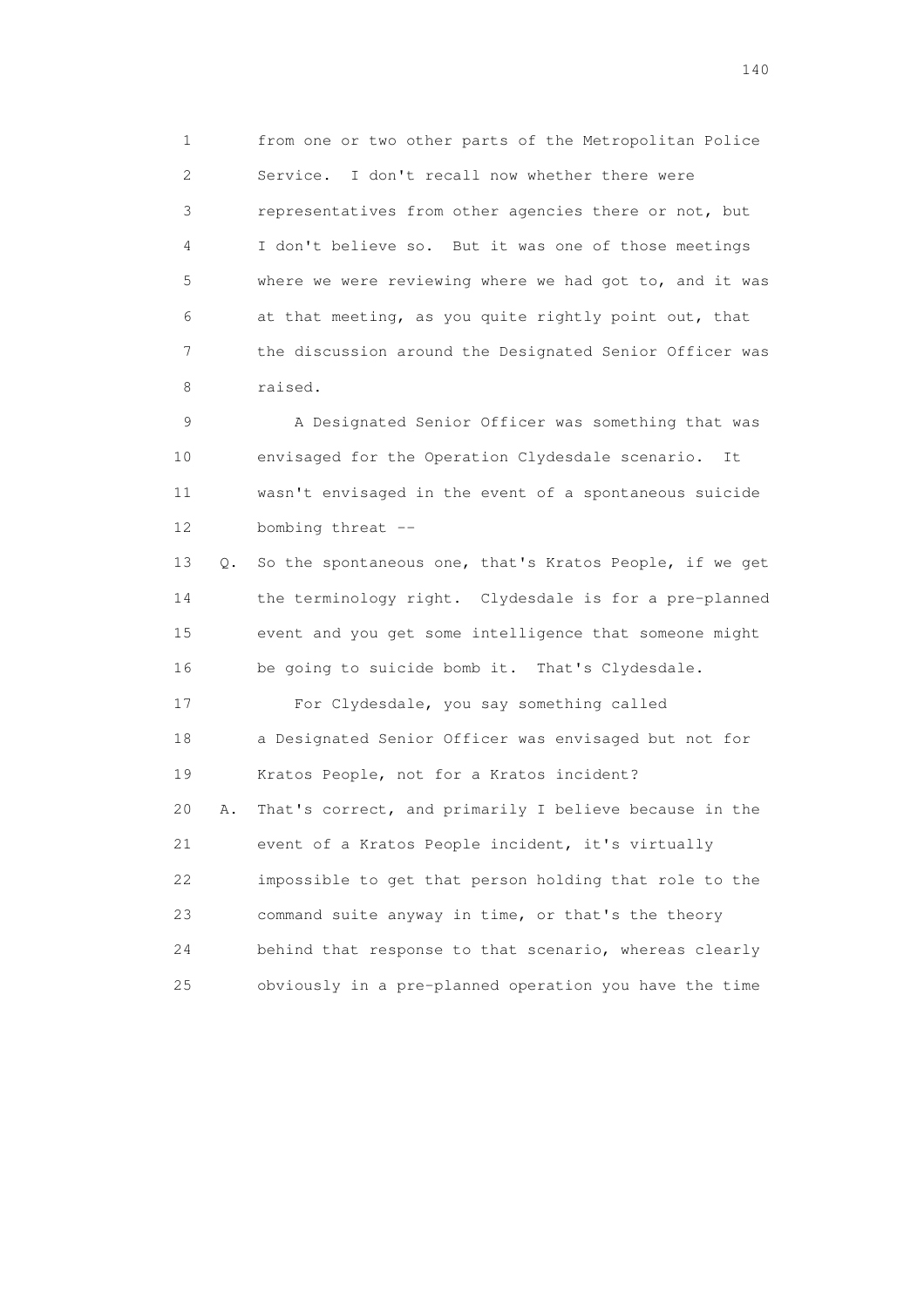1 to appoint and find a Designated Senior Officer. 2 Q. So what you mean is, to give the example you gave, if 3 somebody rings in and says: I think there is a suicide 4 bomber at a station, you are saying in that event, we 5 will come on to it in a minute, but selecting the 6 Designated Senior Officer may be very difficult in the 7 time available. If, on the other hand, somebody says in 8 two weeks' time at this or that event -- 9 A. Yes. 10 Q. -- it's going to be the subject of an attack by 11 a suicide bomber, then you proceed a bit differently? 12 A. Yes, correct. 13 Q. All right. Can you help us: what is a Designated Senior 14 Officer? 15 A. A Designated Senior Officer in the context of Clydesdale 16 is the senior officer and at that time it was 17 a requirement that it should be a trained officer of 18 ACPO rank -- again that acronym, Association of Chief 19 Police Officer rank -- 20 Q. You were telling us about at the start. 21 A. Yes. So therefore it would be a commander in London, or 22 above, to perform the role of that Designated Senior 23 Officer, and the role of that person is to take charge 24 of the critical decisions of how to deal with a suicide 25 bomber threat when that has become apparent.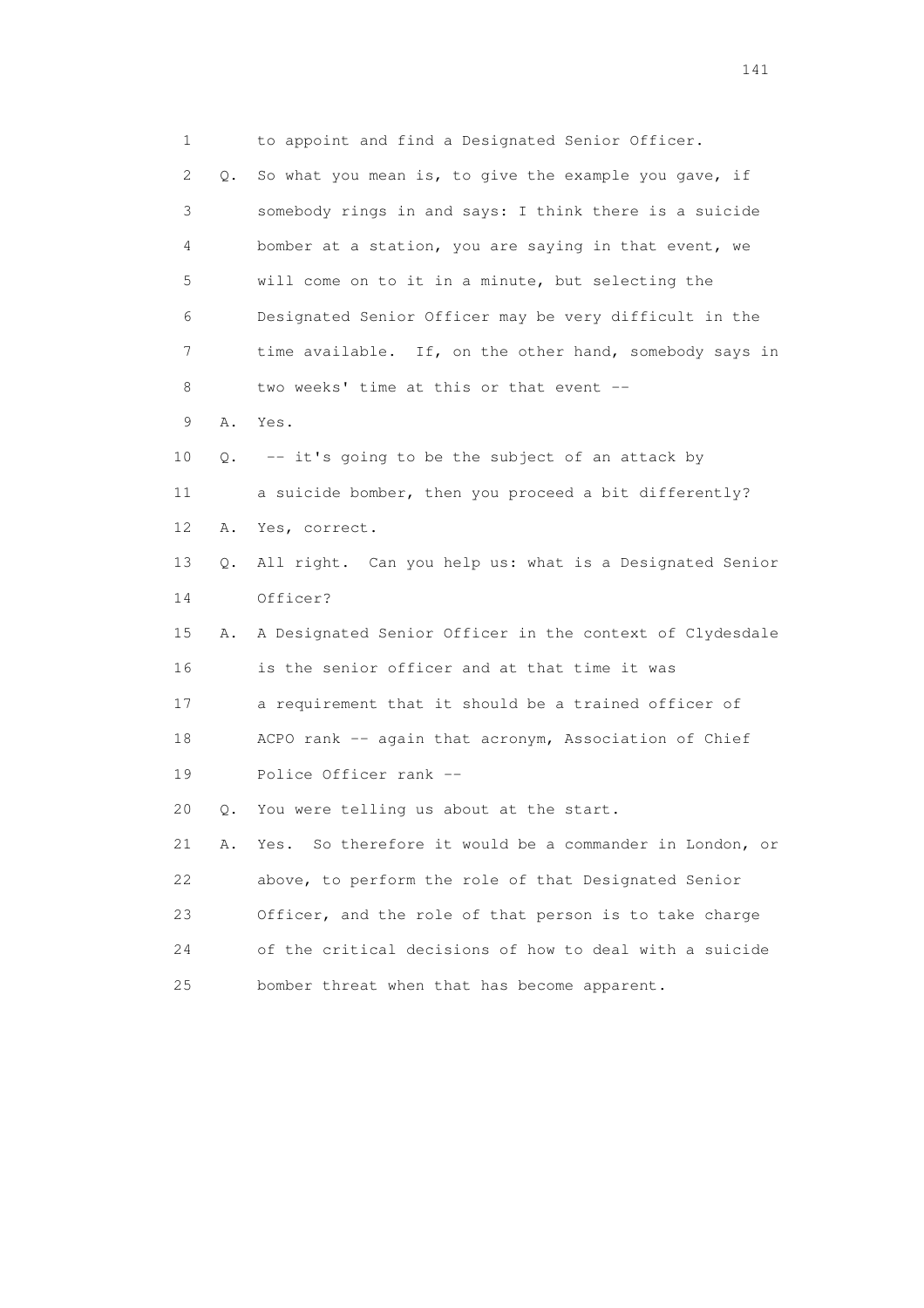1 Q. Does that include, as it were, what one might describe 2 as the most critical decision of all, for example about 3 opening fire, does that include that in an operation 4 Clydesdale situation with a Designated Senior Officer? 5 A. Yes, sir. Yes. 6 Q. Now, can you just help, in what context did then the 7 Designated Senior Officer arise at this meeting and with 8 the events that you were facing as you understood them 9 at 10.10 in the evening? 10 A. As I recall, a decision had been made or was being made 11 at that time by those in other parts of the Metropolitan 12 Police Service, I think more likely the public order 13 side of things, that it would be sensible to have 14 a Designated Senior Officer on continual standby for any 15 type of event or threat that came in by way of emergency 16 call. So in other words, I guess they were altering the 17 Kratos People document on the basis that we had now had 18 our second suicide attack, as we believed at the time, 19 and in the context of appointing that person, 20 a discussion took place about having a dedicated 21 Designated Senior Officer for this investigation because 22 of the potential threat from suicide bombers contained 23 within that specific investigation as well. 24 Q. Just to spell it out, because you had four people who,

25 on the face of it, had tried to set off what you thought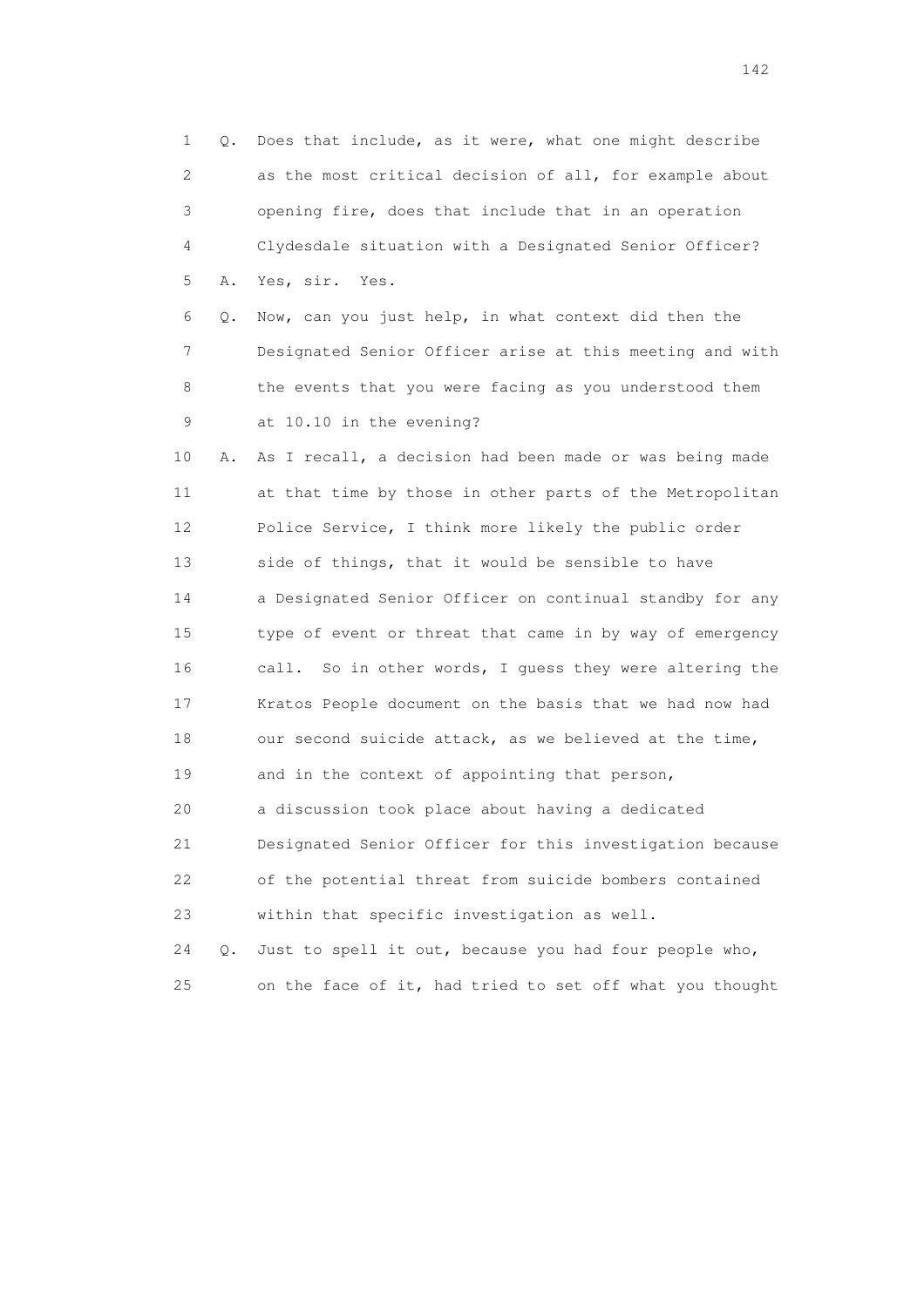| 1  |    | were viable devices and to kill themselves in the          |
|----|----|------------------------------------------------------------|
| 2  |    | process, but they had escaped?                             |
| 3  | Α. | That's correct, yes.                                       |
| 4  | Q. | At that meeting, the 10.10 meeting, you had discussed      |
| 5  |    | you told us the question of appointing a Designated        |
| 6  |    | Senior Officer for these purposes. Did you get so far      |
| 7  |    | as identifying an individual or not at that stage?         |
| 8  | Α. | I don't believe that, at that meeting, an individual was   |
| 9  |    | identified, but I do believe that some point shortly       |
| 10 |    | thereafterwards, if not at that meeting, then              |
| 11 |    | an individual was identified.                              |
| 12 | Q. | Right. Was that in both contexts, so, as it were,          |
| 13 |    | a Designated Senior Officer generally for the              |
| 14 |    | Metropolitan Police and then one specifically for this     |
| 15 |    | investigation?                                             |
| 16 | Α. | Yes. Yes.                                                  |
| 17 | Q. | Whenever they were identified, can you help us, please,    |
| 18 |    | in each instance with who they were?                       |
| 19 | Α. | I believe -- in fact, I am not now certain who was<br>Yes. |
| 20 |    | identified for what was, what I described as the generic   |
| 21 |    | Designated Senior Officer role for London, but Commander   |
| 22 |    | Cressida Dick was identified as the DSO or Designated      |
| 23 |    | Senior Officer for our investigation.<br>In fact, those    |
| 24 |    | decisions were made by those who held a list of fully      |
| 25 |    | qualified individuals and who would have known their       |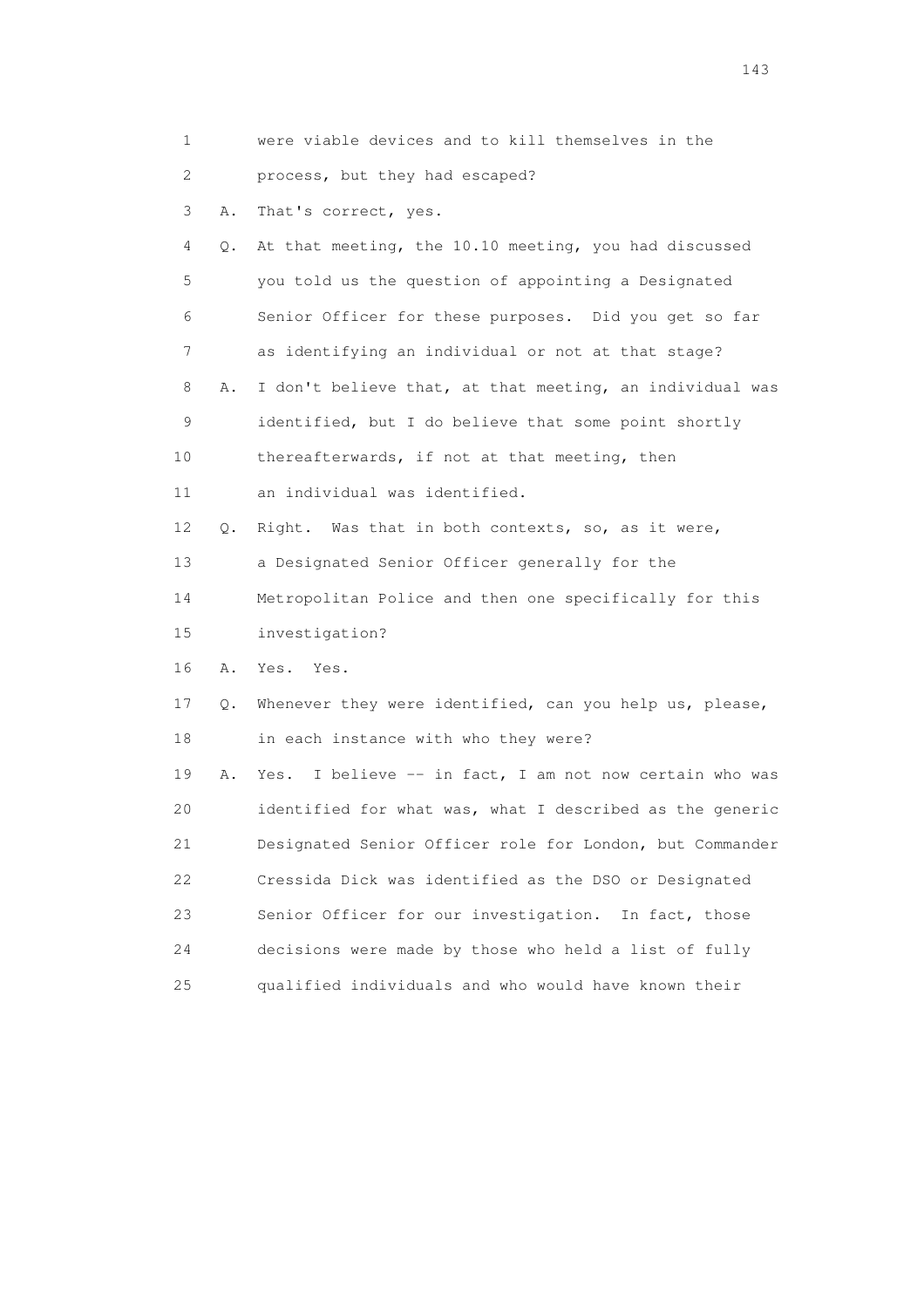1 availability and so on.

| 2              | Q.    | Does either Commander Carter or Allison, I think the     |
|----------------|-------|----------------------------------------------------------|
| $\mathfrak{Z}$ |       | other name, do those ring a bell?                        |
| $\overline{4}$ | Α.    | Yes, they do. I know that at that time both of them      |
| 5              |       | were dealing with this issue, and I believe on the       |
| 6              |       | morning of the 22nd, one of those individuals --         |
| $\tau$         |       | I believe it may have been Commander Carter -- was       |
| 8              |       | fulfilling the role of Designated Senior Officer for     |
| 9              |       | London, as it were.                                      |
| 10             | $Q$ . | All right. Also at this meeting, and if it helps I am    |
| 11             |       | looking at paragraph 26 of your statement, did you       |
| 12             |       | consider who you would begin to show CCTV images of the  |
| 13             |       | suspects to, so people who might be able to help         |
| 14             |       | identify them?                                           |
| 15             | Α.    | Yes, that's correct.                                     |
| 16             | Q.    | I asked you whether the firearms question came back to   |
| 17             |       | you at any stage, or certainly the topic. If you look    |
| 18             |       | at your paragraph 27, does that help?                    |
| 19             | Α.    | We agreed that there was a need for a firearms<br>Yes.   |
| 20             |       | authorisation because, if we were successful in our      |
| 21             |       | objective of discovering those that had tried to attack  |
| 22             |       | us on the 21st, then clearly it was highly likely that   |
| 23             |       | there may have been some form of confrontation between   |
| 24             |       | ourselves and them, at which point clearly we would have |
| 25             |       | required to have been armed to ensure public safety and  |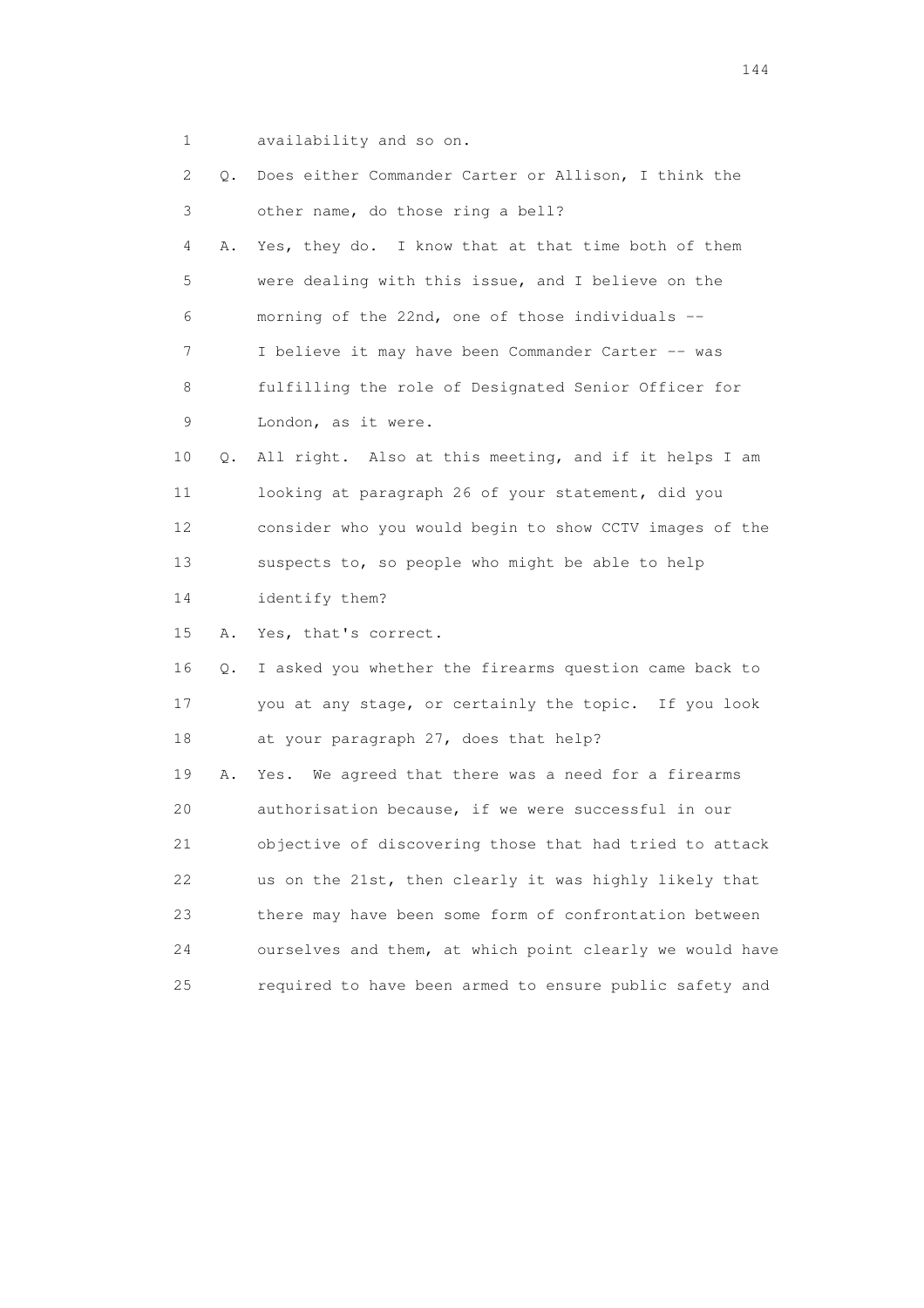| $\mathbf{1}$ |    | our own safety, our own officers' safety.               |
|--------------|----|---------------------------------------------------------|
| 2            | Q. | What happened about getting an authority so far as      |
| 3            |    | firearms were concerned?                                |
| 4            | Α. | At 10 to midnight, Detective Chief Superintendent White |
| 5            |    | from the anti-terrorist branch gave authorisation for   |
| 6            |    | firearms to be deployed, after we had had a discussion  |
| 7            |    | over the need for them or likely requirement for them.  |
| 8            | Q. | Is the position this, we don't need to go into the      |
| 9            |    | detail, I think, that an officer of a certain rank or   |
| 10           |    | above needs to give permission for firearms to be       |
| 11           |    | deployed or used in a particular operation; it's not    |
| 12           |    | down to --                                              |
| 13           | Α. | Yes.                                                    |
| 14           | Q. | In a planned operation, not down simply to the officer  |
| 15           |    | who has the gun simply to decide whether or not he goes |
| 16           |    | out with it?                                            |
| 17           | Α. | That's absolutely correct.                              |
| 18           | Q. | Again I am not going through, you understand,           |
| 19           |    | Mr McDowall, everything that you dealt with, but at     |
| 20           |    | 2 o'clock in the morning or so, did you go, did you     |
| 21           |    | leave New Scotland Yard and go to a hotel to get some   |
| 22           |    | rest?                                                   |
| 23           | Α. | Yes, I did.                                             |
| 24           | Q. | Did you indicate that you would be back at about        |
| 25           |    | 4 o'clock in the morning?                               |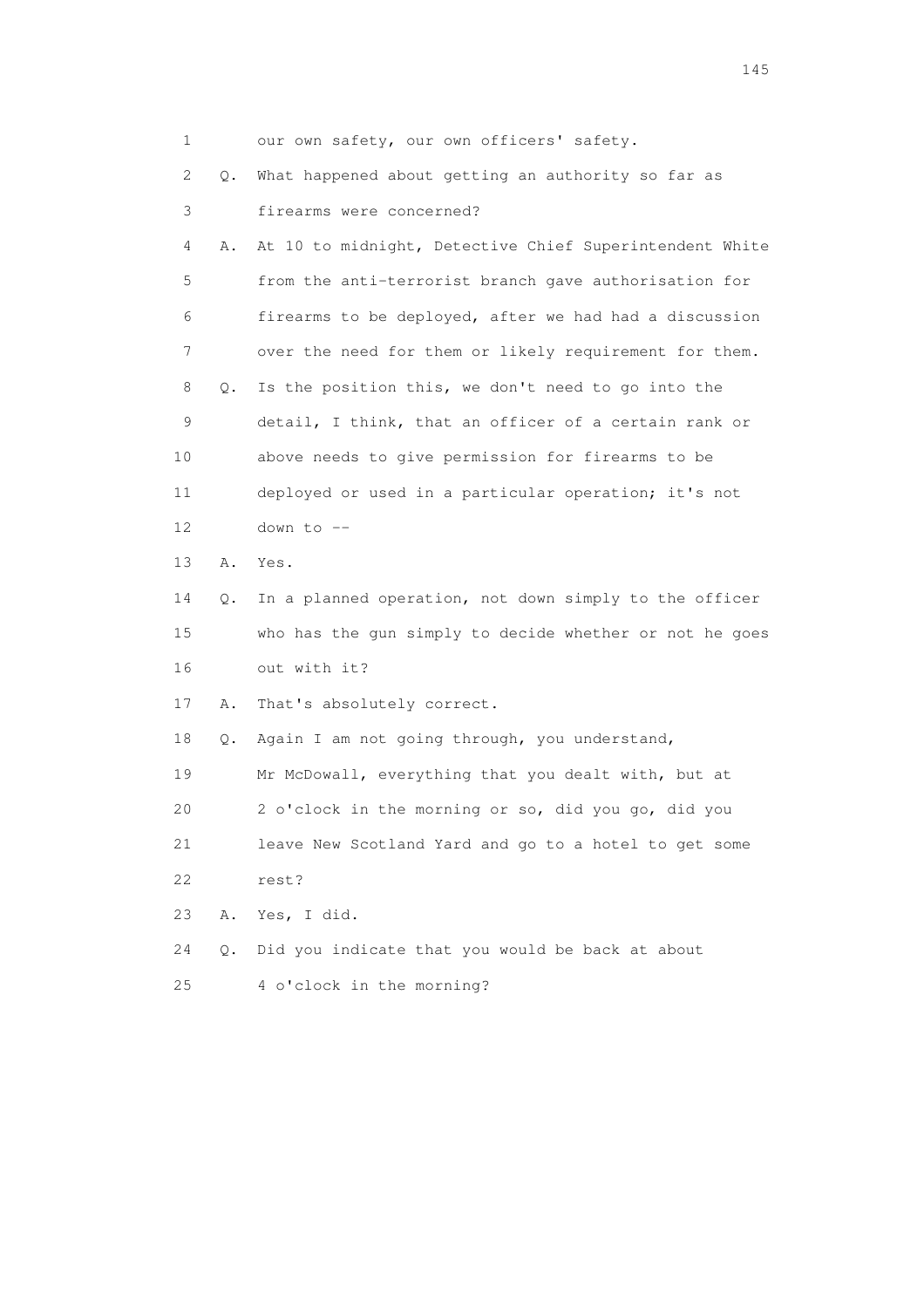1 A. I did, yes, because I needed to review the decision that 2 we had taken or I had taken before leaving, that this 3 was going to be an overt appeal for public assistance, 4 specifically because I was informed that the newspaper 5 print run was around 4.30 in the morning, so if we 6 wanted to get it out through that medium, then clearly 7 a decision needed to be taken.

 8 Q. Right. Did you come back on or come back to New 9 Scotland Yard at about 4 o'clock in the morning as you 10 had indicated?

11 A. Yes, I came back at 4 am.

 12 Q. At about 20 past 4 in the morning, were you provided 13 with some particular information?

 14 A. Yes, I was. I should say that at 4 am I gave my staff 15 officer, a Detective Inspector Michael Forteath, I gave 16 him permission to leave and get some sleep. He had been 17 performing the role of a dedicated loggist for me since 18 events of the 7th, and that period in time is probably 19 the only time in this period that we were separated, but 20 he had had no sleep since goodness knows when, so he 21 then left, which meant that I then reverted to trying 22 and making my own notes, which is why I have some in my 23 red book. So just to explain that.

24 At 4.20 --

25 Q. Just pausing, so we have a dedicated loggist, someone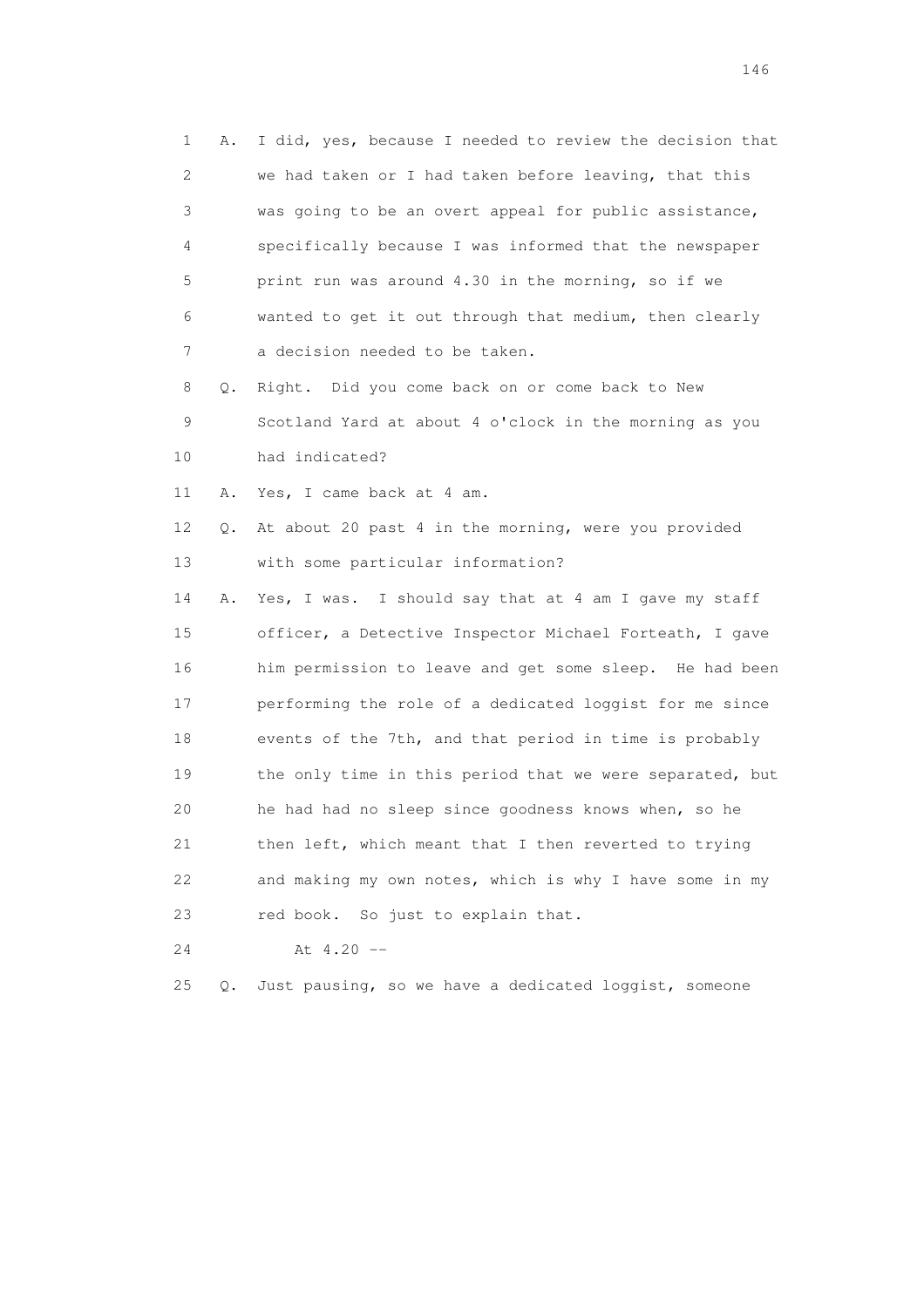1 who has the specific task of making notes of key 2 decisions that are made and the reasons for them, that 3 kind of thing. 4 A. Yes. 5 Q. Make a log of those? 6 A. Events that take place, meetings that are held, who 7 tends to be present, decisions made, it's that sort of 8 thing, sort of capture the progress of events. 9 Q. All right. You were just going on to 4.20 and some 10 particular information? 11 A. Yes, at 4.20 I was approached in my office by Detective 12 Chief Inspector Pat Mellody, and other officers from 13 Special Branch who told me about the discovery of 14 a South Bank club gym card in the name of 15 Mr Hussain Osman in a rucksack containing the bomb at 16 the Shepherd's Bush scene, and membership of gyms, 17 again, appeared at that time to be a potential common 18 factor between these individuals and the cell involved 19 in the bombings of 7 July. It was something that 20 clearly they were keen on. 21 This club or gym had been visited in the intervening 22 hours, the early hours of the morning, and an address 23 had been acquired for Hussain Osman at 21 Scotia Road,

 24 SW2. According to records, this was an address shared 25 with an individual by the name of Abdi Samad Omar, and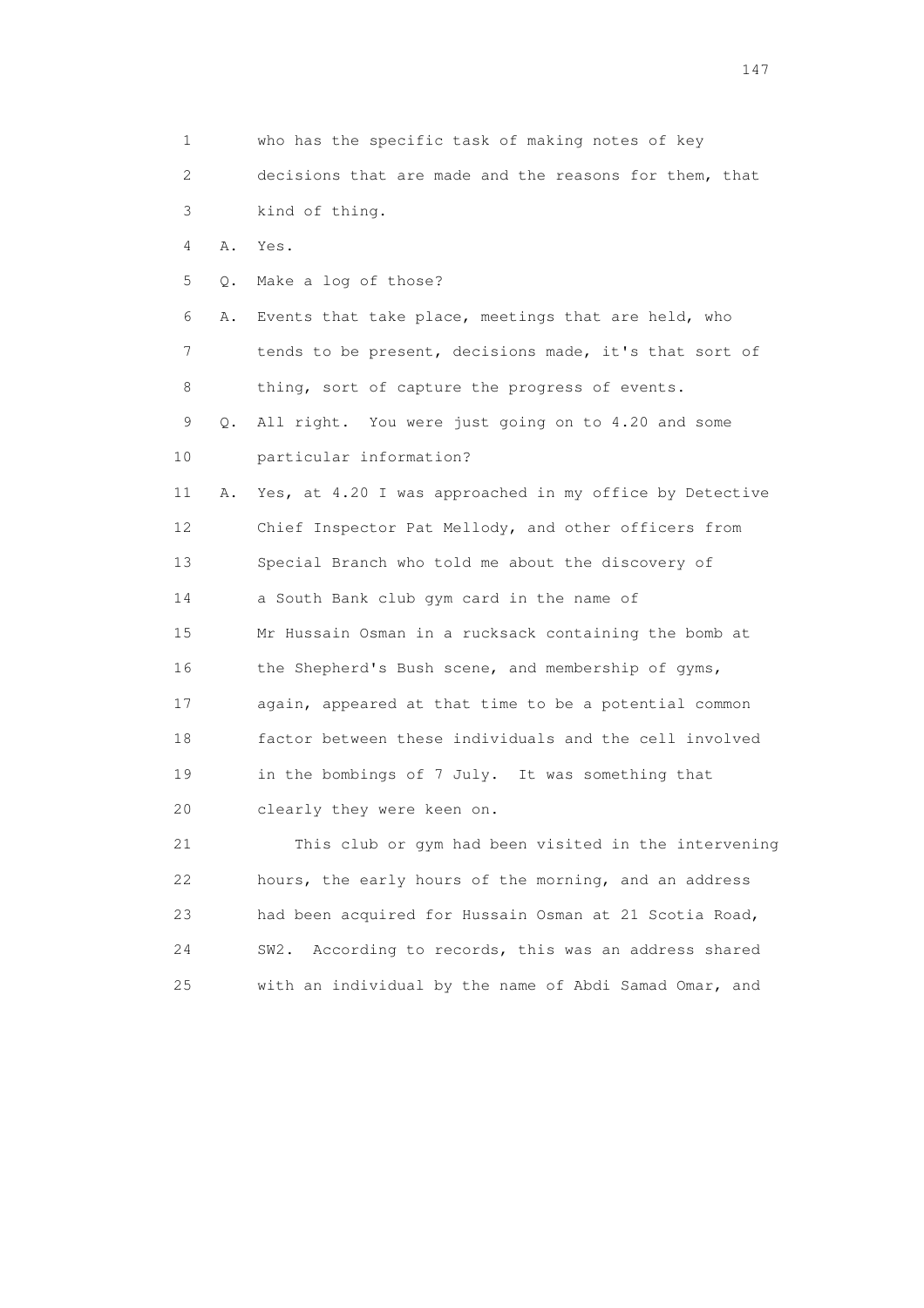1 this name was of significant interest because it linked 2 to another confidential counter-terrorist inquiry that 3 had been ongoing prior to this time. 4 Q. So in a rucksack that the Shepherd's Bush bomb had been 5 in, there is a gym card in the name of Hussain Osman? 6 A. Yes. 7 Q. Enquiries are made at the gym, and there an address for 8 Hussain Osman appears as 21 Scotia Road. Also, as you 9 have said, the link to somebody called Abdi Omar? 10 A. Yes. 11 Q. Did the gym card have a picture that, certainly if the 12 card was accurate, was a picture of Mr Hussain Osman on 13 it? 14 A. Yes. 15 Q. It was a gym card with a picture? 16 A. It was. But we had gym records as well, so by that 17 time, just after 4, I suppose, in the morning, we had 18 analysed closed-circuit television images of the 19 suspected bombers from the scenes and identified four 20 suspects. When we examined the gym records, we had 21 photographs for Osman and Omar which were felt to be 22 good likenesses, good comparisons to the CCTV images 23 that we had. And I examined those likenesses personally 24 because I was obviously thinking about making a major 25 change to the strategy at this point. So I wanted to be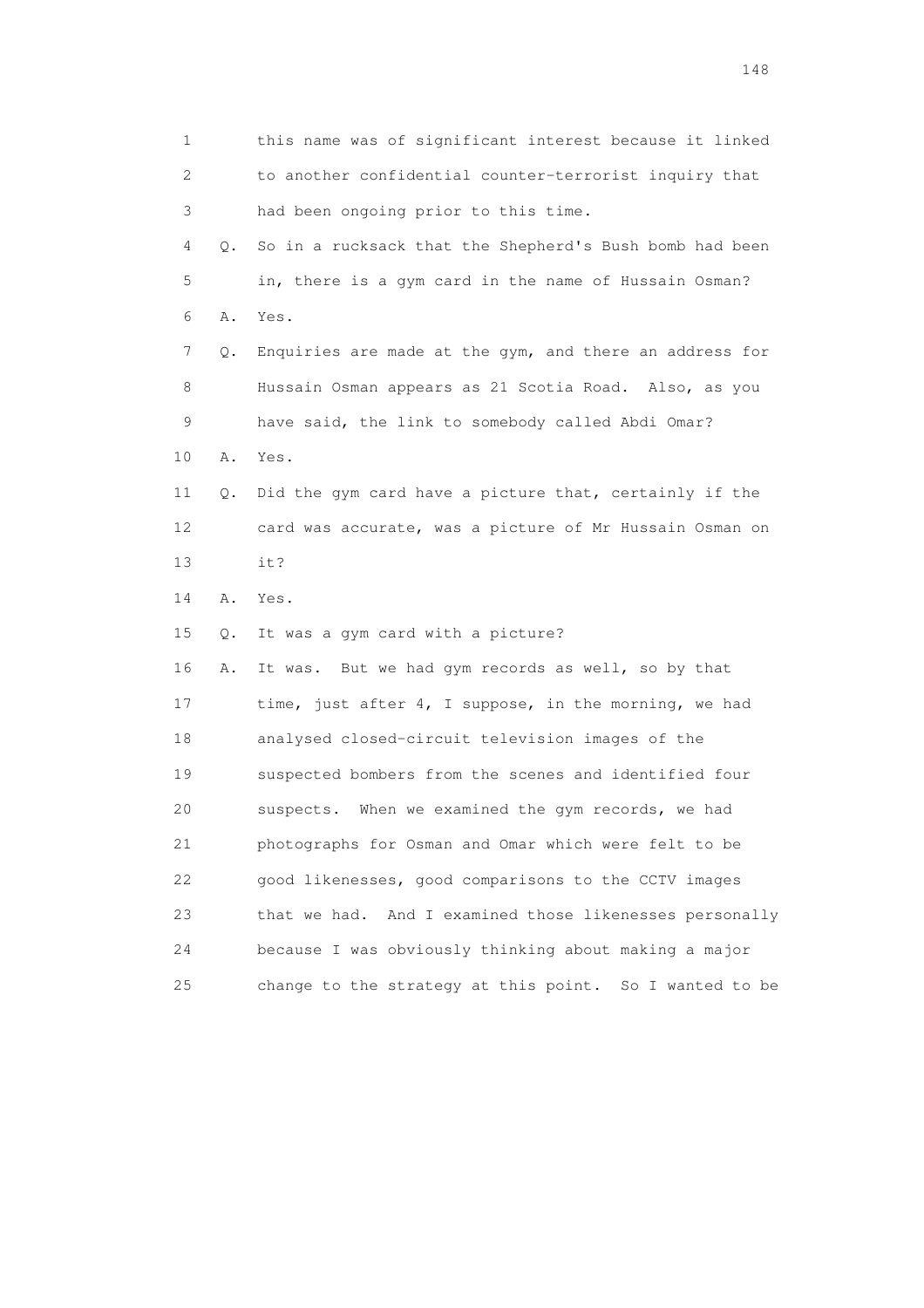1 as clear as I could be that we had something to work 2 with.

 3 Q. Just so we followed, so what you were thinking was: if 4 you had identified this person, and you were on their 5 trail, that rather than what you called the overt 6 approach, so giving the press the pictures from the CCTV 7 and seeking the public's help in finding these people, 8 that you might in fact be able, as it were, to make your 9 own enquiries without alerting anybody rather than going 10 through the media? Is that the change you were thinking 11 of?

 12 A. That's correct. It was a hugely significant decision to 13 have to make, and as I think I pointed out earlier, 14 there were a number of advantages or disadvantages to 15 taking a particular course of action, either keeping it 16 as an overt issue or trying to now mount a covert 17 investigation, and having weighed up those 18 considerations, I decided that we had a very good 19 prospect of mounting a covert investigation with the 20 identification of this address; not just this address 21 but also some of the other information that was 22 available to us around Omar, that, as is very often the 23 case with these investigations, as soon as you have 24 a certain amount of information, other information 25 starts falling in as well, and before you know it, it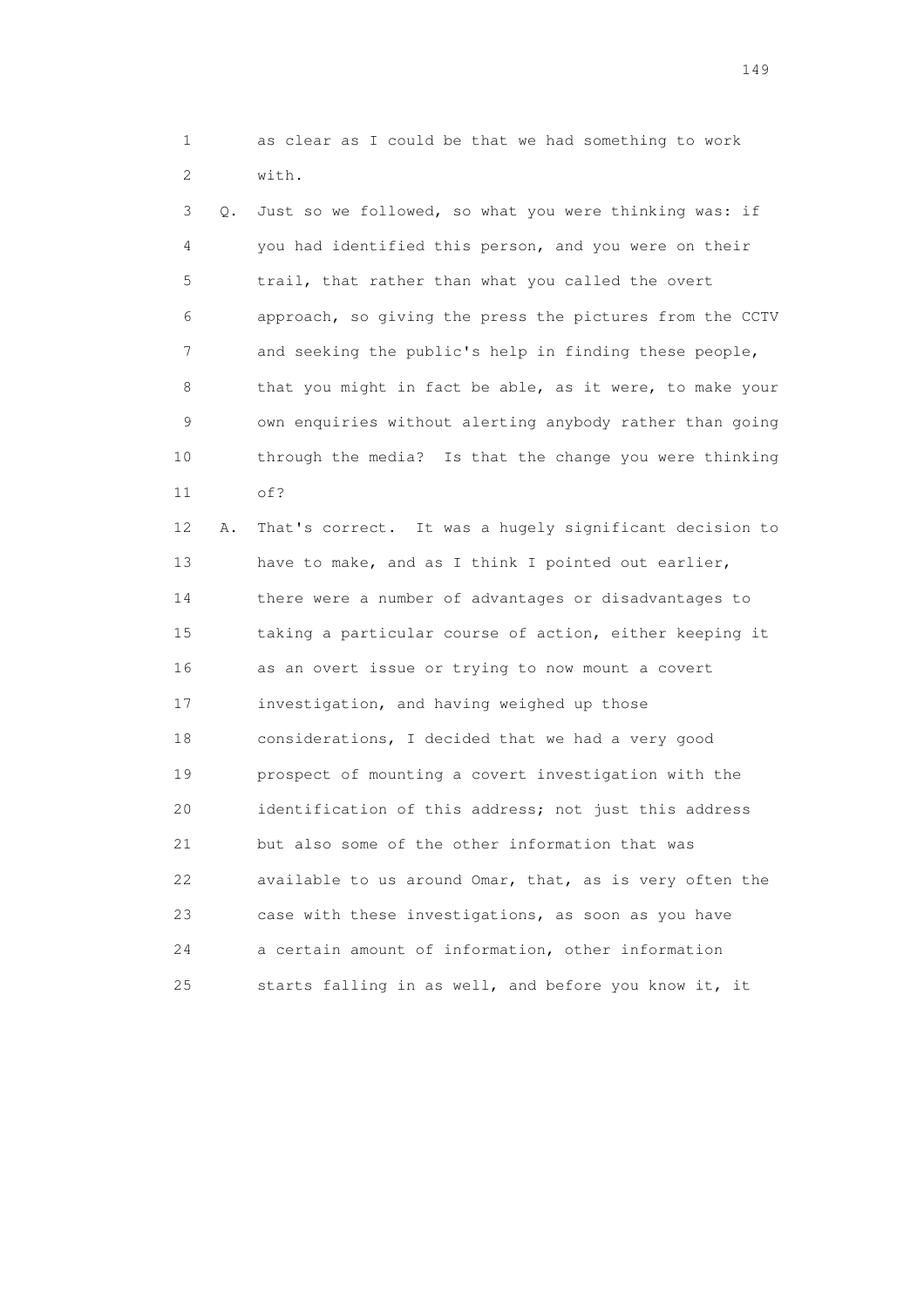1 becomes a quite broad amount of intelligence that you 2 can put together.

 3 Crucially for me, we had potentially the opportunity 4 to identify an address where potentially two of these 5 suspects may be located, but also by virtue of 6 conducting surveillance on those premises, we had again 7 the possibility of linking them to their fellow 8 suspects. But certainly perhaps mounting an arrest in 9 due course in which we had some control, and the chief 10 disbenefit of going overt in the media was that I was 11 fearful that if we did that, we might provoke these 12 individuals to go out and try and bomb London again. 13 Or, if it was felt that they were about to be 14 discovered, they may become desperate and we had example 15 of Madrid to follow. There aren't, or there weren't 16 certainly at that time, too many learning experiences 17 but that was clearly one of them. 18 Q. You say you have the example of Madrid, to everybody 19 that may not be, as it were, easy to recall. Just in

 21 A. After the attacks on the trains in Madrid, which were 22 detonated remotely by telephones and explosive devices, 23 the bombers were tracked to an address in a suburb of 24 Madrid called Legan, and to cut a long story short, they 25 were alerted to police presence, police attempted to

20 a sentence or two, what had happened there?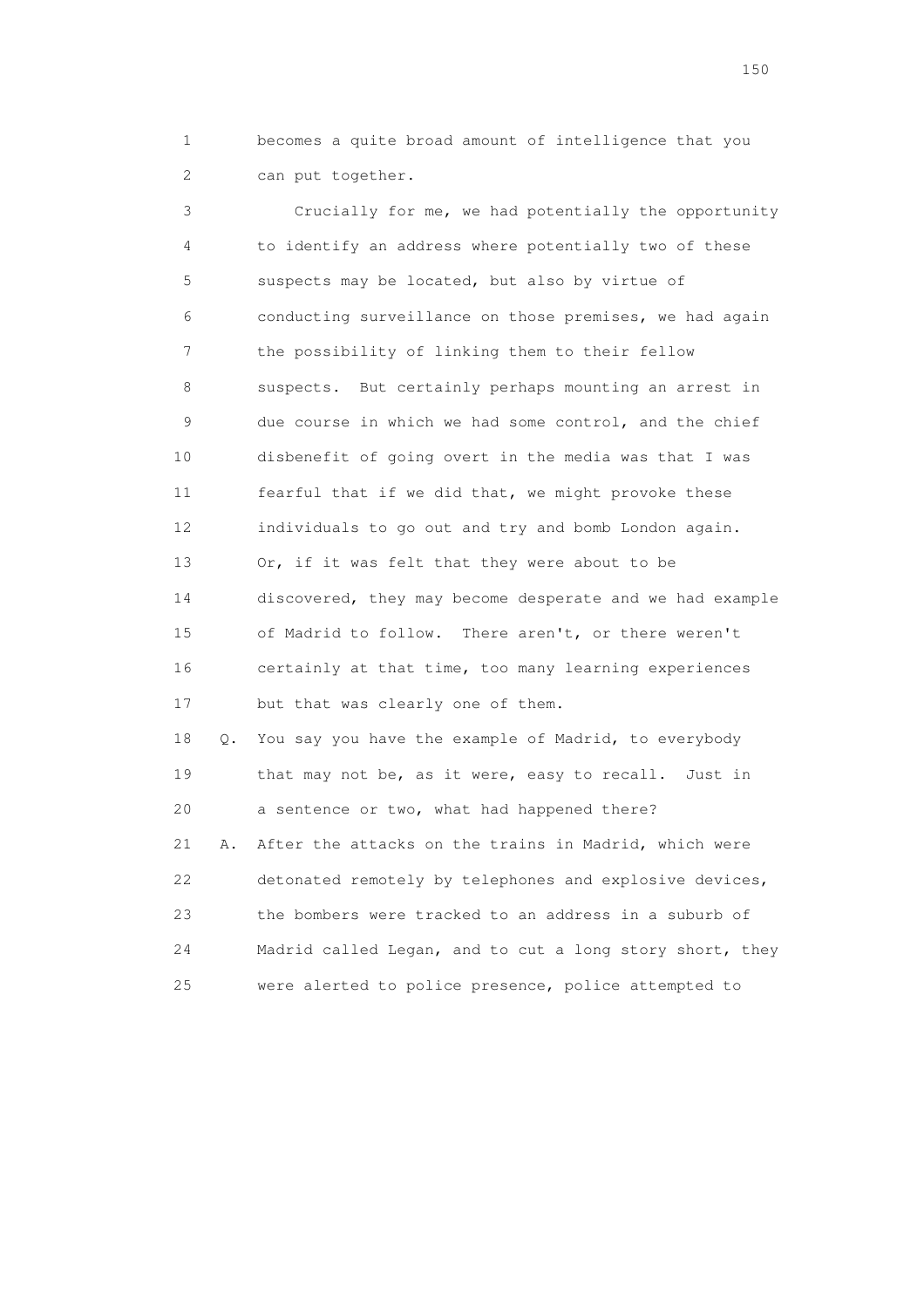1 stop an individual outside those premises, who managed 2 to escape, and as a result of that obviously 3 communication was relayed back into the premises and 4 an individual lent out of the window and started firing 5 a submachine gun at police.

 6 Police then decided to mount what is known 7 technically as a dynamic entry; in other words very 8 rapid entry, probably with a small charge on the door, 9 maybe not, but in any event a raid conducted on the flat 10 to try to get the element of surprise, and they had 11 constructed other explosive devices which they then 12 detonated, killing themselves and the lead police 13 officer going through that particular door.

 14 That in a nutshell is what happened in Madrid. 15 SIR MICHAEL WRIGHT: And that, as I understand it, was made 16 possible from the point of view of those particular 17 people because the information had gone public as to 18 what the police were doing?

 19 A. I believe, sir, that possibly the suspect that made good 20 his escape alerted them, or police activity around and 21 outside the premises, they may have seen it themselves 22 and obviously divined what was happening. 23 SIR MICHAEL WRIGHT: I follow, and hence the need for

24 undercover operation as far as you were concerned.

25 A. It was certainly a major consideration, yes.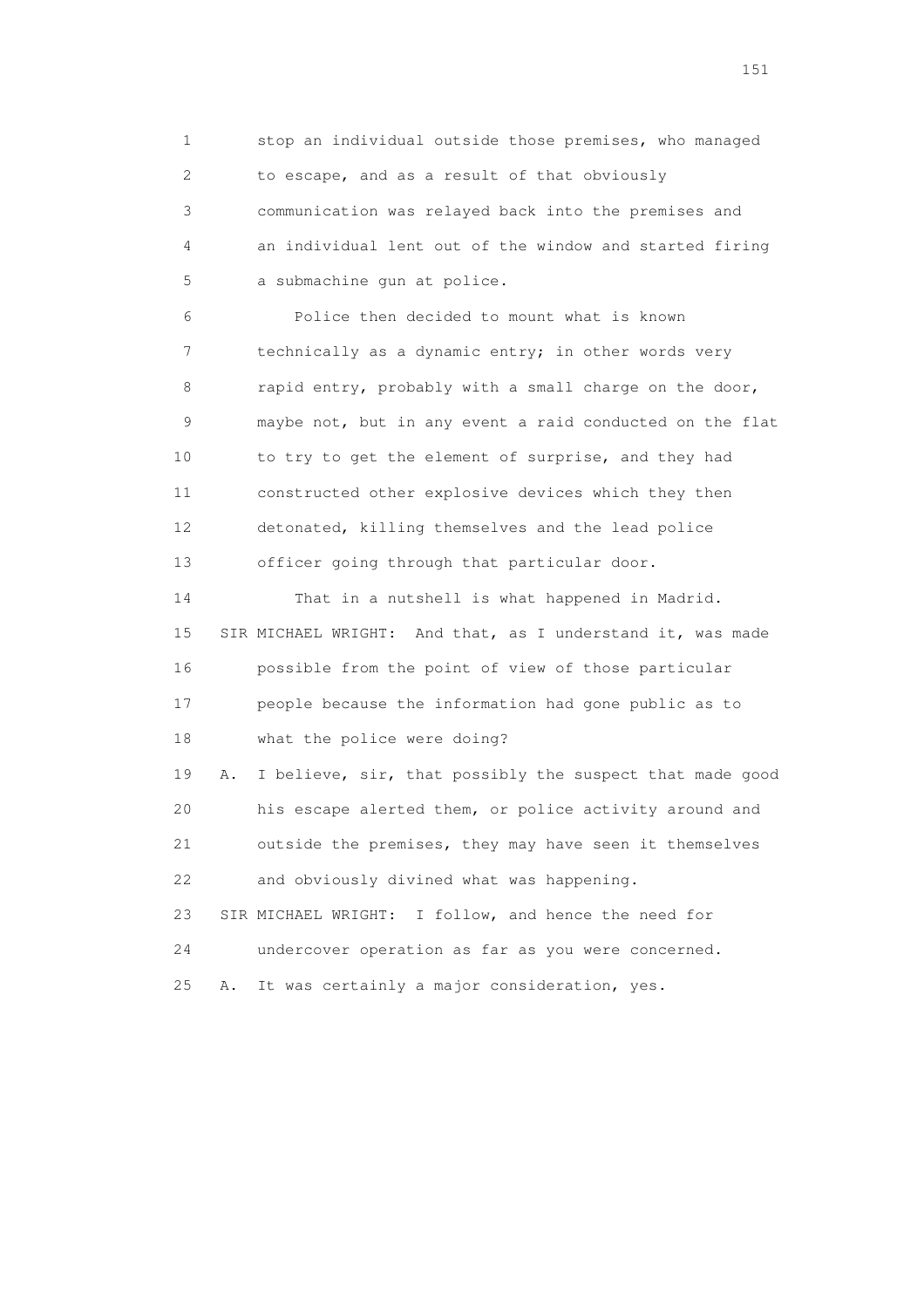1 SIR MICHAEL WRIGHT: Thank you.

 2 A. I mean, crucially, I should say in Madrid, they had 3 a substantial amount of explosives left in the flat, 4 which was also our experience in Leeds after the 7 July, 5 as I said earlier. 6 SIR MICHAEL WRIGHT: Thank you. 7 MR HILLIARD: All right. 8 Can you help us with this: had you yourself had the 9 opportunity to compare the photograph on the gym card in 10 the name of Hussain Osman and the CCTV film taken from 11 the tube? 12 A. Yes, as I say, I looked at those images personally 13 because I wanted to be reassured before I made a major 14 change of decision. 15 Q. Right. Did they appear to you to be one and the same 16 person? 17 A. They did. 18 Q. And if the gym card was accurate, he was called 19 Hussain Osman? 20 A. Yes. 21 Q. As you understood it, in the rucksack, apart from the 22 picture on the gym card, had there been any other 23 photographs, did you understand, of Hussain Osman in the 24 rucksack? 25 A. In that rucksack I don't recall.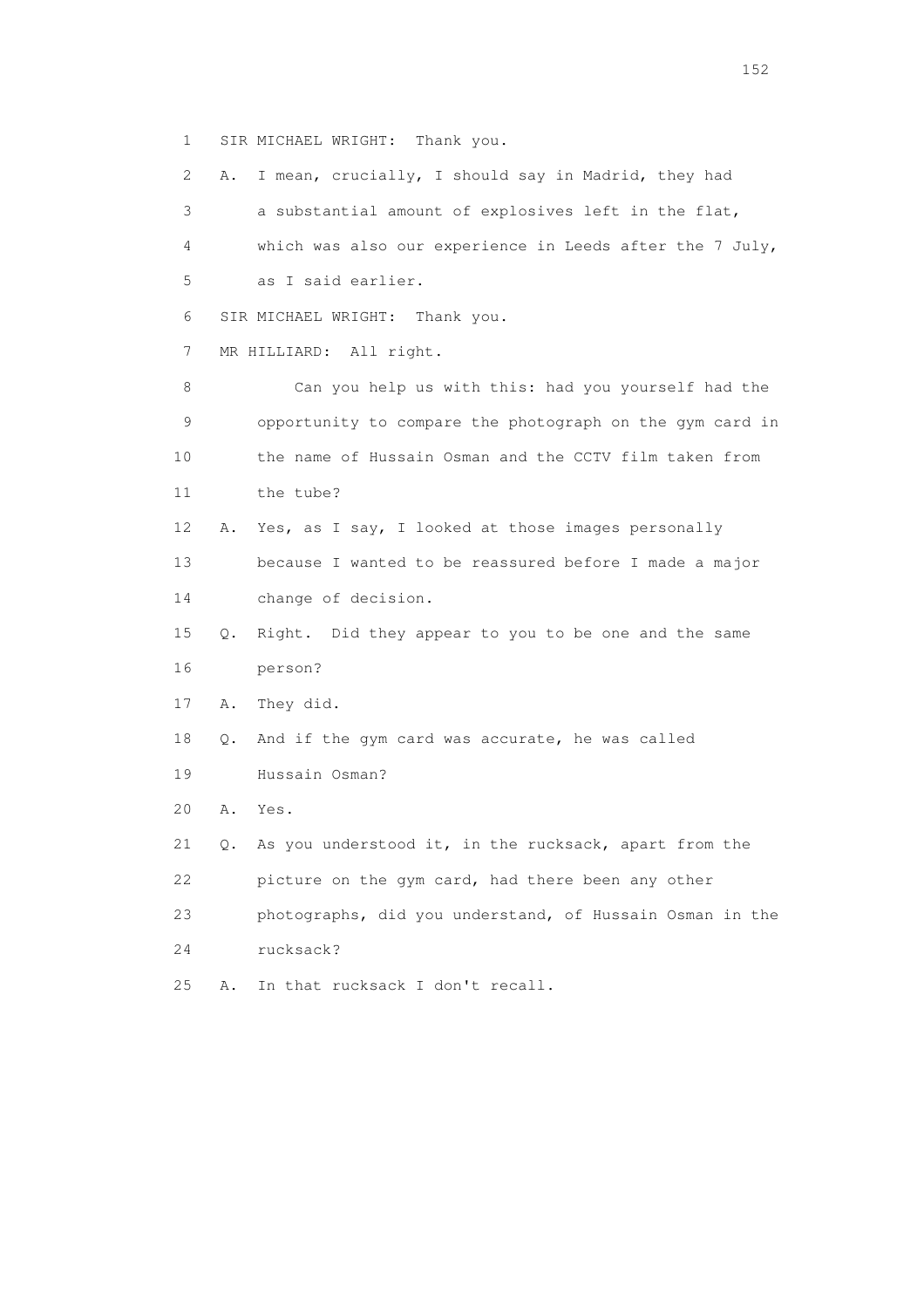| 1               | Q.    | I have no idea how it worked, but was the rucksack and   |
|-----------------|-------|----------------------------------------------------------|
| 2               |       | it's contents brought to you at New Scotland Yard or was |
| 3               |       | that not how it happened at all?                         |
| 4               | Α.    | No, I had -- the closed-circuit television images        |
| 5               |       | obviously had been downloaded and printed.               |
| 6               | $Q$ . | Yes?                                                     |
| 7               | Α.    | And also I had the gym records which I believe showed    |
| 8               |       | photographs for both Osman and Omar.                     |
| 9               | Q.    | Again, I do not want to necessarily go into the          |
| 10              |       | specifics, but can you help us: did you have available   |
| 11              |       | to you, or did the Metropolitan Police have available to |
| 12 <sup>°</sup> |       | them, any images of their own of Hussain Osman? Do you   |
| 13              |       | So aside from the question of anything in the<br>see?    |
| 14              |       | rucksack, aside from the question of anything in the     |
| 15              |       | CCTV film, once you had a name Hussain Osman. Do you     |
| 16              |       | follow the question?                                     |
| 17              | Α.    | I do. At that time, I was not aware of any other         |
| 18              |       | photographs in our possession, I have subsequently       |
| 19              |       | learnt that we did have images available which had not   |
| 20              |       | been, I think, identified as those individuals.          |
| 21              | Q.    | So you mean later you discovered you did not have        |
| 22              |       | pictures of him, but at that time no-one had put a name  |
| 23              |       | to them; is that it?                                     |
| 24              | Α.    | Yes, there was, as I briefly alluded to, another         |
| 25              |       | counter-terrorist inquiry that had been ongoing, and     |

<u>153</u>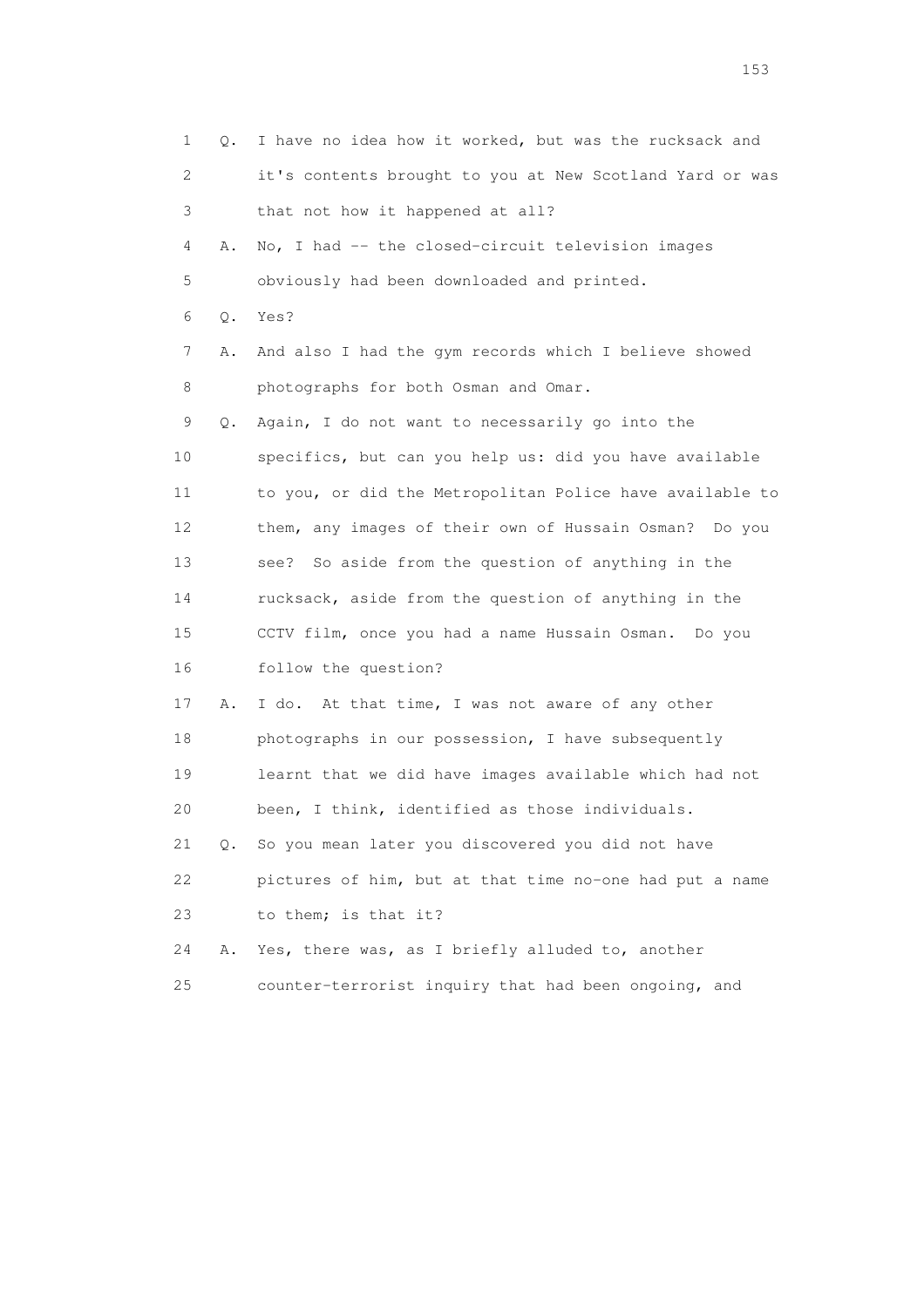| 1                         |           | a number of photographs had been taken during the course |
|---------------------------|-----------|----------------------------------------------------------|
| $\mathbf{2}^{\mathsf{I}}$ |           | of that surveillance. Those photographs certainly        |
| 3                         |           | included Omar as far as I am aware now, but at the time  |
| 4                         |           | he had obviously not been assigned an identity as far as |
| 5                         |           | I am aware.                                              |
| 6                         | Q.        | But did they also include Hussain Osman?                 |
| 7                         | Α.        | I believe so.                                            |
| 8                         | Q.        | Do you think in his instance too, not a name attached to |
| 9                         |           | him?                                                     |
| 10                        | Α.        | No, absolutely not. I may say in the course of that      |
| 11                        |           | inquiry, a very substantial number of photographs were   |
| 12                        |           | taken.                                                   |
| 13                        | Q.        | So we are not talking about five or six or seven, you    |
| 14                        |           | mean an enormous number?                                 |
| 15                        | Α.        | Yes.                                                     |
| 16                        | Q.        | Hundreds?                                                |
| 17                        | Α.        | Not hundreds, but pushing up to tens and tens and tens   |
| 18                        |           | of people, many of whom we had not been able to          |
| 19                        |           | identify.                                                |
| 20                        | $\circ$ . | Just two other pieces of information I want to ask you   |
| 21                        |           | about. First of all, a Nissan Primera motor car.<br>Can  |
| 22                        |           | you say anything about that, please, a black one?        |
| 23                        | Α.        | This vehicle was discovered in the vicinity, the<br>Yes. |
| 24                        |           | near vicinity of Scotia Road. This was a vehicle, along  |
| 25                        |           | with a number of other vehicles, that had also emerged   |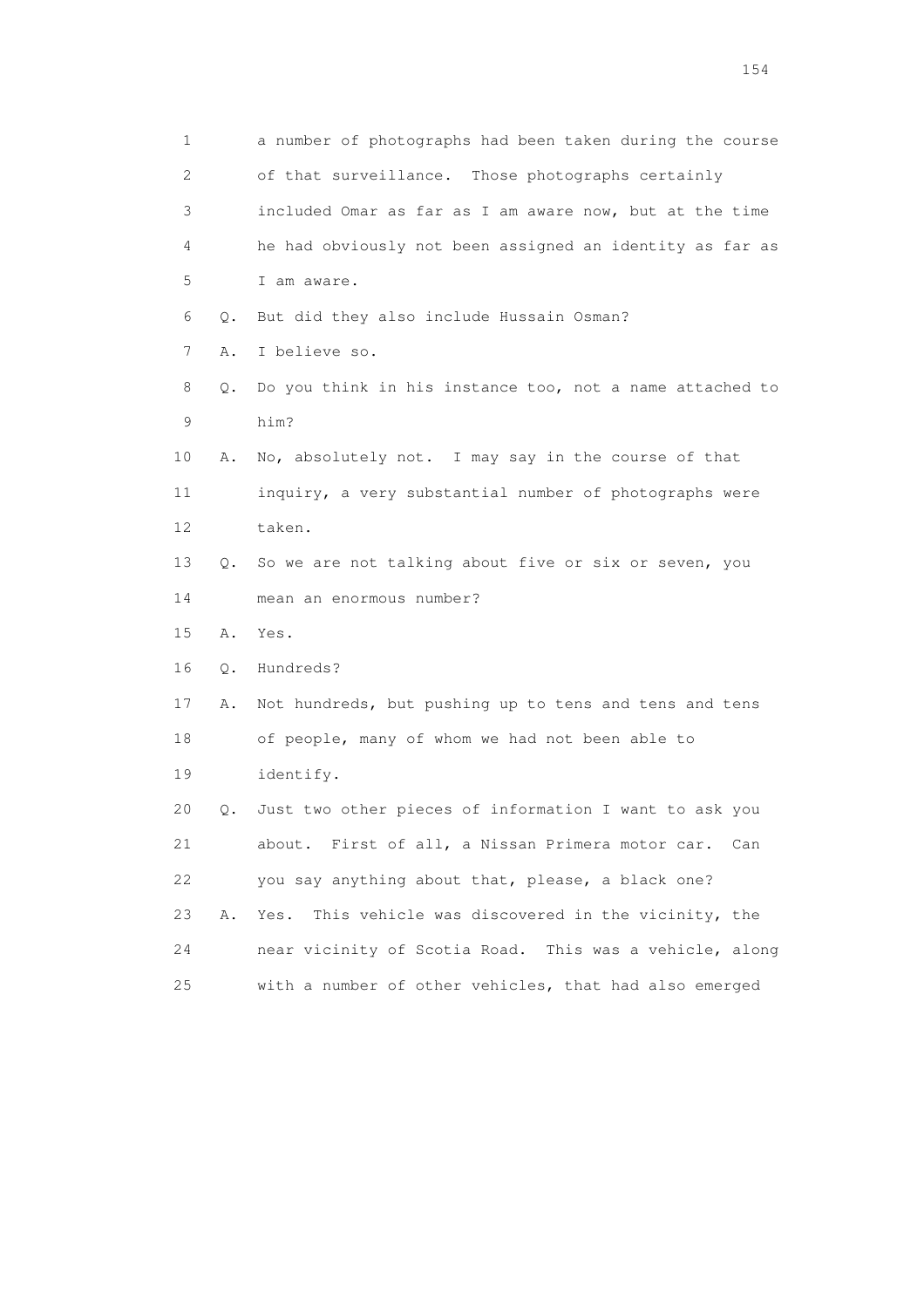1 as a result of the inquiry I have just referred to. And 2 it was linked -- I believe it was linked at that time to 3 Abdi Omar.

 4 Q. Had you given any instructions or did you give any 5 instructions about a search for relevant vehicles that 6 might be in the area of Scotia Road? 7 A. Yes, having I think been made aware of the intelligence 8 that we had about this other inquiry, I asked for 9 a search, a quick search, a sweep of the vicinity of the 10 location, just to see whether we could firm up what we 11 already had, with sightings of any of the vehicles that 12 were concerned. And that was what, I think, turned up 13 the vehicle you have just alluded to. 14 Q. Do you know when that was done? 15 A. I am not sure of the precise time, but I think it was

 16 pretty soon after that, after obviously sort of, I guess 17 it would be between 4.15, 4.30 -- no, it would have been 18 later than that, probably after 5 am, I guess. 19 Q. So a car I wanted to ask you about; another piece of 20 information, an address, 61 Portnall Road? 21 A. Yes, I was told also of a possible further address for 22 Abdi Omar at 61A Portnall Road, which had been uncovered 23 from the Department for Work and Pensions records. 24 I think this was Jobseeker Allowance correspondence that 25 was recovered.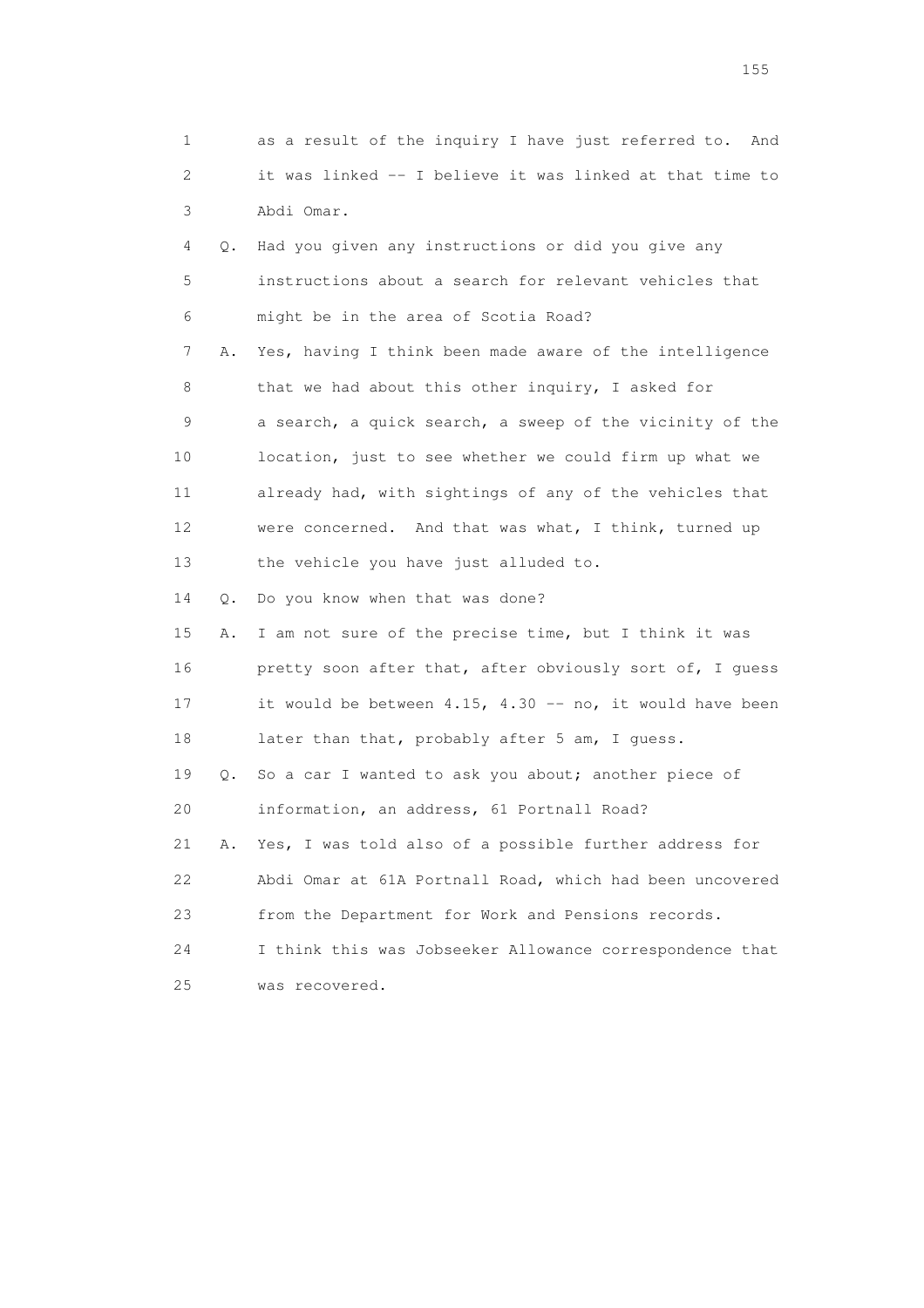1 SIR MICHAEL WRIGHT: That's in a different part of London,

- 2 isn't it?
- 3 A. Yes, sir, sorry, that's in West 9.

4 SIR MICHAEL WRIGHT: Thank you.

5 MR HILLIARD: And --

 6 A. Sorry, I should also say that the Nissan Primera vehicle 7 I believe we had intelligence at the time that it was

8 registered to that address in West 9.

9 SIR MICHAEL WRIGHT: Yes, and to Omar?

10 A. Yes, sir.

 11 MR HILLIARD: Now, at 4.55 in the morning, did you make 12 a particular decision and record it?

 13 A. Yes, I did. I made a decision and recorded it at the 14 same time that an operation should be mounted around the 15 address that we discovered in Scotia Road, and it was 16 that, at that time, that I set a Gold firearms strategy, 17 and I made that decision after discussing it with others 18 who were present at the time, and the tactical options 19 that were open to us. These included Detective Chief 20 Inspector Pat Mellody, who I have mentioned previously, 21 and I also recall Detective Superintendent 22 John Macbrayne from the Anti-Terrorist Branch and the 23 essence of that strategy was to try to control the 24 premises at Scotia Road through covert surveillance, 25 follow any persons leaving them until it was felt safe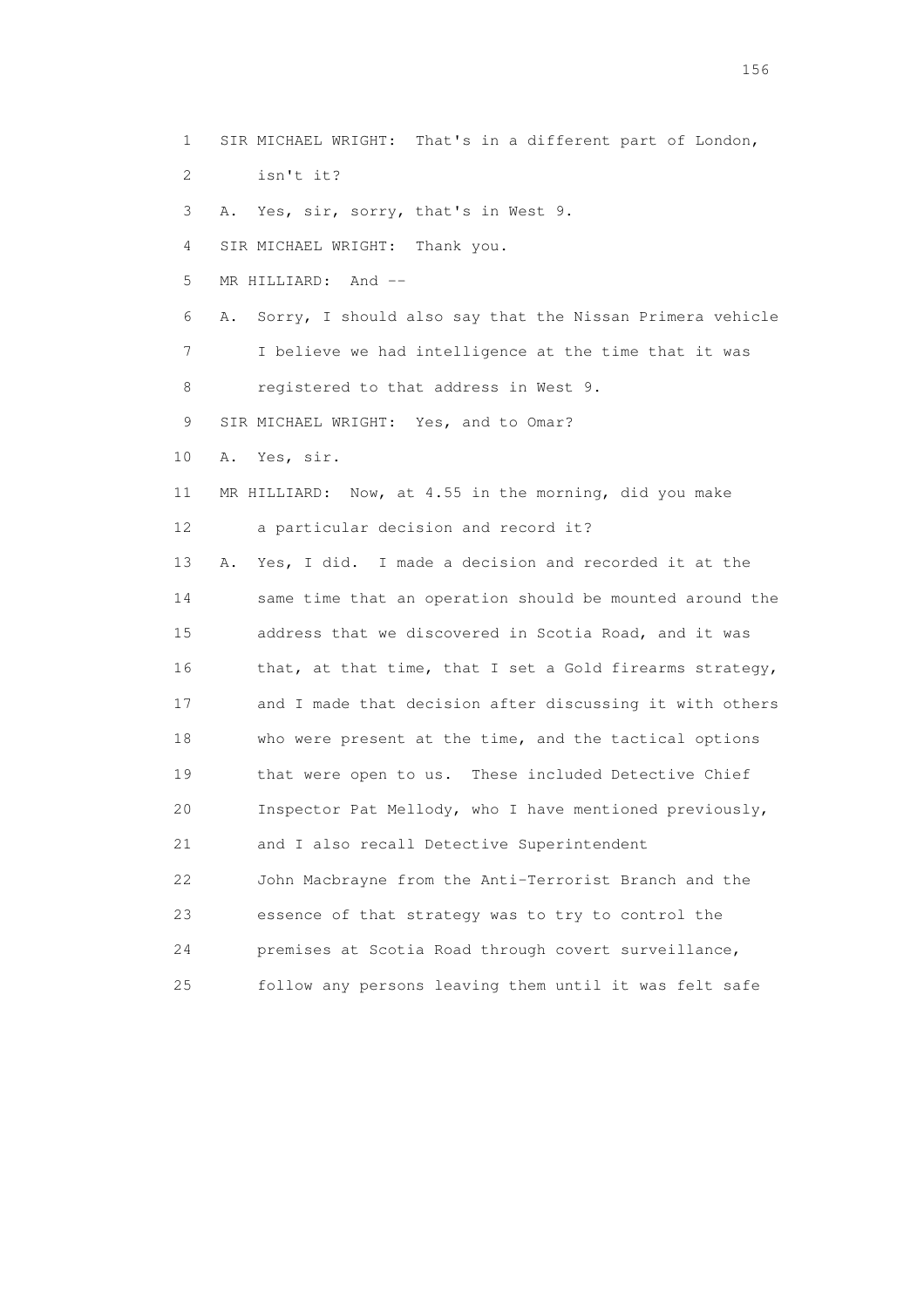1 to challenge them, and then stop them. I should clarify 2 that when I say -- 3 Q. I am going to stop you there. So to control the 4 premises through covert surveillance, follow any person 5 leaving the premises until it was felt safe to challenge 6 them, and then to stop them. That's the Gold strategy, 7 firearms strategy that you set; is that right? 8 A. That's correct. 9 Q. At 5 to 5 in the morning? 10 A. That's correct. 11 Q. I am only stopping you, Mr McDowall, because tomorrow 12 you will be able to find I'm sure the passage in your 13 red book, we will hand out copies of the note and it 14 will be much easier if we examine that strategy when we 15 all have the document in front of us, if that's all 16 right? 17 A. Yes, sir. 18 MR HILLIARD: Would that be a convenient moment, sir? 19 SIR MICHAEL WRIGHT: Certainly. Just one question, 20 Mr McDowall, if I may, if only to satisfy both mine and 21 the jury's curiosity, although it doesn't actually 22 advance the investigation that much further. 23 A. Yes. 24 SIR MICHAEL WRIGHT: Was Osman in fact in 21 Scotia Road 25 that night?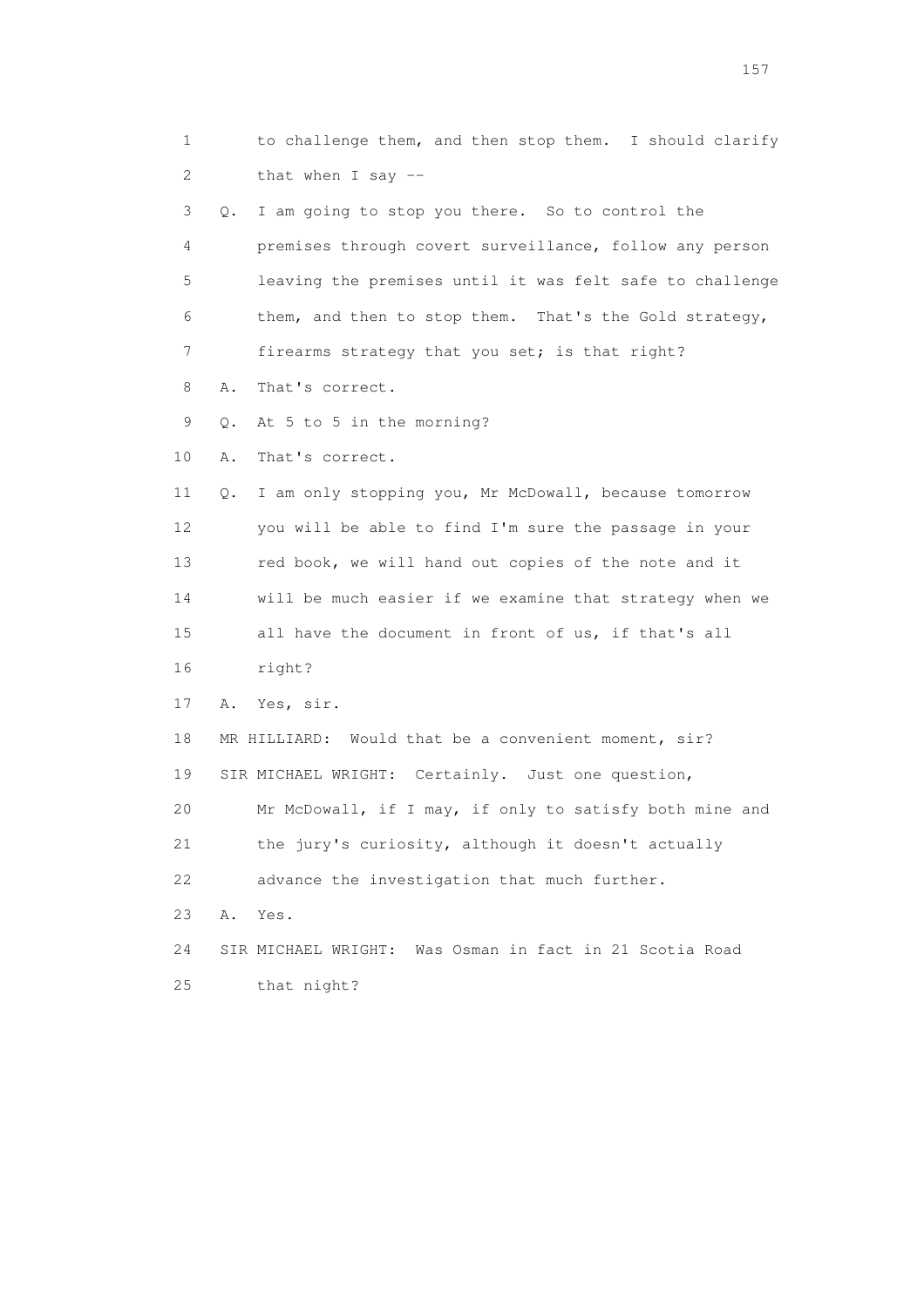1 A. From recollection, I don't believe so, but I would have 2 to check that for you, sir. 3 SIR MICHAEL WRIGHT: That's all right, I think the answer 4 may well be that he was not. But he was subsequently 5 tracked down, was he not? 6 A. He was sir, he was tracked down and eventually arrested 7 in Rome on 29 July having been assisted and facilitated 8 out of the country by a variety of individuals. As you 9 know, there were eventually 16 people convicted for 10 a variety of offences. I think now you prompt my 11 memory, sir, that he had gone elsewhere to one of those 12 other addresses where someone assisted him. 13 SIR MICHAEL WRIGHT: Just to cut a long story short, because 14 he fled abroad, he was eventually brought back and put 15 on trial for, presumably, conspiracy to cause 16 explosions? 17 A. Yes, sir. 18 SIR MICHAEL WRIGHT: And convicted? 19 A. Yes, sir. 20 SIR MICHAEL WRIGHT: And sentenced? 21 A. Yes, indeed, to a minimum 40 years, I believe. 22 SIR MICHAEL WRIGHT: That at least completes the other half 23 of the story, as it were. Thank you very much, 24 Mr McDowall. 25 10 o'clock tomorrow, please.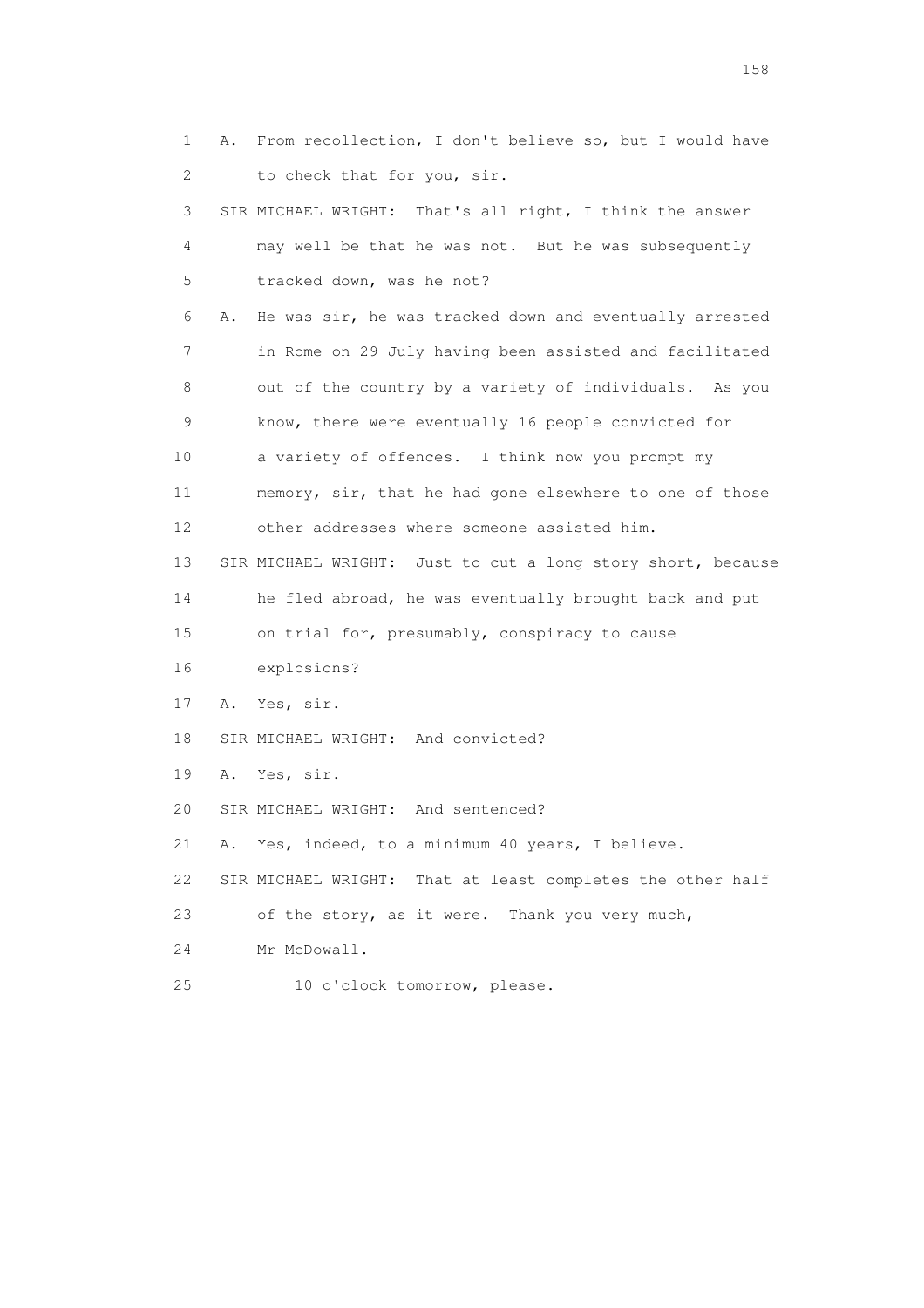| $\mathbf 1$      | $(4.30 \text{ pm})$ |                                        |
|------------------|---------------------|----------------------------------------|
| $\mathbf{2}$     |                     | (The court adjourned until 10.00 am on |
| $\mathfrak{Z}$   |                     | Thursday, 25 September 2008)           |
| $\overline{4}$   |                     |                                        |
| 5                |                     |                                        |
| $\sqrt{6}$       |                     |                                        |
| $\boldsymbol{7}$ |                     |                                        |
| $\,8\,$          |                     |                                        |
| $\mathsf 9$      |                     |                                        |
| $1\,0$           |                     |                                        |
| $11\,$           |                     |                                        |
| $12\,$           |                     |                                        |
| 13               |                     |                                        |
| $1\,4$           |                     |                                        |
| $1\,5$           |                     |                                        |
| $16\,$           |                     |                                        |
| $17\,$           |                     |                                        |
| $1\,8$           |                     |                                        |
| 19               |                     |                                        |
| $20$             |                     |                                        |
| 21               |                     |                                        |
| 22               |                     |                                        |
| 23               |                     |                                        |
| 24               |                     |                                        |
| 25               |                     |                                        |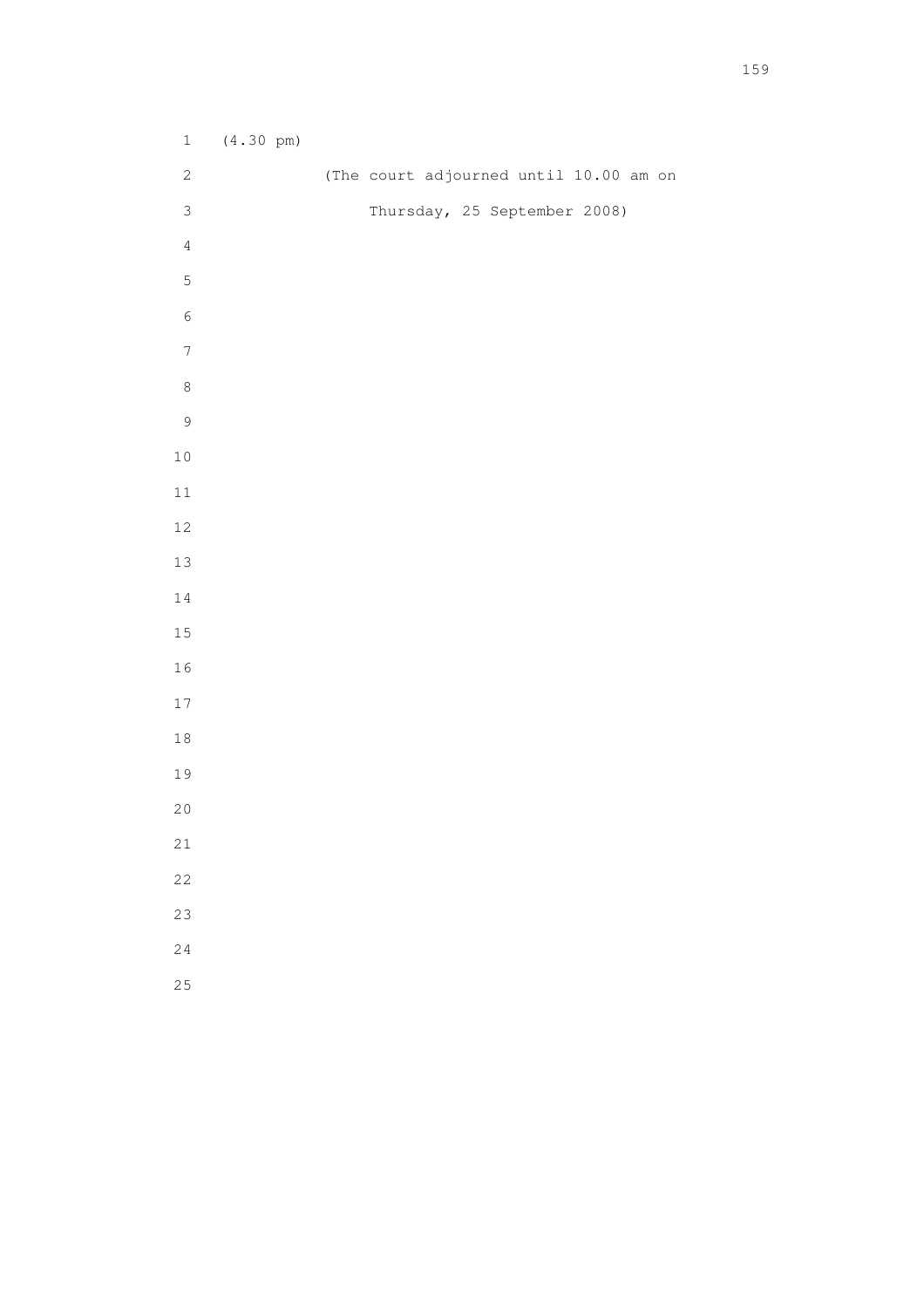```
 1 INDEX 
2 PAGE 
       2 
       3 MR STEPHEN REYNOLDS (sworn) ...................... 2 
       4 
      5 Questions from MR HILLIARD ................. 2
6 
      7 Questions from MR MANSFIELD ................ 53
       8 
      9 Questions from MR PERRY ..................... 60
       10 
      11 Questions from MR KING ..................... 65
       12 
     13 Questions from THE CORONER ................. 66
       14 
     15 MR ALEX ALVES PEREIRA (sworn) ..................... 67
      16 
      17 Questions from MR HILLIARD .................. 67
       18 
      19 Statement of PATRICIA DE SILVA ..................... 77
       20 ARMANI (read) 
       21 
       22 Statement of VIVIEN MENEZES (read) ............... 85 
       23 
       24 DEPUTY ASSISTANT COMMISSIONER JOHN ............... 94 
       25 MCDOWALL (sworn)
```